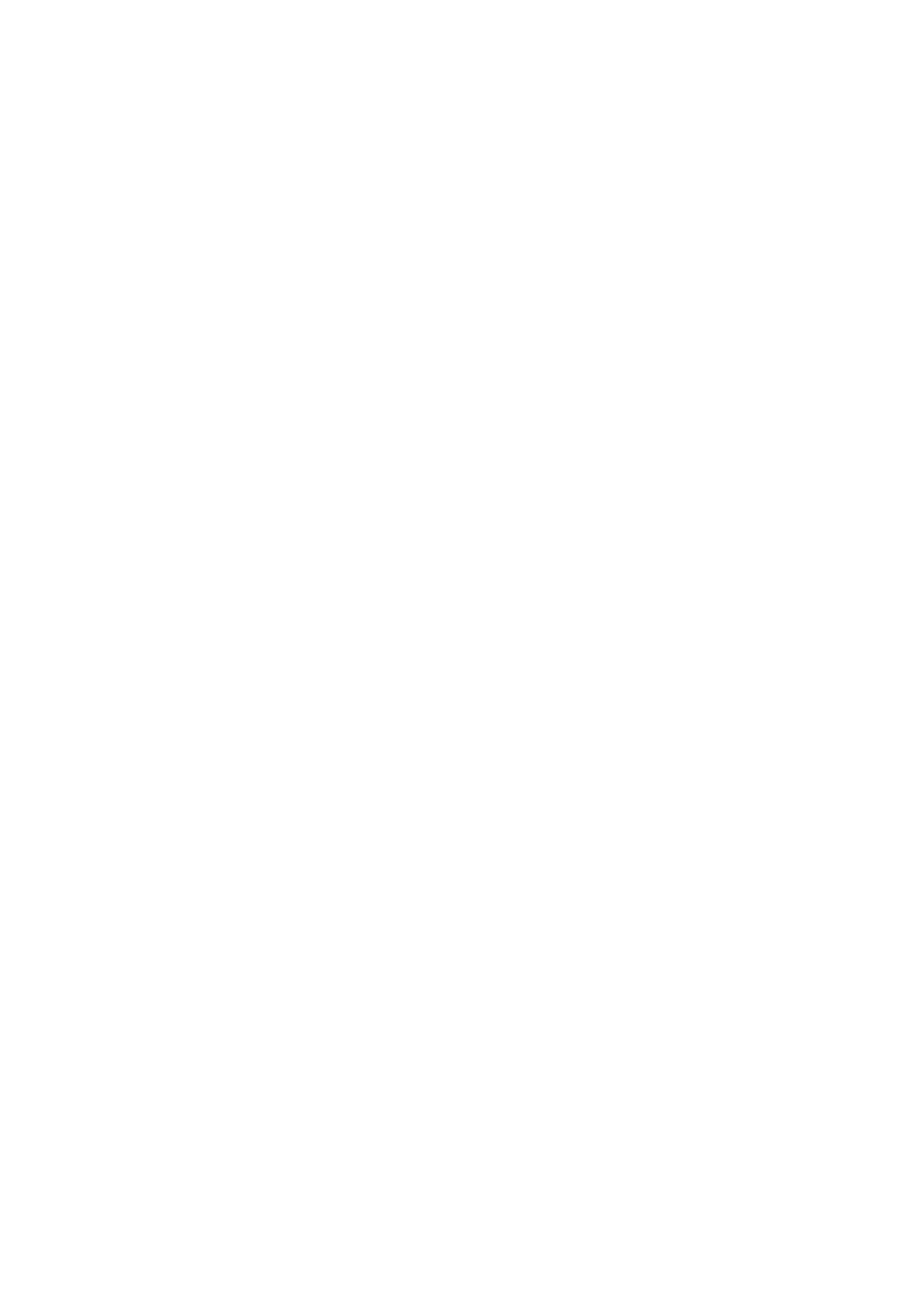# Legislative Assembly

Wednesday, 2 June 2021

**THE SPEAKER (Mrs M.H. Roberts)** took the chair at 12 noon, acknowledged country and read prayers.

l

# **PAPERS TABLED**

Papers were tabled and ordered to lie upon the table of the house.

## **JOINT STANDING COMMITTEE ON DELEGATED LEGISLATION**

#### *Council Membership*

Message from Council received and read notifying that the following members have been appointed to the Joint Standing Committee on Delegated Legislation: Hon Lorna Harper, Hon James Hayward, Hon Stephen Pratt and Hon Martin Pritchard.

## **BILLS**

#### *Returned*

- 1. COVID-19 Response Legislation Amendment (Extension of Expiring Provisions) Bill 2021.
- 2. Treasurer's Advance Authorisation Bill 2021.

Bills returned from the Council without amendment.

# **PLANNING — MEDIUM DENSITY POLICY**

*Statement by Minister for Planning*

**MS R. SAFFIOTI (West Swan — Minister for Planning)** [12.04 pm]: I rise today to update the house on the new medium density policy for Western Australia. Members may be aware that the McGowan government is delivering an unprecedented program of reforms across the planning system. In fact, last Friday, I launched a three-month consultation program on our next phase of reform. We want to go further and push the boundaries in redesigning our planning system to streamline processes and further reduce red tape, to explore reforms that could be mirrored across local government and to modernise how we plan and develop our suburbs, and we want the community to help shape this course of action.

One key reform is finalising a new state planning policy to guide well-designed medium-density development. A draft policy was released for public consultation in late November last year. Over four and a half months, a series of workshops was held with industry representatives, local governments, community members and planning practitioners to collect their views. An online survey also attracted over 220 submissions. Submissions indicated broad support for options to improve design quality in residential developments up to four storeys that will also increase housing diversity and choice. Proposals for increased outdoor living areas in developments of greater density and the retention of tree canopy across our suburbs were also generally supported. Over the next 12 months, the Department of Planning, Lands and Heritage will undertake a detailed review and analysis of all submissions received, refine and test policy settings, re-engage with key stakeholders and continue feasibility testing.

The department will also consider recent changes to the National Construction Code that may need to be applied to the policy. Some submissions raised concerns with time frames for the proposed implementation and transition program, while others requested additional consultation on key policy provisions. We know the housing industry is under significant pressure at the moment as a result of the record construction activity. We therefore will have a longer transition period to finalise the new policy and implement the new provisions. Good design is all about making sure we have excellence in our design outcomes. We can bring vibrancy, housing affordability, more housing choice and environmental benefits to suburbs across the metropolitan area.

I thank everyone who made a submission or attended a workshop for making time to participate in this process. Consultation with the community and industry is a pivotal part of policy development to ensure we get the settings right to deliver lasting benefits and outcomes. We have also alerted councils that this policy is still in the consultation phase and that the existing policies should be their guiding documents in relation to approvals. The aim will be to have the new policy released in the first half of next year and an implementation date in the second half of next year. This should provide everyone with the opportunity to accommodate the new guidelines.

I apologise for jumping in. Sorry; I thought I was first.

**The SPEAKER**: That is the natural order of things, but I will give the call to the Attorney General now.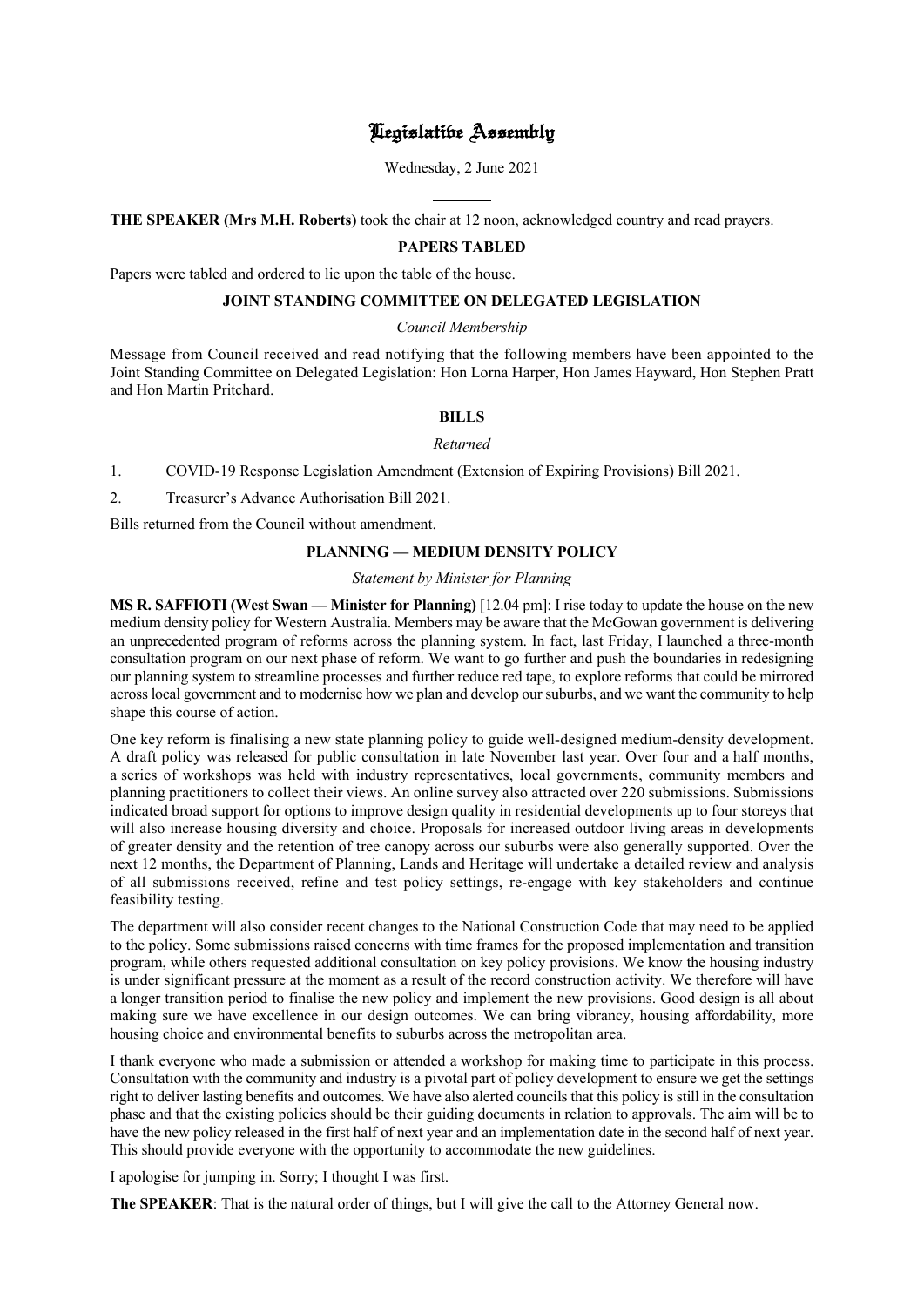#### **COMMUNITY SERVICE LAW AWARDS**

*Statement by Attorney General*

**MR J.R. QUIGLEY (Butler — Attorney General)** [12.07 pm]: I am pleased to advise the house of the 2021 winners of the Attorney General's Community Service Law Awards. These awards recognise the exceptional work of a legal practitioner, a not-for-profit organisation and a legal firm that have made a pro bono contribution to benefit the Western Australian community.

Veteran family lawyer Jon Redman won the Individual Award in honour of a long history of pro bono work, dating back to 1982 when he helped establish the Sussex Street Community Law Services. Mr Redman also donates his time as a minister-appointed independent visitor to Bandyup Women's Prison, helping to ensure that the facility operates justly and humanely. The Not-for-Profit Award went to the Pilbara Community Legal Service, which was founded in 1993 and assists people across this vast region, from the main population centres to remote communities. Last year, I introduced a new award that recognises the pro bono work of legal firms to coincide with the new pro bono requirements that apply to all law firms undertaking legal services for the state government. This year, MinterEllison has received the Legal Firm Award for its work with a range of community service providers and not-for-profit organisations, contributing thousands of pro bono hours. It seconds lawyers to community legal centres and ensures that its junior lawyers spend one day a week for six months doing pro bono work. MinterEllison's pro bono services in 2021 are projected to approximately double in hours and value from two years earlier.

This is the fifteenth year that the law awards have been staged and I am pleased to see the continued excellent work being done to help Western Australia's most vulnerable and disadvantaged. I congratulate all the winners and finalists, and I thank them for providing their skills, knowledge and experience to the Western Australian community.

# **AFL DREAMTIME MATCH**

#### *Statement by Minister for Sport and Recreation*

**DR A.D. BUTI (Armadale — Minister for Sport and Recreation)** [12.10 pm]: I rise to inform the house of the outstanding response from the Western Australian public in support of the AFL's Dreamtime match between the Richmond Tigers and Essendon Bombers football clubs this Saturday, 5 June. The Dreamtime game is an incredible celebration of Indigenous culture and the extraordinary Indigenous players who make the game great. Western Australia has a rich Aboriginal and Torres Strait Islander history, one that we can showcase and as Western Australians be proud of on Saturday night. This is a huge opportunity for Western Australians to experience Dreamtime at the best stadium in Australia, Optus Stadium.

The Richmond Tigers and Essendon Bombers share a rich history of remarkable Indigenous talent, including past players like Michael Long, Brownlow medallist Gavin Wanganeen, Michael Mitchell and the great Maurice Rioli Sr. Rioli Sr played 168 spectacular games for one of the greatest West Australian Football League clubs—I would say the greatest WAFL club—South Fremantle, the mighty Bulldogs. Rioli Sr was the first player to win a Simpson Medal in a losing team, in the 1981 grand final against Claremont, and a year later also won the Norm Smith Medal in the losing Richmond team against Carlton.

Western Australia's Indigenous talents are well represented on the current Richmond Tigers roster with two more South Fremantle products in Marlion Pickett and Shai Bolton, as well as the exciting Sydney Stack—no Claremont player there! Essendon's immensely talented Anthony McDonald-Tipungwuti played superbly against the West Coast Eagles last week and excitement machine Irving Mosquito, who is unfortunately injured, hails from the remote Halls Creek in our state's far north. Let us get behind the game and get behind our friends in Victoria, and show the country what an incredible show we can put on here in the west.

One of the most significant elements of the Dreamtime fixture is the Long Walk, which will be led by Essendon and AFL legends and Indigenous greats of the game Michael Long and Gavin Wanganeen. The story behind the Long Walk is a truly inspiring one. In 2004, Michael Long walked the 650 kilometres from his home in Melbourne to Canberra to meet the then Prime Minister John Howard in a bid to get Indigenous issues back on the national agenda. This year, the Long Walk will start at Victoria Gardens and proceed over the Matagarup Bridge to Optus Stadium.

The Western Australian public has flocked to purchase tickets for the game, with tickets selling extremely fast since they became available yesterday evening. I am pleased to say that the game is currently sold out; however, there may be a final release of a limited allocation of tickets later in the week. For a fixture not featuring either of the Western Australian AFL teams, this is a fantastic response and further highlights the meaning and significance to the state of an event like this. If there is a final release of tickets, I encourage Western Australians to grab a ticket to the game, if they have not already done so, and be a part of this historic and significant event for the state.

**The SPEAKER**: Minister, congratulations on the Dreamtime match. However, I think that if I can be an objective Speaker, you can be an objective Minister for Sport and Recreation when it comes to football!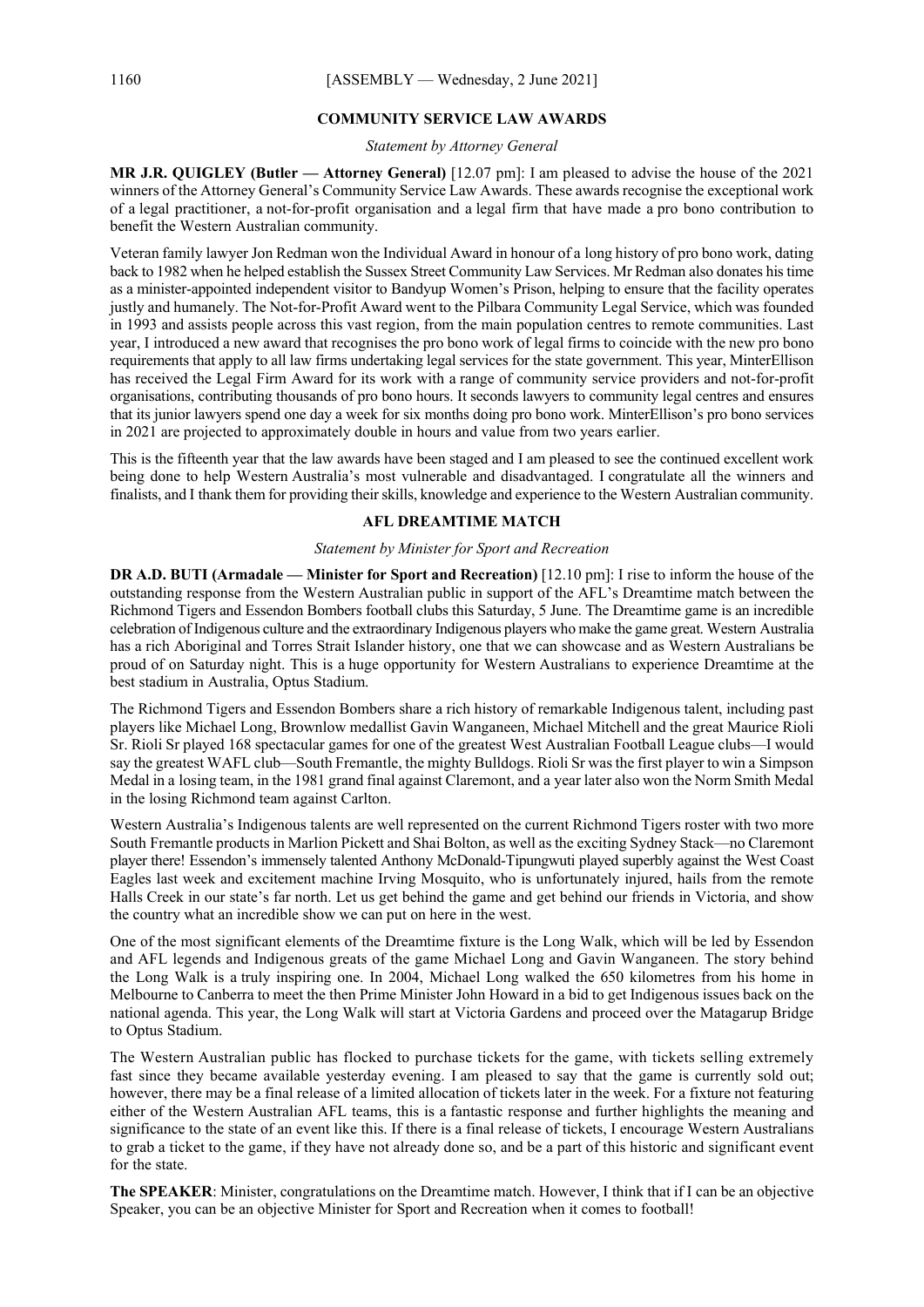#### **ARTIFICIAL REEF — OCEAN REEF**

#### *Statement by Minister for Fisheries*

**MR D.T. PUNCH (Bunbury — Minister for Fisheries)** [12.13 pm]: On 15 May 2018, the McGowan Labor government announced a \$1 million initiative to install an artificial reef off the north metropolitan coast. Following extensive consultation and environmental approval, this reef is coming to fruition with the final concrete modules installed on Thursday, 20 May. The McGowan government has worked closely with Recfishwest on the location and design of the reef to maximise the benefits to those living in our rapidly expanding northern suburbs. On Thursday, 22 April, I was joined in Fremantle by the member for Joondalup, Emily Hamilton, MLA, to view the reef modules. The member has been an enthusiastic supporter of the reef project.

This new reef is funded through the Recreational Fishing Initiatives Fund, which reinvests 25 per cent of recreational fishing licence revenue into projects benefiting recreational fishing. The new artificial reef will provide a location that can be enjoyed by recreational fishers and, importantly, benefit local businesses connected to recreational fishing and boating by attracting more visitors to the area. The reef is made up of 292 purpose-built reef modules located approximately seven kilometres west of Ocean Reef, at an approximate depth of 27 metres. The project has supported local jobs through its construction, including through the reef's design in Henderson, the pouring of the concrete modules in Jandakot, and the loading and deployment of the modules out of Fremantle. The reef is expected to become home to a range of fish species, including samson fish, silver trevally and pink snapper. It is the seventh purpose-built artificial reef to be installed in Western Australia over the past seven years, with reefs already off Dunsborough, Bunbury, Mandurah, Rottnest Island, Esperance and Exmouth. The state government is committed to creating safe, accessible, sustainable and enjoyable fishing experiences for all Western Australians. I look forward to overseeing the completion of three more new artificial reefs as part of the state government's \$6 million package to support the recreational fishing industry through the WA Recovery Plan.

#### **FAMILY COURT AMENDMENT BILL 2021**

#### *Introduction and First Reading*

Bill introduced, on motion by **Mr J.R. Quigley (Attorney General)**, and read a first time.

Explanatory memorandum presented by the Attorney General.

#### *Second Reading*

# **MR J.R. QUIGLEY (Butler — Attorney General)** [12.16 pm]: I move —

That the bill be now read a second time.

On 5 December 2018, the commonwealth Family Law Amendment (Family Violence Cross-examination of Parties) Bill 2018 passed both houses of federal Parliament, amending the Family Law Act 1975 to provide better protections for victims of family violence during the cross-examination process in family law proceedings. The new provisions applied to cross-examinations occurring in the commonwealth jurisdiction effective from 10 September 2019. It is the usual custom for Western Australia to amend the state Family Court Act 1997 to mirror any amendments made to the commonwealth Family Law Act 1975. This ensures the same legislative position applies to parents of exnuptial children and people who were in a de facto relationship as applies to married people under the commonwealth legislation. Therefore, this bill will amend the Family Court Act 1997 to also provide protection in relation to the cross-examination of parties who are parents of exnuptial children, or who were in a de facto relationship.

In cases in which there is an allegation of family violence between the parties to a Family Court proceeding, they will be prohibited from directly cross-examining each other in any of the following circumstances: either party has been convicted of, or is charged with, an offence involving family violence, or a threat of violence, to the other party; a family violence restraining order, other than an interim order, applies to both parties; an injunction made under the Family Court Act for the personal protection of either party is directed against the other party; or, if these circumstances do not apply, the court, in its discretion, makes an order that the parties cannot cross-examine each other. The court may make such an order on its own initiative or upon application from either party or an independent children's lawyer.

The cross-examination must be conducted by a legal practitioner if the ban on direct cross-examination applies. In cases in which none of these circumstances applies but an allegation of family violence has been made, the court must ensure that appropriate protections are taken for the alleged victim of the family violence. For example, the court may consider it appropriate to direct that the cross-examination be conducted by way of video or audio link, and/or allow the alleged victim to have a support person with them. The provisions in this bill will apply to both parenting and property hearings.

The Council of Australian Governments' National Summit on Reducing Violence against Women and their Children in October 2016 recommended that a ban should be placed on the personal cross-examination of victims by the perpetrator in family violence and family law proceedings. Allowing victims to be personally cross-examined by the perpetrator or be placed in the situation in which they must cross-examine the perpetrator can be a re-traumatising and highly distressing experience for victims. The measures in this bill aim to reduce this trauma and distress.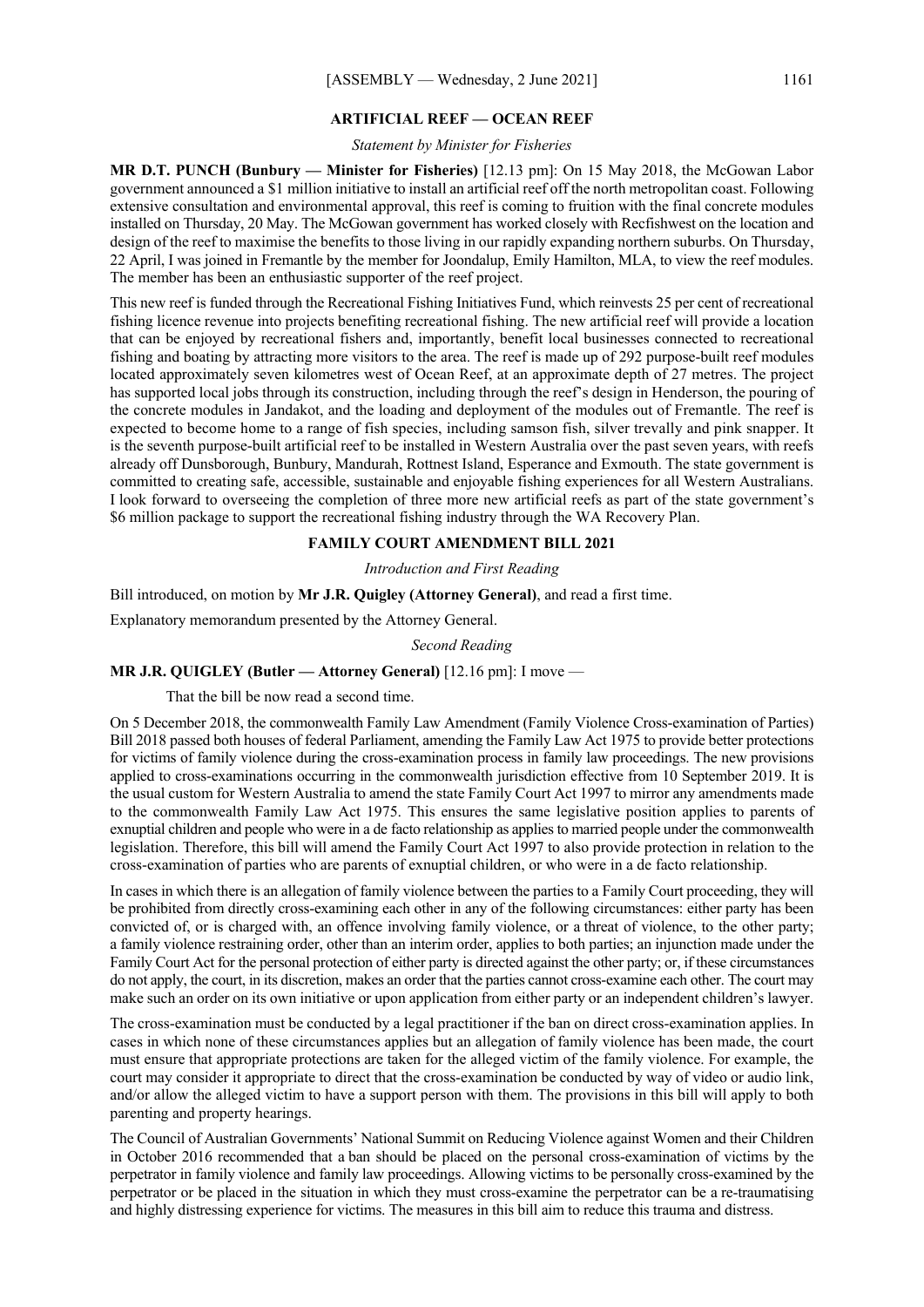A number of other benefits will also stem from this legislation. The cross-examination process is an integral part of having evidence tested in a proceeding and allowing the court to make evidence-based findings. Putting an end to victims being cross-examined by perpetrators will improve their ability to give clear and cogent evidence. Furthermore, the cross-examination of perpetrators by legal practitioners will ensure that their evidence is appropriately tested and therefore more reliable. This, in turn, will enable judicial officers to make more informed decisions and judgements. Being personally cross-examined by a perpetrator may be so daunting that it can lead to some victims prematurely settling their matter on terms that are less favourable to them or are not in the best interest of the children. Their personal safety and care can be put at risk; for example, children may have to spend more time living with a perpetrator of family violence. This bill aims to reduce those situations from occurring. The provisions in this bill will equally apply to perpetrators so that their rights to procedural fairness and a fair hearing will not be unduly impinged. Having a professional legal practitioner to represent them during the cross-examination process should also assist with the better presentation of their case.

Women are usually the victims of family violence. A woman who is subject to family violence is three times more likely to receive a minority share of relationship assets than a woman who is not subject to family violence. These new laws will help to lessen the discrimination against women by encouraging them to be fully involved in presenting their case to the Family Court. Their right to a fair hearing and access to justice will be enhanced.

This bill, through the mandatory requirement to obtain legal representation in certain circumstances, has resource implications. If a party is unrepresented, they will be advised to obtain representation and will be referred to Legal Aid WA, which is administering the commonwealth family violence and cross-examination of parties scheme. In November 2018, the commonwealth government announced the establishment of the scheme to provide \$7 million funding over three years to legal aid commissions across Australia. Legal Aid WA has been receiving funding from the commonwealth to administer the ban on personal cross-examinations for married persons, which commenced under the commonwealth Family Law Act 1975 in September 2019. Ongoing funding will also cater for the bans that will be applied under the Western Australian Family Court Act 1997 once this bill is passed.

The commonwealth Attorney-General's Department will be reviewing the cross-examination ban legislation and associated funding after the second anniversary of its commencement, which will be in September of this year. There will have been a considerable hiatus between the commencement of the bans under the commonwealth legislation and those that will apply under this bill. The government did attempt to address this issue earlier in the form of the Family Court Amendment Bill 2019; however, that bill lapsed in the previous Parliament due to other competing priorities.

This bill also contains a number of amendments to section 243 of the Family Court Act so that it will read better, and will insert a new subsection that will allow information to be communicated to state or territory authorities responsible for the welfare of children and as prescribed in regulations for that purpose.

Family violence has a significant impact on individuals, families and the community. In Australia, one in six women and one in 16 men have been subjected, since the age of 15, to physical and/or sexual violence by a current or previous cohabiting partner. The fallout and tragedy of family violence is often played out in the justice system. It is therefore important that the justice system, and, in this case, the Family Court of Western Australia and Legal Aid WA, are appropriately equipped to effectively and compassionately deal with the victims of family violence. This bill will play a part in achieving that aim, and ensure that parties in Western Australia who commence proceedings under the Family Court Act are afforded the same protection as parties who commence proceedings under the Family Law Act in Western Australia, and the rest of Australia.

I commend the bill to the house.

Debate adjourned, on motion by **Mr P.J. Rundle**.

## **RAILWAY (BBI RAIL AUS PTY LTD) AGREEMENT AMENDMENT BILL 2021**

#### *Introduction and First Reading*

Bill introduced, on motion by **Mr R.H. Cook (Minister for State Development, Jobs and Trade)**, and read a first time.

Explanatory memorandum presented by the minister.

*Second Reading*

## **MR R.H. COOK (Kwinana — Minister for State Development, Jobs and Trade)** [12.26 pm]: I move —

That the bill be now read a second time.

The purpose of the Railway (BBI Rail Aus Pty Ltd) Agreement Amendment Bill 2021 is to ratify amendments to the Railway (BBI Rail Aus Pty Ltd) Agreement Act 2017. This will, firstly, extend the deadline for the submission by BBI Rail Aus Pty Ltd, as the company under the BBI state agreement, of initial proposals for the railway project by a period of 18 months, from the current deadline of 30 September 2020 to 31 March 2022, and provide, at the minister's discretion, a further extension of up to 18 months beyond this date. Secondly, it will expressly provide,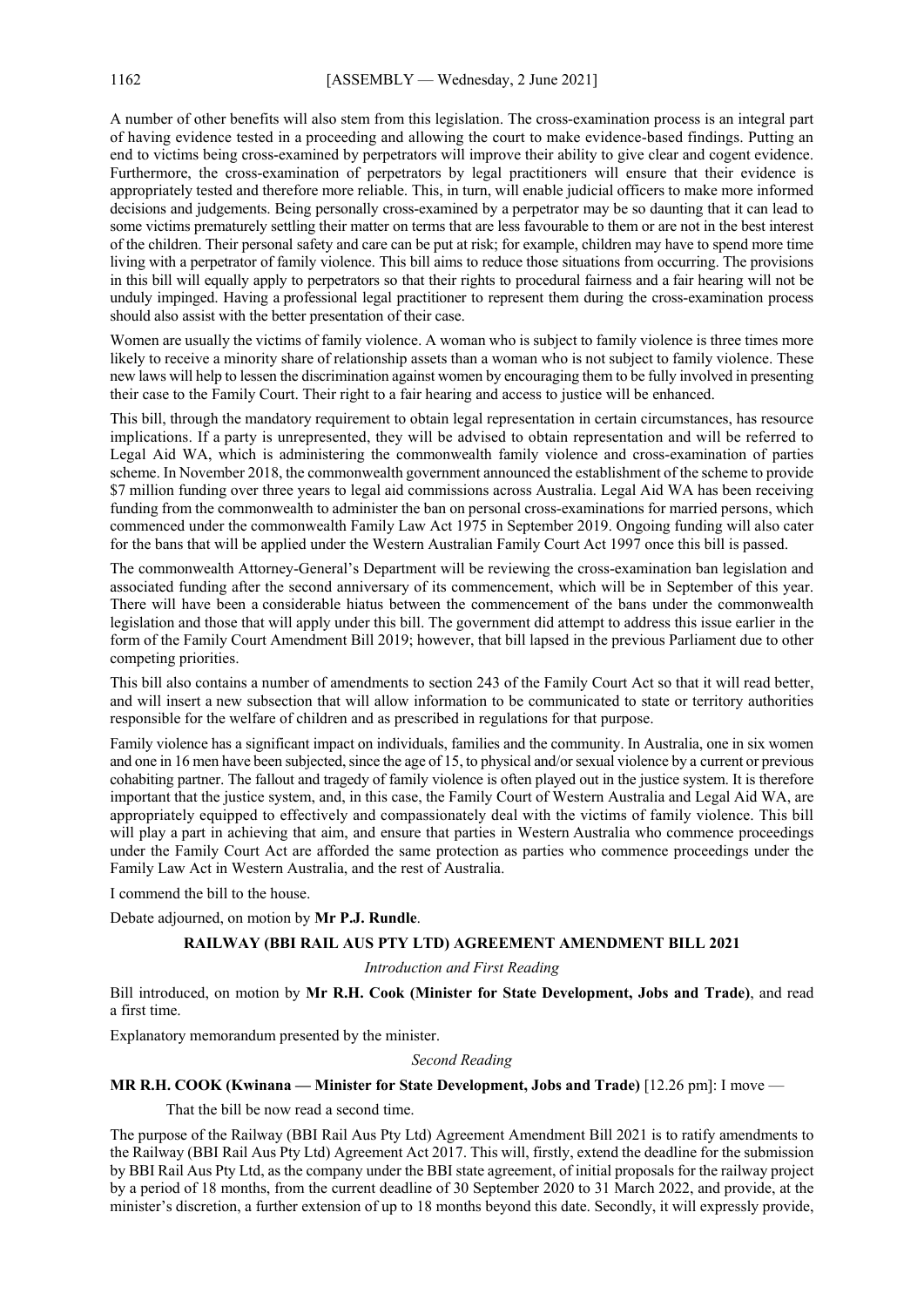given the extension of the deadline for submission of initial railway project proposals, that force majeure may not be claimed by the company for any reason to justify any future delay in submitting the proposals. Thirdly, it will expressly recognise that the state may enact general legislation that may substitute for, or modify, clauses in the BBI state agreement relating to local participation.

The bill being introduced today is consistent with the government's vision to support the Pilbara mining industry, and with the long-established practice for significant railway infrastructure to be developed under state agreements. As a reminder, the BBI 2017 state agreement was entered into by the state and ratified by Parliament to facilitate the development by the Balla Balla Infrastructure Group of a 165 km heavy haulage railway that will link a number of iron ore deposits, known as the Pilbara iron ore project, to a transhipment port to be constructed at Balla Balla Harbour. The BBI state agreement stipulates that the port be capable of exporting not less than 50 million tonnes of ore per annum.

The BBI state agreement has a term commensurate with the special railway licence to be granted under it—namely, 20 years from the grant date, with provision for two 10-year extensions. Total capital investment for the integrated mine, rail and port project is expected to be in the order of \$5.6 billion, generating 3 300 jobs during construction and 900 jobs once in operation.

Since the BBI state agreement was ratified by Parliament in 2017, the proponents have continued to develop the commercial requirements to deliver an integrated mine, rail and port project, along with meeting many of the obligations contained within the BBI state agreement that concern the construction of the railway. To date, the proponents have achieved the following milestones. They have submitted reports on investigative works under clause 5 of the state BBI state agreement. These are the preparatory works for geological, geophysical, geotechnical, engineering and environmental investigations and studies as well as marketing and finance studies. They have received approval for submissions made under clause 7 for the railway corridor. They have received approval under clause 8 of the state agreement for submissions detailing the area and layout of the railway in the port area. They have received approval under clause 9 of the state agreement for a community development plan. They have received approval under clause 10 of the BBI state agreement for a local industry participation plan. They have formed an incorporated joint venture to enable the Flinders Mines Pilbara iron ore project to be developed and to be the foundation customer for the project under a long-term infrastructure services agreement. The BBI state agreement stipulates that the carriage of ore will be for no less than 20 years and no less than 25 million tonnes per annum from the PIOP. The proponents have also reached all native title and heritage agreements with the Ngarluma, Yindjibarndi and Wintawari Guruma people upon whose lands the integrated mine, rail and port project will be developed. They have negotiated and agreed to agreements with many of the underlying landholders, including pastoralists and mining companies. They have received primary approvals for the integrated project, including environmental approvals under ministerial statements 945, 1006, 1014 and 924; environmental approvals under the commonwealth Environment Protection and Biodiversity Conservation Act 1999; and rail safety accreditation.

Despite the significant progress made to date, recent world events have contributed to delays to the project. The variation agreement will overcome the time constraints within the BBI state agreement for the submission of initial project proposals for the railway, which would otherwise have been required by 30 September 2020. In agreeing to this extension, the McGowan government reinforces its commitment to supporting projects that can deliver growth and economic development to Western Australia, noting the many challenges that we, as a state, have faced in the past year. The variation agreement also contemplates the potential for future general legislation to enhance local participation and procurement. This may apply to the railway project under the BBI state agreement in substitution for or in modification of the existing provisions of the state agreement relating to local participation. This is consistent with the government's policy to maximise local participation and the ongoing work to develop policy and legislation that focuses on the delivery of these outcomes.

Although the integrated project has yet to make a final investment decision, the proponents have commenced engagement with the local community, which has included the establishment of regional offices, a commitment to the early listing of proposed packages of work, and an undertaking that the project's head contractor and tier 1 and tier 2 contractors will be contractually obligated to appoint a local engagement resource. This is to ensure that procurement planning and decisions are made with an understanding of the capability of local industry and, when possible, for those contractors to work with local and Western Australian–based industry to maximise business engagement with the project.

As noted during the ratification of the BBI state agreement in 2017, this railway project and the integrated project will facilitate the delivery of significant positive outcomes for local communities and those businesses servicing the mining and ancillary sectors of the Western Australian economy. The integrated project has the potential to generate significant jobs in both its construction and operation phases, and I would like it acknowledged that it is a project that has had the support of both sides of the house.

I commend the bill to the house.

Debate adjourned, on motion by **Mr P.J. Rundle.**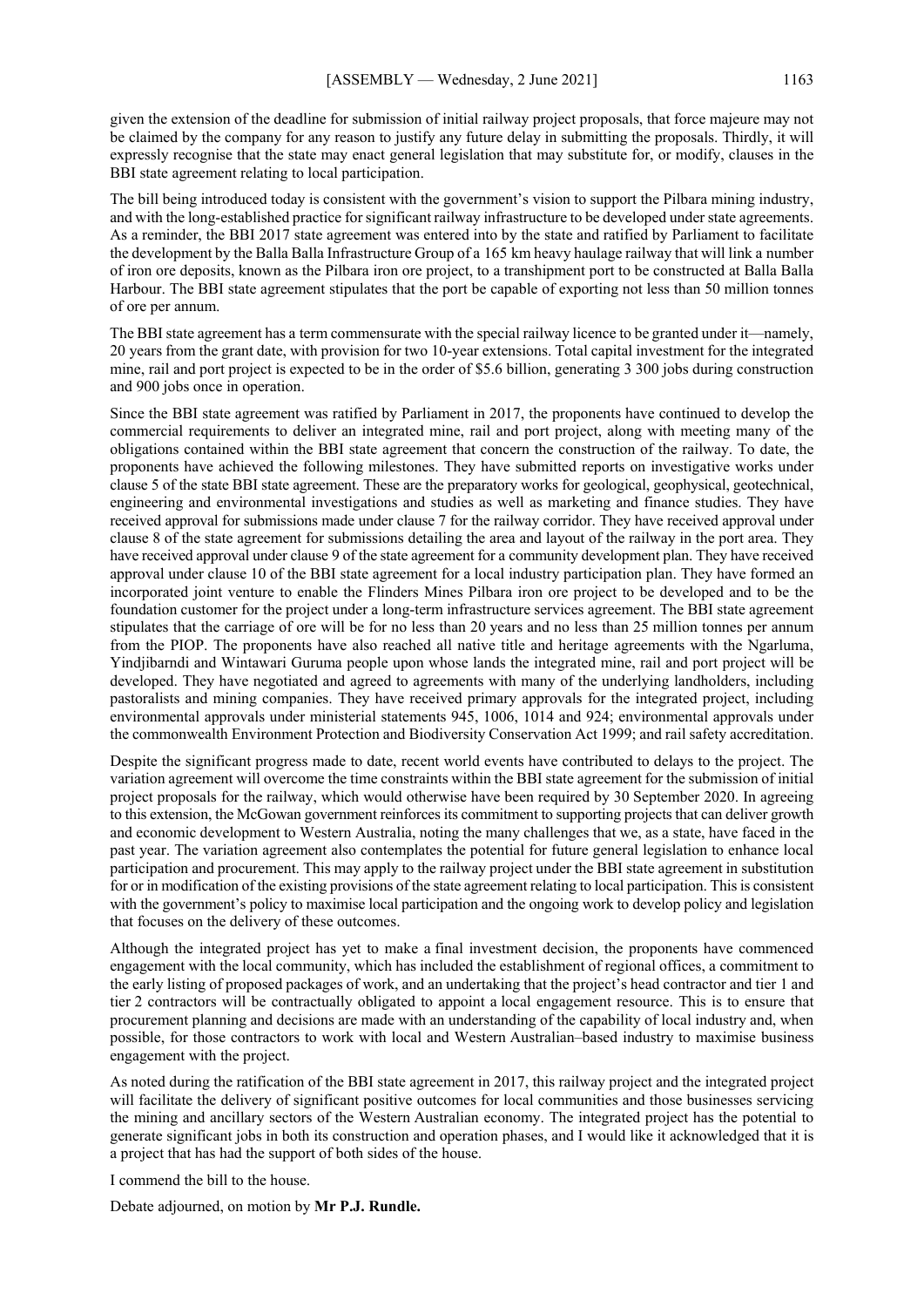# **CHILDREN AND COMMUNITY SERVICES AMENDMENT BILL 2021**

*Introduction and First Reading*

Bill introduced, on motion by **Ms S.F. McGurk (Minister for Child Protection)**, and read a first time.

Explanatory memorandum presented by the minister.

*Second Reading*

# **MS S.F. McGURK (Fremantle — Minister for Child Protection)** [12.35 pm]: I move —

That the bill be now read a second time.

I am pleased to introduce the Children and Community Services Amendment Bill 2021 into the house today. The Children and Community Services Act 2004 provides Western Australia's legislative framework for the protection and care of children, the employment of children, the provision of social services, the provision of financial and other assistance and other matters concerning the wellbeing of children, other individuals, families and communities. Today's bill re-presents the Children and Community Services Amendment Bill 2019 that lapsed on 7 December last year with the proroguing of the Legislative Council. As then, the bill implements 40 recommendations of the *Statutory review of the Children and Community Services Act 2004* and now implements in full the expansion of mandatory reporter categories of the Royal Commission into Institutional Responses to Child Sexual Abuse recommended to achieve minimum national consistency. This continues the government's progress towards implementing all 310 recommendations of the royal commission's final report that have application in Western Australia.

I acknowledge the work of the Legislative Council's Standing Committee on Legislation last year, which inquired into the policy of the 2019 bill and tabled its report on 10 September 2020. The committee heard from a range of stakeholders. We have accepted all but one of the committee's recommended amendments in principle, which have been incorporated into the bill before the house today, making enhancements to this important legislation as it affects children and families in contact with the child protection system. In 2017, the then Department for Child Protection and Family Support reviewed the Children and Community Services Act with the assistance of two committees. The review received 37 written submissions in response to a consultation paper. During the four-month consultation period, regional consultations were held with Aboriginal community members, service providers and Aboriginal community–controlled organisations. The recommendations of a department consultation on out-of-home-care legislative reform conducted in 2015 were also considered in the review.

Mandatory reporting of child sexual abuse commenced in Western Australia in January 2009 under part 4 of the Children and Community Services Act. Recommendation 7.3 of the royal commission's final report requires a significant broadening of WA's mandatory reporter groups to achieve minimum national consistency and support early identification and reporting of child sexual abuse. In addition to doctors, nurses, midwives, police officers, teachers and boarding supervisors, the following people will be required to report child sexual abuse to the Department of Communities: early childhood workers, ministers of religion, out-of-home care workers, registered psychologists, school counsellors and youth justice workers. Further, the reporting requirements will be extended to assessors appointed under section 125A of the Children and Community Services Act and to staff of the Department of Communities. There will be a staged approach to expanding the WA scheme to enable a managed rollout of targeted training; different groups will commence as reporters at different times, starting with ministers of religion.

Consistent with the royal commission's recommendation 7.4, there will be no excuse for failing to make a mandatory report because a minister's belief was based on information disclosed to the minister during a religious confession, or because making the report would otherwise be contrary to the tenets of the minister's faith or religion. The royal commission noted that many religious institutions had institutional cultures that discouraged reporting of child sexual abuse, and that mandatory reporting obligations may help persons in religious ministry to overcome cultural, scriptural, hierarchical and other barriers to reporting.

Although I am confident that there is wide community support for this measure, I acknowledge the opposition to these amendments as they apply to religious confession that was presented to the Standing Committee on Legislation last year. For adult survivors who share these concerns, it is important to remember that the duty to report child sexual abuse is to protect children from sexual abuse. The laws are not designed to address historical abuse. The government remains resolute in its commitment to this measure, which makes both the government's and the community's expectations crystal clear—children's right to safety and protection from harm is absolutely paramount.

Planning for stability and continuity in a child's living arrangements and relationships is a priority when a child enters care, whether through reunification with parents or long-term arrangements elsewhere. The amendments to the principles in part 2 of the act reflect the importance of this and implement other recommendations of the review, including that a person, court or tribunal is to observe the principles when performing a function under the act; the relationships a child in care has with family and others of significance to the child should be promoted so far as is consistent with the child's best interests; planning for children's long-term stability should be considered in accordance with an order of preference, as appropriate and in the child's best interest, starting with reunification with the child's parents, long-term care with other members of the child's family, or care with another appropriate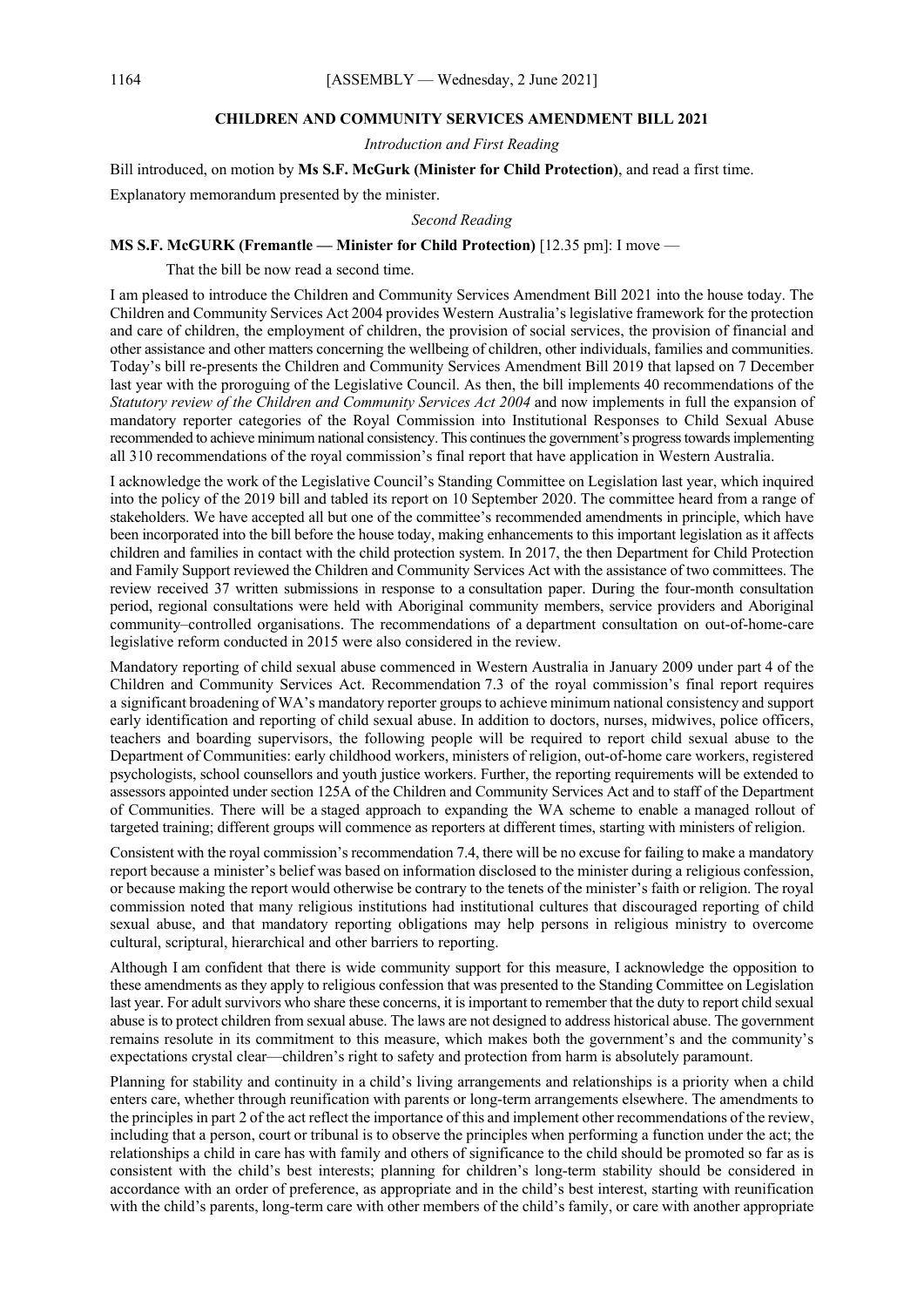person; that the principle in section 10 concerning children's participation in the decision-making process should be strengthened; and that the principle regarding the participation of family, community or a representative organisation of Aboriginal people in decision-making processes about a child should be strengthened.

In two new principles in section 9, children are acknowledged as valued members of society, as is the need for interpreters or other supports if language barriers or disability mean a person has difficulty understanding or participating in decision-making processes under the act.

As at 30 April this year, 5 349 children aged under 18 years were in the care of the chief executive officer of the department. Fifty-seven per cent of these children were Aboriginal, despite Aboriginal children forming only 6.7 per cent of Western Australia's child population. This is the troubling reality facing Aboriginal families and their communities, and government, despite all the goodwill and efforts undertaken to reduce these disproportionate figures.

The Royal Commission into Institutional Responses to Child Sexual Abuse noted that empirical data supports the idea that connection to culture is associated with better emotional, social and physical health for Aboriginal and Torres Strait Islander peoples. Positive cultural connection can also increase the protective factors available to Aboriginal and Torres Strait Islander children by helping them to develop their identities and fostering high self-esteem, emotional strength and resilience. Research commissioned by the royal commission also highlighted that positive cultural connection indirectly increases protective factors by supporting the social conditions necessary for all adults in a kinship placement to be available, responsive and protective of children in the community.

The bill introduces a number of interrelated amendments intended to build stronger connection to family, culture and country for Aboriginal children in care, including through working more closely with Aboriginal people and Aboriginal community–controlled organisations to better implement the Aboriginal child placement principle. The amendments to sections 9, 12, 13, 14, 61, 81, 89, new 89A and 143 are particularly relevant. Together they promote implementation of the Aboriginal and Torres Strait Islander child placement principle in section 12 of the act and a greater understanding of its intent, which, in broad terms, is to maintain a connection with family and culture for Aboriginal children in care. This amendment aligns with recommendation 12.20 of the royal commission and the 2017 Community Services Ministers' commitment to -

… uphold all five domains of the Aboriginal and Torres Strait Islander Child Placement Principle to recognise the rights of Aboriginal and Torres Strait Islander children to be raised in their own culture and the importance and value of their family, extended family, kinship networks, culture and community.

The Secretariat of National Aboriginal and Islander Child Care—SNAICC—the national peak body for Aboriginal and Torres Strait Islander children, identifies the five cornerstone elements to the principle as prevention, partnership, placement, participation and connection.

Section 12(2) of the Aboriginal and Torres Strait Islander child placement principle contains a hierarchy of preferred placements for an Aboriginal child in care. The review noted Western Australia's size and diversity of Aboriginal culture and the importance of keeping Aboriginal children in proximity to their communities whenever possible. This is particularly relevant to better supporting reunification with parents, where appropriate, as well as closer connections to family, culture and country. Some members may recall that the placement hierarchy was amended accordingly in the previous bill.

Responding to feedback received through the legislation committee process that the amendments did not fully align with the placement principle, the bill now reflects that if an Aboriginal child's placement with family, an Aboriginal person in the child's community or an Aboriginal person in close proximity to the community is not possible, then subject to the child's best interests, placement with an Aboriginal person—who may reside anywhere in the state—will be considered on the same level in the hierarchy as placement with a non-Aboriginal person in close proximity to the child's community.

Under section 81, before making a placement arrangement for an Aboriginal child in care, the department must consult to help identify placement options at the higher end of the hierarchy. The bill significantly strengthens these requirements. Consultation must now occur with each of the following: members of the child's Aboriginal family; an Aboriginal representative organisation approved by the CEO for this purpose; and an Aboriginal officer of the department who has relevant knowledge of the child, the child's family or the child's community. It is envisaged that approved Aboriginal representative organisations may be existing Aboriginal community–controlled organisations recognised by the local community, with knowledge of the child, the child's family or the child's community. Enhancements to these amendments reflect the committee's recommendation to clarify their intended operation.

The department's cultural support planning is also being strengthened. Cultural support plans are already prepared in practice for Aboriginal children in care and those from culturally and linguistically diverse—CALD—backgrounds. However, under this bill, cultural support plans will become a legislative requirement and, subject to regulations, the Aboriginal representative organisations previously referred to will be offered the opportunity to participate in cultural support planning for Aboriginal children.

Cultural support plans will also need to be provided to the court as part of the written proposal the department must provide under section 143 when it applies for a protection order, other than a special guardianship order. Written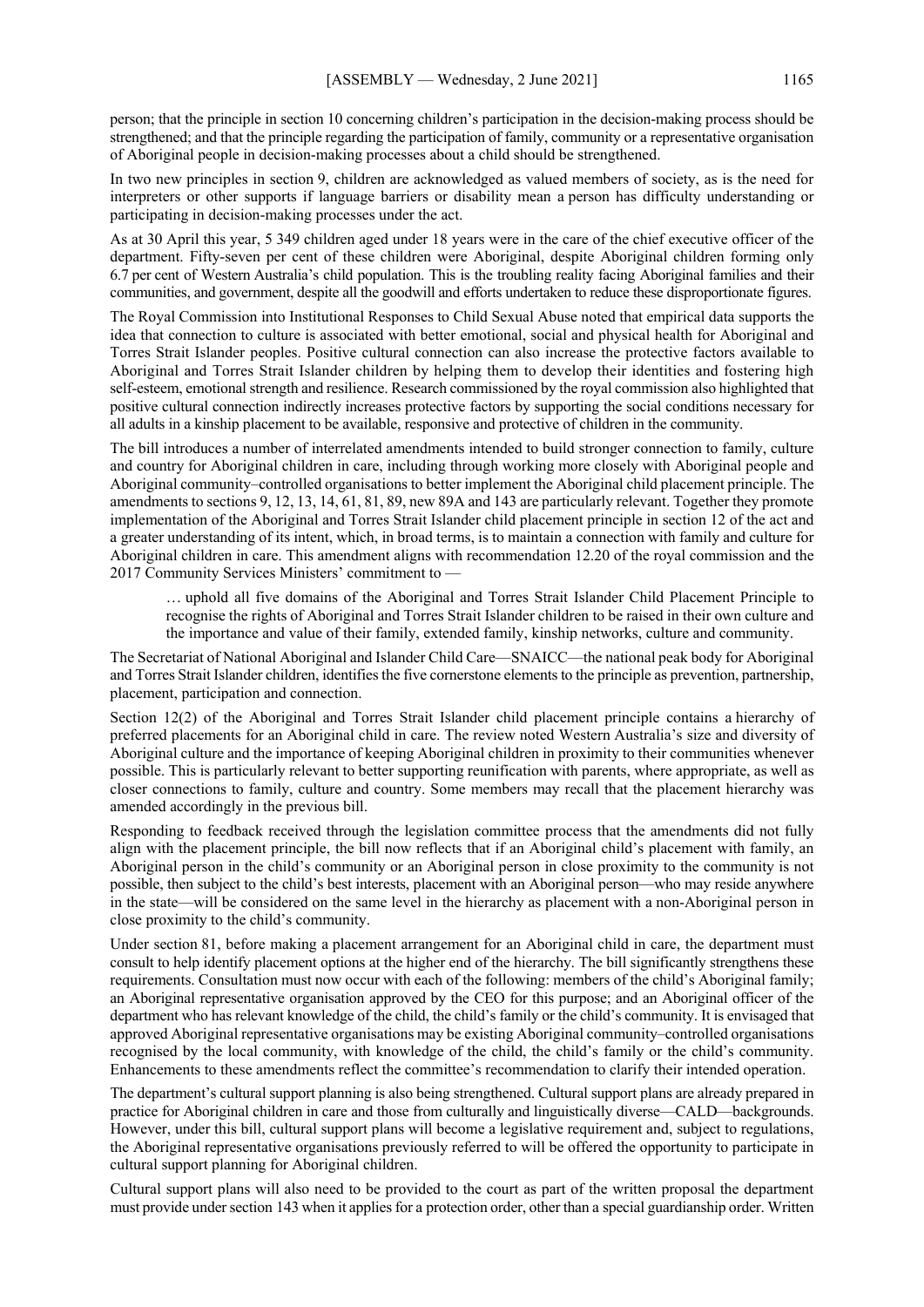proposals outline proposed arrangements for the child's wellbeing under the order being sought. Other amendments regarding the content of proposals include requiring an outline of proposed arrangements: for working towards the child's reunification under a protection order—time-limited—or an explanation of why reunification would be contrary to the child's best interests; for promoting, where appropriate, the child's relationships with family or other people significant to the child; and for an Aboriginal or CALD child, the arrangement proposed for placing the child in accordance with the Aboriginal child placement principle or placement guidelines for CALD children.

Amendments to special guardianship orders, or SGOs, continue the theme of maintaining children's identity, cultural connections and family relationships when possible. Special guardians who wish to change the name of a child under an SGO will need to seek permission from the Children's Court. Permission will depend on there being exceptional circumstances and, if the child has sufficient maturity and understanding, the child's consent. In its report to the court about a person's suitability to become a special guardian, the department will have to outline the arrangements proposed for encouraging and supporting the child to develop and maintain contact with the child's family, subject to decisions regarding the child's contact with family. For Aboriginal children or those from a culturally and linguistically diverse background, the child's cultural support plan will need to be provided, as well as information on the Aboriginal child placement principle or the guidelines for the placement of a CALD child, and the court may include conditions in the order about matters that could be included in a cultural support plan. Finally, the court will not be able to make an SGO for an Aboriginal child in favour of a sole or joint non-Aboriginal carer or carers without first considering a written report from an Aboriginal person or agency.

I am pleased to report progress on the Aboriginal family–led decision-making pilot that I announced on 10 August 2020 to further strengthen Aboriginal self-determination. Reducing the number of Aboriginal children in care and advancing Aboriginal self-determination are key drivers for the pilot. It brings together the Aboriginal community and key stakeholders to co-design and trial a new approach in partnership with the department. Mirrabooka as the metropolitan site and the midwest–Gascoyne as the regional site have been identified. In addition, the following three cohorts have been identified: families undertaking pre-birth planning with the department to prevent the need for infants coming into care; families involved with intensive family support teams with children at risk of coming into care; and families with children in care who are working to be safely returned home. Aboriginal family–led decision-making is able to operate within the current framework of the act and is consistent with the amendments in this bill. The 2017 review considered that amendments to legislate for Aboriginal family–led decision-making could be re-examined following the implementation and evaluation of family-led decision-making, and the Standing Committee on Legislation shared this view. The bill will require the next review of the act to consider including Aboriginal family–led decision-making in legislation. In addition, the bill will require the next review to consider including a statutory definition of the Aboriginal and Torres Strait Islander child placement principle, including all five elements.

Other amendments in the bill clarify and strengthen the already comprehensive leaving care provisions in the act. Amendments include that a leaving care plan is to become part of a child's care plan once the child turns 15 and children or young people are to be provided with social services that the CEO considers appropriate having regard to their needs, regardless of whether they are specified in the child's last care plan. These changes will better support young people who have been in care, given that evidence shows they are at risk of experiencing poorer life outcomes, including inadequate housing or homelessness, poor education outcomes, long-term unemployment, difficulty with basic life skills, mental health issues, and drug and alcohol use. These amendments will support implementation of the royal commission's recommendation 12.22 that the assistance available to care leavers to safely and successfully transition to independent living and to access general post-care supports should include assistance for those who were sexually abused while in out-of-home care.

The bill will also strengthen provisions regarding the shared responsibility of government agencies for addressing the needs of children who are, or were, in care. Public authorities prescribed in regulations will need to prioritise requests for assistance to children in care and young people who qualify for leaving care assistance until they turn 25, provided doing so is consistent with and does not unduly prejudice their functions. In inserting new part 10A into the act, the bill will increase the powers of authorised officers of the department and industrial inspectors to investigate offences related to the employment of children under part 7 of the act. In addition, authorised officers of the department will be able to exercise those powers in relation to all the offences in the act. The additional powers will be consistent with those provided to licensing officers under the Child Care Services Act 2007, and do not limit the powers provided to industrial inspectors under the Industrial Relations Act 1979.

A number of other amendments will address oversights, clarify provisions or remedy concerns in the operation of the act. This includes providing a defence to a charge of failing to protect a child from harm in circumstances involving the exposure of a child to family violence if the accused can prove that she or he was a victim of that family violence. The bill will amend the grounds for a child being found in need of protection to address situations in which parents are found to be able but unwilling to care for their child. It will limit the court's ability to adjourn proceedings for an interim order—secure care—or the continuation of a secure care arrangement unless there are exceptional reasons for doing so, and then for only two working days. It will also address the legal status of a child following the death of a sole special guardian or joint special guardians.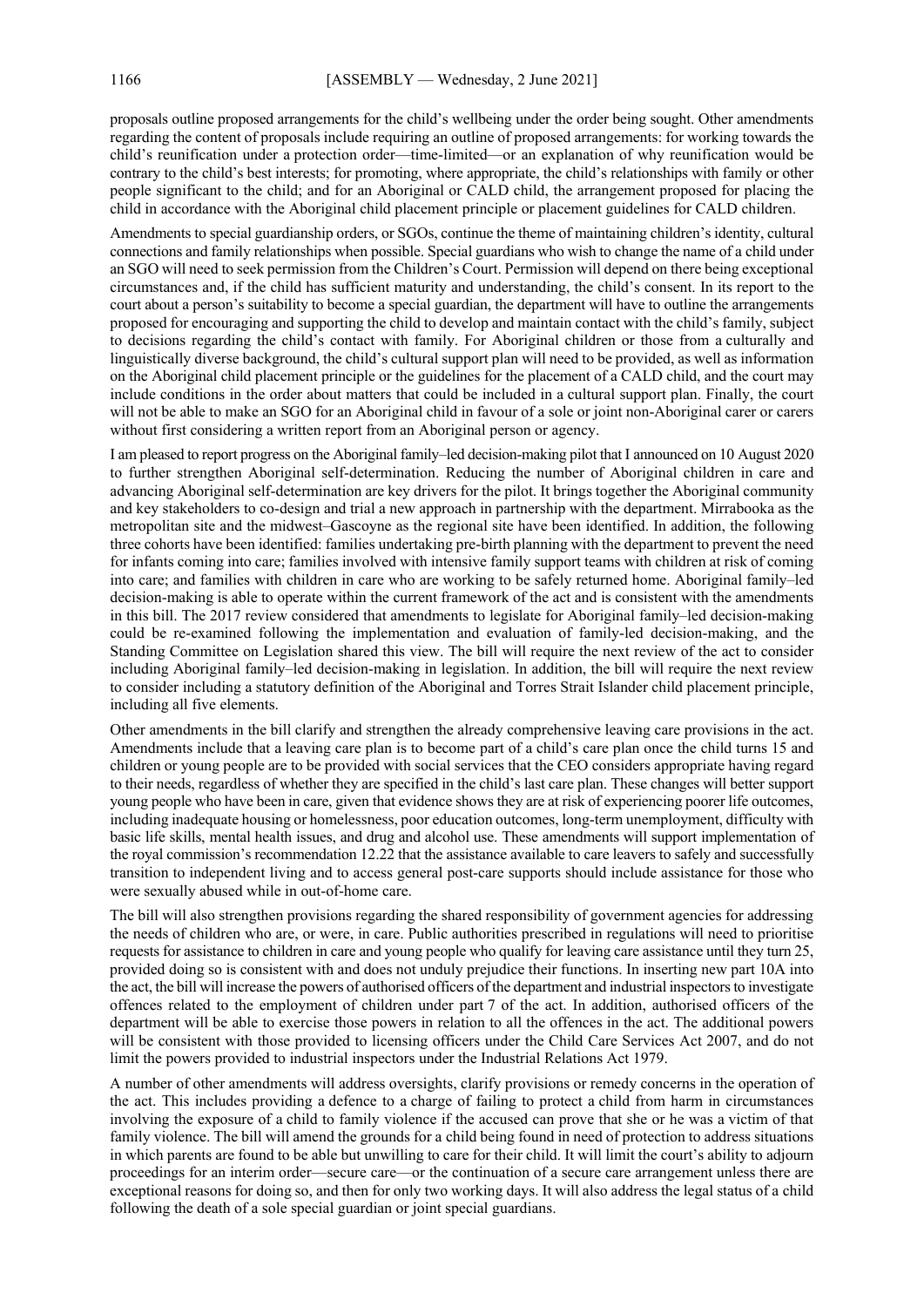I am confident the amendments in this bill will support better outcomes for children, families and communities in contact with the child protection system, particularly for Aboriginal people. In closing, I would like again to acknowledge the work carried out under the Children and Community Services Act by Department of Communities frontline child protection workers, which is among the most difficult and challenging in the community. This extends to the tireless work of the foster carers and family carers who care for these vulnerable children, and of service providers in the community services sector and Aboriginal community–controlled organisations, who remain united in their drive to improve the safety and wellbeing of children and families in Western Australia.

I commend the bill to the house.

Debate adjourned, on motion by **Mr P.J. Rundle**.

#### **DOG AMENDMENT (STOP PUPPY FARMING) BILL 2021**

#### *Introduction and First Reading*

Bill introduced, on motion by **Mr J.N. Carey (Minister for Local Government)**, and read a first time. Explanatory memorandum presented by the minister.

#### *Second Reading*

#### **MR J.N. CAREY (Perth — Minister for Local Government)** [12.57 pm]: I move —

That the bill be now read a second time.

I am pleased to introduce the Dog Amendment (Stop Puppy Farming) Bill 2021 today. This bill reaffirms the McGowan government's commitment to reintroduce laws into Western Australia to tackle puppy farming. The McGowan government made a firm commitment to the Western Australian public at the last election to reintroduce the bill after the opposition did not support it in the other place and it lapsed. I know that there is strong public support for the bill and I am privileged every day to meet residents in my electorate who are pet owners and are passionate about animal welfare or who are greyhound owners and are passionate about de-muzzling greyhounds. But other than in the short title of this amendment bill, members will not find the term "puppy farming" used. That is because puppy farming encompasses a wide variety of dog breeding practices that can affect the health and wellbeing of dogs. It is intuitive to connect puppy farming with animal cruelty, especially when we see photos and images of dogs that are barking and pacing, cooped up in cages and looking visibly undernourished. When we have let puppy farming get to this point, the system has already fundamentally failed dogs and it has failed the community. Consumers do not want to support a system whereby a breeder can keep dogs in such poor conditions and then sell dogs with behavioural or health issues before authorities intervene. That is why we are proposing changes to the Dog Act 1976 that will proactively require that people give adequate consideration to the needs of dogs before they breed from them. As a dog owner myself, I am very proud to introduce this bill.

Ethical dog breeding starts from having a plan to breed from a dog. Ethical dog breeding is not about allowing dogs to roam the neighbourhood freely or randomly breeding dogs for sale and abandoning the puppies if the litter cannot be sold.

The bill provides for the introduction of mandatory sterilisation of dogs from two years of age. For the community, this is a law that seeks to prevent unwanted or random dog pregnancies. Dogs that have been registered with their local government at the time the legislation commences will be exempt from this requirement. This exemption recognises that when those people purchased a dog, they would not have had an opportunity to consider the issue of sterilisation before proceeding with the purchase. However, to encourage owners to sterilise their dogs, owners will be able to register their unsterilised dogs only on an annual basis, while owners of sterilised dogs will be able to opt to register their dog every three years or for a lifetime.

The bill also provides an express exemption from mandatory sterilisation for livestock working dogs. This exemption will maximise the pool of dogs that are available to farmers and enable farmers to assess a dog's working abilities, which may not be evident for a number of years. Dogs that have been assessed by a vet as being unsuitable to be sterilised on health and welfare grounds will also be exempt from the requirement to be sterilised. The other exemption from sterilisation will be for those dogs whose owners have applied for and have been granted an approval to breed from their local government. The application process for approval to breed acts as an initial, or one-off, background check for any person who intends to breed from their dog. The purpose of this check is not to stop people from dog breeding. Rather, the system is designed to determine as much as possible and in relation to a district that a person who wishes to breed from their dog is a fit and proper person; has not breached relevant laws, such as the Animal Welfare Act 2002; and has facilities that are suitable for dog breeding. Any person who does not wish to breed but intends to keep their dog unsterilised from two years of age must also make an application. To ensure the system is flexible, the local government can request further information on applications and impose conditions when granting approval. There will also be the potential for ongoing monitoring, as local governments will be able to apply specific criteria in determining whether to cancel a person's approval to breed. Placing these powers with local governments recognises the specific needs and expectations of diverse communities across our state. These powers will be clearly balanced with review mechanisms. The system is designed to be fair, in providing applicants access to the review mechanism, both within the local government and/or through the State Administrative Tribunal.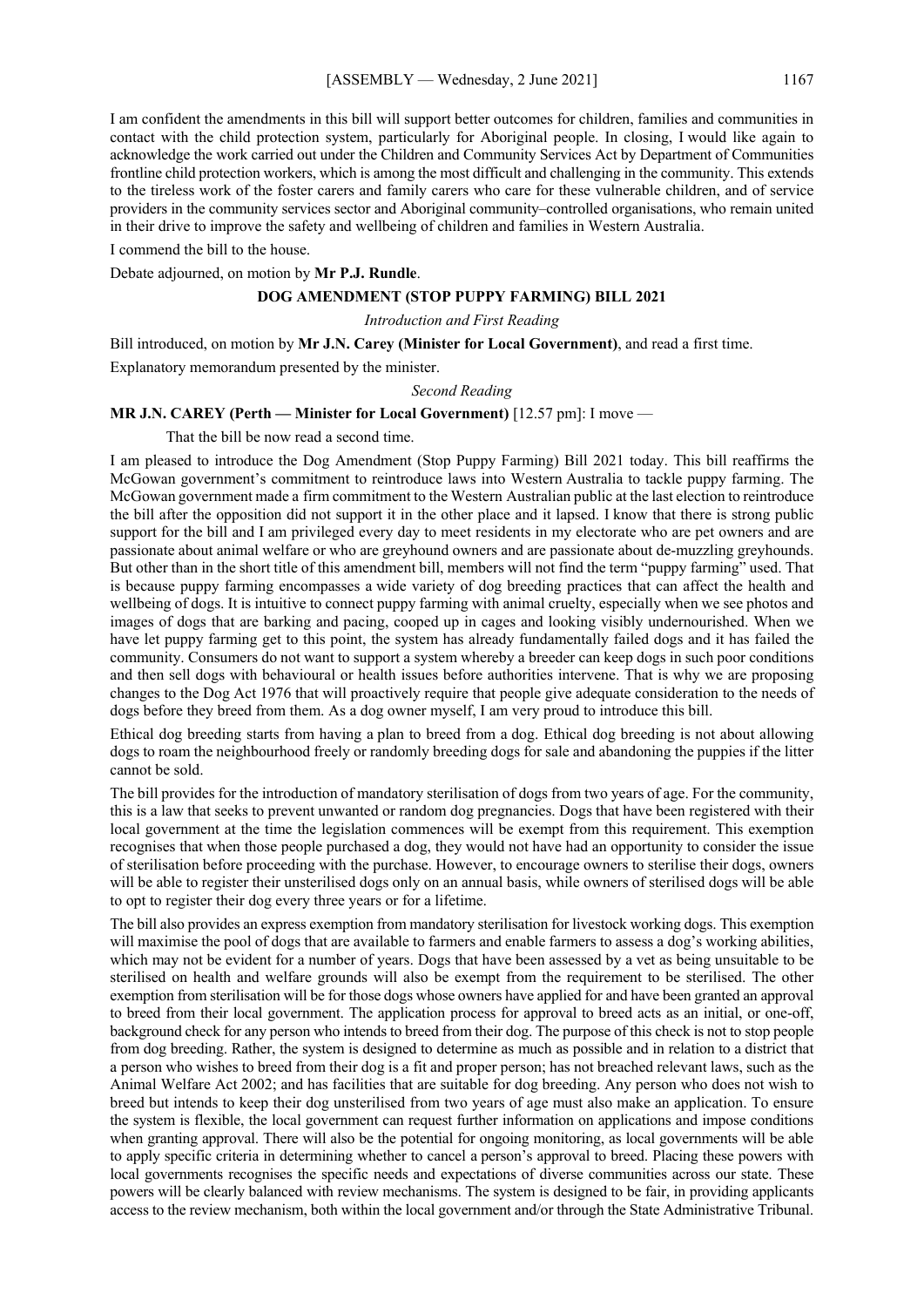Although people may choose to buy a dog through a breeder, some prospective dog owners choose to purchase a dog through a pet shop. Late last year, the community was given an insight into the way puppy farmers can use a legitimate business to sell their dogs. Who could forget the case of the boxer dog Strawberry, who was alleged to have been living at an interstate puppy farm? Strawberry was 10 months old when she gave birth to three puppies, and was reportedly sick and denied vet care. Strawberry subsequently died, but two of her puppies were allegedly sold to a Western Australian pet shop. The bill will provide that pet shops with a shopfront can source only stray, abandoned, seized and surrendered dogs and puppies for sale through approved shelters, pounds and rescue organisations. This bill, therefore, will give Western Australians another outlet from which to purchase previously unwanted or abandoned dogs.

The bill also provides for the registration of pet shops, pet shop dog suppliers, as well as dog breeders, in addition to the existing dog registration system. Currently, dog registration information is maintained by local governments. This creates issues in identifying dogs across districts, including dangerous dogs, as well as limiting the potential for information sharing and monitoring. The bill provides for the information from all these registers to be centrally located. The bill will also amend the Cat Act 2011 so that the centralised registration system will include registration information about cats and cat breeders. This tool will facilitate information collection, sharing and monitoring across local government districts and will assist with enforcement.

The system described has been designed to work with inquiring and diligent consumers who care about the welfare of the dogs that they purchase. Consumers should be aware that they could still run the risk of dealing with a puppy farmer if they buy dogs online or interstate, or if they take information provided by sellers without question. Dealing with puppy farmers, who scan the marketplace and adjust their behaviour to exploit opportunities, is an ongoing process. We are serious about taking on puppy farmers. Part of this commitment involves the inclusion of a review clause in the bill so that after five years of operation, we can take a step back and consider whether any improvements need to be made.

The provisions of the bill are ultimately about protecting the welfare of dogs. During a review of the Dog Amendment Act 2013, there was strong public support for the removal of the requirement for pet greyhounds to be muzzled in public places. Accordingly, the bill provides for the removal of the muzzling requirement for pet greyhounds. However, as a safeguard, pet greyhounds in public places will still be required to be on a lead. It is intended that removing the muzzling requirement will encourage more people to consider adopting a retired racing greyhound.

I commend the bill to the house.

Debate adjourned, on motion by **Mr P.J. Rundle**.

## **METROPOLITAN REGION SCHEME (BEELIAR WETLANDS) BILL 2021**

## *Second Reading*

Resumed from 12 May.

**DR D.J. HONEY (Cottesloe — Leader of the Liberal Party)** [1.08 pm]: I rise to speak on this bill as the lead speaker for the opposition. I indicate at the outset that we are strongly opposed to the bill. I want to go through in some detail the many reasons why this is a completely flawed piece of legislation. In the first place, this bill represents planning vandalism. It ignores road safety concerns in the south metropolitan region of Perth, and I will talk a bit about a terrible accident on South Street that we heard about earlier today. Most importantly, this bill represents environmental hypocrisy. We were told in the second reading speech that the primary reason the bill is being introduced is to protect the environment. I will demonstrate clearly the hypocrisy behind that statement of the minister. If this bill is implemented, we will see a retardation of both imports and the export trade from Western Australia. This bill is the precursor to an utterly irresponsible financial act on the part of the government.

It is a bit sad when the first paragraph of a second reading speech says something that is just not true. In her second reading speech, the minister gave the reason this bill was not passed in the last Parliament, and I quote –

…could not be considered in the upper house due to the actions of delay by the Liberal Party.

What an absolutely untrue statement for the minister to make. The Liberal Party and the National Party did everything that this government asked to progress legislation. This Labor government identified 16 priority bills in the last Parliament. I might say that the minister introducing the previous bill—the puppy farming bill, as it is colloquially termed—also made the same comment. That bill and this bill were not prioritised by the government in the upper house. The Liberal Party and the National Party acceded to every demand this government made about bills that needed to be passed in this Parliament. We did not delay any bills in the upper house at all—none.

## **Mrs R.M.J. Clarke**: Really?

**Dr D.J. HONEY**: Who is making that comment, sorry?

If the member looks at what happened in the last Parliament, she will see that the only bill that was delayed through a long speech was the Human Reproductive Technology and Surrogacy Legislation Amendment Bill 2018 when Hon Nick Goiran spoke -

**Mrs J.M.C. Stojkovski**: Do you really want to open that gate?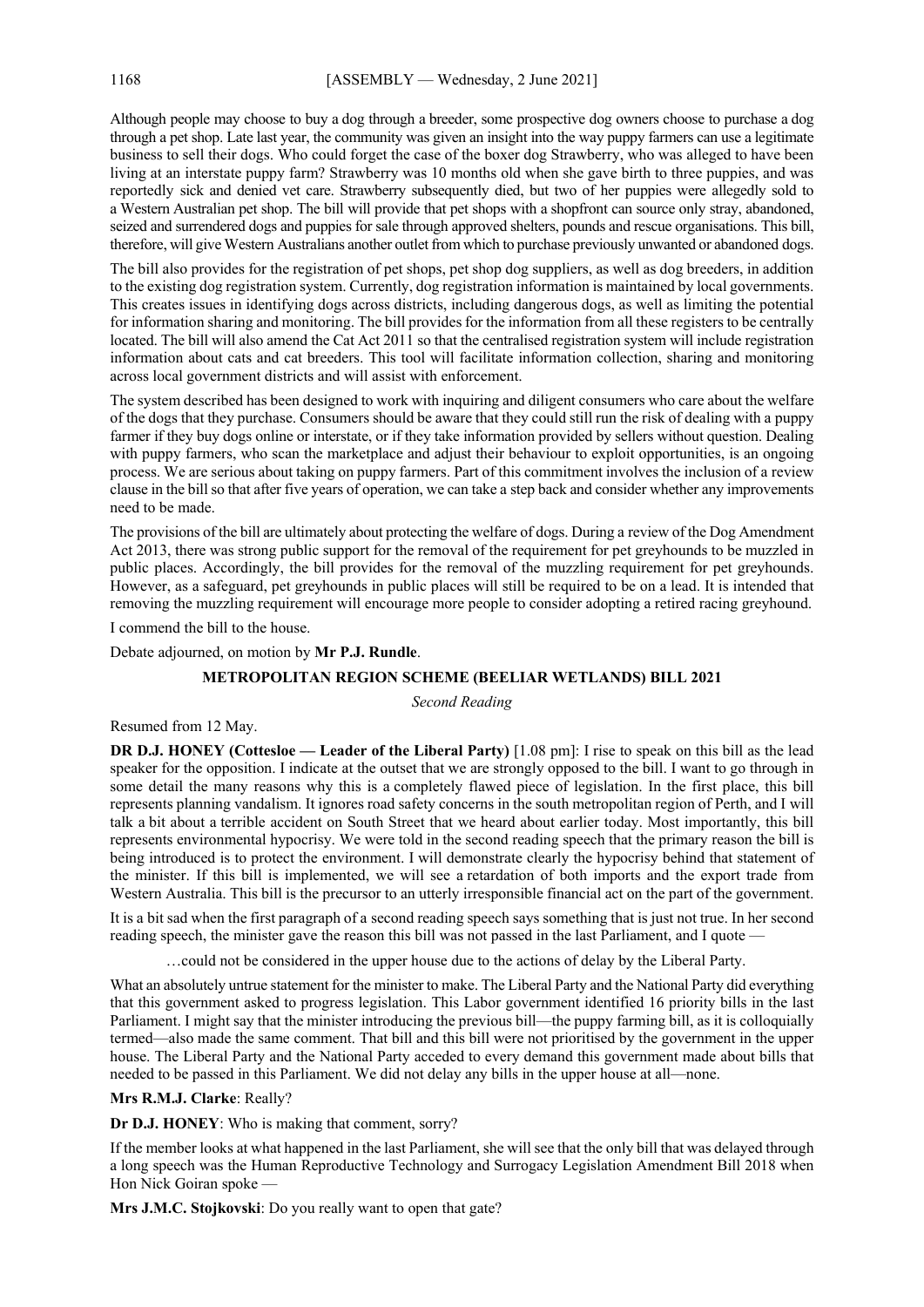#### **Dr D.J. HONEY**: Yes, I do.

Hon Nick Goiran spoke for an extended period on that bill. Why did he do that? He did that because this Labor government said that it had commissioned a \$225 000 report into surrogacy and that the report would be released before that surrogacy bill was discussed in Parliament. What happened as a consequence of that? Grudgingly, the health minister released that report. What did the report reveal? It revealed that the surrogacy bill would discriminate against women. Do members opposite know what their party did in response to that? It left that bill sitting on the table and did not introduce it for further discussion in the upper house.

The Liberal Party and the National Party did everything to facilitate the business of this government, and for the minister to say that this bill was delayed because of delays by the Liberal Party is utterly and totally disingenuous and is not verified by any facts whatsoever.

The minister talked about the significance of the Beeliar wetlands and said that the government will rezone 34 hectares. In the fifth paragraph, the minister outlines what is driving this bill and what is the importance of this bill. She states, in part —

… Roe 8 and the Perth Freight Link, it is our considered view that these reservations are no longer warranted given the environmental values of the wetlands and the government's freight strategy for the future.

Therefore, environmental values are at the centre of why this bill has been introduced into this Parliament.

Further on, the speech refers to the Westport Taskforce report. I will go through that in a little bit of detail and discuss how imperfect that process was as any sort of justification. It was a task force, in fact, acting under direction from the minister. It also belittles the Stephenson plan, an outstanding plan that looked at the long-term needs of freight in Western Australia.

I will talk about what is most concerning about this bill. We heard this in the briefing and I thank the minister for the briefing from her department and her office. The comment was made that parts of this bill will be subsequently incorporated into the metropolitan region scheme amendment. The question was asked: why does the government simply not wait? We are told that the government has an urgent legislative program, yet it is taking up legislative time in this Parliament and in the upper house—we know that at the end of this Parliament, it is likely that some bills will not have gone through—with this bill when, as I understand it, everything the government wants to achieve could be achieved by an amendment to the metropolitan region scheme. I am told that it takes about two years to amend the metropolitan region scheme. Some further questions were asked and it suddenly became clear, to us at least, why that process was not being followed. One of the things that has to be done for a metropolitan region scheme amendment is a traffic impact assessment that asks, "If you make this change, if you cancel this road reserve and convert it into an A-class reserve, what will be the impact on traffic in other affected areas?" That is a question this government does not want answered. By doing it this way, when it comes to the MRS amendment, this road reserve will already have been cancelled and will therefore not need to be considered for that amendment. The opposition knows the truth of any review of the impact of removing this road easement on traffic in the southern corridor. That impact will be a nightmare situation for the many people who have to use that corridor.

The second reading speech read in last time when the bill was first introduced referred to threatening the wetlands, which I will go through and discuss in some detail, and that the bill was about getting on with the job and so on. The minister mentioned that in the short term, the government would deal with some of the traffic chaos by increasing the amount of freight on rail, and I congratulate the minister for that achievement. In Western Australia there is more freight on rail, but I point out just how insignificant that is in terms of the total traffic that rail will take off the roads compared with the total increase we will see.

I refer to the very start of the analysis carried out by Westport. I have with me issue 8 of the *Westport Beacon* dated August 2019, which is an analysis of the various options for the port, titled "Why Fremantle can't handle the long-term freight task alone". The back page of the report asks, "Would Roe 8 have enabled Fremantle to make the shortlist?" Members, there is a pretty straightforward answer to that question —

## **Westport did not consider the Roe 8/9 road corridor in our technical studies as the State Government made a firm commitment not to build it at the last State election.**

There you go. The task force did not even look at that option, and by doing that, in effect, excluded the option of keeping Fremantle port open in the longer term. That was at the start of the Westport review process.

I will go through this in a little bit of detail for the benefit of new members in this house. When we look at the road easement —

**Ms S.E. Winton**: Do you want this bill passed?

**Dr D.J. HONEY**: I suspect the member for Wanneroo considers herself a bit of an environmental warrior, someone who cares about the environment, so she may want to listen to this very carefully, because I think she will be aghast at the impact this bill will have on the environment in Western Australia.

**Ms S. Winton** interjected.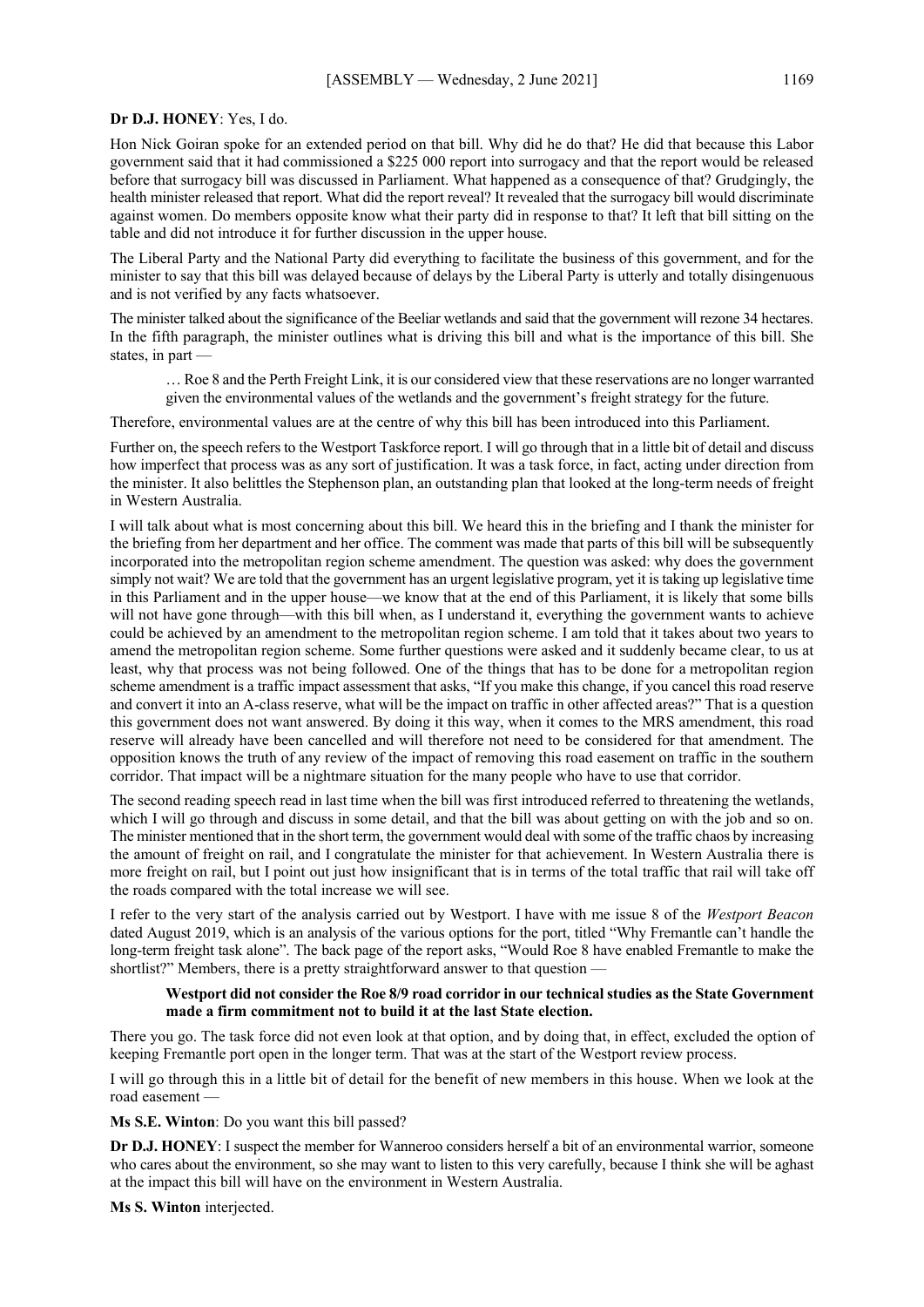# **The DEPUTY SPEAKER**: Member for Wanneroo!

**Dr D.J. HONEY**: Let me put it his way: if the member is true to her environmental credentials, she will be aghast. If we go to *Westport Beacon* issue 7 —

Several members interjected.

**Dr D.J. HONEY**: This is only the start of the impact, members. I will go through the corridor and where the easement was established in Beeliar, because the government would like people to think that we would have plunged a road straight through the middle of the wetlands, over all the reeds and nesting habitat, including the turtle nesting areas. Of course, nothing could be further from the truth. One of the joys in this place is that I get an hour to take members through the some of the details, and by the end of that time members will be clamouring to go and start protesting outside the minister's office!

Let us look at the options. The justification for this bill is that government will establish the outer harbour at Kwinana.

**Mr R.R. Whitby**: Aren't you a big supporter of the outer harbour?

**Dr D.J. HONEY**: I believe that the government's proposal is environmental vandalism in the outer harbour.

Several members interjected.

**Dr D.J. HONEY**: I will go through that in detail, because we know, member for Baldivis —

**Mr R.R. Whitby** interjected.

The DEPUTY SPEAKER: We know that time moves on. I can tell the minister —

Several members interjected.

**The DEPUTY SPEAKER**: Members! Minister!

**Dr D.J. HONEY**: Thank you very much for your protection, Mr Deputy Speaker, I am very appreciative of it.

If I can tell the member for Baldivis and minister one thing, it is that when I come into this place, I represent the people of Western Australia, not my former employer—as I am sure the minister does!

Let us look at Westport option 1. Many government members will know about this, if any of them have read the environmental studies. I will refer to an excellent 2006 study carried out on the impact of an outer harbour on Cockburn Sound.

Several members interjected.

**Dr D.J. HONEY**: Perhaps if members listened to me, they would be concerned as well. I did some rough calculations on option 1. If we look only at the area that is the land-backed option —

Several members interjected.

**Dr D.J. HONEY**: I am concerned that members' constant interjections mean that they do not care about the environment, and we will see the truth of that when we see the outcome of this decision.

**Ms S. Winton** interjected.

**The DEPUTY SPEAKER**: Member!

**Dr D.J. HONEY**: Thank you very much, Deputy Speaker.

Option 1 is a two kilometre by 750 metre land-backed port out into the harbour. Let us not talk about any other associated channels and infrastructure! Members should commit these numbers to memory. It will decimate 150 hectares of Cockburn Sound sea floor and seagrass. Option 4 is not land-backed; it is stuck out into the harbour and is 2.5 kilometres by 250 metres. That will be 62.5 hectares, but that is right in the middle of the seagrass area. Option 5 is 2.1 kilometres by 550 metres; again, it is a little out from the shore, but it is right in the middle of the seagrass area and comprises 115.5 hectares. We can see that anywhere between 60 and 150 hectares of Cockburn Sound will be affected by this decision, at a minimum. This is just for the physical area of the port. At least some members here would know that Cockburn Sound is an extremely delicate marine environment that was under considerable stress back in the 1950s and 1960s; in fact, companies were disposing effluent directly into the harbour, which caused damage. There was considerable effort throughout the 80s and 90s to recover the quality of the harbour and, as I say, I will have a chance to talk about that a little more.

Let us talk about where the Roe 8 and Roe 9 easement was going. The minister and certain people who campaigned against this road would have it that this road would plunge through a pristine part of the Beeliar wetlands, reeds, water, turtle nesting habitat and the like, when nothing could be further from the truth. I encourage members to look at where the easement goes. I bothered to go down and look at the area. What did I see? Roe 8 and Roe 9 was not going through any wet part of that area at all; in fact, it was to go through a highly degraded part that is a raised area between the north and south Beeliar lakes. When we go to where the road was going, do members know what is there? It is a powerline easement with a cleared track underneath it. Let us go 100 metres to the south of that. Do members know what else is going straight through there? It is Hope Road. Hope Road completely intersects the area.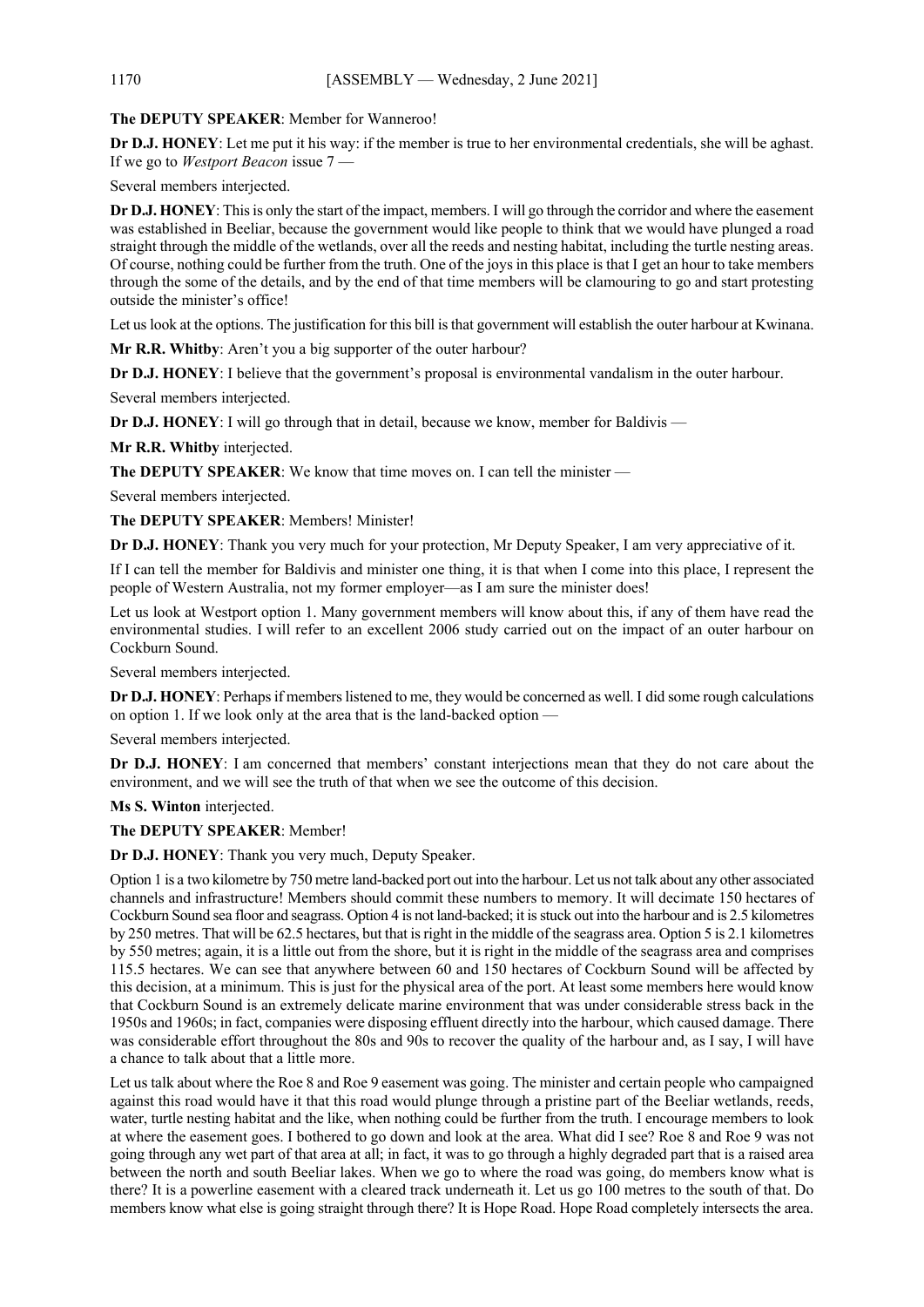Hope Road is a raised platform road that acts as a dangerous barrier to wildlife, particularly the turtles that breed throughout that area. I asked during the briefing what would happen to that powerline easement and Hope Road. They are both staying there. In fact, the alignment of the Roe 8–Roe 9 extension would have largely been covered by the existing cleared powerline easement. I know there was a frantic effort to plant some plants for the government to try to demonstrate it was something else, but that is the truth of it. Both the powerline easement and Hope Road will continue to exist, regardless of whether this bill is passed.

Let us look at the area that is affected. Members should remember what I said before. Just for the port—although the area is much more extensive—the government is talking about affecting an area of between 60 and 150 hectares in Cockburn Sound, which is an extremely delicate marine environment that is under considerable stress, all for the purpose of saving something less than two hectares in Beeliar. The government is prepared to sacrifice vast areas of Cockburn Sound for the port, which is substantially greater than the area that will be affected in the Beeliar wetlands. I will go through that now.

Bulletin 1230, published in September 2006, is an excellent study on the outer harbour by the Environmental Protection Authority and is titled *Fremantle Ports outer harbour project*. Members should take note of the reference and go and read it. This report refers to a number of things, such as consultation and it makes some references to consultation. It states —

• The Cockburn Sound Management Council (CSMC), in its submission to Fremantle Ports, highlighted the concern that the nature and scale of the development pose a potential for significant and possibly irreversible effects impacts upon the marine environment of Cockburn Sound.

The report goes on to talk about the benthic primary producer habitat, and I think some members here would know the importance of that. We know that Cockburn Sound is a critical breeding ground for pink snapper, amongst other species. That is an important fish generally, but a very important fish for recreational fishers. We know that disruption to that habitat is a significant environmental matter. Members should remember that a primary justification for this easement being obliterated forever is so that Roe 8 and Roe 9 cannot go through and to prevent development forever to protect a couple of hectares of area between the two lakes, an area that is already highly degraded.

I have already indicated that between 60 and 150 hectares of Cockburn Sound will be directly affected by the port construction itself. I will read selectively from page 12 of the bulletin, which states —

From the available information, each of the port options will cause the cumulative loss thresholds set out in the EPA's in Guidance Statement No. 29 to be exceeded for both seagrass and sandy habitat that once supported seagrass.

I will read out what those impacts are. These are not the same options exactly that were considered by the task force but rather the scale of impacts one could expect. Table 1 on page 13 of the bulletin refers to the calculated areas of direct loss of each benthic primary producer habitat. Cockburn Sound is a critical, environmentally important and environmentally sensitive habitat. Any member who is a student of the history of Cockburn Sound will know that that area is in stasis at the moment. A lot of work was done to stop sediments and nutrients going into the sound, and there was some improvement, but there has been no net improvement for some time. Effectively, the area has baselined. The degradation that is there remains and there has been no improvement. I think all members accept that it is an important area. I will go through the four options. The total area in hectares of benthic primary producer habitat that will be affected for the four options is 337.42 hectares, 397.85 hectares—almost 400 hectares— 386.78 hectares and 364.2 hectares. That is why I said at the outset that any member who is concerned about the environment, cares about Cockburn Sound and votes for this bill—because you all just follow on like sheep and do what you are told—will be voting for environmental impacts on the sound and pink snapper breeding habitats. Rather than continuing the expansion of the inner harbour, government members will be voting for that destruction to save around two hectares of degraded land that is not actually within the wetland. Government members are seeking to trade off a couple of hectares of highly degraded land that is not wetland for the destruction of around 400 hectares of critical seagrass habitat in Cockburn Sound.

The Roe 8 and 9 project was developed by, and was a priority for, the previous government primarily to take a substantial amount of traffic off the main southern corridors of South Street and Leach Highway; it was not about Fremantle harbour. Those two roads are at capacity. Any members from the southern suburbs —

**Mrs L.M. O'Malley**: It's called the Perth Freight Link.

**Dr D.J. HONEY**: Member, it can be called anything—like some of the government's bills. The government seems to have a habit of giving interesting titles to its bills these days.

The primary purpose of that proposed road was to take traffic off South Street and Leach Highway. I will go through that, members. The April 2006 Main Roads Western Australia report titled *Developing transport networks; Delivering safer roads* states, under the heading "Improve road safety", that Roe 8 will reduce -

**Mr W.J. Johnston**: Did you just say Perth Freight Link? Freight link! Did you read that out? I didn't hear you; could you read that out again?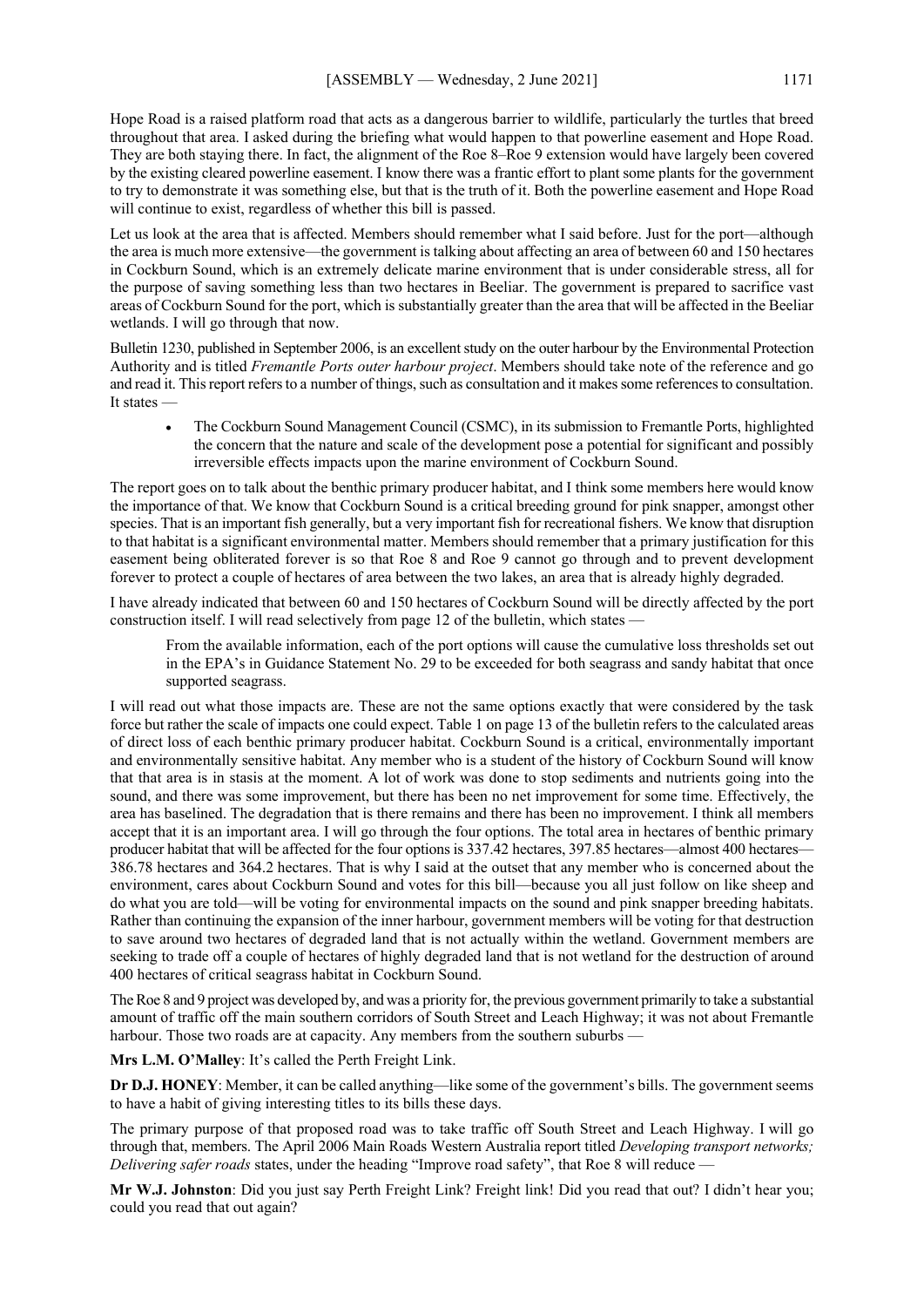**Dr D.J. HONEY**: As I said, minister, I am fascinated by some of the titles of the government's bills.

**Mr W.J. Johnston**: This is not a bill; this is a road project.

**Dr D.J. HONEY**: The minister is a learned man and he likes to read —

**Mr W.J. Johnston** interjected.

**The DEPUTY SPEAKER**: Members!

**Dr D.J. HONEY**: The minister should listen.

**Mr W.J. Johnston** interjected.

**The DEPUTY SPEAKER**: Minister!

**Mr W.J. Johnston**: Read it again to me.

**Dr D.J. HONEY**: I will read it to the minister several times. The report states that Roe 8 will take 6 900 trucks off the road. Does the minister know what else it will take off the roads? It will take 74 100 light vehicles off the road. Why?

**Ms S. Winton** interjected.

**The DEPUTY SPEAKER**: Member for Wanneroo!

**Dr D.J. HONEY**: It is because that —

**Mr W.J. Johnston**: Read the whole thing—100 000 trucks on Stirling Highway.

**Dr D.J. HONEY**: I hope that Hansard catches that comment.

**Mr W.J. Johnston** interjected.

**Dr D.J. HONEY**: The Fremantle tunnel that was part of that project would have removed around 4 700 trucks and 40 300 light vehicles per day off those roads. That was the point of the project.

**Ms S. Winton** interjected.

**The DEPUTY SPEAKER**: Member for Wanneroo!

**Ms S. Winton** interjected.

**The DEPUTY SPEAKER**: Member for Wanneroo, I call you for the first time.

**Dr D.J. HONEY**: The point of the project was to remove light vehicles from those roads. Members can focus on the title of that particular report, but the impact would have been improved safety. This government does not care about improving safety on those two roads. As we saw today, they are dangerous roads that people are scared to use. The ministers on the other side of the chamber can smirk and laugh all they like but the truth is they do not care about safety. What happened on South Street this morning? There was a collision between a truck and a bus that swerved to avoid another vehicle. Dreadfully, and terribly, it has been reported that a student was seriously injured in that accident, with a punctured lung and severe back injuries. That is the problem with that road—people are terrified to use it. People are scared to use South Street and Leach Highway because they have to interact with trucks constantly. They have to interact with thousands of trucks every day, and this minister does not want to take those trucks off those roads.

**Ms R. Saffioti** interjected.

**Dr D.J. HONEY**: I am fascinated by the minister's ignorance of Roe 8 and Roe 9. The minister has decided to completely spike critical infrastructure for Western Australia by stopping that project but she does not even know the purpose of that road.

**Ms R. Saffioti**: You're politicising an accident.

**Dr D.J. HONEY**: I will politicise the planning and environmental vandalism that the minister is enacting in this Parliament today. The minister does not care about the safety of road users -

Several members interjected.

**The DEPUTY SPEAKER**: Members! The Leader of the Liberal Party will get back to the topic, please.

**Ms R. Saffioti** interjected.

**The DEPUTY SPEAKER**: Minister!

**Dr D.J. HONEY**: I am responding to interjections from the minister, thank you, Deputy Speaker.

**Ms R. Saffioti**: You're politicising an accident. It's disgusting.

**Dr D.J. HONEY**: I am politicising the minister's wilful disregard for the safety of people who use Leach Highway and South Street.

**Ms R. Saffioti** interjected.

**The DEPUTY SPEAKER**: Minister! Leader of the Liberal Party, through the chair, please.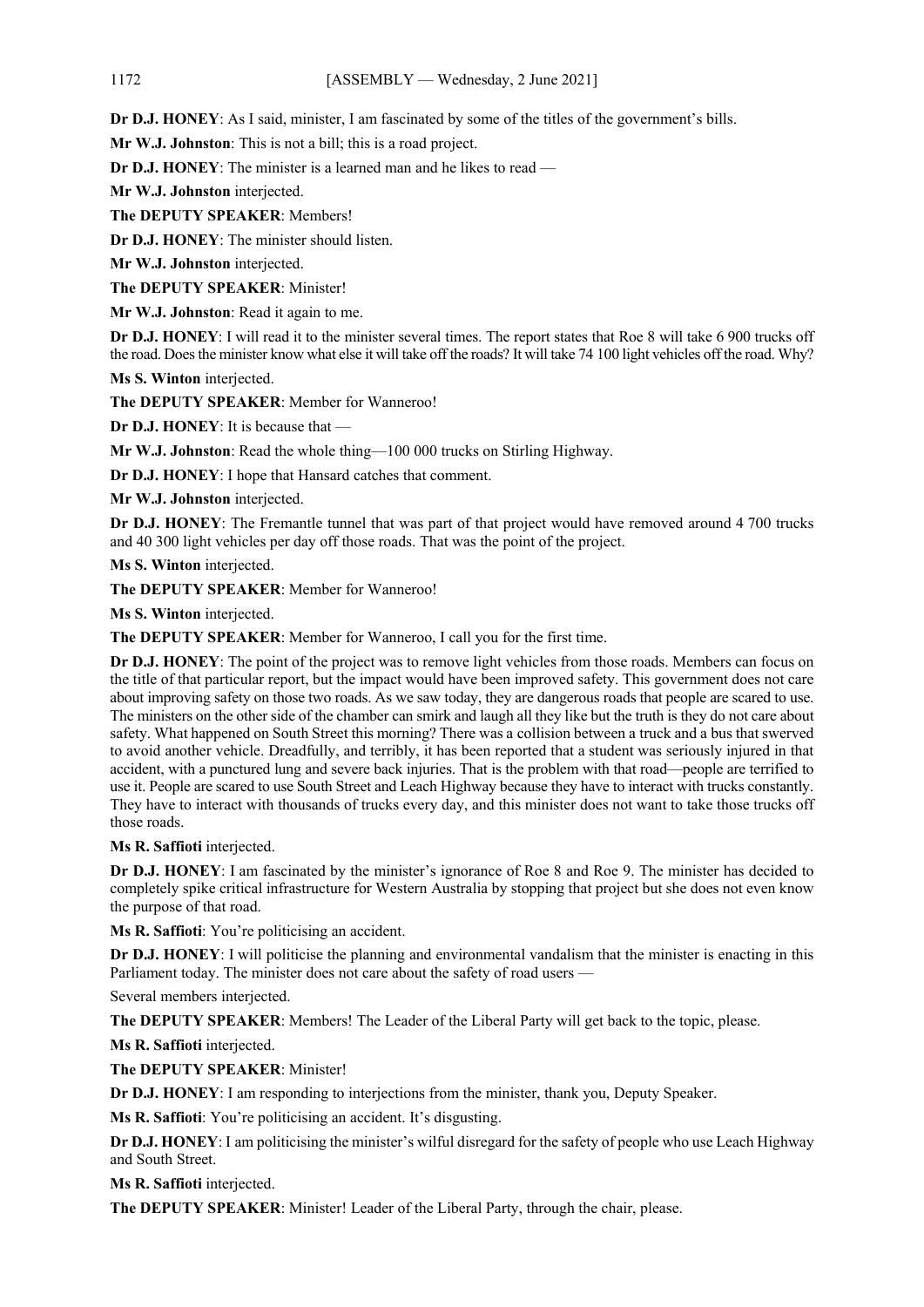# **Dr D.J. HONEY**: Thank you very much, Deputy Speaker; I certainly will.

This minister does not care about the safety of road users on Leach Highway and South Street. If she did care, she would not be enacting this bill to stop the construction of Roe 8 and 9, because that project would remove the great majority of trucks and around 10 times more light vehicles from those roads and substantially reduce congestion on those roads. That would add to the amenity for everyone who lives in the southern suburbs and needs to travel east to west or west to east on those roads.

I have been through some numbers. If we look at some facts, between 2009 and 2013, 72 per cent of crashes on Leach Highway were rear-end collisions because of congestion on that road. That is almost double the metropolitan average of 43.5 per cent. The metropolitan average of crashes involving heavy vehicles is 5.4 per cent, but on Leach Highway, between Stirling Highway and Kwinana Freeway, the number of crashes in that period that involved heavy vehicles was 11.1 per cent—that is more than twice the metropolitan average. That is because of the high density of heavy vehicles on that road. On Roe Highway between Kwinana Freeway and Willeri Drive, 31 per cent of crashes involved heavy vehicles, and on it goes.

Again, for those members who consider themselves to care about the environment, it was estimated that if the construction of Roe 8 and 9 went through, it would have led to a reduction in carbon dioxide emissions of somewhere around 450 000 tonnes out to 2031. We also know—this perhaps goes back to the confusion that some members had—that when the outer harbour was originally considered, it was done on the basis that by about 2017, I think it was, or some time around that period, Fremantle harbour would be at capacity. That was why people looked at the outer harbour and said that if we were going to continue to grow container freight, we would need another port. That was the basis of the early comments on that, but what has Fremantle port done? We have seen a considerable extension to the North Mole and the storage area there.

**Mrs L.M. O'Malley**: Destroying Port Beach!

**Dr D.J. HONEY**: Member, whatever it did, it is there.

Several members interjected.

**The DEPUTY SPEAKER**: Members!

**Ms S.E. Winton**: You're an embarrassment!

**Dr D.J. HONEY**: I am intrigued by members' objections, but don't be rude, at least!

**Ms R. Saffioti**: What have you said about me?

**Dr D.J. HONEY**: You have featured heavily, minister.

Several members interjected.

**The DEPUTY SPEAKER**: Members!

**Ms R. Saffioti** interjected.

**The DEPUTY SPEAKER**: Minister!

**Dr D.J. HONEY**: In fact, the port handles about 800 000 what are called 20-foot equivalent units every year, but that port has the capacity to handle at least treble that number of containers.

**Ms R. Saffioti**: All those extra trucks!

**Dr D.J. HONEY**: Minister, I have looked at those numbers as well.

**Ms R. Saffioti** interjected.

**The DEPUTY SPEAKER**: Minister!

**Dr D.J. HONEY**: As the minister would know —

**Mr S.A. Millman** interjected.

**The DEPUTY SPEAKER**: Member for Mount Lawley!

**Dr D.J. HONEY**: What a ruse! I am fascinated by the minister's comment, because the traffic that travels south from the port takes containers to specific clients. The number of containers going down Stirling Highway will not change. Curtin Avenue is definitely not a major freight route, as the minister would know. As the minister would know, Stirling Highway is, and, in fact —

**Ms R. Saffioti** interjected.

**The DEPUTY SPEAKER**: Minister!

**Dr D.J. HONEY**: In fact —

**Ms R. Saffioti** interjected.

**The DEPUTY SPEAKER**: Minister!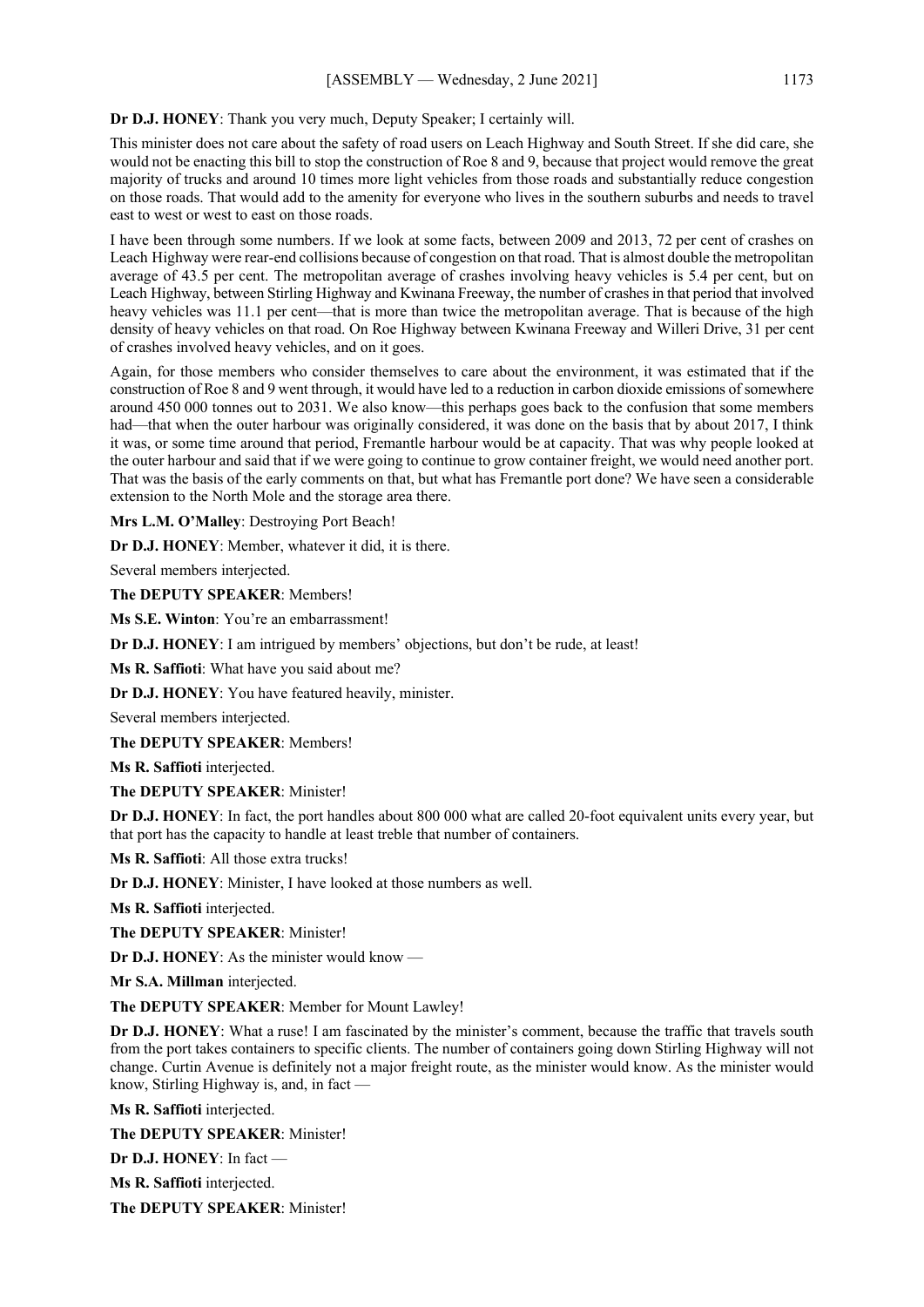**Dr D.J. HONEY**: There is some —

**Ms R. Saffioti** interjected.

**Dr D.J. HONEY**: Deputy Speaker.

**The DEPUTY SPEAKER**: Minister!

**Dr D.J. HONEY**: There is some leakage of traffic. The truck drivers are so frustrated, because it is not only the car drivers who are terrified about traffic on Leach Highway and South Street —

Several members interjected.

**The DEPUTY SPEAKER**: Minister for Transport! Member for Bicton!

**Dr D.J. HONEY**: Not only are commuters terrified by the traffic density on Stirling Highway and Leach Highway, but also the truck drivers.

**Ms R. Saffioti** interjected.

**The DEPUTY SPEAKER**: Minister for Transport!

**Dr D.J. HONEY**: As we saw with the accident that happened today, the truck driver had to respond quickly to a vehicle turning out, and that is what truck drivers are terrified about—cars pulling out in front of them, pulling out on them or braking suddenly in front of them. Because it is so hard for some of those truck drivers to get down Leach Highway and South Street alongside the commuters, they will drift north. If it were easier to go east from there, we would see more trucks going east and less demand. It will do nothing to stop container freight travelling on Curtin Avenue and Stirling Highway and servicing the businesses on the north coast.

**Ms R. Saffioti** interjected.

**Dr D.J. HONEY**: The minister can live in whatever fantasy land she likes, but that is a fact.

**Ms R. Saffioti** interjected.

**Dr D.J. HONEY**: What we see is a current port —

Several members interjected.

**Dr D.J. HONEY**: Deputy Speaker.

**The DEPUTY SPEAKER**: Minister! Member for Mount Lawley! Carry on, Leader of the Liberal Party.

**Dr D.J. HONEY**: Thank you, Deputy Speaker. What we see is a port that could at least treble in capacity —

**Ms R. Saffioti** interjected.

**The DEPUTY SPEAKER**: Minister for Transport, I call you for the first time.

**Dr D.J. HONEY**: Thank you, Deputy Speaker. What we see is a port that could be doubled in capacity for almost no expenditure and could be trebled in capacity. In fact, we are told that the existing port could go to maybe over 3.2 million TEUs, but instead this government is going to waste billions of dollars on a port that is not required. As we have heard in this chamber day after day, there are real priorities in this state, but clearly this government is not prepared to deal with those priorities.

**Mr S.A. Millman** interjected.

**The DEPUTY SPEAKER**: Member for Mount Lawley!

**Dr D.J. HONEY**: I tell you what, the member for Mount Lawley should come and wake me up when we are getting over three million containers out of Fremantle port, because when that happens, in all probability, he will not be on this earth, neither will I, and his children may not be either. I hope they live to a ripe old age. The simple truth is that that port has enormous capacity to handle all the required freight trade for many decades. The only constraint on that port is the ability to get freight in and out. The previous Liberal–National government had an excellent plan for that. Let us talk about the interim.

Several members interjected.

**The DEPUTY SPEAKER**: Members!

**Dr D.J. HONEY**: Members, there is a lot of material to cover.

**Mr S.A. Millman** interjected.

**The DEPUTY SPEAKER**: Member for Mount Lawley!

**Mrs J.M.C. Stojkovski** interjected.

**The DEPUTY SPEAKER**: Member for Kingsley! Members, thank you. Leader of the Liberal Party.

**Dr D.J. HONEY**: Thank you very much.

**The DEPUTY SPEAKER**: Through the chair.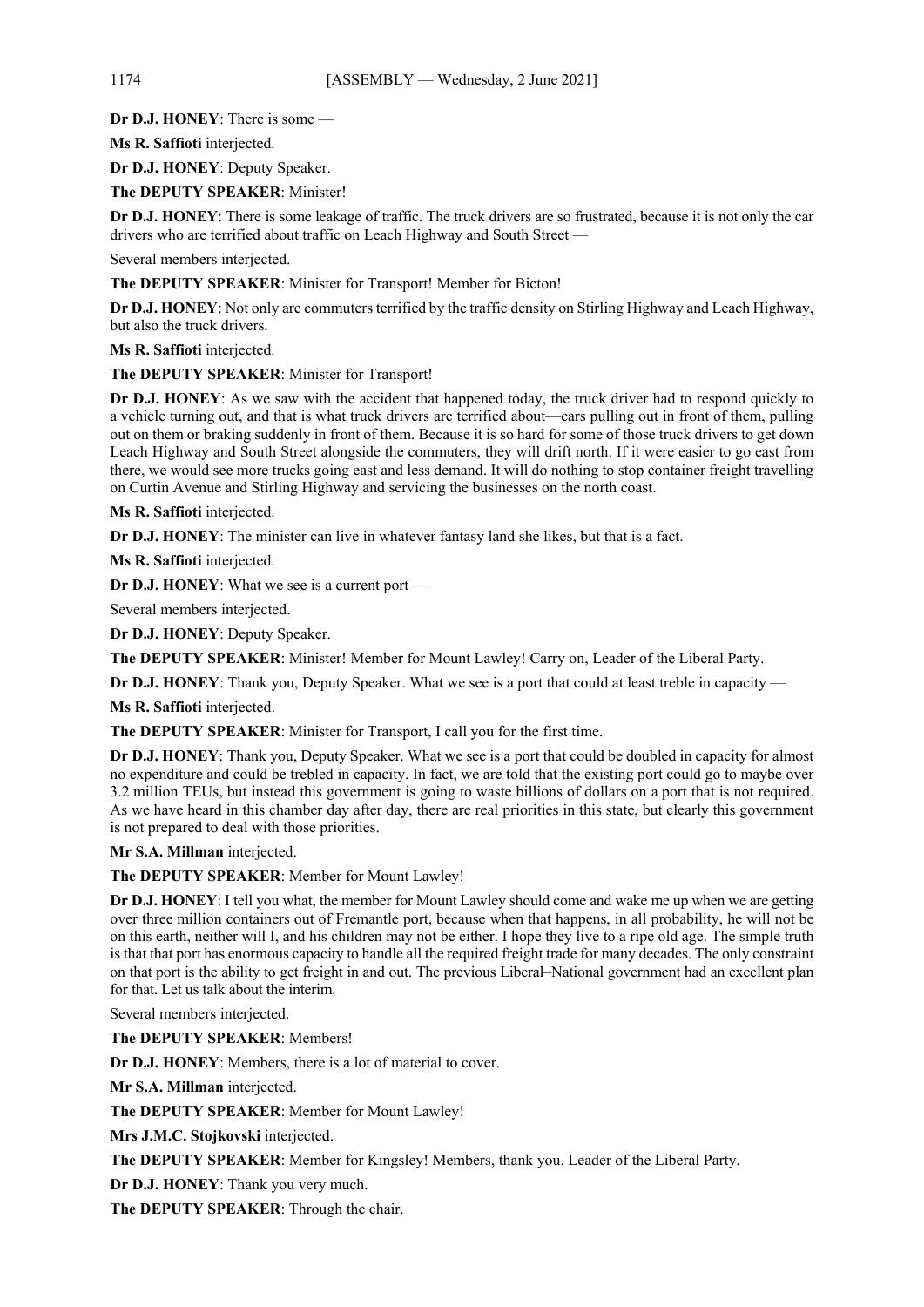**Dr D.J. HONEY**: I will need your protection more often. This is clearly a passionate topic for the members opposite.

As I said at the outset of my contribution, the government has done a good job in increasing rail freight; Western Australia leads Australia in the amount of rail container traffic, at a cost, I might say, and that cost is a subsidy of \$50 a container to get it on rail. Nevertheless, I think the minister can rightly be proud that she has put actions in place to take some vehicles off the road and onto rail. The minister's stated aim is to ultimately increase that figure to around 30 per cent. Despite some early success in that area, it appears that increase has flatlined substantially, so there is a question of whether we will get to 30 per cent, but let us have a look at that. Potentially, if the minister meets her own benchmark, around another 10 per cent of freight can go onto rail. Freight at that port is growing at about five per cent per annum. I am not sure whether COVID made a bit of a blip on that number, but that is what it is doing. If we use a conservative figure of three per cent per annum, that means that in the next 10 years, freight through Fremantle port will increase by 36 per cent. What we know from the government's rail strategy is that only 10 per cent of that 36 per cent of freight can use rail, so 26 per cent of that freight will continue to go where it is going now because there is no way that this new harbour can be built in that time.

In fact, I had a meeting with Main Roads Western Australia and there is another issue. The member for Fremantle would know about the concerns about replacing the old Queen Victoria Street traffic bridge and where that traffic will go. To the good credit of the minister, she has taken on the concerns of the electorate and is going to look at what options do not impact on the residents as much as the plan announced by the state government. I had a briefing in the minister's office about that project. Her officers from Main Roads told me that that harbour will be operational until at least 2037, which clearly implies that it will be longer. But what will happen in the meantime? Roe 8 and Roe 9 could be started right now—talk about a shovel-ready project! We have \$1.2 billion of federal money sitting in the coffers. That road could be started right now. Over the next 10 years, we are going to see a 26 per cent increase in freight on the roads. The problems we have now on South Street and Leach Highway will substantially worsen because of this terrible decision by the state government. A number of people have commented on this matter. A couple of years ago, in 2018, there was a great article in PerthNow titled "Gareth Parker: How will future WA judge Labor's Roe 8 call?" He outlined in some detail the shortcomings of cancelling that project. The Chamber of Commerce and Industry of Western Australia also commented at that time on the intention of the government to cancel Roe 8 and 9. Its article titled "Scrapping Roe 8 would set 'bad precedent'" referred to a number of matters, in particular the importance of that project to Western Australia. It states —

Roe 8, Roe 9 and the greater Perth Freight Link project will provide critical relief from crippling road congestion and boost productivity for businesses across the metropolitan area—time lost in traffic jams is time and money taken away from running a successful business, creating jobs and stimulating the economy.

Members would have seen recently in the press the estimates of just how much congestion is already costing people in Western Australia and how much money it is taking out of, and how much substantial harm it is causing to, our economy. Let us talk about the financial impact of this project. We have heard the government say that this project will cost around \$5 billion. That should have all members quaking in their boots. I will go to another signature project of the government—the Metronet project. This government boasts that it has had its projects costed by Treasury and that the numbers are accurate. What was the estimate for Metronet? I believe that it may have included "Metronet 2.0", but let us ignore that because "Metronet 2.0" has not seen the light of day.

Several members interjected.

**Dr D.J. HONEY**: I tell members what; they set a low benchmark.

**Mr T. Healy** interjected.

**The DEPUTY SPEAKER**: Member for Southern River!

**Mr T. Healy** interjected.

**The DEPUTY SPEAKER**: Member for Southern River! I call you for the first and second time.

**Dr D.J. HONEY**: Let us get to the estimates of this government that has gold-standard transparency. Does the minister remember the estimate for Metronet? She should probably know. It was going to cost \$1.9 billion. What was the figure in the last budget papers? She should not lecture me about estimates of cost. This government has Treasury —

Several members interjected.

**The DEPUTY SPEAKER**: Thank you, members. It is almost question time. Let us see whether we can get there in silence; that would be great.

**Dr D.J. HONEY**: This government has the Treasury bench and we have been told that it has gone through this detailed costing process. What is the latest estimate for Metronet? Come on, have a wild guess, members.

**Mr V.A. Catania**: It is \$10 billion.

Several members interjected.

**The DEPUTY SPEAKER**: Members!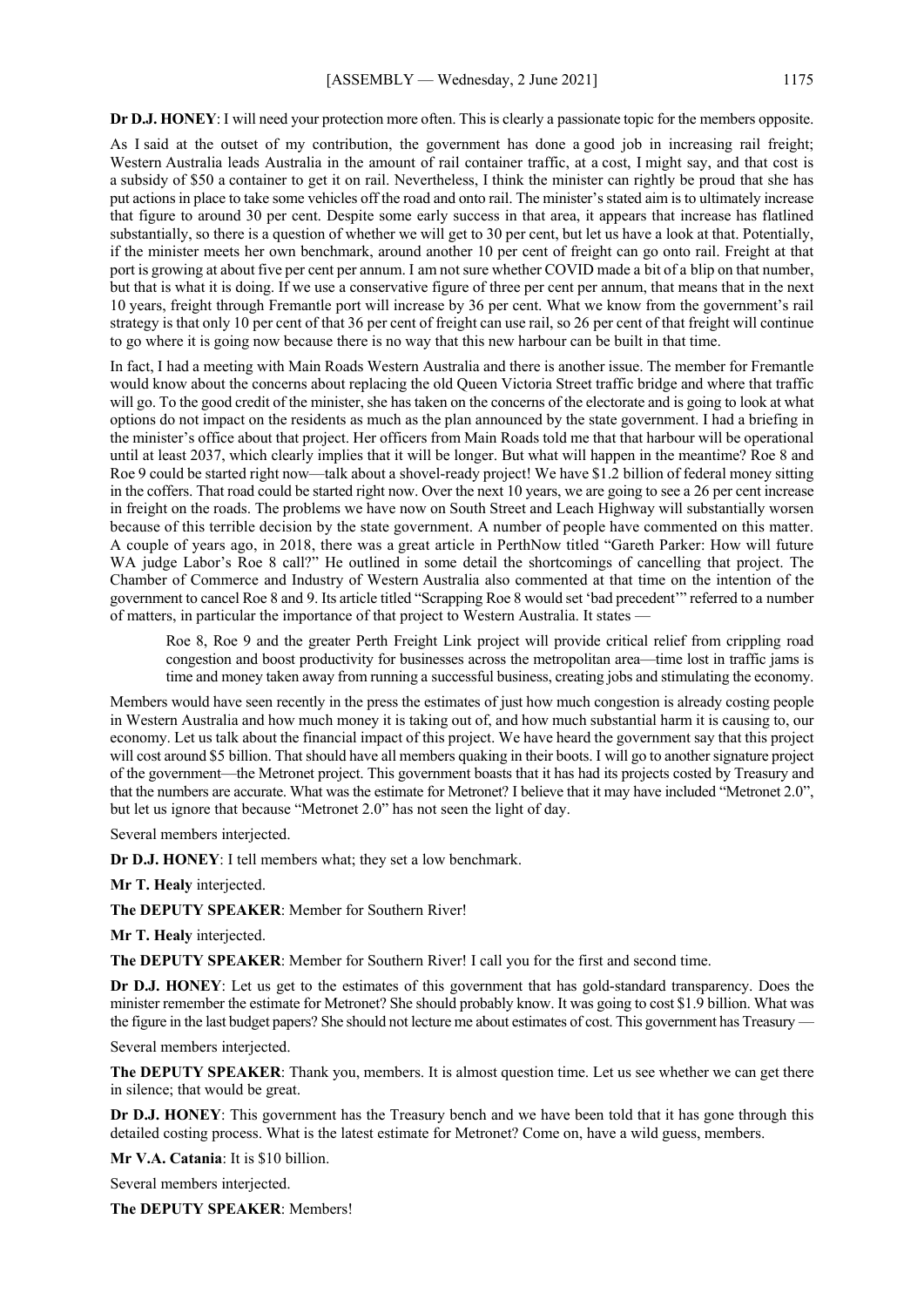**Dr D.J. HONEY**: Members may recall that when I came to Parliament and the minister and the Premier were carrying on about the Metronet project and responding, the member for North West Central said, "I believe that the Metronet project is going to cost around \$10 billion." I think that the government should probably get him into Treasury because —

**Ms J.J. Shaw** interjected.

## **The DEPUTY SPEAKER**: Member for Swan Hills!

**Dr D.J. HONEY**: If we compare \$10 billion with the current estimate, boy is that member close. The current estimate for Metronet is \$7 billion, and that is before the incompetent management of that project delivers even more cost blow-outs. That project has had the largest cost blow-out of any capital project in the history of the state; that is the minister's record.

#### **Mr M.J. Folkard** interjected.

## **The DEPUTY SPEAKER**: Member for Burns Beach!

**Dr D.J. HONEY**: The minister must be a pretty fearsome character in cabinet because she has managed to get that through and now we are hearing that the outer harbour has received \$5 billion. Goodness knows whether that project will cost \$15 billion or \$20 billion, because, quite clearly, this government cannot be trusted on any of the numbers it estimates for projects. This is a multibillion-dollar project that is not required by the community of Western Australia or the state in the foreseeable future. It appears purely to score some minor point for the government to say that it is doing this, which is going to save two hectares of land that actually sits between degraded land, which is a power line easement, and an existing road. This government is going to save that land but waste billions of dollars. This state needs those billions of dollars. The Leader of the Opposition and the shadow Minister for Health come into this chamber on a daily basis and outline the utter failings of this government in health. We hear lots of stories in this Parliament. We hear that the Minister for Health has tried to get support for more funding. The Minister for Health can tell us whether that is the case. I hope he does get more funding, but clearly he has not been successful in doing that and is having to make the best of the job with what he has got. The Minister for Planning has the ear of the Premier; Treasurer in getting billions of dollars for a project that represents, as I said, the worst of planning vandalism and ignores the road safety concerns of the people who live in the southern part of our metropolitan area. Day in and day out, those people have to travel along Leach Highway and South Street and interact and put up with those large trucks travelling next to them, terrified as they take their kids to school or try to get to work. The truck drivers are sitting on the edge of their seats, literally worried that someone will pull out in front of them, worried that they do not have safe access and worried about having to constantly stop and start along those roads. Something like 18 stops or traffic lights on that road would have been removed. It is environmental hypocrisy. As I said, as much as two hectares of degraded area will be saved, but this will impact over 400 hectares of that critically endangered benthic habitat in Cockburn Sound. That is the plan of members in this place. That is how much they care about the environment. That is the consequence of this decision.

As I have also pointed out, given that we will see an increase in road freight of at least 30 per cent before this project could ever possibly be built, whatever road chaos we have now will be made substantially worse by the government's decision not to build the road that would deal with that traffic density issue. Instead of doing that, the government is holding its breath and trying to score some little point here, and is going to destroy 400 hectares of benthic habitat in Cockburn Sound. What is the consequence of that? It is going to make it increasingly harder over the next 10 years to get freight in and out of the port of Fremantle. That will put a constraint on trade. As I have said, I recognise the effort of putting freight on rail. But the effort on rail cannot possibly cope. It looks like that has flatlined, so we will see around a 30 per cent increase in traffic in just 10 years. It is very unlikely that the new port can be constructed in that time.

As I point out finally, it is also utterly financially irresponsible. I know we have a big surplus. But I reckon that today, the Minister for Health could put that \$5 billion into helping develop some long-term solutions that we need for the health crisis in this state.

For those reasons, we are strongly opposed to this bill. It is not too late, minister. There is time for the minister to stop this bill and proceed with Roe 8 and 9.

Debate interrupted, pursuant to standing orders.

[Continued on page 1186.]

# **QUESTIONS WITHOUT NOTICE**

#### ELECTIVE SURGERY

# **173. Ms L. METTAM to the Minister for Health:**

I refer to the waitlists for elective surgeries. Can the minister confirm that the surgical lists for elective surgeries have been suspended at some hospitals and that some trauma patients are being sent home at others, due to the minister's mismanagement of the health portfolio; and for how long will this continue?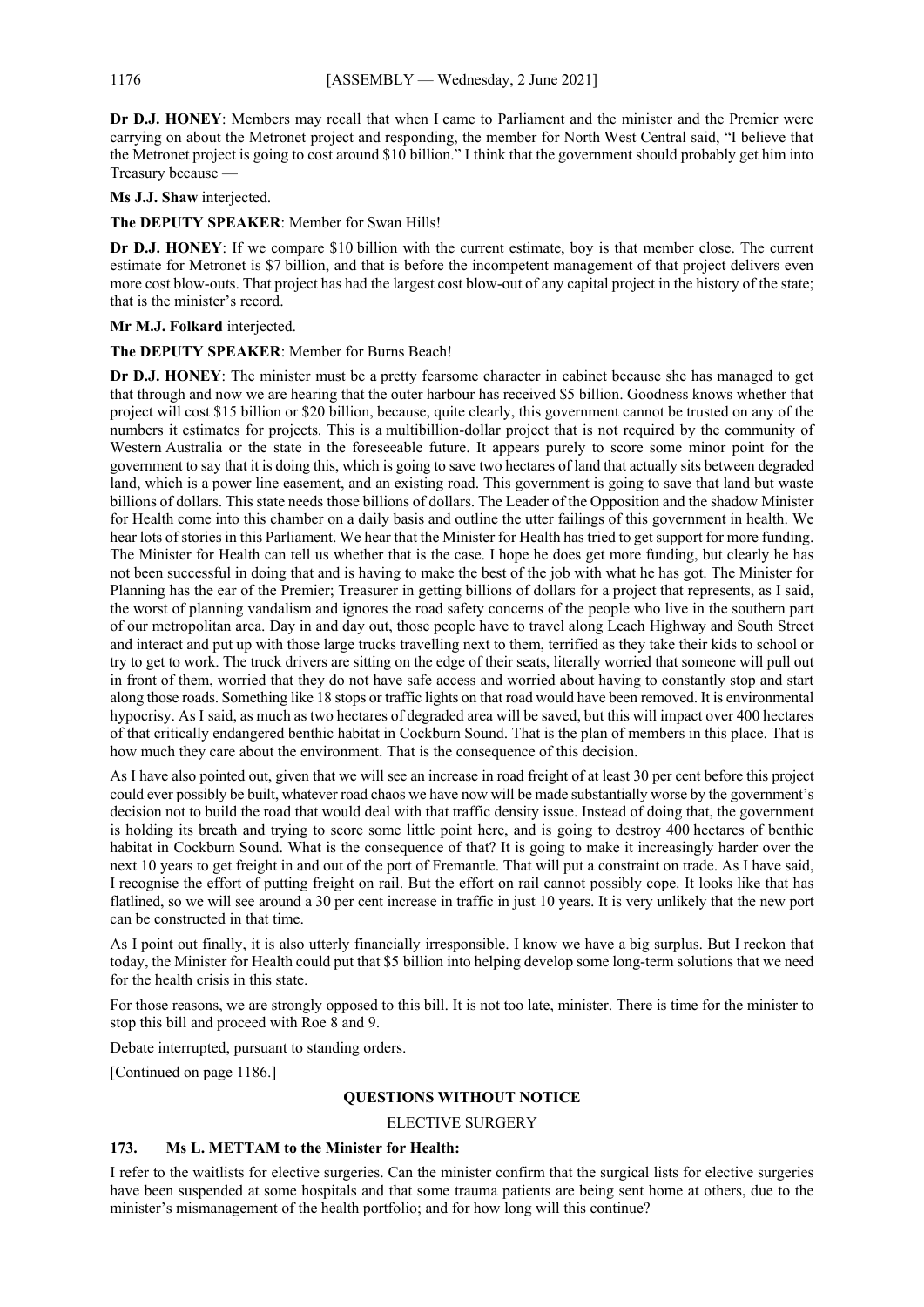I thank the member for the question. I was just wondering whether the member could clarify what she means by a "trauma patient"?

**Ms L. Mettam**: In clarification, I understand that some patients with broken bones are being sent home from some hospitals—trauma patients are waiting to be sent back because of bed issues.

**Mr R.H. COOK**: Being sent home with a broken bone does not necessarily mean that the hospital services are not there to treat you. It is another way that they treat. I know that when I fell off my bike when I was attacked by a stationary fence back in 2017 and I went to the emergency department, I was sent home, in the appropriate way, to then come back and have my operation in due course. Therefore, that is not a sign that the hospital system is in any way not functioning properly.

However, it is true to say that our hospital system is under enormous pressure at the moment. Because of that, we are expecting our health service providers to adapt to this situation to ensure that we can get to those patients who are most acute in time according to their need. The level of demand at the moment is unprecedented. Our ED presentations this quarter alone, compared with the same quarter this time last year, really provide a great illustration of that. At the moment, category 1 patients are up four per cent, category 2 are up over 10 per cent, and category 3 are up over six per cent, compared with the first quarter of 2020. We are seeing a significant increase in the number of patients presenting to our emergency departments. That is being mirrored right across the country— EDs are all suffering from an extraordinary increase in both the number of patients and the acuity of those presentations, and from the level of mental health and other acute conditions presenting. That puts a pressure on all our hospital systems. Our system is moving to cope with this unprecedented level of demand by making sure that we can prioritise those patients who need treatment and care most urgently. That includes working with our elective surgery lists to make sure that we have the beds available for those patients presenting to EDs with acute and urgent needs in relation to their care, and that is what we do all the time.

Last night, the Premier and I met with the director general of health to discuss these issues. We agreed with the director general of health that it is important that we reschedule those people who are category 1 and non-urgent category 2 in order to adapt for the urgent patients who are presenting to our EDs. We want to make sure that those who have urgent and acute needs are met with urgent and acute levels of services. That is why we are making these decisions to ensure that our hospital system continues to adapt. Because of the great work of our hospital system, including a \$36 million investment by the McGowan government, we caught up on all those elective surgeries –

**Mr P.J. Rundle**: You're 10 000 behind.

**Mr R.H. COOK**: That is just incorrect, member for Roe, and once again you are undermining your own credibility through your interjections.

Through our \$36 million investment last year, we have caught up on all those people who had their surgeries rescheduled as a result of the COVID pandemic. We will continue to work with those elective surgery lists to ensure that we can get to those people in good and proper time. That includes the fact that we have the same pre-COVID level of operations taking place and the same number of people in terms of over-boundary that we did prior to the COVID-19 pandemic.

Our hospitals are adapting. They are making all the decisions necessary to ensure that we can get to those patients who are presenting to our EDs with urgent and acute conditions. We are continuing to expand our hospital system. That includes an extra 117 beds, 81 of which have already been brought onstream and the rest will be by August this year. We are recruiting extra nurses. We are also doing recruitment drives, both interstate and internationally, to try to make sure that we continue to grow our medical workforce, which is a major constraint in our system at the moment. Our system is under pressure. We expect our health service providers to adapt to that pressure, and they are making the appropriate decisions of rescheduling non-urgent elective surgery in order to make sure that we get to those most urgent and acute patients who are presenting to our EDs.

# ELECTIVE SURGERY

#### **174. Ms L. METTAM to the Minister for Health:**

I have a supplementary question. The minister may joke about this, but these are patients who are suffering. Answer the question: when will the suspension on these surgeries end; and can the minister now admit that we have a health crisis in WA?

**The SPEAKER**: Just before the minister answers, member, you made a statement, and then you asked a supplementary question. I would ask that in future you just ask the supplementary question.

#### **Mr R.H. COOK replied:**

What we need to do is make sure that we get to those patients who need urgent care for their acute conditions in the clinically required time. That is why we continue to adapt our elective surgery waitlists to ensure that we can get to those patients in critical need. This is what we would expect of any hospital and health system: to make sure that we get to those who are most urgent and in need of care in the first instance, and then get to those others who can wait a short while.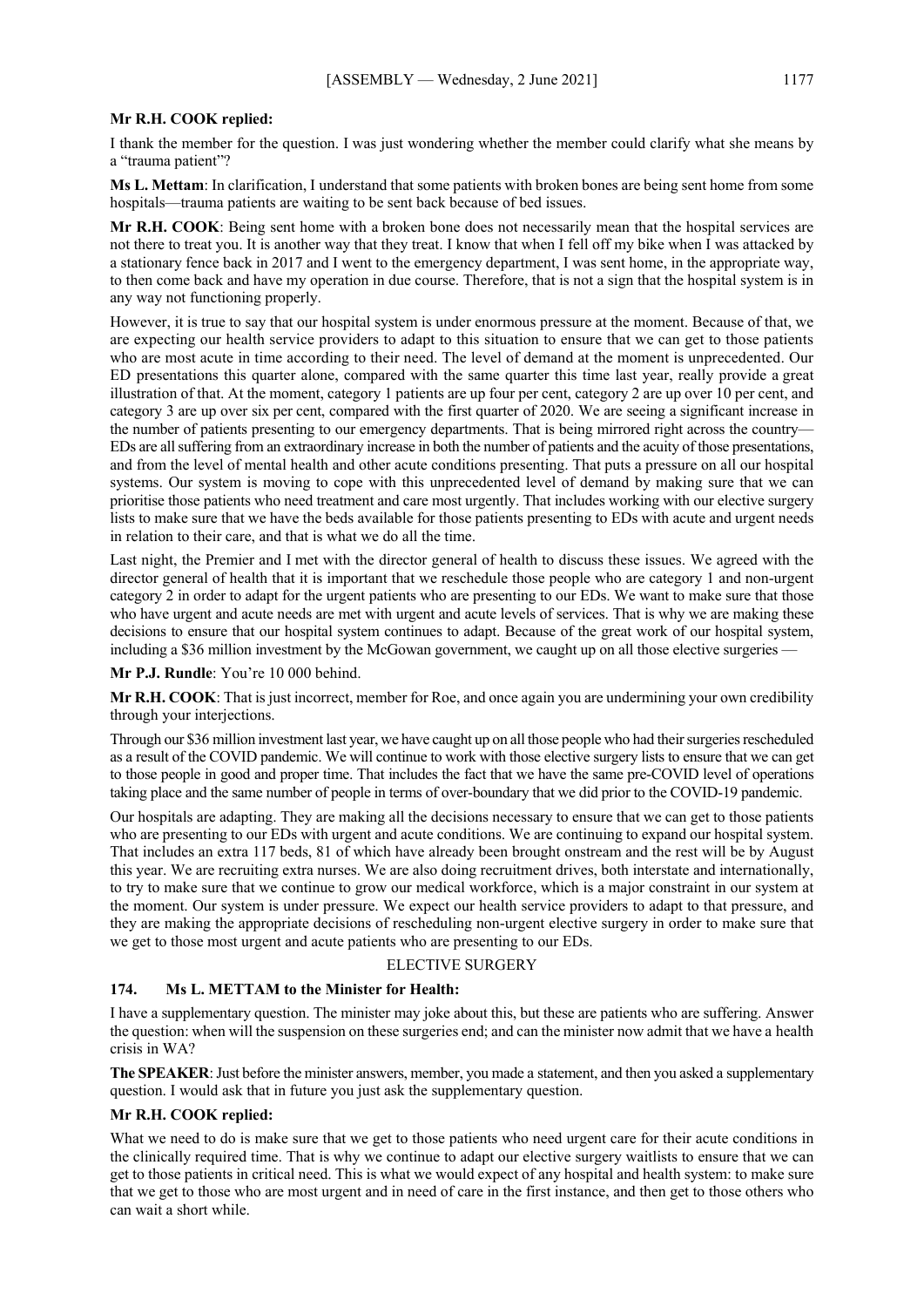Obviously, we apologise to anyone who has had to have their surgery rescheduled, but this has always been the way of our public health system—adapting to the needs as those needs arise. Our health service providers are doing a great job, and we will continue to make sure that we can get to all those people who need their surgery within the clinically required time to continue to provide great health care for the people of Western Australia.

## STATE ECONOMY

# **175. Mr M. HUGHES to the Premier:**

I refer to the McGowan Labor government's significant investment in creating more jobs for Western Australians and driving the state's economic recovery from the COVID-19 pandemic. Can the Premier update the house on what today's national account figures reveal about this government's unprecedented efforts in supporting the state's economy, and outline what this has meant for business?

# **Mr M. McGOWAN replied:**

I thank the member for Kalamunda for the question and congratulate him on his very strong result in the state election a couple of months ago.

Throughout the pandemic, our focus has been on keeping Western Australians healthy and ensuring that we have a very strong economy that is creating jobs for our citizens. On both measures we have had some of the best results in Australia and potentially the best results in the world. The Australian Bureau of Statistics' Australian national accounts figures that came out today show that the domestic economy grew by three per cent in the March quarter. That was by far the strongest growth in Australia. It was double the national domestic economy's growth—that is the average of all the states and territories—double the growth in New South Wales, the so-called gold standard, which had 1.5 per cent; double the growth in South Australia and Tasmania; and seven and a half times the growth in Queensland. It also means that the domestic economy in Western Australia is bigger than it was when we came to government, despite the greatest economic shock in 100 years. That is what happens when the government manages the pandemic as we have and also has a plan for economic recovery and jobs.

Our economic activity has been underpinned by strong business investment. In March, business investment grew by 11.5 per cent, which is the largest increase in nine years. It highlights the strong confidence in the Western Australian economy. Business investment now exceeds what it was when we came to government. It is up by more than seven per cent from March 2017.

In the March quarter, dwelling investment grew by 7.3 per cent. That follows the strong building approval figures released recently. The building approval figures released yesterday show Western Australia has recorded the fastest rate of annual growth in building approvals on record, in history, under the measures we put in place to ensure that we kept our dwelling investment and building industry very strong.

I think Western Australians can be very pleased with the efforts they have put in over the course of the last 18 months or so to ensure that our economy is strong and that we once again lead the nation. Of course, just so new members are aware, prior to us coming to office, Western Australia was in the first domestic recession on record. We have turned that around and turned the finances around and now we have the strongest-growing economy in Australia, despite the economic headwinds that this state has been facing.

# HOUSING — AVAILABILITY

# **176. Ms M.J. DAVIES to the Premier:**

I refer to the 16 000 households on the waitlist for social housing, the record 120 tenancy hearings listed in the Magistrates Court today and the 197 public housing tenancy termination notices issued since 29 March 2021. Does the Premier share the opinion of Shelter WA, Anglicare WA, Centrecare, Circle Green Community Legal, Foundation Housing, the Real Estate Institute of Western Australia, the Western Australian Council of Social Service, the Western Australian Association for Mental Health and the Financial Counsellors' Association of Western Australia that this warrants a crisis in our housing sector?

# **Mr M. McGOWAN replied:**

I am not sure of the member's use of the English language, but I have a couple of things to report. I just outlined in the last question that we have the strongest investment growth in housing in history. There are more houses and greater housing investment than has been the case at any point in history.

**Ms M.J. Davies**: There's 16 000 on the waitlist.

**Mr M. McGOWAN**: The member asked me a question. I do not interject on you and then you interject the entire way through my answer.

We have the strongest investment in housing, in history, going on in Western Australia because we put the HomeBuilder grant scheme in place. We also did not put any sort of requirements around it that prevented investors coming into the market. All these investors have come into the market who will provide rental housing for people out there across Western Australia because of the measure we put in place. The issues surrounding housing have largely come about because Australian permanent residents are returning home in record numbers and are seeking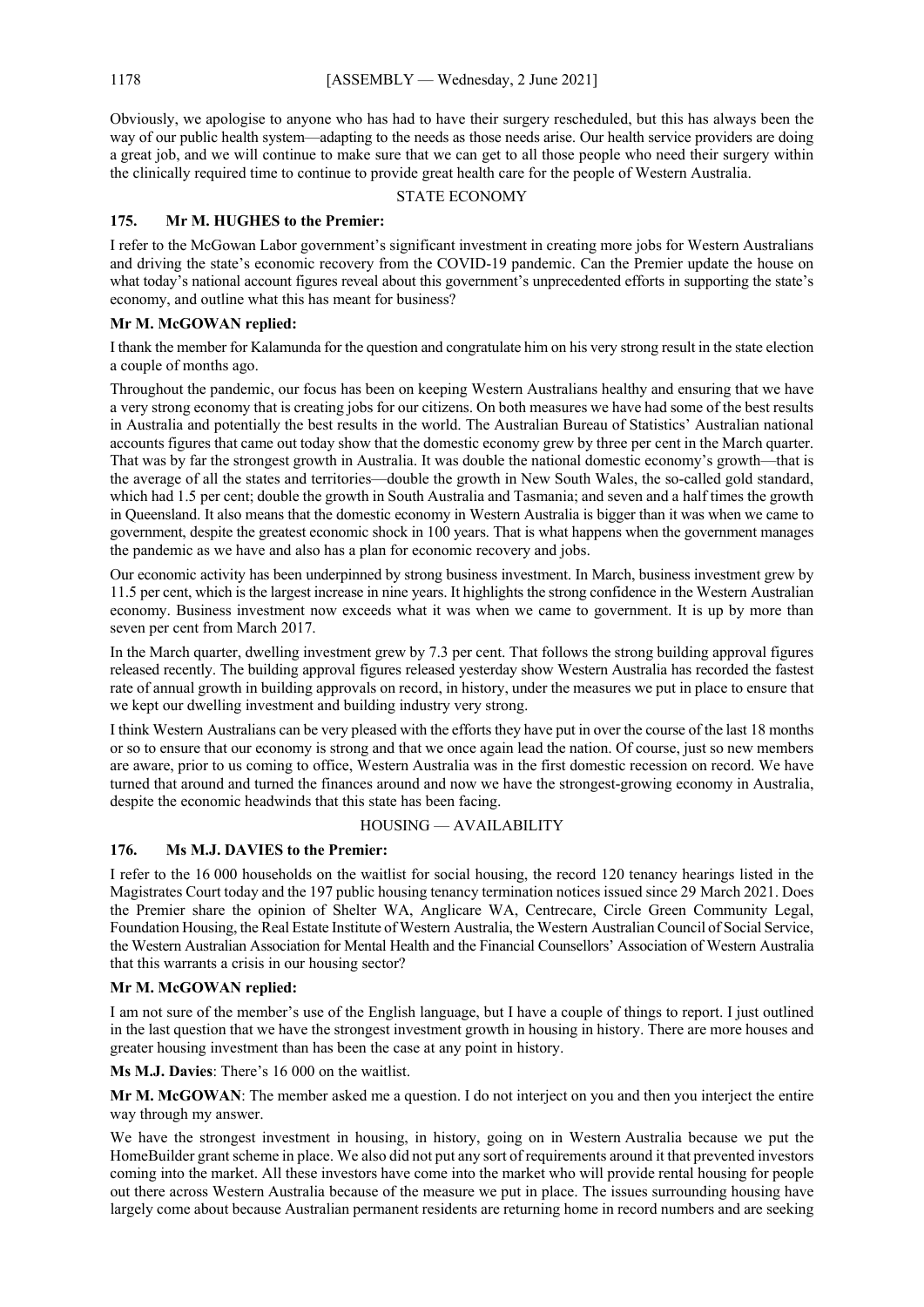housing. We largely closed down interstate fly-in fly-out. Those people have come from the east to live in Western Australia. Those things have promoted huge demand for residential housing in Western Australia. Neither of those things, in particular the number of returning Australians because of the pandemic, was at all predictable. No-one in the entire world knew that was going to happen, but it happened, so we have to deal with it. What did we do? We put in place measures to deal with it, which have created the biggest housing construction boom we have seen. That will obviously free up properties over time, but I cannot magic up houses from thin air when thousands of Australians are returning and people are coming here from the east in numbers we have not seen before. I cannot magic houses up out of thin air and I think, broadly, most Western Australians understand that.

We have made investments in public housing. We have invested about \$1 billion in public housing and \$100 million a year in homelessness services. The Common Ground facilities are in the pre-construction phase. We are providing additional beds for emergency accommodation in consultation with the City of Perth. That is all happening as we speak. This is a once-in-100-years event. We are coping with it like all states are coping with it, but the measures we have put in place will mean a massive expansion in housing and dwelling capacity that will obviously make a difference over time.

## HOUSING — AVAILABILITY

## **177. Ms M.J. DAVIES to the Premier:**

I have a supplementary question. Ten groups form the Housing Emergency Response Group. Why has the Premier failed to respond to a letter dated 6 May sent to him by this group, calling for immediate action and calling the situation we are faced with a crisis; and, when will the government act?

## **Mr M. McGOWAN replied:**

I am unaware of a letter, but I will outline the situation to the Leader of the Opposition again. Some of those groups I have met and seen in the last little while. In any event, I outlined the Common Ground facilities. Obviously, we have set aside support for two of those facilities to be constructed—one in the city and one in Mandurah. There is money for a 100-bed crisis and transitional accommodation facility that the Minister for Housing and Minister for Community Services are working on, and then there is the \$100 million of services that we provide each and every year for homelessness services across the state. That is all ongoing. That is what we are doing. But, as I said -

**Ms M.J. Davies**: This group said it's not enough, Premier.

**Mr M. McGOWAN**: I will repeat it to the Leader of the Opposition. Did the Leader of the Opposition predict the pandemic and that tens of thousands of Australians would return home? Did she know that was going to happen? Tens of thousands, in fact, hundreds of thousands of people are coming home and not going back overseas. A lot of Australians have lived overseas for decades. They are coming home with no intention of going back overseas because Australia, and particularly Western Australia, is the best and safest place in the world. They are deciding to stay here and they want accommodation, so they are occupying rentals or buying homes. One of the other things we did— I will outline it again—was to work with the companies to close down interstate FIFO. What has that done? It has meant that all those people who work in those industries, particularly mining, have moved to Western Australia, often with their extended family, and are occupying properties here. Is that a bad thing? That is actually a good thing. That is one of the good things that we did last year that will strengthen Western Australia over time.

#### **Mr R.S. Love**: It has consequences.

**Mr M. McGOWAN**: As the member for Moore said, it has consequences. One of the consequences is that it is great for the Western Australian economy. The member may not like it. The tone of the member for Moore's commentary is that he prefers interstate FIFO. That is the tone of his commentary. Obviously, we do not, so we have a different point of view to the Nationals WA. We want these people to come and live here and we are making sure more accommodation and more housing is being built to ensure that they can be accommodated in the long term.

#### PLAN FOR JOBS

# **178. Mr D.A.E. SCAIFE to the Minister for State Development, Jobs and Trade:**

I refer to the McGowan Labor government's efforts in creating local jobs and providing more local content through its unprecedented plan for jobs. Can the minister update the house on how the government's landmark Western Australian Jobs Act and the Western Australian industry participation strategy are supporting local businesses and helping to create more local jobs, including across regional Western Australia?

## **Mr R.H. COOK replied:**

I thank the member for Cockburn for the question and acknowledge his lifetime commitment to working Western Australians and their lives.

As the Premier just pointed out, we could not predict the global pandemic and the health consequences associated with that. In addition, there have been economic consequences as a result of the global pandemic, and the McGowan government has made getting Western Australians back into the workplace an absolute priority as we continue to navigate a path out of the global pandemic. The McGowan government's number one priority is jobs for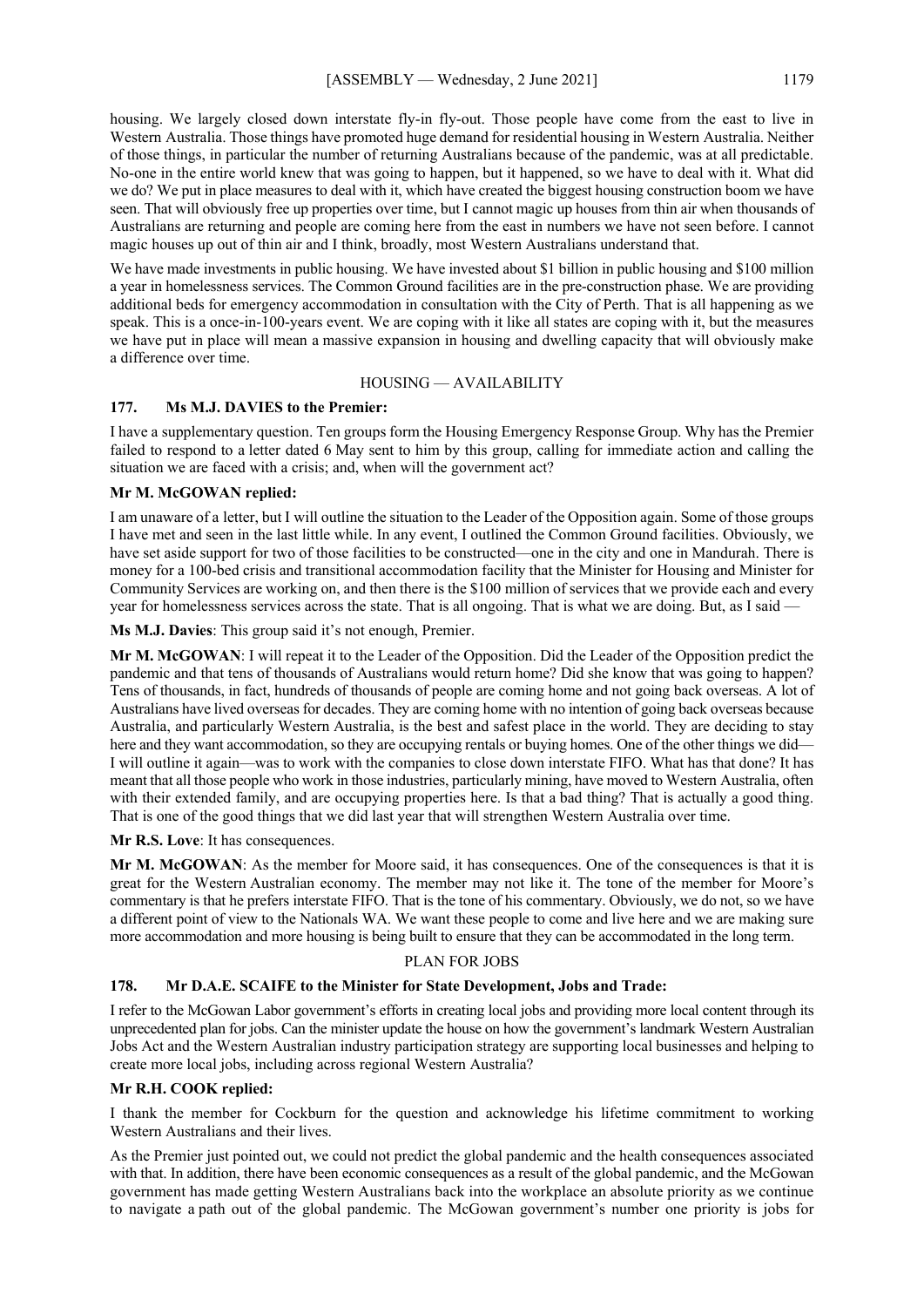Western Australians, making sure that we can continue to provide great livelihoods and great lives for working Western Australians in this state. That is a reason why one of our keystone commitments in the election campaign was the *WA Labor plan for jobs*. That plan contains a renewed focus on the creation of employment opportunities for Western Australians, particularly from major government projects and the benefits that come from them. At the core of that initiative was the introduction of the Western Australian Jobs Act 2017 and the Western Australian industry participation strategy, both of which were successfully enacted in the last Parliament. That has meant that, for the first time, legislation and policy covers all forms of government procurement across all government agencies.

When WAIPS came into operation in 2018, the economic and business outcomes that were subsequently unlocked were tracked through the combined use of participation plans and reporting initiatives. I am pleased to say that between October 2018 and March 2021, the Department of Jobs, Tourism, Science and Innovation has received 486 reported projects with a contract value of \$4.1 billion. Those projects contain commitments for over 42 000 WA jobs, including 2 500 apprenticeships and traineeships, and of those jobs, 10 300, or approximately 25 per cent, are in regional Western Australia, including 751 apprenticeships and traineeships. As part of these outcomes, Western Australian content was averaging 91 per cent for all reported contracts. Indeed, many of those projects exceeded that average and were built with 100 per cent local content—324 projects, in fact—which covered 27 482 Western Australian jobs. There is no doubt that WAIPS has been incredibly successful in ensuring that all agencies utilise their procurement strategies to the greatest effect by creating Western Australian jobs.

In 2020, the work of the McGowan government went even further with the enactment of the Western Australian Buy Local policy. This policy heavily emphasises the role of regional small and medium-sized enterprises, and supports them through stronger regional price preference, training and increased access to information regarding future opportunities. The Premier set a target of 3 000 jobs in the regions during the first year of the application of the WA Buy Local policy. I am pleased to report that that target has been exceeded, with over 4 000 jobs recorded by the end of April 2021.

The WA government remains committed to securing more jobs for Western Australians, whether it is through the manufacturing of Metronet railcars, the production of wind farm components or the promotion of the local capability fund that supports Aboriginal businesses. The McGowan Labor government is incredibly proud of its record in and commitment to creating WA jobs. We will continue to make sure that Western Australians benefit most from our great Buy Local policies and our procurement strategies, which are providing a record opportunity for WA businesses not only in the metropolitan area, but also right across regional WA to provide a future for working Western Australians.

#### WATER PRICES — INCREASES

# **179. Dr D.J. HONEY to the Minister for Water:**

I refer to the estimated \$5.1 billion dividend from Water Corporation projected over the forward estimates. How can the minister justify further water price increases on struggling Western Australians, many of whom are currently facing rental increases of between 10 and 20 per cent?

# **Mr D.J. KELLY replied:**

I am happy that the Leader of the Liberal Party asked me that question. The fact that we have kept water price increases to approximately the rate of inflation this year—last year, water prices actually went down—shows how we have gone above and beyond to make sure that families can pay their water bills without undue stress. Compare that with what members opposite did when they were last in government. Between 2009–10 and 2016–17, the former Liberal government increased the price of water bills for families above the rate of inflation every single year, with a 6.7 per cent increase, a 10.8 per cent increase and an 8.5 per cent increase. It just went on every year. In budget after budget, the former Liberal government increased the price of water by above the rate of inflation. In its eight years, water prices went up by 66.8 per cent. What has this government done? Since we came to government, there has been a 13.1 per cent increase, plus the increase that was just announced in this budget, so our record on water price increases is far superior to anything the former government ever did.

Apart from looking at the raw numbers, a better way of dealing with this issue is to look at the number of people who have had their water cut off because they could not pay their bills. Under the former Liberal government, that number increased almost every year. In the last full year that members opposite were in government, when the current Leader of the Opposition was the Minister for Water, 2 500 Western Australian families had their water cut off because they could not pay their bills. That is a terrible record. I have raised that in this Parliament time after time. When we came to government, one of the first things I said to the Water Corporation was that it had to deal with this issue differently. Prior to the COVID-19 pandemic, we had reduced that number by almost 70 per cent because we were being proactive with those people who were struggling to pay their bills. Families were having their household water cut off when the Leader of the Opposition was the Minister for Water—2 500 families a year. We cut that number by almost 70 per cent. Of course, during the COVID-19 pandemic, no-one had their water restricted for not paying their bills.

Several members interjected.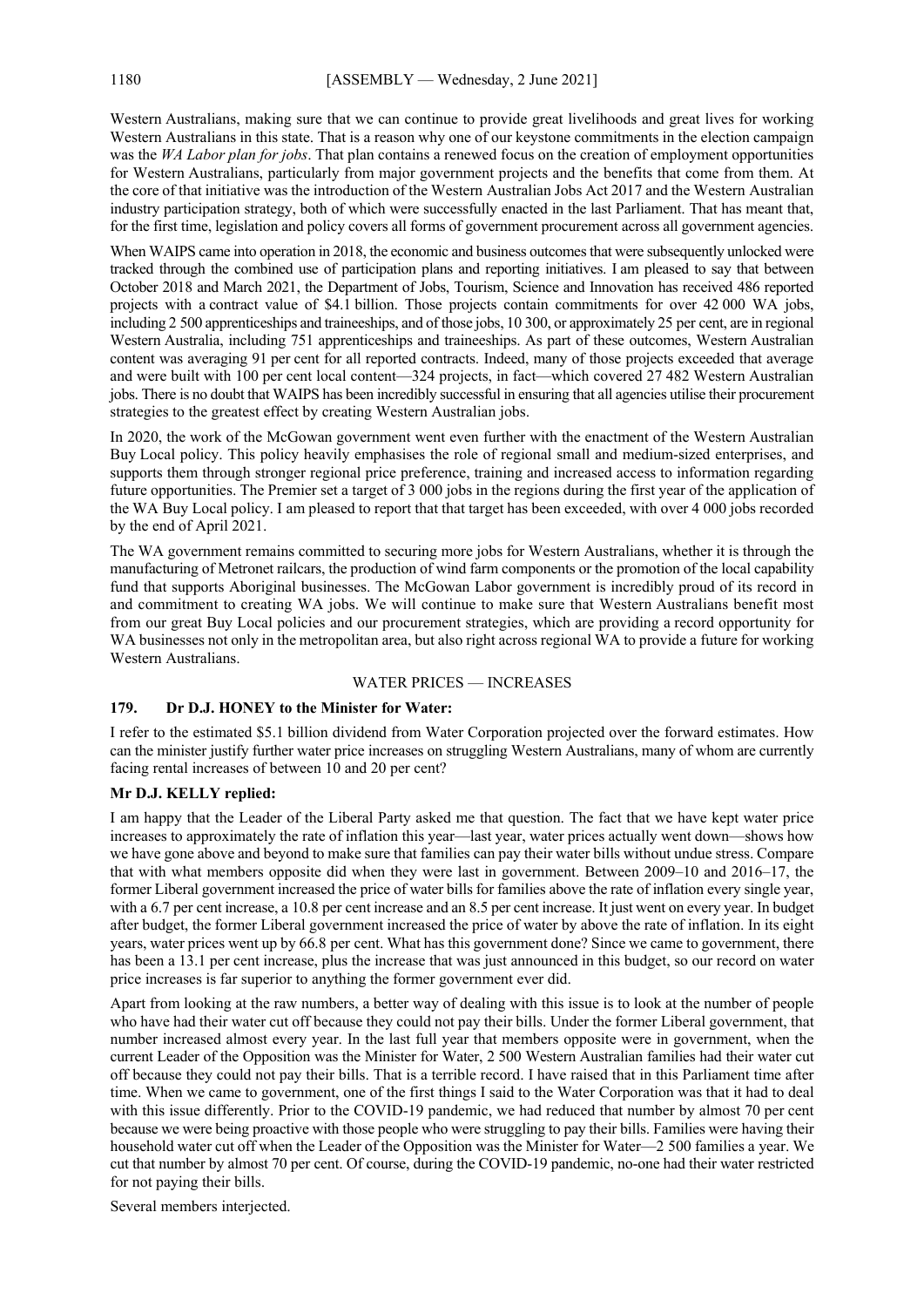**Mr D.J. KELLY**: Our record on this issue is far superior to what the former Liberal–National government did when the current Leader of the Opposition was principally the Minister for Water. Our record is far superior than the former Liberal government's, to the point that the Financial Counsellors Association of WA has written to me about the way in which we have handled people's water bills, not criticising but complimenting the government on how it has handled this issue.

## WATER PRICES — INCREASES

## **180. Dr D.J. HONEY to the Minister for Water:**

I have a supplementary question. Given that the state government is expected to receive a \$5 billion surplus windfall, why is it not returning some of that dividend to struggling Western Australian families and continuing to freeze water charges?

# **Mr D.J. KELLY replied:**

I just outlined to the member how in the last budget water prices went backwards. This year, we will be maintaining our election commitment by keeping increases to inflation. Compared with the former Liberal government's record, it is phenomenal that the Leader of the Liberal Party even has the gall to stand up and ask this question. But his supplementary question gives me an opportunity to mention two other ways in which we are assisting people and giving back.

We have introduced an allowance whereby people who are doing home dialysis—the member for Cottesloe might want to pay attention to this—and might otherwise end up with a large water bill get a free allowance of about 180 000 litres of water each year. Because they can do their dialysis at home, it saves the Minister for Health some money in his budget and those people do not end up with a huge water bill for that privilege. We call that Medical Assist. We have extended that program to people who have a family member who suffers from incontinence. If a family member has incontinence, people can end up with huge water bills, for obvious reasons. We have extended the Medical Assist program so that people who have a family member with incontinence do not end up with a huge water bill. The member asked me how we are giving back. They are two examples of programs that we have introduced because we have a very understanding attitude when people are struggling to pay their water bills. That is unlike members opposite, who, with the Leader of the Opposition as Minister for Water, were cutting off water to 2 500 Western Australian families each year because they could not pay their bills. That was under members opposite when they were in government.

# ARTS, CULTURE AND EVENTS INDUSTRY — REGIONS

# **181. Ms E.J. KELSBIE to the Minister for Culture and the Arts:**

I refer to the McGowan Labor government's commitment to supporting businesses and jobs in WA's arts, culture and events industry, particularly those in regional WA. Can the minister update the house on this government's significant investment in supporting the arts, cultural and events sector across regional WA, and outline what this investment has meant to the local economy and those communities?

# **Mr D.A. TEMPLEMAN replied:**

I am very pleased to answer that question. Can I congratulate the member for Warren–Blackwood, because she represents a community that is very much swollen with creatives —

Several members interjected.

# **Mr D.A. TEMPLEMAN**: Speaker, I may need some protection here!

As we know, the Margaret River area and all down through the Warren–Blackwood area there is a huge number of people who are very creative in the live music industry, in visual arts, in performing arts, in dance and in writing. There is a very, very strong history of great writers who reside in the Warren–Blackwood area, and I am very pleased to highlight to the house this government's investment in regional arts activity. There will be \$20 million over four years—a record amount in terms of creative programs in regional communities throughout the state. That is, of course, being delivered throughout regional WA to Albany in the great southern, the Kimberley and the Pilbara areas and the goldfields, member for Kalgoorlie—massive opportunities for those people with \$20 million. On top of that, we have an election commitment of \$25 million that will deliver to a range of programs, including, of course, the very popular and very successful regional exhibition touring boost that will allow us to tour to regional areas, particularly regional galleries, a whole range of the state art collection and other local Western Australian visual arts exhibitions. They are great things—sharing the stories of Western Australia through art.

We also, of course, through our regional cultural investment program, have seen a further \$6.42 million in funding that has gone directly very much to artists in residence and artists working within the community sector. That is very, very important. We have not finished there, because—this is very important for the local government sector, Minister for Local Government—we will release a fund in July that will encourage local governments to develop cultural plans. Local governments that have cultural plans are already reaping the benefits of them, particularly in the area of tourism, because those cultural plans consolidate the stories of their local community through the cultural plan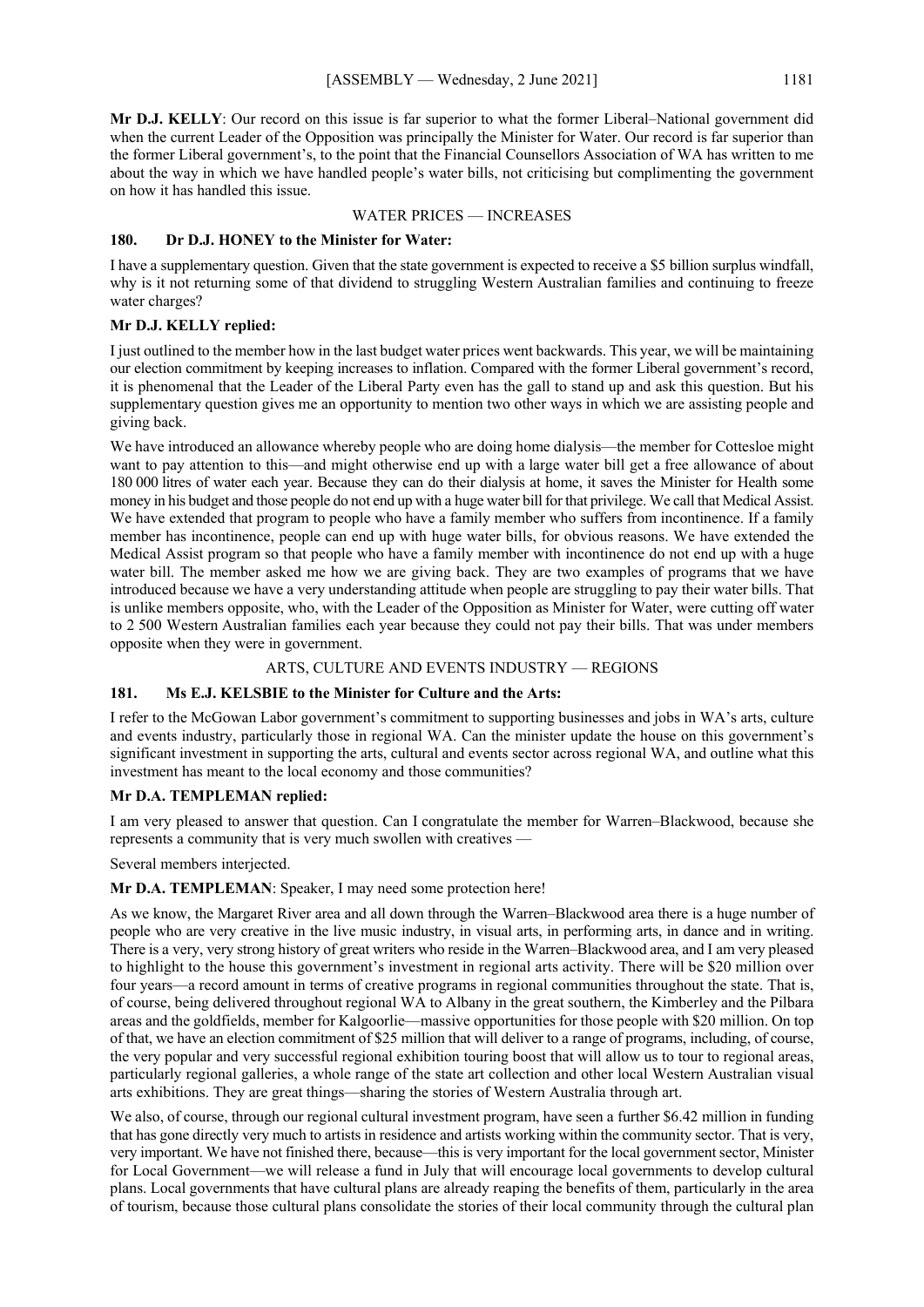and map out the direction of that community in terms of the suite of creative opportunities on offer to people in the local communities and people who visit the communities. We know that record numbers of Western Australians have been wandering out yonder as part of the tourism campaign. Part of what we want them to do and see when they are wandering out yonder -

# **Ms R. Saffioti**: Like you are!

**Mr D.A. TEMPLEMAN**: That is right. We want them to experience the suite of cultural opportunities that exist and are created in those areas. In terms of Aboriginal tourism, the Tjina Plan, which was released only a month ago, also focuses on enhancing the Aboriginal suite of tourism opportunities.

As well as that, we have the highly successful Western Australian screen fund that has seen many, many parts of our regional areas in Western Australia showcased on screen. We know that when we film in Albany, as they did for *H is for Happiness* or in the Kimberley as they did with *Mystery Road*, for example, those unique Western Australian backdrops add to the appeal for those who seek to visit here when it is safe to do so. Our screen fund and the investment by this government has seen a 50 per cent increase in screen activity in regional WA. On top of that, of course, it is this government, the McGowan government, that has made an announcement to build our own film studios here in Western Australia. This is a \$100 million investment, with a \$20 million incentive fund sitting beside it, that will see our place, Western Australia, showcased to the world. We will be able to make a whole range of films, in production ad post-production, filmed here in Western Australia, and share those stories with the world and continue to put this state on the map as not only the safest place on earth, but also one of the most creative places on earth.

PINDAN GROUP — GOVERNMENT CONTRACTS — PROJECT BANK ACCOUNTS

# **182. Mr V.A. CATANIA to the Minister for Finance:**

Firstly, I would like to acknowledge the subcontractor Warren Smith from Gascoyne Plumbing Solutions who has lost \$150 000 from work undertaken through Pindan on behalf of the McGowan Labor government.

I refer to contracts signed between the state government and private contractors and, which, in turn use project bank accounts.

- (1) Is the minister aware that the Commonwealth Bank, owner of Bankwest, has proposed a suspension on all project bank accounts?
- (2) Can he confirm that the majority of project bank accounts are held with Bankwest as a subsidiary of the Commonwealth Bank?
- (3) Is he aware that Bankwest, a subsidiary of the Commonwealth Bank, is attempting to claim money from those project bank accounts connected to Pindan through internal transactions rather than the creditor process.

**The SPEAKER**: They are very lengthy questions, but I will allow them on this occasion.

# **Dr A.D. BUTI replied:**

(1)–(3) As the member knows, the project bank accounts are dedicated trusts that have been set aside to improve the accountability of payments to subcontractors. They were actually introduced by the previous Liberal–National government in 2016 in the dying days of the Barnett government when it was forced to introduce them through the collapse of the CBD Group. Our government increased the use of them for projects over \$1.5 million.

As far as the current government projects with Pindan go, the Department of Finance has two projects worth over \$1.5 million for which the project bank accounts are being utilised. As the member will also know, it is a very complex area that evolves trust law and commonwealth insolvency law.

Regarding the specifics of the member's question, I do not know the details or the answers to the specific questions he asked about Bankwest and the Commonwealth Bank. Obviously, as has been said to him and others, we have been working overtime to try to see what we can do on this front since the collapse of Pindan. We have to work with the administrator and within the law and that is what we intend doing, and what we will do. We will do everything we possibly can. It is, of course, very distressing for all the subcontractors who are owed money by Pindan being put into administration. Project bank accounts were set up by the Barnett government, which was forced to set them up through the collapse of the CBD Group. They are a method of trying to improve security of payment. Two of our projects are with the Department of Finance. Regarding the specific questions, I will seek an answer for them and provide it for him.

# PINDAN GROUP — GOVERNMENT CONTRACTS — PROJECT BANK ACCOUNTS

# **183. Mr V.A. CATANIA to the Minister for Finance:**

I have a supplementary question. Will the minister commit to legislation such as that of Queensland that will mean subcontractors are not forced to use one bank account for project bank accounts; and, if not, why not?

#### **Dr A.D. BUTI replied:**

Member for North West Central, I will not commit to any question he asks me today that has to go through the cabinet process.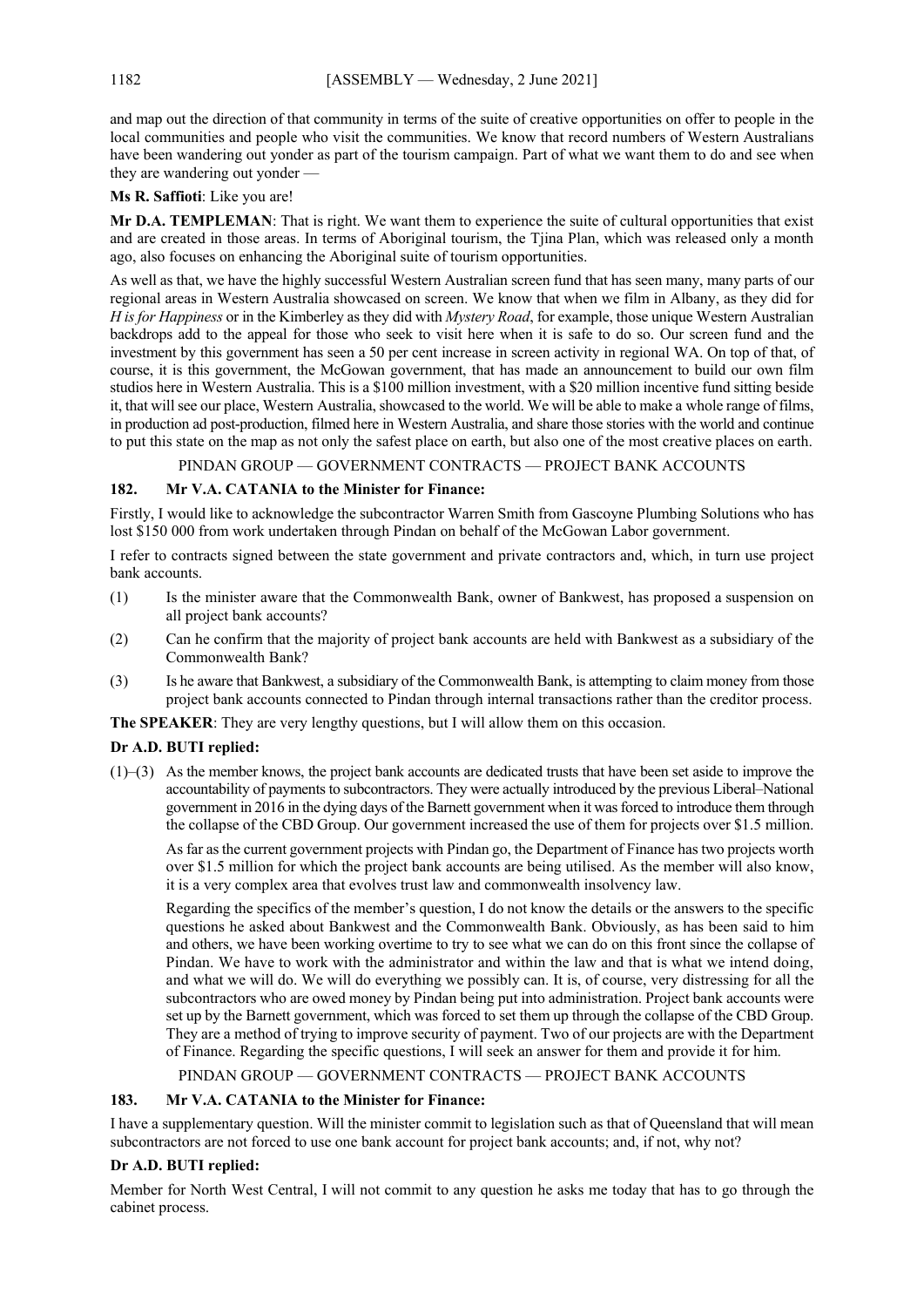#### AIRFARES — REGIONS

# **184. Ms R.S. STEPHENS to the Minister for Transport:**

I refer to the McGowan Labor government's commitment to supporting regional communities through its unprecedented efforts in making regional airfares more affordable.

- (1) Can the minister update the house on the additional regional flights recently secured by the McGowan Labor government and how this will support regional communities, regional businesses and regional jobs?
- (2) Can the minister outline to the house how this builds on this government's record of delivering unprecedented outcomes for the regions?

## **Ms R. SAFFIOTI replied:**

I thank the member for Albany for that question.

(1)–(2) Member for Albany, and all members in this place, we are spending a record amount on transport infrastructure in regional WA, whether it is upgrading and improving regional roads or supporting the movement of more freight onto rail and working in partnership with organisations like Co-operative Bulk Handling Ltd to support more freight on rail. Of course, it is also about making sure we improve the accessibility and affordability of airfares in regional WA.

In 2017, we undertook a parliamentary inquiry into regional airfares. Since that time, we have implemented a number of initiatives. We have been working with Qantas and Virgin Australia to introduce more affordable residential community fares. In March 2020, we announced \$3 million to support Rex Airlines through the time of the COVID pandemic. We also announced in the 2020–21 budget \$21 million for further assistance for regional airfares; and, of course, we made a clear election commitment for a new regional airfare zone cap, capping the cost of flights at \$199 and \$299, depending on where people live.

I am proud our policy is working. Throughout the COVID pandemic, we have been working with airlines to support new airfares, and also give people greater access to those airfares. Since the 2021 election, we have worked with Northern Star Resources Ltd and Alliance Airlines to launch a trial of a \$199 community airfare between Perth and Kalgoorlie. That represents an additional 2 000 seats per annum into that market at an affordable price. We have worked with BHP and Alliance Airlines to launch reduced \$299 community airfares into Port Hedland and Newman, representing over 15 000 affordable seats per annum. We have also doubled the number of flights into Onslow from three to six flights.

Member for Albany, we are also making sure we can recover flight numbers to pre-pandemic levels. Currently, we have 100 per cent recovery on the Esperance–Monkey Mia route, 83 per cent recovery for Carnarvon, and 78 per cent recovery for Albany, and we continue to work to try to recover all of those flights.

We are very much focused on supporting transport in regional WA. That is unlike the previous coalition government, which did not support spending on regional roads and which shut down rail lines in regional WA.

Several members interjected.

**Ms R. SAFFIOTI**: After they privatised them, they shut them down! They did nothing on regional airfares for eight and a half years. This government is very much focused on making sure that we have accessible and affordable regional airfares and the supporting transport infrastructure throughout Western Australia but in particular in regional WA.

#### CHILD PROTECTION — CASEWORKERS — WORKLOAD

#### **185. Mr R.S. LOVE to the Minister for Community Services:**

I refer to the child protection and family support unit at the Department of Communities, which is responsible for children and young people who are in need, in crisis or at risk.

- (1) What is the minister doing to address the situation in which almost 1 000 young, vulnerable and at-risk children are currently on the waitlist to be assigned a child protection case worker?
- (2) Is the minister aware that the town of Narrogin did not have a family support officer for 18 months, placing additional workloads on child protection workers?

#### **Ms S.F. McGURK replied:**

(1)–(2) It is interesting that the member raises this question, because it got some media two weeks ago. He is a little slow off the mark in picking up the issues of the day.

I am quite proud of the work we do to support the child protection staff in our state. I do not know whether the member was in the chamber, but if he had listened to my second reading speech on the Children and Community Services Amendment Bill 2021, I gave particular credit to and acknowledged the important work that child protection staff do across our state. They do very, very difficult work and the extent of the challenging work they do is often unacknowledged and unrecognised. We have not only acknowledged that in words and by supporting their work, but we have backed that up with additional people on the front line.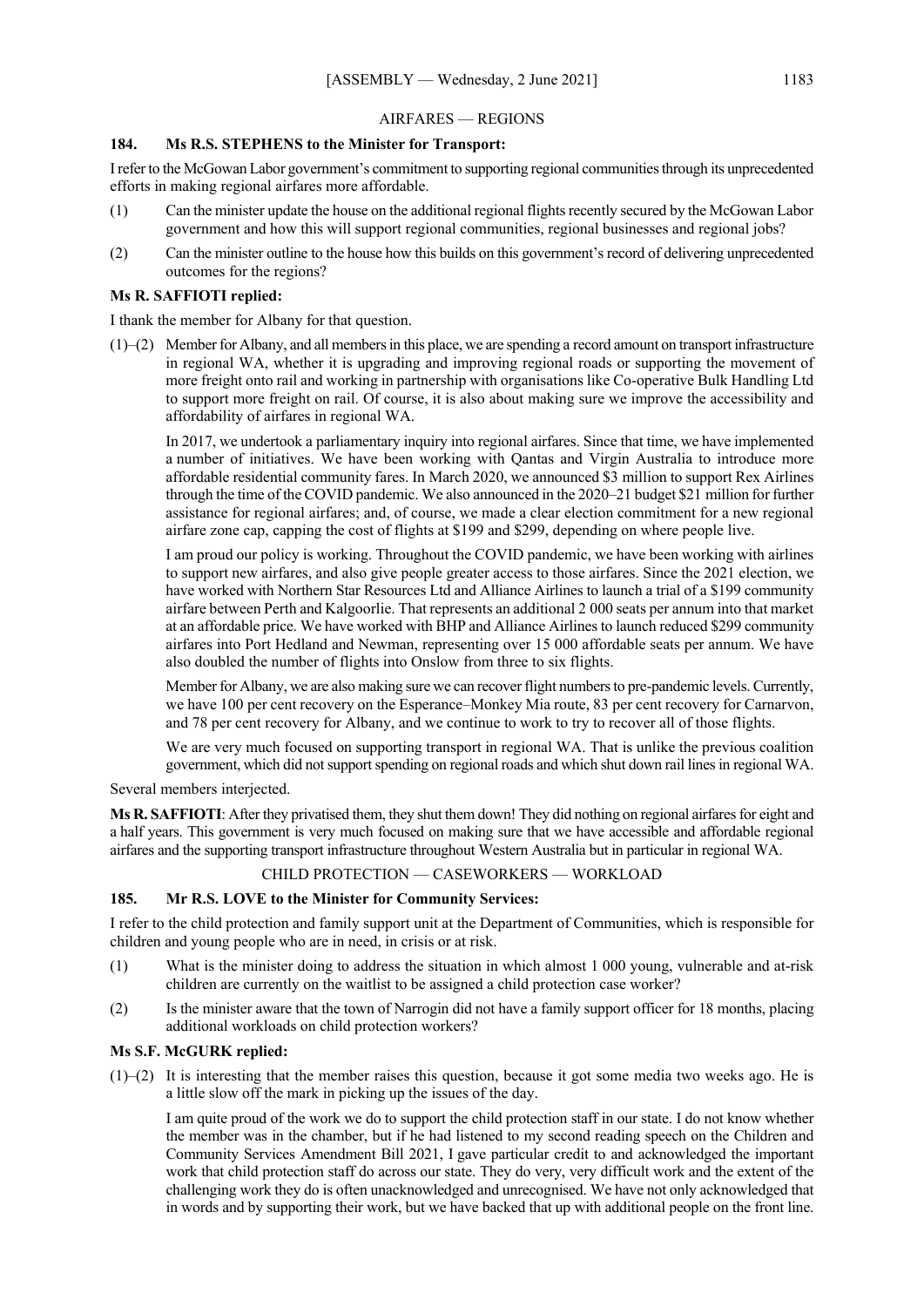Since coming to office in 2017, we have an additional 307 child protection staff in our Department of Communities. More than half of those are frontline staff, and the others are support officers who are helping to assist those staff. That is quite different from what occurred in the previous government, when there was a reduction in the number of frontline staff in its eight and a half years in government—of which the member for Moore was a part.

Through the cost and demand funding model, we work with Treasury to make sure that we understand what the growth in child protection is expected to be, and we make sure we are working in advance of that to have people on the ground to meet that need. In addition, we have put significant new resources into early intervention contracts—for instance, \$30 million into in-home support for Aboriginal organisations working with vulnerable families in the metropolitan area. This \$30 million is significant. For the first time, in March this year, we can say that we have seen an actual decline in the number of children coming into care, both in the total number and in the number of Aboriginal children. They are early figures, but they are reason to be optimistic. I always qualify my reference to those figures by saying that our metric should be that children are safe, not whether they are in care or not. Our objective is to keep those children safe.

We are doing important work in reforming our system to make sure we are involving Aboriginal people in early intervention work and in preventing children from coming into care, but if children do come into care that we connect those children with their extended family and culture. Largely, that work is thanks to the good work of our child protection staff.

The member mentioned a family resource employee in the town of Narrogin. I was concerned to hear about that and I have asked the department to take that up. I understand that vacancy existed because someone was taken off on to other duties, and it is difficult to recruit staff into some of those regional areas. I acknowledge that often this is skilled work and it is not for everybody. In regional areas, in particular, it is challenging to recruit and retain staff doing that important work, but the government is absolutely focused on doing that work.

## CHILD PROTECTION — CASEWORKERS — WORKLOAD

## **186. Mr R.S. LOVE to the Minister for Community Services:**

I have a supplementary question. I thank the minister very much for that very lengthy answer. What accountability does the minister take for those 1 000 young people who are still at risk?

# **Ms S.F. McGURK replied:**

I am sorry if the member found my answer a little lengthy. Perhaps he would have been interested in hearing what I was saying about supporting those children in care and the extra work we are doing, both with community organisations, and Aboriginal organisations in particular, but also in looking at reforming our system to have better outcomes for those children in care.

The number of children who are on the monitored list that the member referred to is nothing new. That is a system that was contemplated in the industrial relations decision —

**Mr R.S. Love**: It's nothing new, so it's acceptable to you!

**Ms S.F. McGURK**: Can the member listen to what I am saying? Does he think he could take a minute or two to listen to what I am saying when he asks a question? That is, having a monitored list in our child protection system is nothing new; it was contemplated when the ratio of children in care to child protection workers was first arrived at in the industrial relations system and its decisions, and it is still in place today. I have said to the Community and Public Sector Union–Civil Service Association of WA that if they have concerns about that and they think that system is being manipulated or is not in the spirit of the previous decision, they should go back to the independent umpire and have that matter revisited. They have chosen not to do that.

#### ROYAL COMMISSION INTO INSTITUTIONAL RESPONSES TO CHILD SEXUAL ABUSE

# **187. Ms J.L. HANNS to the Minister for Child Protection:**

I refer to the McGowan Labor government's commitment to supporting vulnerable children by implementing the recommendations of the Royal Commission into Institutional Responses to Child Sexual Abuse. Can the minister update the house on the work underway by the state government in responding to sexual abuse, including how it is supporting the workforce to better understand childhood trauma?

# **Ms S.F. McGURK replied:**

I am very pleased to have an opportunity to speak about this again. Members would have heard a fairly lengthy second reading speech today about amendments to the Children and Community Services Act, including implementing a number of recommendations of the Royal Commission into Institutional Responses to Child Sexual Abuse relating to mandatory reporting. Once that bill is passed, a range of occupations will be required by law to mandatorily report if they form a belief that a child has been sexually abused. That is significant. There are 310 recommendations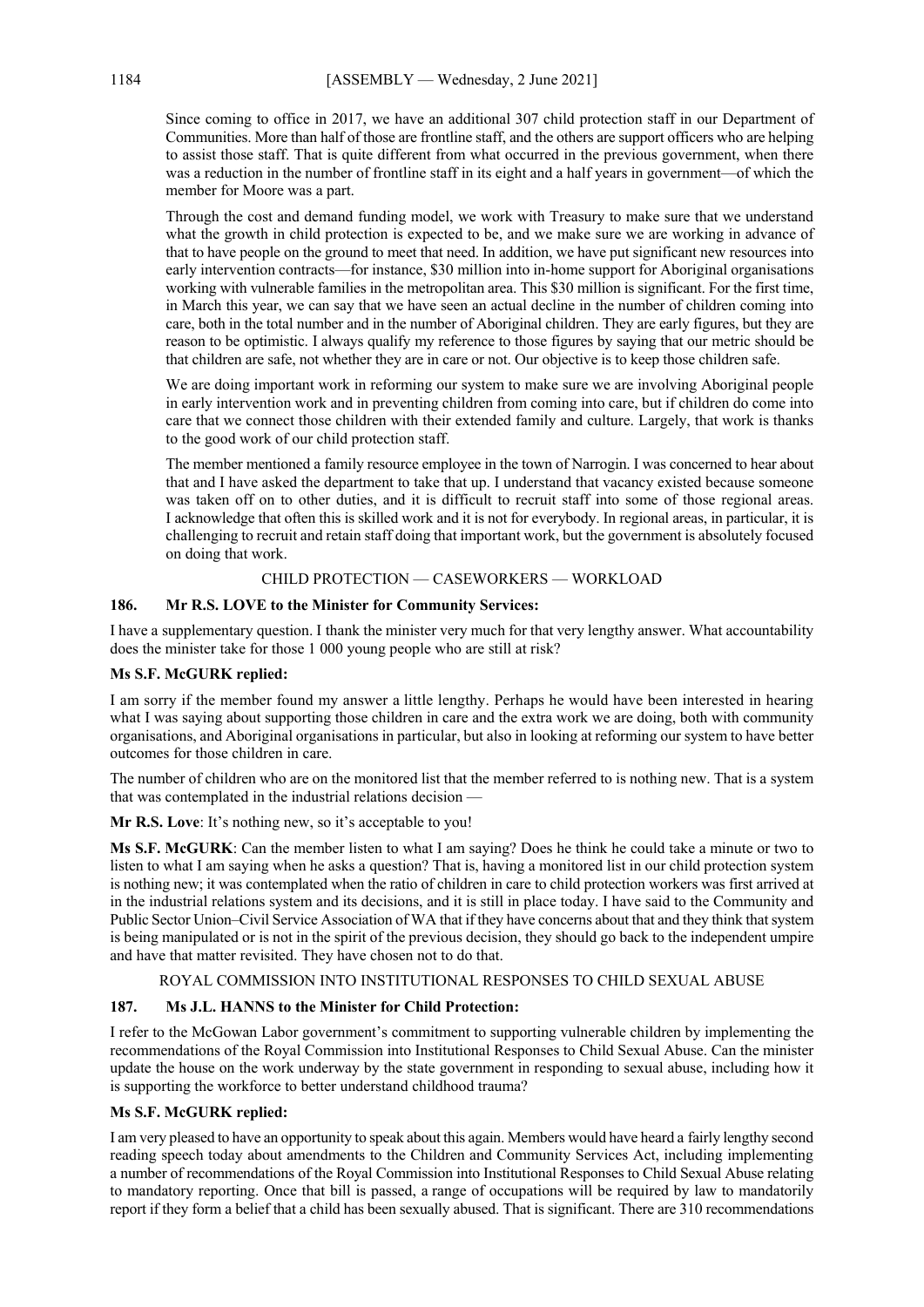of the royal commission that apply to the Western Australian government. We have committed to implement all of those, and we are making good progress on implementing them. People might also be aware that we give an annual report so that members of the house and the public can see how we are going.

One of the complex pieces of work across government is looking at how we can deal across agencies. It is not just specialist child protection workers who need to understand how we implement this work, because child safety comes before the police, justice, the courts, health and education, as well as local governments and community organisations, like arts or sporting organisations. All those different parts of our society need to understand what child safety means for them.

Research estimates that one in four Australian children will experience abuse or neglect by the age of 10 years. The effects of abuse and neglect on a developing child are well documented. It can have quite significant long-term effects on those individuals and lead to lifelong disadvantage. Last year, I was pleased to present a \$3 million Lotterywest grant to support the establishment of the Pursuit of Excellence in Responding to Child Abuse and Neglect in Western Australia centre. This is a hugely significant centre for Western Australia. It is an innovation partnership between Parkerville Children and Youth Care and the Australian Centre for Child Protection, which is based at the University of South Australia. It will bring together clinical and research specialists from across Australia. One of its first pieces of work will be to look at making sure that we better understand trauma-related behaviours presenting in our schools or our justice systems, which have for far too long failed to see the origins of that behaviour. One of the recommendations of the royal commission is that we better understand how trauma presents so that all the different parts of either the public sector or the different organisations, as I said before, understand what that means. In fact, one of the royal commissioners, Helen Milroy, said —

Developing an understanding of what drives behaviour, rather than labelling the behaviour itself, is a common problem we face when working with young people.

The WA centre has had 300 people go through a training module to identify and understand childhood trauma. In fact, that training will articulate to a university degree qualification. Sixty of those people will then be able to articulate those modules to a higher education qualification. I am pleased that we were able to announce another \$2 million to extend the operations of the WA centre to better understand how we respond to harmful sexual behaviours, which is a prevalent but little understood phenomenon that the royal commission noted. This is really important work to better understand the effects of trauma and abuse, responses to it and hopefully how we can work to prevent it as well.

#### MENTAL HEALTH — EMERGENCY DEPARTMENT PRESENTATIONS

#### **188. Ms L. METTAM to the Minister for Health:**

My question is to the Minister for Health, who is also representing the Minister for Mental Health. I refer to the minister's comments and the Premier's comments about the record level of ambulance ramping and the increasing number of code yellows at our hospitals in which they both reiterated that the situation was being driven by an increase in the number of presentations of mental health patients in emergency departments.

- (1) Where is the evidence to support that claim?
- (2) How significant has been the increase in the number of mental health presentations?
- (3) Can the minister table the evidence?

#### **Mr R.H. COOK replied:**

I thank the member for the question.

(1)–(3) We have not said that the demand on our emergency departments is entirely down to mental health issues; it is one of the components and it is certainly one of the worrying trends that we have before us. As I said in my last answer, we have had a significant increase in the level of demand in our EDs, including a four per cent increase in category 1s, a 10.1per cent increase in category 2s and a 6.2 per cent increase in category 3s this quarter compared with the first quarter of 2020. Obviously, that puts the system under significant demand. Mental health is a component of that and that evidence will be available. I am happy to make it available when it becomes public. At this stage, I can certainly assure the member that anecdotally we have been significantly impacted by mental health issues in both our paediatric EDs and our adult EDs.

# MENTAL HEALTH — EMERGENCY DEPARTMENT PRESENTATIONS

#### **189. Ms L. METTAM to the Minister for Health:**

I have a supplementary question. Given this anecdotal increase in demand, why is the state investment in community mental health below the national average?

# **Mr R.H. COOK replied:**

Member, we now spend over a billion dollars in mental health in Western Australia. It is a record investment and the highest of any government in Western Australia's history. We will continue to make sure that we have that record level of investment. The member would have seen, perhaps through the prism, or the lens, of jealousy, the great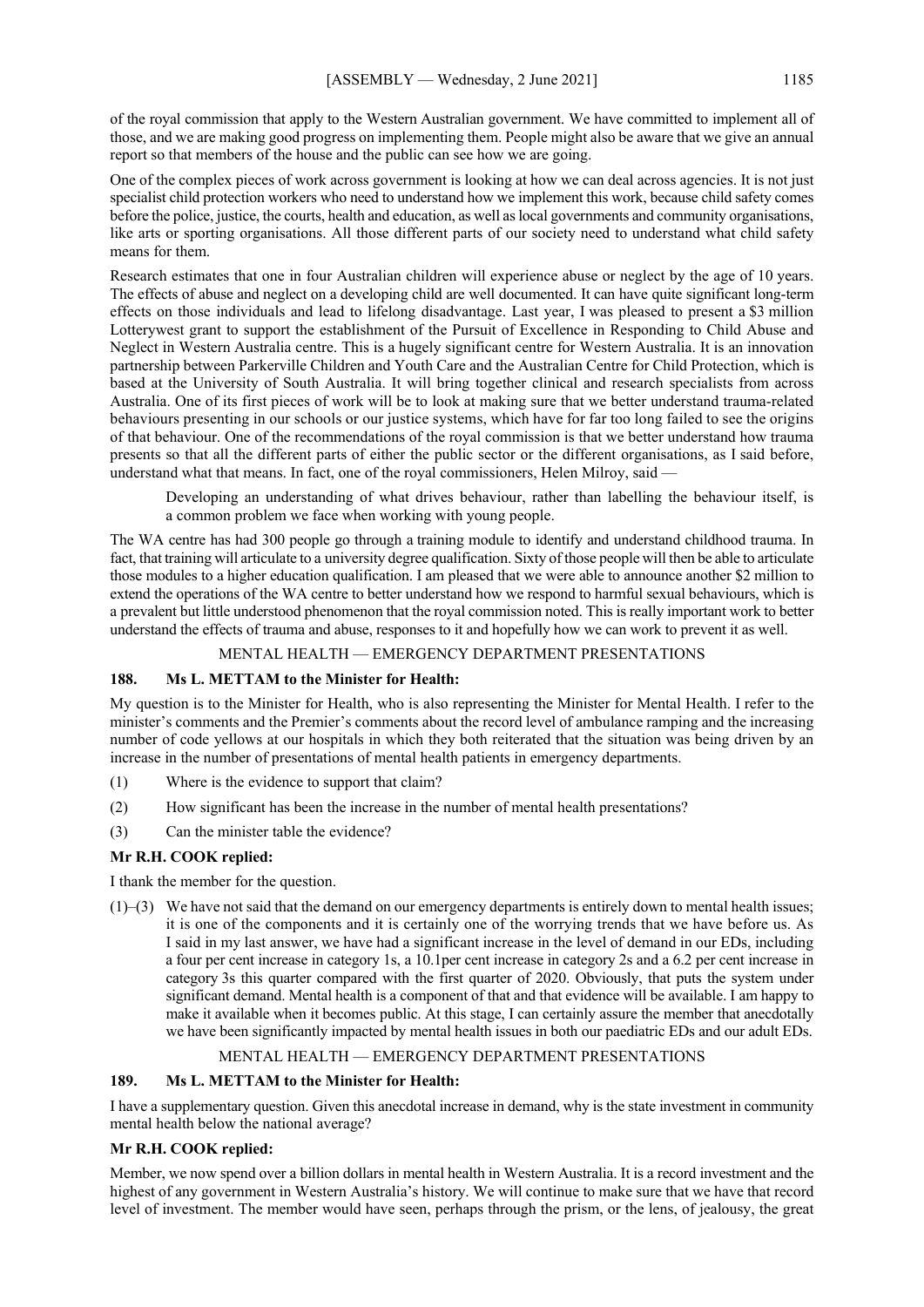election commitments we made in the last election campaign, which will continue to see growth in that investment. Community mental health continues to be an important part of what we do. The member would have seen the great development of step-up, step-down facilities across Western Australia, whether that is in Bunbury, Albany or Kalgoorlie—we opened that one earlier this year. We have also opened one in Geraldton and we are developing one in Karratha and one in Broome. We also have an election commitment for a new step-up, step-down facility in Port Hedland. We are continuing to make these investments, but we are being impacted by a very high number of incidences of mental health presentations. This is the advice I have received from the department. We will continue to make sure that we support the department as it deals with this unprecedented level of demand.

**The SPEAKER**: That concludes question time.

## **METROPOLITAN REGION SCHEME (BEELIAR WETLANDS) BILL 2021**

#### *Second Reading*

Resumed from an earlier stage of the sitting.

**MR R.S. LOVE (Moore — Deputy Leader of the Opposition)** [2.56 pm]: I rise to make a contribution to the debate on the Metropolitan Region Scheme (Beeliar Wetlands) Bill 2021. In doing so, I will say that I listened with some interest to the contribution from the member for Cottesloe who, in his role as shadow Minister for Planning, is the lead speaker on this issue for the opposition alliance.

This bill was initially introduced in the previous Parliament in 2018. It is a fairly simple amendment to the metropolitan region scheme to revoke the road reserve that would have been used for the Roe 8 extension. It was a key election commitment from both sides of politics in 2017. The Labor Party went to the election with the intention of removing Roe 8 from its forward planning. At the same time, there is federal funding of \$1.2 billion still on the table that will not come to Western Australia if this legislation proceeds. That is a very heavy price to pay financially for the legislation to proceed through this house. The Beeliar wetlands is an A-class reserve that sits in a very traffic dense part of our state. At the moment, Leach Highway carries a lot of the load up and down that area.

I will go back in time a little bit to 2014–15, when Infrastructure Australia was doing its brief for the Perth Freight Link and looking at the cost benefits of this particular project. I note that at that stage it was part of a wider project. It is not mentioned here, but it is talking about the Kewdale to Fremantle section. At the same time, we were proposing to build the section from Muchea to Kewdale. There would have been an uninterrupted traffic path from Muchea all the way to the end of Roe 8, and, over time, into Fremantle port. That was the plan, but this particular section of the project from Fremantle port back to Leach Highway and Kewdale was looked at on its own by Infrastructure Australia. The business case in Infrastructure Australia's report outlines that there were very strong links between the project and the state's priorities at that stage. At that stage, Fremantle port was expected to be in operation for the foreseeable future. There was no plan to move from Fremantle. The government has changed that plan and is looking to eventually move the port from Fremantle to a larger expanded harbour in the Cockburn area.

Madam Acting Speaker, I am having trouble hearing myself here, if you do not mind toning the chat down.

#### **The ACTING SPEAKER (Ms A.E. Kent)**: Sorry. Members!

**Mr D.A. Templeman**: We are doing a critique.

Mr R.S. LOVE: That is good, but I actually cannot think very clearly when I can hear so much chatter in the chamber. Thank you for your protection, Acting Speaker. I look forward to receiving more protection from you, especially from members who are not actually in their seats when they are talking!

Getting back to the reasons Roe 8 was being looked at, container traffic into the port is very heavy. There is already a very heavy traffic load in that area. Leach Highway is a heavily congested road. The member for Cottesloe seemed to cause some level of outrage by simply pointing out that today there was a very serious traffic accident on Leach Highway. It is not news that there are traffic accidents on Leach Highway. It is a very congested and very busy road. Today a truck, swerving to avoid a pedestrian, hit a bus that was carrying school students. It was a busy time of the day; it was 8.13 this morning. I would imagine that an accident is something of a nightmare for any professional truck driver who is trying to do the right thing. In trying to avoid an accident, the truck driver ended up hitting a bus. I can only imagine the trauma that that poor driver has gone through, not to mention anyone who was injured in the accident. It was reported last week that another horrific accident occurred on Leach Highway. It was a head-on accident that resulted in five people being rushed to hospital and someone, sadly, lost their life. This is a dangerous and very busy road.

When the case was initially put for Roe 8, a note in Infrastructure Australia's "2014–2015 Assessment Brief" stated —

There is currently heavy congestion —

That was in 2014, which was seven years ago. Think of all the growth we have seen in Western Australia in the last seven years. Seven years ago, this is what was said -

There is currently heavy congestion and significant delays to freight journeys with Level of Service below D —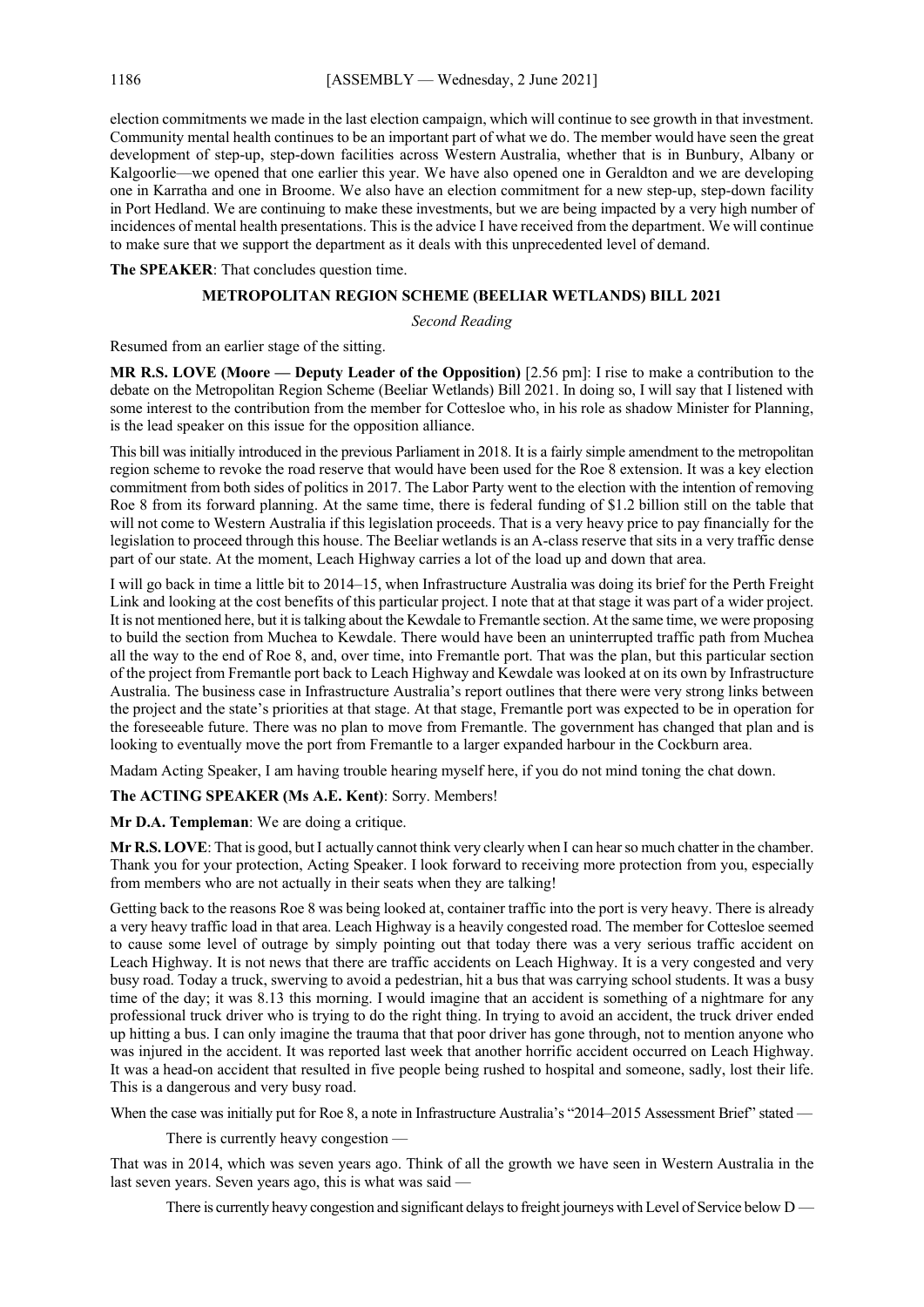That is an Infrastructure Australia rating —

for many sections of the route. Impacts of this include inefficient freight movements which limits productivity and economic growth, higher than average crash rates involving heavy vehicles and dis-amenity for the nearby community.

These are not my words; this was in Infrastructure Australia's assessment brief. Anyone could find it on the web. It goes on to say

The Business Case uses quantitative data to assess the problem including historical and projected growth in freight movements at Fremantle Port Inner Harbour, historical growth in heavy vehicle traffic volumes at key locations … percentage of heavy vehicle crashes along key freight corridors, intersection overall Level of Service, maximum peak period queue lengths, reliability of travel speeds and modelled future traffic volumes. For example, within the PM peak, travel time variability means that more than 80% of trips have travel times greater than 20% more or less than the average for the PM peak.

In the mornings, it is even worse -

The problems are expected to persist and worsen into the future driven by economic and population growth …

We heard today about the housing shortages that Western Australians are experiencing. There is a lot of growth, especially in the southern areas. Since this assessment was written, another seat has been added to the Parliament of Western Australia, and that seat is in the southern suburbs. We know there is significant growth in those areas.

This assessment was not just about the intermingling of heavy traffic going to the port, although that was part of it; the government is trying to take container traffic off the road by subsidising rail freight. To some extent, that apparently is showing some reductions in effort. From reading this report, it really is saying that the road is busy. It goes on to say that the proposed solution, the building of Roe 8, continues to have economic merit if the outer harbour is developed.

Even if the outer harbour were developed, according to this report, the modelling showed there was economic merit— I suppose that means "benefit"—to develop this route. That showed there was a real benefit for the development of Roe 8, regardless of whether the port is moved. They are not my words; those words are in this report. It is quite a prescient report when I think about the growth, especially in those southern areas, and the addition of another lower house seat. There is significant growth in the southern suburbs. The benefit–cost ratio stated for the project by the proponent at that time was 2.5:1—quite a significant benefit–cost ratio was being thought of at that point.

From my reading of the report, I cannot find an actual final figure for that ratio, but it certainly goes on to say —

After accounting for these factors, —

These include the growth in traffic in that area and acknowledgement that an outer harbour could potentially be built at some point, but not as quickly as it was spoken about here. It was envisaged that at some point there might be a shift to an outer harbour. It says that even so, there is still positive economic merit in building the road. It says -

After accounting for these factors, Infrastructure Australia still has a high degree of confidence that the BCR is greater than 1.0:1 for the project.

In other words, there is a benefit, if members look at the benefit–cost ratio, in developing this road. That is what Infrastructure Australia said way back in 2014–15. The assessment brief was completed in 2015. There is some further clarification about that benefit–cost ratio with a slight reduction at a later stage. It is still a positive project, according to Infrastructure Australia. If anyone is interested in having a look at the "2014–2015 Assessment Brief", they are more than welcome to do so. Members will then know exactly what was behind the original development of this program.

In the second reading speech given by the minister in this place during the introduction of this bill, I think she acknowledged that there is a problem with freight in that area at the moment, and the government has made a commitment to increase the volume of freight on rail. I think the minister said that the percentage of freight on rail has increased to approximately 20 per cent, which means that 80 per cent is still not going on rail. As the port gets busier and busier, that is going to continue to cause problems.

The minister outlined in her second reading speech that the Westport Taskforce has recommended a new port in Kwinana and work is actively underway to deliver on this recommendation, as is work to plan the road and rail connections to this new port. This development will not require Roe 8 and Roe 9 road reservations; instead, work is underway to plan the Thomas and Anketell Road east–west corridor. The government is not actively looking at Roe 8 and Roe 9, but that does not mean that Roe 8 would not be useful in the development of a good traffic management system around an expanded Kwinana port. Obviously, the government is not looking at Roe 8 because it has made a political decision that that program will not go ahead; therefore, a political decision not to further investigate the value of that Roe 8 reservation would follow. But it would be very interesting to know from the minister whether, theoretically, if it still existed, the Roe 8 proposal would be superior or inferior in providing for the long-term transport needs of the new Kwinana port, as well as the existing Fremantle port. I imagine that use of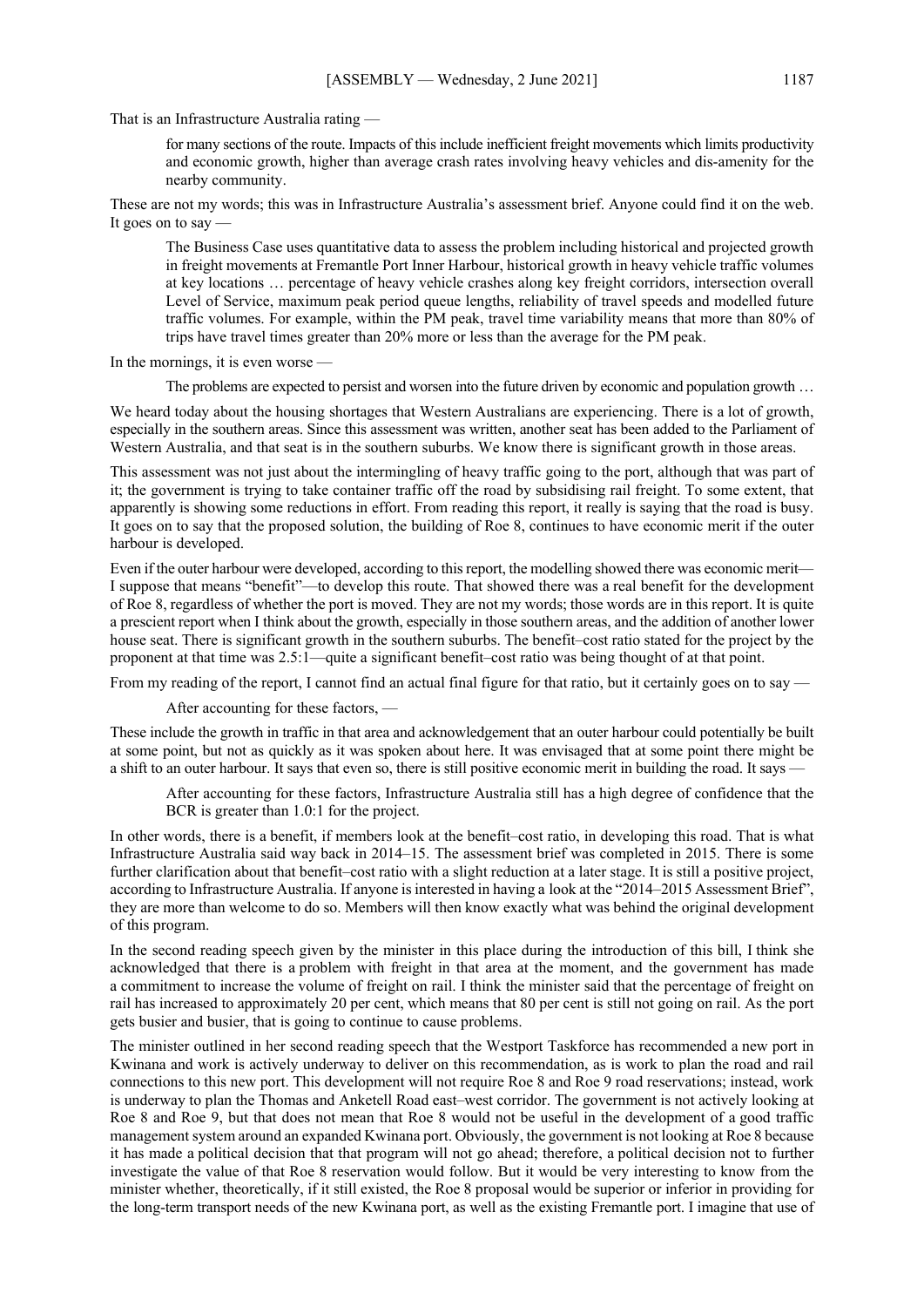the Fremantle port will have to continue for quite some time into the future, certainly for the length of this government and maybe another few into the future. We know that the development of that road would have been of value for the traffic management of that area. We know that Leach Highway is a very dangerous road that has a high traffic accident rate and the local community would benefit if people did not have to travel on such a dangerous road.

I turn to one other issue that I would like the minister to address, and maybe she has at some point in the media or her speech, but I have not seen it. I am unsure why this amendment to the metropolitan region scheme needs an act of Parliament to enable it to occur. Why could this not just be initiated as an amendment to the scheme and the zoning of the area be changed through the normal channels, rather than being done under this legislation? I just wonder why we need an act of Parliament to do that. In fact, does changing the scheme through an act of Parliament mean that a future government might find it simpler, rather than more difficult, to go back to the Roe 8 project, because presumably another act of Parliament could simply override the previous act? I wonder whether the minister could explain that to me, because I am not the planning spokesperson, but it occurs to me that we could have done this through a normal rezoning. Why does it need a specific act of Parliament?

#### **Mr W.J. Johnston**: Read the second reading speech!

**Mr R.S. LOVE**: I have read the second reading speech. Is it simply a political statement or does it provide extra protections over those provided by a normal scheme amendment? The second reading speech states that any future zonings would just go through the normal processes. My reading of the second reading speech and the explanatory memorandum is that they would occur as a normal rezoning under the act. I wonder whether the minister could explain that a little bit. I am sorry if my asking a question upsets the Minister for Energy, but I think it is a perfectly valid point to raise for the minister to address. I am sure that she would be happy to do that. I will wrap up my contribution at this point. Hopefully, the minister will be able to address the issues that I have raised.

**MRS L.M. O'MALLEY (Bicton)** [3.14 pm]: It is a great privilege once again to add my contribution to legislation that will this time conclude forever the debate in this house on Roe 8. Before I do so, I thought I might correct the record a little off the back of the member for Cottesloe's second reading contribution on the Metropolitan Region Scheme (Beeliar Wetlands) Bill 2021. I will begin with comments relating to Roe 9, the second iteration, which was proposed to be a tunnel. As a starting point, it still never reached its planned destination. I think that is a very important point to make. Another point is that it would not have been able to carry placard loads. Placard loads are loads on trucks that carry dangerous goods, for want of a lengthier description.

The second point I would like to make is on the member's comments about "a few random plants" that were popped into the site after we came to government. This is the actual document, which is certainly more than a reference to a few plants popped in randomly. It is the *Rehabilitating Roe 8: Rehabilitation management plan*, a 10-year management plan. I was the chair of the Rehabilitating Roe 8 Working Group on behalf of the Minister for Planning. I will read a little bit of my chair's foreword. This was tabled in 2018.

**Mr W.J. Johnston**: You don't expect us to read it, do you?

#### **Mrs L.M. O'MALLEY**: Of course; yes!

It is with great pleasure that I table the Rehabilitation Management Plan for the Roe 8 Corridor.

The Rehabilitating Roe 8 Working Group, formed in May 2017, has worked with environmental and community engagement consultants to prepare the plan to rehabilitate the 18 hectares of land, which stretches from the Kwinana Freeway, past Bibra Lake to Stock Road.

The 'Rehabilitating Roe 8' project arose out of the community capacity stimulated during opposition to the construction of Roe 8 and the newly elected State Labor Government's commitment to rehabilitation of the cleared areas. Essentially, Rehabilitating Roe 8 aims to restore local native vegetation and fauna habitat to the cleared areas along the proposed Roe 8 alignment ...

This will allow it to be implemented by the appropriate land use manager and shared with the hundreds of people who contributed to its formulation.

Importantly, this 10-year plan gives equal weight to the ecological and community needs of the Corridor.

It has been drafted with input from the general community, the scientific community, various levels of government and community groups, making it a unique collaboration for a once-in-Australia opportunity to rehabilitate cleared land.

I think that pretty much answers the point about "a few random plants".

The third point I make is on the member's attempt to rewrite history. The name of the Roe project kind of gives away its purpose. It was called the Perth Freight Link.

**Ms R. Saffioti**: It's very cryptic.

**Mrs L.M. O'MALLEY**: It is very cryptic; it is very confusing, which is perhaps why the member was struggling to grapple with the purpose of the project. I think it is pretty clear in itself.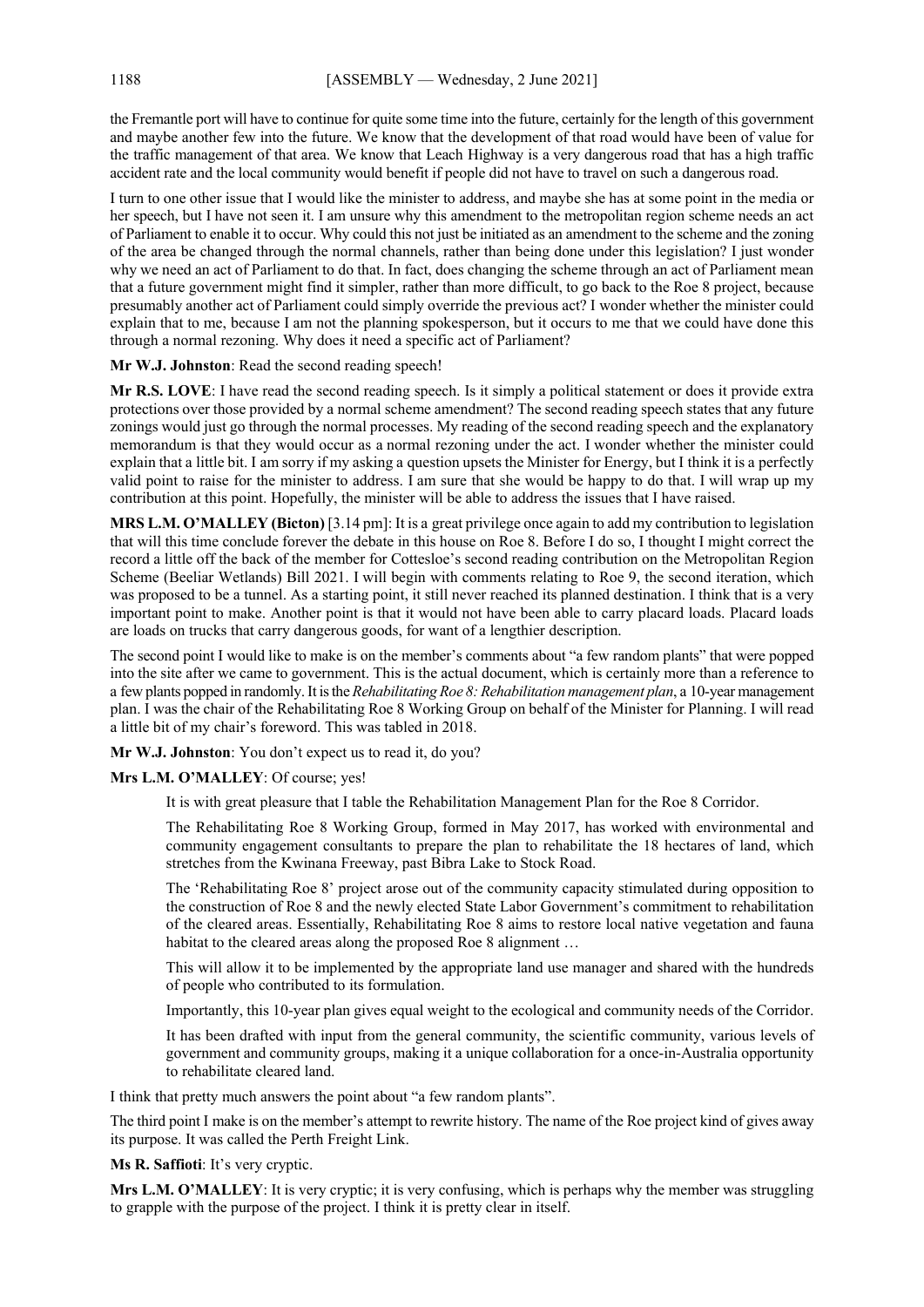This is a really good point—the wetlands definition and the area defined within the bill. I hope the member is listening somewhere. This is a really important point to understand. I will read the definition on Wikipedia—good old wiki—which states

The **Beeliar Wetlands** is a wetland located in the southwest portion of Western Australia. It is made up of two chains of lakes and wetlands that run parallel to the west coast of Western Australia …

The lakes in this chain are mostly saline and often described as "seasonal" because they often dry up during summer months.

Approximately 13.03 hectares are mapped as conservation category wetland, which is the highest protection of wetlands, and the total area of wetland is 21.34 hectares. The total area of this bill, which includes bush buffers, is 34 hectares.

This is the fifth time I have spoken in the Parliament on this issue. The other four times have been in my inaugural speech after winning the seat of Bicton for the first time in 2017; in my contributions to the second and third reading debates, when the bill was first introduced in 2019; and again in a matter of public interest debate in the same year. I am grateful beyond words to know that with the passage of the Metropolitan Region Scheme (Beeliar Wetlands) Bill 2021, this will be the last time that I will do so. This bill will rezone 34 hectares in the MRS from a primary regional roads reserve and urban zone to a parks and recreation reservation. The 34 hectares are a key part of the Roe 8 reserve and are now classified as an A-class reserve offering the area a high degree of protection, but this legislation, when passed, will do so much more. With the passing of the Beeliar wetlands bill in both houses, we will finally be able to honour not only the commitment that we have made in two consecutive elections, but also, more importantly, the commitment of hundreds of women, men and children who have fought for years to protect in perpetuity this place of local, national and international significance. The purpose of this bill is to reserve and zone certain land in the metropolitan region scheme to protect several significant areas of wetland that make up Beeliar Regional Park—that is, the Beeliar wetlands. The intent, however, is much wider and deeper and carries far more significance than the few pages that make up this bill. The passing of the Beeliar wetlands bill 2021 will put an end to Roe 8, thus protecting forever the Beeliar wetlands, and, with that, the communities of my electorate from stage 2 of the previous Liberal–National government's hopelessly flawed Perth Freight Link.

The metropolitan region scheme is a large planning scheme that applies to the Perth metropolitan area. It includes a scheme text and a set of maps. The scheme text sets out the planning rules that apply to zones and reserves. The zones and reserves, which broadly identify what the land can be used for, are depicted on maps. Zones, maps and reserves are vital for the identification and specification of land and its use, such as those in clause 4 of this bill. The metropolitan region scheme is amended by clause 4(1) reserving the land shaded dark green on the plan as "Parks and Recreation", and by clause 4(2) zoning the land shaded red brown on the plan as "Urban". Those who will not support this bill simply cannot move past 1963, the year of adoption of the Hepburn and Stephenson plan from which the MRS was derived. The Hepburn and Stephenson plan would lay out the blueprint for much of the development of Perth and continues as the legal framework of land use through the MRS. My point in raising this historical reference is not to debate the merits or deficiencies of continuing to follow a plan that is more than 60 years old, but to highlight the absurdity of those who, with an almost religious zeal, praise the Hepburn and Stephenson plan as the Holy Bible of Perth and Fremantle road planning. It is a plan that they would have us believe must not be questioned, a plan that is only ever to be challenged by those who they consider to be ignorant or foolhardy. The McGowan government recognises the importance of taking into account the changing needs of our city. We are not stuck in 1960s thinking. I therefore call on the member for Cottesloe and his colleagues to get out there and start campaigning for another crossing point of the Swan River at the northern termination of Stock Road to delivered increased freight traffic movement north through the western suburbs. It is in the plan, so it must be a good idea.

For those who live, recreate and care deeply for the Beeliar wetlands, the area is so very much more than hard lines and shadings on a map; it is an integral part of their lives. This includes Jo Rich, whom I met on the Roe 8 protest lines in the summer before the 2017 state election. Jo is representative of the many hundreds of ordinary people who went to extraordinary lengths throughout that summer, and the decades before, to stop Roe 8. Jo understood the significance of the Beeliar wetlands and the importance of taking action to protect them on both the protest lines at Beeliar and in the battleground seat of Bicton. Sadly, Jo lost her personal battle with cancer recently, so she will not see the passage of this legislation. I am proud to have campaigned beside her through two elections and I thank Jo and all like her for their tireless efforts to protect the Beeliar wetlands. We are finally getting on with the job that we committed to do in 2017, and again in 2021. We will protect those vitally important remnant wetlands. We will ensure that not only is Roe 8 dead, but also the spectre of a future Perth Freight Link is exorcised, and the voters of WA agree.

I am deeply grateful to represent the electorate of Bicton in this house and I am proud to be a member of a government that keeps its word. I stand in this house today in no small part because of the rejection not once, but twice by the voters of Bicton and beyond, of the disastrous, divisive and notably incomplete road project known as the Perth Freight Link. With its origins in the Beeliar wetlands, Roe 8 would lead to Roe 9, which in turn would lead to the destruction of many homes and businesses in my community. This would later be proposed to move to other communities adjacent to mine as Roe 9 morphed from a road to a tunnel, yet all the while never actually reaching the port of Fremantle.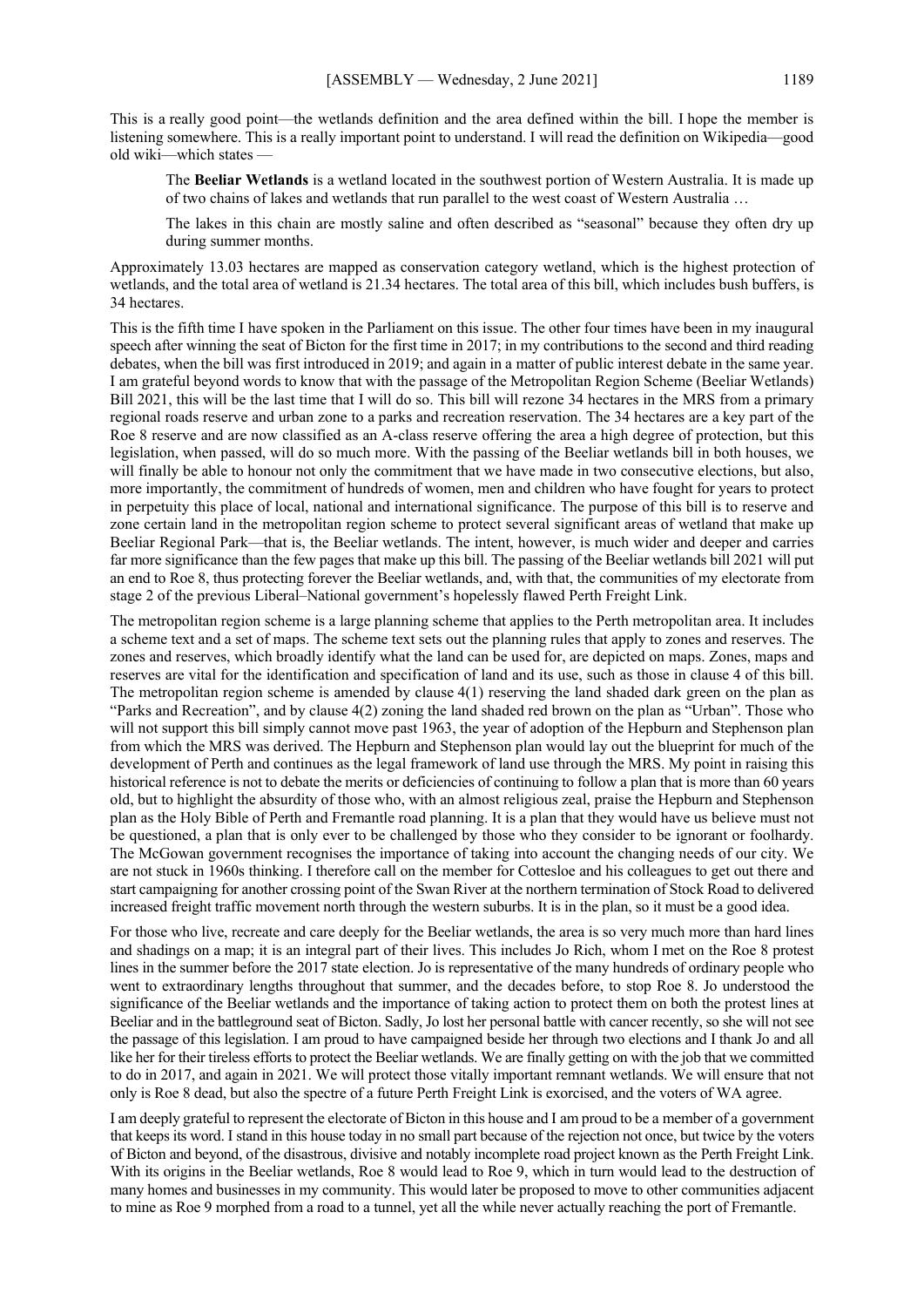The potential impact of the Perth Freight Link influenced and changed the course of many lives, including mine, and was a major factor in my decision to stand up for my communities, initially as ward councillor at the City of Melville representing the suburbs of Melville, Willagee and Palmyra, and on to my role here as the member for Bicton. It changed the lives of the people in Moody Glen, Palmyra, when in early 2014 their homes were targeted as part of the Perth Freight Link. Local families, including the Smirkes, Irvings, Hoffmans and others, were told that their homes would be acquired to make way for a freight freeway. It is important to note that their homes were not part of a road reserve and they were not gazetted for any future road change. Their homes were and, thanks to the McGowan government, continue to be their forever homes in happy family streets that have formed close-knit communities. They were the homes in which families looked on, first in confusion and later in horror and anger, as letters arrived from a heartless Barnett-led Liberal–National government telling them that their homes would be compulsorily acquired. I recall these families expressing their lack of understanding to me of what the seemingly benign and sanitised term "compulsory acquisition" meant. These letters advised the Smirkes, Irvings, Hoffmans and many others in my local community that the life they had chosen, the life that they had known, would end with their homes being purchased by the government and that those homes were to be destroyed in favour of a road that would end around two kilometres short of its destination. It was a road to nowhere that would be built where much-loved family homes once stood. I recall vividly in the midst of this shock the young daughter of one these families attempting to reassure her mum with an eight-year-old's optimism that maybe everyone in their much-loved street of Moody Glen could all move together to a new street. In the years that followed the announcement of Roe 9, the plans morphed into a tunnel, thereby shifting the dangers from Moody Glen, Palmyra, and surrounds to other communities, but that made it no more acceptable or sensible. Shifting this road project from one community to another was not then, nor will it ever be, an acceptable or sensible solution.

I am always horrified by the ease at which opposition members dismissed the clearing of around 40 hectares of banksia woodland and bush habitats prior to the 2017 election. On becoming the chair of the Rehabilitating Roe 8 Working Group after coming to government, I was confronted by the many impacts of the loss of the large, old established trees and banksia woodlands destroyed during that dreadful summer. Vital habitat for the endangered Carnaby's black cockatoo, red-tailed black-cockatoos and other birdlife was immediately lost as the bulldozers moved through. Habitat loss saw these majestic birds migrate into Bicton to strip the Cape Lilac trees to avoid starvation.

The human impact of the communities near the cleared site of Roe 8 must not be underestimated either. I acknowledge the work of those communities in healing the deep emotional scars of that time. I am angry beyond words at the arrogance and disrespect shown for people and place by opposition members who speak against this bill. I pity them for the utter lack of humanity shown in their contributions. I thank those members who raised the issue of the safety and health impacts of trucks on our roads. It is an incredibly important consideration.

The movement of freight efficiently and safely around the state to our ports is a priority of this government. As the member for Bicton, I will keep working towards a time when freight movement ceases on our local roads altogether. Our commitment to the Westport Taskforce's recommendation for a new port in Kwinana will be an important catalyst. I reject entirely the member for Cottesloe's assertion that the building of a new road will somehow magically make another road safer.

In the short term, we are delivering on our commitment to increase the volume of freight on rail. The percentage of freight on rail has increased under the McGowan government to approximately 20 per cent, and we will continue to work to increase this percentage even further. We are also working with industry to provide additional train paths for container freight and facilitating the development of intermodal terminals. The intermodal network plan will provide for new and existing precincts to transfer freight efficiently from road to rail, further improving rail's competitiveness.

We are a trading state, and we need to make sure that we can facilitate strong trade growth into the future. The Westport Taskforce's recommendation for a new port in Kwinana will ensure that we have this strong future. As part of this, the work to plan the road and rail connections to this new port east–west via Anketell Road and Thomas Road is well underway and does not require the Roe 8 road reservation.

As to health, it is clear that a future port in Kwinana is the safest option for the communities of the electorate of Bicton. In my submission to a City of Melville electors meeting in 2014, I referred to the impact of heavy vehicle emissions on the health of some of the most vulnerable in our community.

#### [Member's time extended.]

**Mrs L.M. O'MALLEY**: I said that there are 32 primary schools, nine secondary schools, three tertiary schools and 26 day care centres located along the routes of the Perth Freight Link, being stage 1, Roe 8, and the stage 2 options that were put forward. These 70 places of education and early childhood care are located within two kilometres of the Roe 8–Roe 9 routes. Several are within 50 metres of the edge of the road reserve. One day care centre in Bibra Lake is at ground zero—on the very edge of the road reserve.

I said also that diesel engine exhaust was declared by the World Health Organization to be a group 1 carcinogen, meaning there is no safe level of exposure for humans. Diesel particulates are found in diesel exhausts. They have the ability to cause disease and death, and they disperse well beyond the point of origin. In an Environment Protection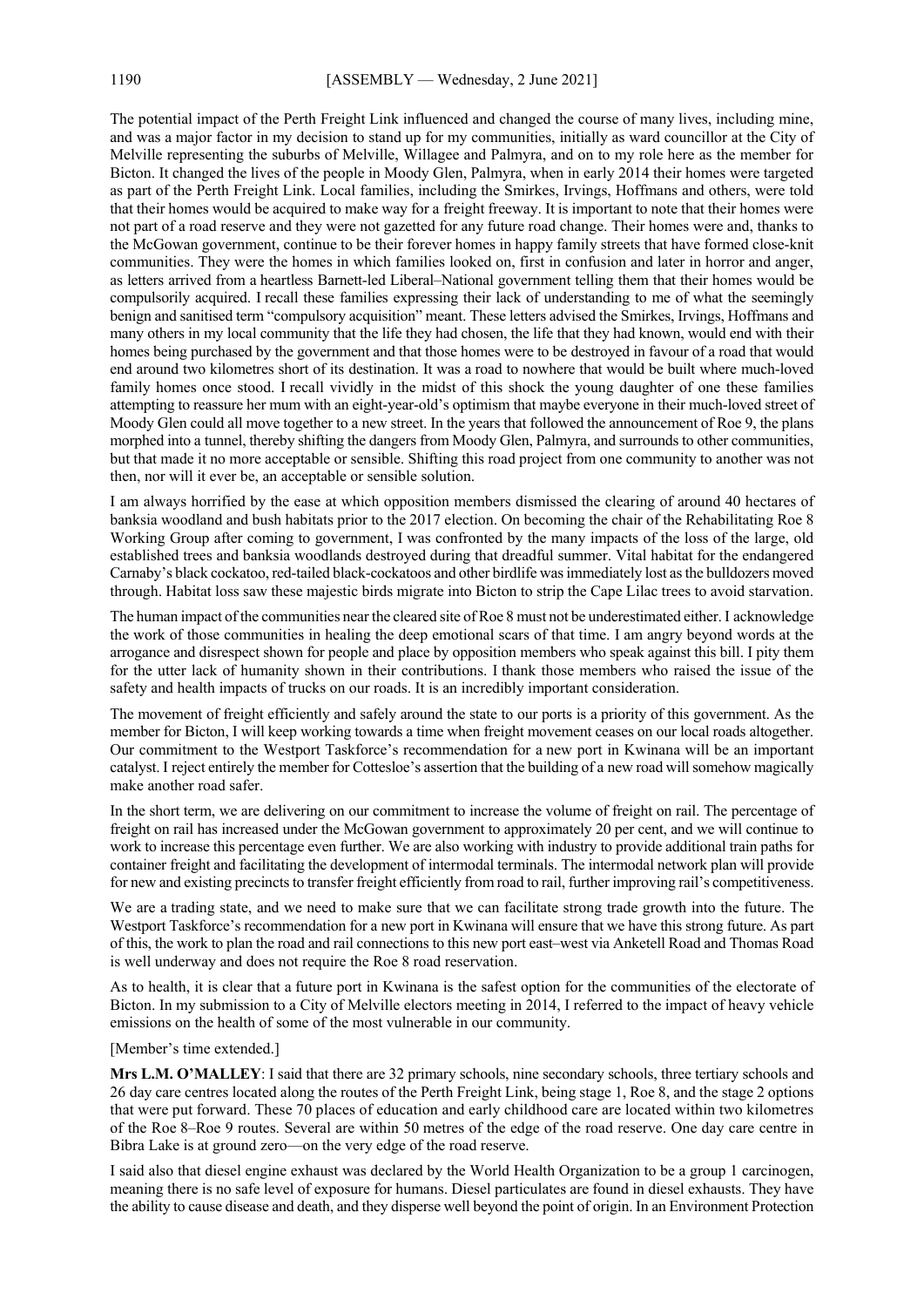Authority Victoria health bulletin published in 2002, diesel particulates were defined as "microscopic particles found in diesel exhaust which are less than one-fifth the thickness of a human hair and are small enough to penetrate deep into the lungs, where they can contribute to a range of health problems". The elderly and people with emphysema, asthma, and chronic heart and lung disease are especially sensitive to fine-particle pollution. The still-developing lungs of children places them also at a particularly high risk. Most notably, diesel particulates are constant in the environment. The so-called free-flowing freeway that the Perth Freight Link was touted to be would have done nothing to diminish their prevalence. The only way to reduce diesel particulates in the atmosphere is to reduce the number of trucks, or to use an alternate fuel source such as hydrocarbon or electric power. Roe 8 will not achieve this, and I acknowledge and congratulate the Minister for Transport on her commitment to freight on rail and to progressing plans for the new port in Kwinana, because that is the only way to truly protect the safety and health of the communities of the electorate of Bicton and right along the current freight route.

Protection and preservation of native wildlife is just as important. I am always alarmed when I hear opposition members attempt to portray the building of a super highway above a wetland as being somehow beneficial in this respect. I suspect that those members who will speak of the supposed increased protection of wildlife by the removal of Hope Road, Bibra Lake, are ignorant of the existence of two very important facilities on Hope Road, being the Wetlands Centre Cockburn and the Native Animal Rehabilitation Centre, or Native ARC, two facilities that would be lost to Roe 8. I strongly suggest that opposition members familiarise themselves with the area and the assets within it.

To those opposition members who speak of vandalism, they know firsthand about vandalism by a belligerent and arrogant former Liberal–National Premier in the face of certain defeat at the 2017 state election. To commence the clearing of the Beeliar wetlands was environmental vandalism of the highest degree, designed to inflict the most pain to the local community and those who had fought to stop this wanton destruction. By beginning the clearing at the wetland's end, there can be no doubt of its vandalistic intent.

It is appalling that the opposition attempts to present a convincing argument that building a road through a natural landscape will not have a detrimental impact and will actually enhance it. The absurdity of such a claim appears to be entirely lost on opposition members. Seriously, when have humans ever improved on nature? Never. In the history of human existence, our impact has only ever been detrimental. Yes, we can offset and we can minimise our impact, but to claim that any infrastructure build, particularly one such as this, will improve on nature is ludicrous. It is an absurd proposition.

I also note that opposition members have expressed bewilderment at the McGowan government's commitment to the protection of the Beeliar wetlands and to a future of sustainable, long-term freight solutions. It is possible that they may be unfamiliar with the concept of honouring a commitment. The Metropolitan Region Scheme (Beeliar Wetlands) Bill 2021 is the culmination of this governments commitment to protect the Beeliar wetlands, homes and businesses from an unnecessary and nonsensical road project. This government is committed to a long-term, sensible approach to freight movements now and into the future. That includes planning for a new port in Kwinana; progressing the development of intermodal terminals; progressing long-term, sustainable, well-paid skilled jobs; increasing freight on rail; and creating greater efficiencies on the current road network, like the necessary upgrades to the High Street–Stirling Highway intersection.

We know that the Perth Freight Link, which would have begun at Roe 8, is not the answer to future freight movements. I personally made a promise to the people of my electorate, as we did as a government, to stop the Perth Freight Link, protect the Beeliar wetlands, and get the balance right between protection of the environment, homes and human health, and future freight needs. Additionally, a new port in Kwinana will unlock an exciting future for North Fremantle and provide a more certain future for the Sandtrax, Port and Leighton beaches, which are important to the people of Bicton as our closest beaches, and to the primary stakeholders, Port Beach Polar Bears, Beached Whales, Fremantle Surf Life Saving Club and Coast Port Beach. I also acknowledge the future opportunities for the area, which will connect the waves to the wetlands along the Cockburn community corridor.

I thank the minister for bringing this bill forward again, and I commend it to the house.

**MR T.J. HEALY (Southern River — Parliamentary Secretary)** [3.36 pm]: I am very proud to rise again in this forty-first Parliament to speak on a bill that I very proudly was able to speak on in the last Parliament. I certainly endorse the bill, and for those playing at home, I will be voting in favour of the bill.

The Metropolitan Region Scheme (Beeliar Wetlands) Bill 2021 is, as the member for Bicton said, the culmination of several election promises. The last time this bill was debated, there was opposition from those in the naughty corner of the opposition Liberal benches, because they did not want us to keep our promise from the 2017 election, and they blocked the bill. They stopped the bill from progressing through the democratic halls of the Parliament. They filibustered in this chamber.

**Dr D.J. Honey**: We debated it.

**Mr T.J. HEALY**: The member for Cottesloe and the other opposition members at the time did a horrendous job of delaying every bill and stopping its progress. We are delivering on our election commitments.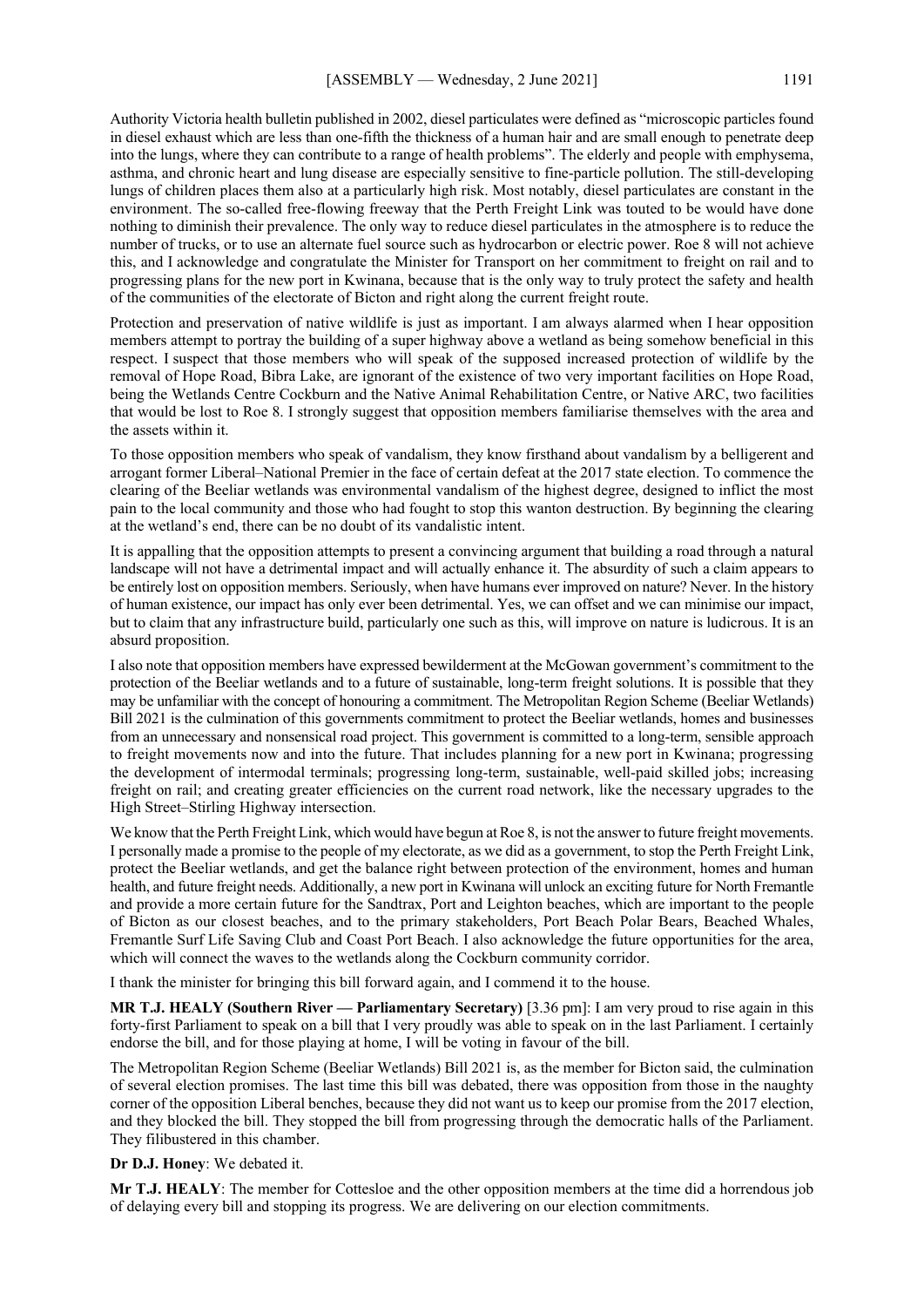There are many arguments here about planning and about the environment. I want to talk about families. This bill will stop the Liberal Party from making Roe Highway a toll road. Members should be aware that the Liberal Party's plan to pay for the Roe Highway extension was to make Roe Highway a toll road.

**Dr D.J. Honey**: That's not true.

**Mr T.J. HEALY**: It is correct. I will quote the member for Riverton in a moment. He discussed that it was designed to be a toll road for freight trucks and cars. The thin edge of the wedge was that the first phase of the toll road was going to be for trucks. I guarantee members that if the Liberal Party had won in 2017, by now it would be talking about the thin edge of the wedge. After it introduced the first toll road in Western Australia, it would have brought in and started the conversation and started testing the waters about extending the toll road to all the families in my electorate. I have to tell the member Cottesloe, the Leader of the Liberal Party—he wears the badge in that regard— Southern River says no to your toll road. Canning Vale says no to your toll road. Huntingdale and Gosnells say no to your toll road. We all say no to your toll road. The families in my electorate cannot afford \$5 or \$7 a go.

I recall the Liberal Party's shambolic press conference in March 2021 during the election campaign. It was the second election at which the Liberal Party pushed this toll road, and it campaigned in every single electorate. I am not sure why it made this such a huge part of its 2021 election campaign. There were fliers in letterboxes in my electorate and everywhere. The Liberal Party made it the showpiece of its election campaign. The Liberal Party said the same thing: it is not a toll road. How much did the Liberal Party allocate for this project at its shambolic press conference? It was about \$100 million. For the *Hansard* record, the Leader of the Liberal Party is nodding. The Liberal Party was going to get \$1.2 billion from the federal government. If the Liberal Party had been elected, the state government was going to contribute only \$100 million. We often ask: where does the rest of the money come from?

I understand the press conference was at the end of a pretty crazy period. Like I said, the former Liberal member for Churchlands threw his hands up in disgust. He walked away. The Leader of the Liberal Party was a bit confused. There were a lot of numbers. I appreciate the member has a PhD, but it is not a PhD in maths. It was a complicated press conference. I have to tell the member that it certainly helped my election because a number of people were on the fence and were not sure about what to do and in the last dying days of the election the Liberal Party press conference certainly showed which was the safe party and who could be trusted for road infrastructure and a number of things. Members, remember we have stopped the toll road. This bill and its passage through this house and the upper house will not allow the toll road to be proceeded with by a desperate and angry government in the future.

Members should be aware that there was no plan for Roe 9 or 10. By the way, I love Roe Highway. I use it every day. I still remember when Roe 7 was extended to the edge of my electorate. It is a brilliant road. It connects Midland, Forrestfield, Kalamunda and my community. We are building train stations along its route. It is what I use to get to the airport—when I get to go to the airport! When I go to and from home and Parliament I use the freeway and Roe Highway. It is a brilliant piece of road infrastructure.

**Dr A.D. Buti**: I see you going past me.

**Mr T.J. HEALY**: At the speed limit, of course, member for Armadale.

**Dr A.D. Buti**: I am usually a bit slow.

**Mr T.J. HEALY**: I usually drive past the member for Armadale because he is still jogging in! He sees my car as it goes past.

If the Liberal–National government had been re-elected in 2017, it would have had a mandate to extend Roe Highway. That election was about a decision on Roe Highway, and what happened? The Liberal Party lost it, of course. I have *Hansard* here of former member for Riverton Mike Nahan saying that the Liberals knew three months before the election that they would lose the election, but they still started the project. Knowing that the 2017 election was a mandate—an election about whether or not to continue Roe 8 under the Liberals as a toll road—it still started work. Of the scorched-earth policy and the burnt contracts, we said that this contract would not continue. Do not start work. There were court cases. It was all very clear. There was all this naysaying and headshaking and words that were said by the Liberals and the Nats in the previous Parliament, and in this one, about, "How dare you tear up contracts that were signed and sorted", but that was not the case at all. The people had a chance to give their verdict.

I admit that in 2008, when the previous government was elected, the former member for Riverton Dr Mike Nahan promised Roe 8. It had a mandate to do it in 2008, but it never got around to it. In 2013 it ran on it but it still did not get around to doing it. Because of those delays, the Liberal Party waited eight years, and in the dying days of its government, when a former Premier wanted his name on something, it decided to quickly move ahead with the Roe Highway toll road. There was never a confirmation or a promise to say that the toll road extension was for only this part. If someone was going to drive from Midland to Fremantle on this future fairyland Roe Highway, would there be several toll roads? Would people be required to pay only once when they go on it? Would it be like Westfield Carousel Shopping Centre and people would have two hours? People get free parking for an hour. It would not matter if people went on it twice or three times. I have to use that road two times a day at least. The families in my electorate have to use it multiple times. It was abhorrent. At least this bill helps us to say no to that.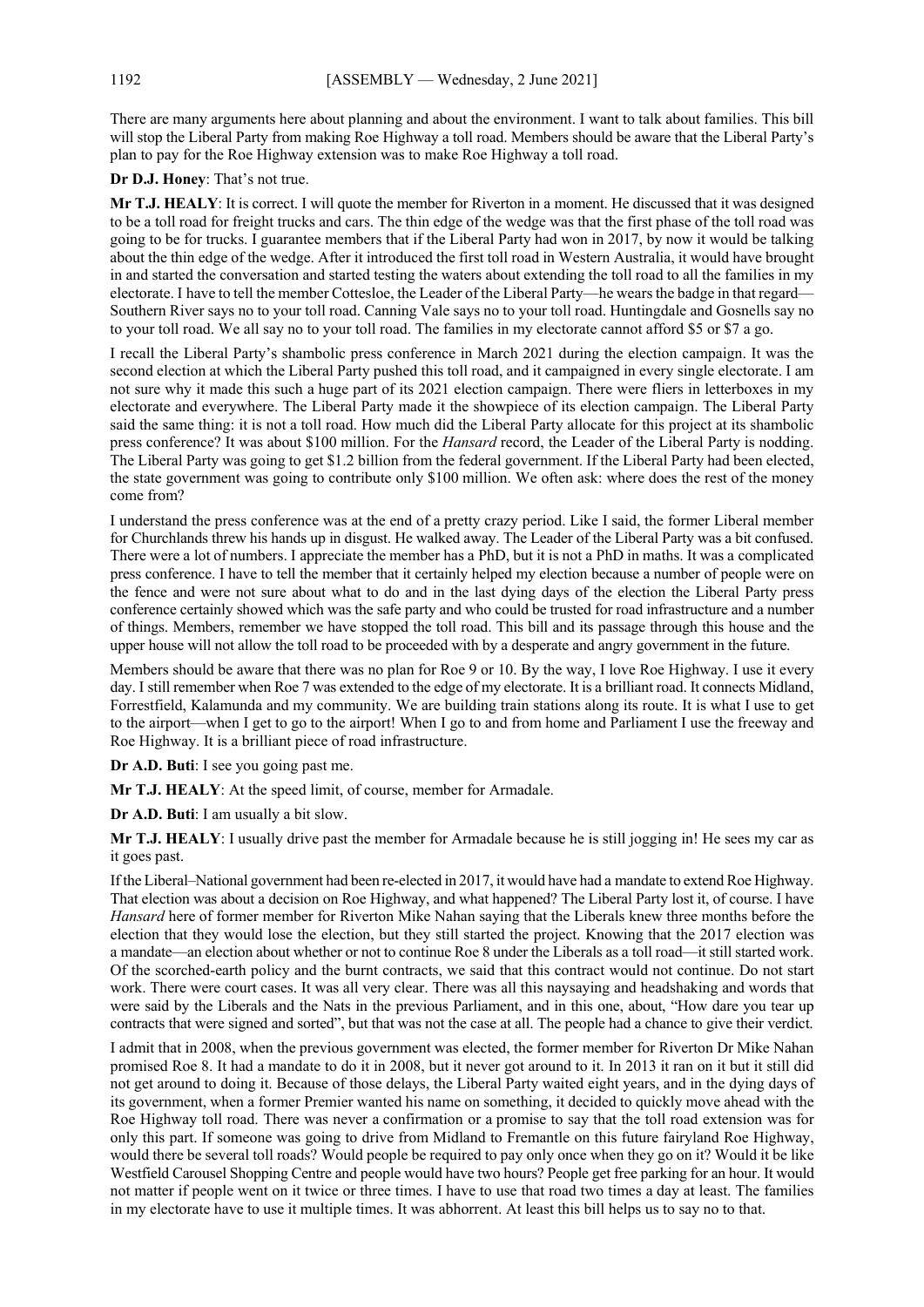If the members of the Liberal and National Parties had been elected, their plan at the 2008 election was to build Roe 8 and it would have progressed with that. However, Roe 8 and 9 were not funded or costed. I always love to hear the fully funded and fully costed arguments. It was not organised. There was no plan. Let us say Roe 8 would have taken three or four years to build. Roe 9 was unfunded, unplanned and unapproved. Potentially, it would have taken another five years. Even at this most recent election we still did not know whether it would be a bridge over or a tunnel under the river, so Roe 10 would have taken another five years. We are talking about 15 years. Personally, I love Roe Highway. If the Liberal Party had said it would not make it a toll road and it would do it all at once, putting any environmental factors aside, I think the community would have spoken very differently. There has been a ringing endorsement of the views on that. There have been two elections on that matter, but again the Liberal Party knew it was going to lose and it still started the work.

**Mr W.J. Johnston**: There was traffic modelling tabled by the Minister for Transport, Hon Dean Nalder, that showed that 300 trucks a day would go north through Cottesloe on Stirling Highway if you built Roe 8.

**Dr D.J. Honey**: There is more than that now.

**Mr W.J. Johnston**: No, that is additional trucks—300 extra trucks a day. That is a million trucks a year through the electorate of Cottesloe if you built Roe 8.

**Mr T.J. HEALY**: I certainly agree with the member for Cannington and I endorse that because I quoted that in my speech on this matter on 25 June 2019. I quote the article from WAtoday that I quoted a few years ago, because the numbers were all just fudged. There was no planning and no prep. I will quote from *Hansard* of 2019 when I quoted the WAtoday article —

"Documents suggest 'figures fudged —

**Dr D.J. Honey** interjected.

**Mr T.J. HEALY**: I know this is about numbers so I will speak slowly for the member for Cottesloe. The article was titled —

"Documents suggest 'figures fudged in Roe 8 rush job'".

**Dr D.J. Honey** interjected.

**The ACTING SPEAKER (Ms A.E. Kent)**: Member for Southern River, speak, please.

**Mr T.J. HEALY**: I invite the interjections, Acting Speaker, but thank you for the protection. I quoted the article —

Major discrepancies between Roe 8's environmental report and its business case have raised concerns that the project is a rush job based on massaged figures that would hang WA taxpayers out to dry.

Email and document exchanges between Main Roads WA and the federal Department of Infrastructure, made publicly available …, cast doubt over the design and economic viability of the road.

…

"A key part of the viability of this project … will be its capacity to maximise tolling revenue," …

I thank the member for Cannington for referring to the previous *Hansard* debates in the place. I would like to refer to the previous *Hansard* debates. Let me speak for those who cannot speak. Let me echo and invoke the spirits of the former Liberal Party members for Churchlands, Geraldton, Darling Range, Scarborough, Bateman and Riverton, when they spoke and predicted what this Parliament would look like if they wanted to deliver on the Roe 8 election promises from 2017 and what would happen if they took them to the 2021 election.

Members, first of all, I will call upon the words of my good friend the former Liberal member for Nedlands, Bill Marmion, a former Minister for Transport and former Deputy Leader of the Liberal Party. Again I will be quoting from *Hansard* of Tuesday, 25 June 2019 and the second reading debate on the Metropolitan Region Scheme (Beeliar Wetlands) Bill 2018. The former member for Riverton said —

The government said that this decision is popular. Well, we will see about that. This will be the most crucial issue in the south metropolitan area at the next election.

There was not one Liberal Party seat left in the south metropolitan area after the election. The former member for Riverton continues —

… it will be an albatross around the government's neck.

That is, the government's views on Roe 8. He continues —

As a party, we will resist this bill to the hilt. We will resist this bill to the hilt in this house in the second reading … and … We will mobilise the community.

I thank the former member for Riverton for mobilising the community.

**Mr D.A.E. Scaife**: What was it—20 per cent?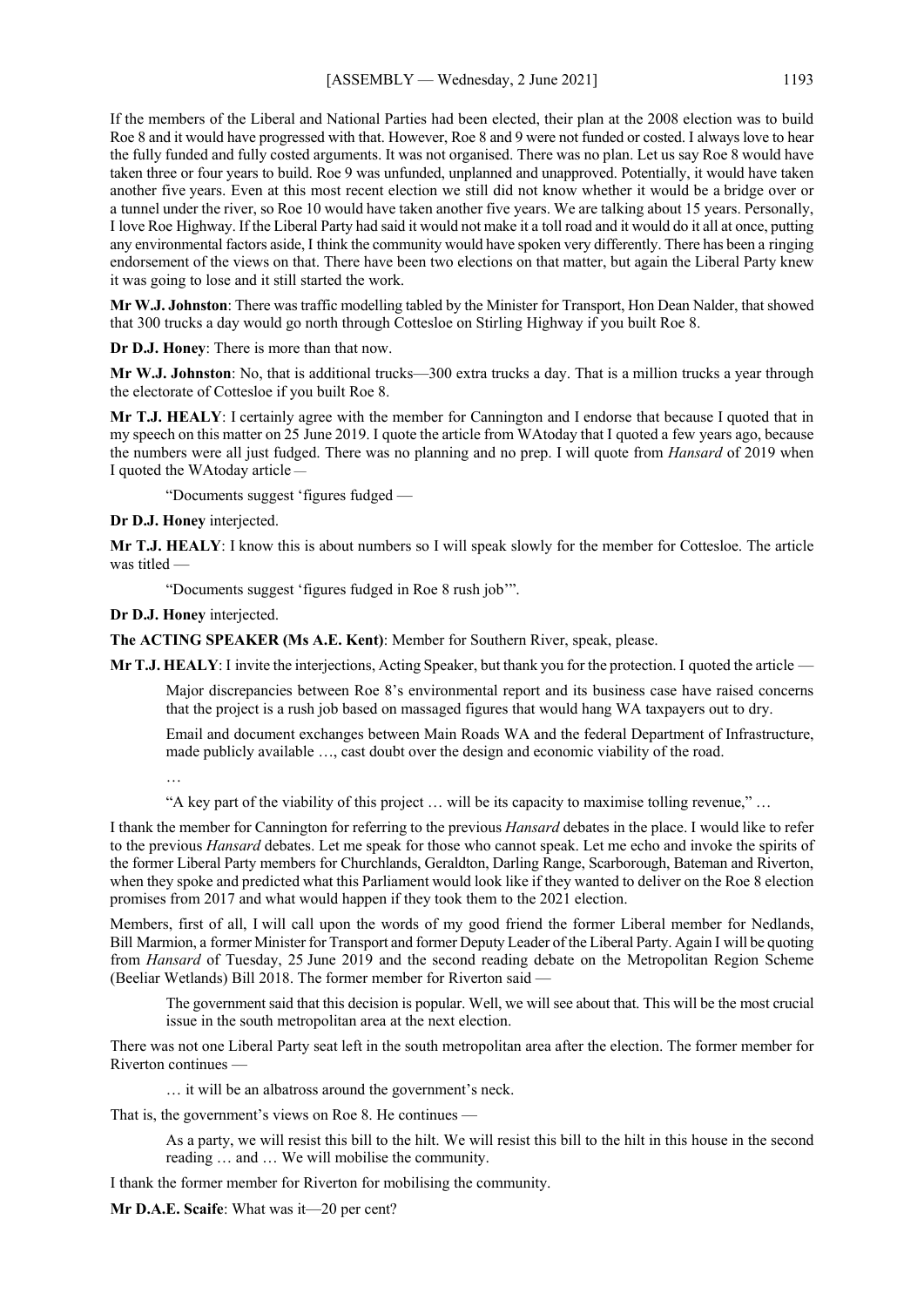**Mr T.J. HEALY**: The former member for Riverton not only lost his seat, but also returned the Labor heartland of Riverton to the Labor Party. I thank him for that.

The former member for Riverton went on to say —

Do members know what is going to happen? The member for Jandakot will not be the member for Jandakot after 2021 …

After a 19.2 per cent swing to the member for Jandakot, Labor now holds that seat by 71.2 per cent of the two-party preferred vote.

The former member for Riverton continued —

If we take into consideration the freight charge, the state will virtually get Roe 8 and 9 for free. It would not have to put down any additional money because any additional money would be paid off …

That is where the member for Cottesloe's numbers went wrong. The former member for Riverton estimated that about \$350 million would be raised by those toll roads and that it would come from families. It probably would not have come from families in the member for Cottesloe's electorate, but it would have come from families in my electorate.

I have quoted what the former member for Riverton said and we are joined by the wonderful Labor member for Riverton, Dr Jags Krishnan. I will now quote what the former member for Nedlands said —

I am looking forward to members opposite explaining to me why we should not build Roe 8 and 9.

He then said —

I cannot see why anyone who lives in Fremantle, Bicton, Willagee and Cockburn would not strongly support the Roe 8 and 9 project.

In Fremantle, the Liberal Party's primary vote was so low that the result was a two-party preferred vote between Labor and the Greens. There was a swing to Labor of 11.9 per cent in the seat of Bicton, 9.5 per cent in the seat of Willagee and 12 per cent in the seat of Cockburn. Of course, we won Nedlands, as I said.

I would now like to thank the former Liberal member for Bateman for his contribution and service to this chamber. He said in this debate on 25 June 2019 -

The federal member for Tangney has been vociferous about the benefits of Roe 8 and Roe 9. He undertook an analysis of his community and commissioned a poll.

We commissioned a poll too—on 13 March 2021. The fact is that the community did not support the former member for Bateman, who said —

In the City of Melville, 66 per cent supported the construction of Roe 8 …

He said —

We want the facts out in the community so people can clearly understand the benefits of Roe 8 ...

In the seat of Bateman there was a 14.5 per cent swing to Labor—56.7 per cent held. Dean Nalder, the former member for Bateman, did not even compete in the 2021 election and refused to run against the member for Bicton in the previous election by jumping to the seat of Bateman. The communities of Bicton and Bateman found him and rewarded the Liberal Party by not returning the Liberal Party to that seat in 2021. I welcome the Labor member for Bateman to the chamber.

I will now quote what the former member for Scarborough said in that debate. She said —

… the member for Riverton knows that Roe 8 and Roe 9 is a significant issue for people in his electorate and in the adjacent electorates …

Overwhelmingly, the constituency of South Metro wants this project to go ahead.

I disagree. Every south metro seat is now held by Labor. They did not endorse the Liberal plan. There was a 16 per cent swing to Labor in Scarborough. The electorate of Scarborough is now held by Labor with a 60 per cent two-party preferred vote. That seat was taken from the former Minister for Transport and former Leader of the Liberal Party. I welcome the Labor member for Scarborough to the chamber.

[Member's time extended.]

**Mr T.J. HEALY**: I go further. I thank Liza Harvey for her service. She said —

It was only after the election chaos had died down —

That is, the 2017 election chaos —

that we, as the opposition, started to be contacted by people in that south metropolitan corridor …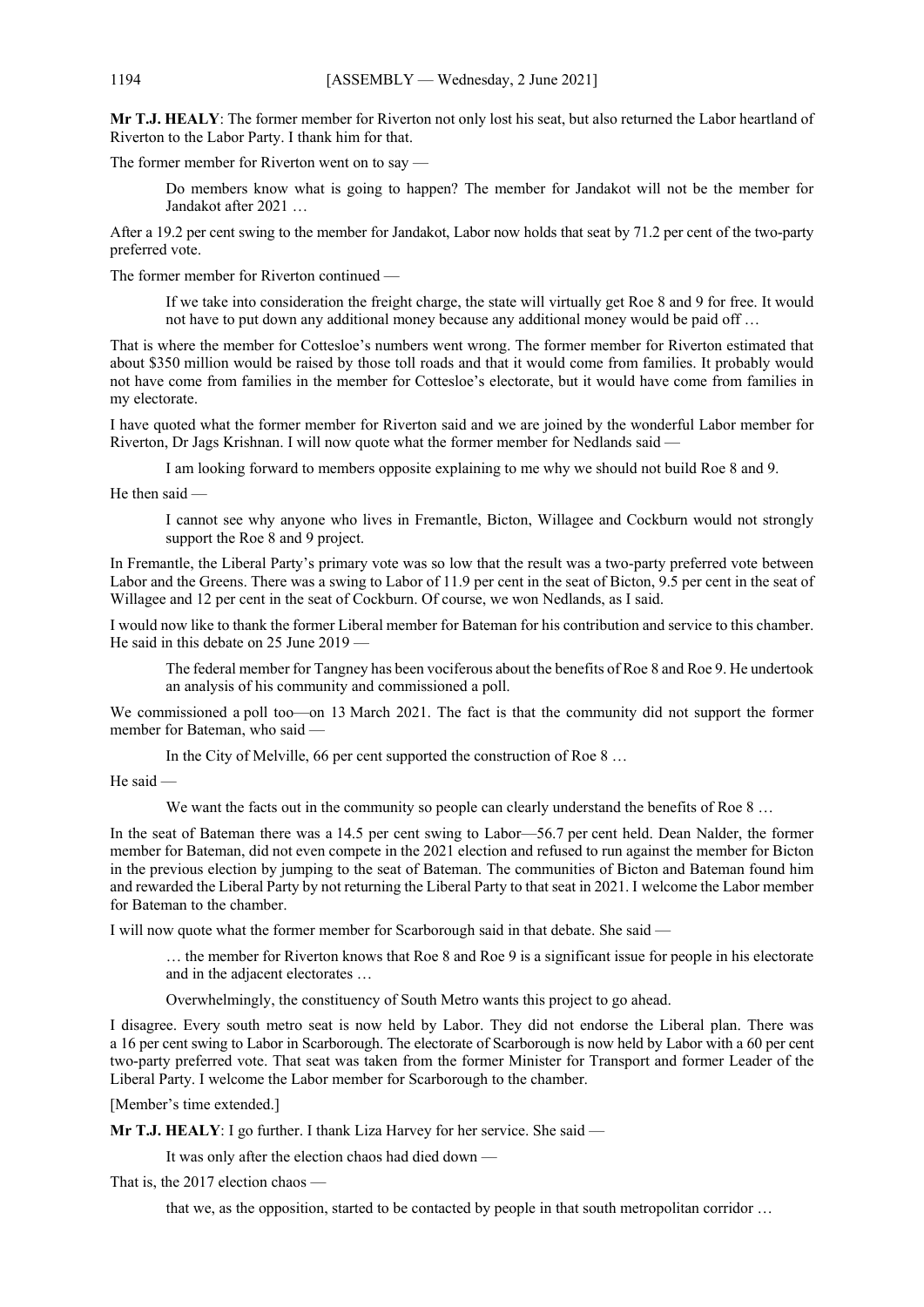She went on —

There was a lot of voter regret in those south metropolitan areas. As the opposition, we intend to fully capitalise on that voter regret. The people in the south metro area want this project.

I would like to quote what the member for Cottesloe said in his contribution to the 25 June 2019 debate. He said —

We have a government that thinks some things have to be stuck to—that not building Roe 8 is an election commitment it has to stick to—but others are not so important. The government has put its foot on the throat of the Western Australian economy … The government is sticking to something that will be overwhelmingly unpopular in the community. Our prospects —

In  $2021 -$ 

in the southern suburbs are looking brighter and brighter.

The former member for Dawesville interjected on the member for Cottesloe, who replied —

My member opposite here is a keen student of all of this … he will go through in detail the seats we will be looking at picking up.

**Dr D.J. Honey** interjected.

**Mr T.J. HEALY**: The member for Cottesloe was arrogant back then to say, "We're going to pick up seats." The member for Cottesloe finishes by saying —

I encourage members to go onto the Liberal Party website occasionally. There is some fantastic information there for members.

I am not sure whether he was being a bit dodgy on that part, because I do not know whether there is much information on the Liberal and National Parties' websites.

I would like to thank the member for Vasse for her contribution, who said —

It is a longstanding commitment of the Liberal Party and has been a number one issue for the seats of Jandakot, Riverton and Bateman.

It is. I thank her for all her work in ensuring one of the largest swings towards the Labor Party in the seat of Vasse.

I now refer to the contribution of the former member for Churchlands. I say thanks once again to my former high school teacher, Mr L'Estrange. In that debate he said —

The people in government members' electorates will have an option at the next election to hold the government accountable …

He also said —

The outcome that the government is trying to achieve today will be tested at the 2021 election. We will ... —

The Liberal Party —

make this a key aspect of our commitments at the next election. The people in the seats of those ministers and members will hold them to account …

I welcome the new member for Churchlands to the chamber, after a 12.5 per cent swing to Labor at the election. We won the seat of Churchlands by 408 votes and I endorse the choice the members of that community made.

I now thank the former member for South Perth, who also made a contribution to the 2019 debate. I thank Hon John McGrath for his service to this house. He is a very honourable man and he made a great contribution in this area. He said —

… I think it will become a big election issue in that area at the next election.

I certainly endorse what he said and welcome the new member for South Perth, with a 17.3 per cent swing to Labor. I acknowledge that we were able to build the "John McGrath Manning Road on-ramp" with some of the money that was saved on some of the Roe Highway shovel-ready projects. I am sure that the former member for South Perth would be happy with that.

The former member for Dawesville also commented in the debate. He said —

Of all Liberals in Parliament in 2017, I believe the member for Riverton had one of the smallest swings against him. I would largely say that is because he knows his area best and the impacts something like Roe 8 and Roe 9 would have had on his seat.

The swing against him at the election was much smaller than the swing against any other Liberal member. He continues

If there was such a mandate for somewhere like the seat of Bicton … we would have seen the flow-on results of that in the seat of Riverton.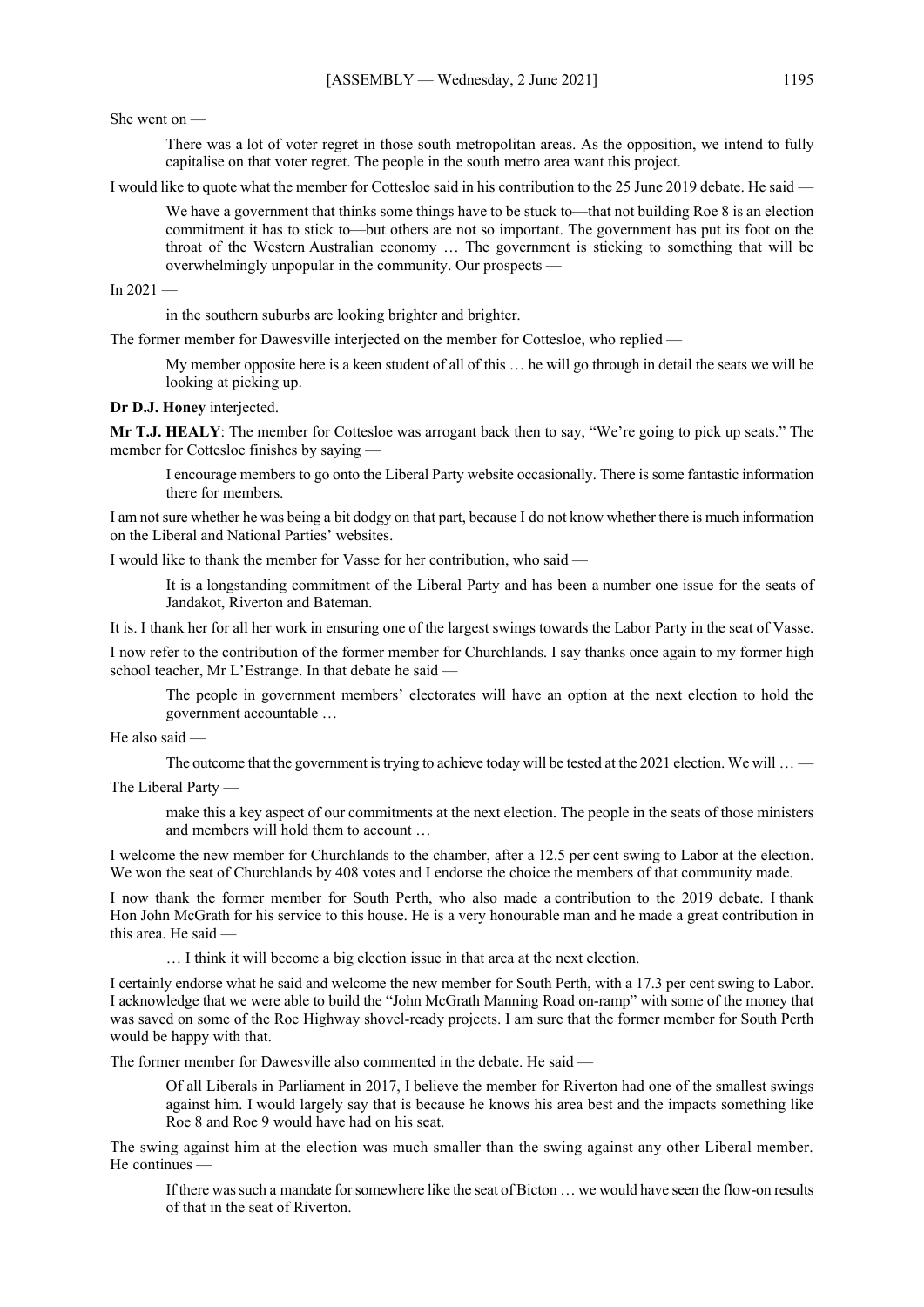We saw that flow-on in the seats of Riverton and Bateman in the 2021 election. Riverton had an amazing swing. I endorse what was started in 2017 and finished in 2021. The former member for Dawesville, Zak Kirkup said —

If we look at the result in Darling Range … that seat would be ours by a greater majority.

He then said of the federal election —

We see that all the booths through the Roe 8 and Roe 9 suburbs, had a swing towards the Liberal Party ...

He also said, interestingly enough —

… the federal member for Tangney campaigned on the basis that he would see the Roe 8 and Roe 9 projects funded and people voted in favour of him with an increased majority -

Therefore, we can assume from the federal election that Bateman and Riverton have sent the same message to us in this chamber just now. Again, I thank the former member for Dawesville for his service and I congratulate and welcome the Labor member for Dawesville with a 14 per cent swing to Labor, holding a 63 per cent two-party preferred vote. The former member for Dawesville said further on —

I suggest that when a federal member prosecutes this case together with an outstanding state member … and people vote for the Liberal Party with a number higher than the average across the rest of the seats, that shows endorsement for the project proceeding.

Ergo, with that endorsement from the last two state elections, I think we should perhaps listen. It might be the first time that I recommend people listen to the former Liberal member for Dawesville when he said —

I suspect that will be the crux of the problem when it comes to the member for Bicton's seat in 628 days' time. I think that is the problem she will have …

I thank the former member for Darling Range for her service and welcome the Labor member for Darling Range into this chamber. She spoke in this chamber —

**The ACTING SPEAKER**: Member for Southern River, it is four o'clock.

**Mr D.R. Michael**: It is almost.

**The ACTING SPEAKER**: Keep going.

**Mr T.J. HEALY**: I am sure you will interrupt me when the time comes, Acting Speaker.

The member for Darling Range said that Ben Morton puts material in letterboxes, does telephone canvassing and puts out a position. He says loud and proud, "I support Roe 8 and 9 and 61.5 per cent of voters in Tangney voted for the project." Among the seats in Tangney, in the seat of Jandakot we got 71 per cent at this election; Bicton, 65 per cent; Cannington, in which there is a bit of Tangney, 80 per cent; Bateman, 56 per cent; Riverton, 59 per cent; Victoria Park's new part, 77 per cent; and Southern River, 83.1 per cent.

Debate adjourned, pursuant to standing orders.

## **IRON ORE ROYALTIES — COMMUNITY DIVIDEND**

*Motion*

## **MS M.J. DAVIES (Central Wheatbelt — Leader of the Opposition)** [4.02 pm]: I move —

That this house condemns the McGowan Labor government for failing to deliver a community dividend from record iron ore royalties collected on behalf of the people of Western Australia leading to failures in health, child care, mental health, child protection, disability services and housing, and an increase in household fees and charges.

Before I go to the substantive part of my contribution, I want to recap some of the answers we got in question time today, because a number of questions were asked on very serious matters of the Premier, the Minister for Health, the Minister for Water and the Minister for Child Protection. There are 1 000 children unallocated in the child protection system to workers—vulnerable children in our systems.

# **The ACTING SPEAKER (Ms A.E. Kent)**: Excuse me, members.

# **Ms M.J. DAVIES**: Quiet—a dull roar, maybe!

In answer to a question around record ramping and mental health presentations, the Minister for Health spoke about spending record amounts. Once again, we see elective surgery pushed out. Really, the Premier and the minister were trying to outline that they were taking a sensible and pragmatic approach to the situation. However, they have been forced to cancel those elective surgeries because of their own mismanagement. That translates into people living in discomfort and in pain, unable to take care of their families or participate in work. In many cases, they now have to live with that for months, maybe another year, until the system is back to capacity and we can see it return to a degree of normality.

As he always does, the Minister for Water chose to reflect on the previous government and its record rather than providing advice on why he was not looking at trying to reduce the significant dividend paid by the Water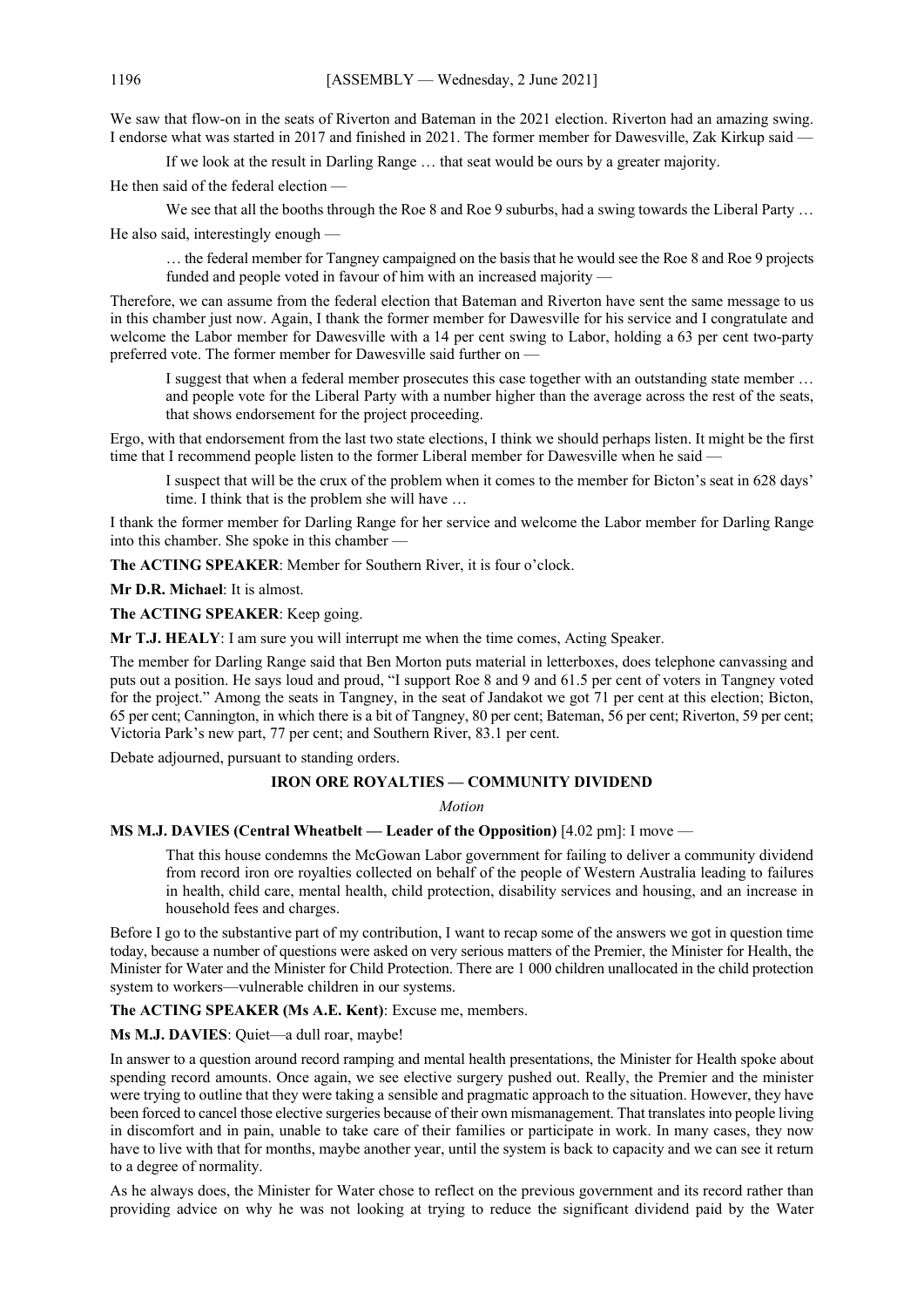Corporation to prop up the government's bottom line—not that it needs it at the moment; it has a significant amount sitting in the kitty—and relieve some of the pressures on household fees and charges. Very arrogantly, I thought, he outlined a response that actually did not pay attention to the question, which was: what is the government doing to address the structural issues in that government trading enterprise to allow us to say that we should be rethinking how that dividend is paid? If it is a cash cow for government, it does not matter whether it is this side or the other side; everyone is addicted to it. In times like this when families are under pressure, we should be looking at ways to reduce that dividend take to improve the accessibility and affordability of those basic set fees and charges.

I found the Premier's response to me about the housing issues quite distressing. I referred to people and organisations of eminence in our community who deal with some of the most vulnerable people in our community. I asked about the fact that 10 of them had written to the Premier as part of the Housing Emergency Response Group seeking his support for a number of areas that they feel would make a real difference in reducing homelessness and the pressures on our housing and homelessness issues that we are dealing with across the community. They are Mark Glasson of Anglicare WA; the director of Centrecare; the chief executive officer of Circle Green Community Legal; the executive officer of the Financial Counsellors' Association; the chief executive officer of Foundation Housing; the chief executive officer of the Real Estate Institute of Western Australia; the chief executive officer of Shelter WA; the CEO of the Western Australian Association for Mental Health; and the CEO of the Western Australian Council of Social Service. All of them together in one letter to the Premier on 6 May were asking for a response from this government—a joined-up response across government—to respond to the challenges they see.

But the Premier did not provide a response about whether he would go back to that group, given it has raised with him these most important matters. He just pointed to the fact that the strong financial management of this state government had placed it in a good position to be able to respond to some of those challenges. This is a crisis that needs urgent action. These bushfires are emerging in all portfolios.

On the other side of the ledger, this state government has access to a growing pile of dollars that have been gifted to it by the iron ore sector and as a result of the GST deal struck by the federal Liberal–National government to ensure that our state gets its fair share and to ensure that we can look after the exact issues I have just raised. Having gone through those questions during question time, which are not insignificant, we can only conclude that this is a government that has its head in the sand when it comes to some of these challenges.

The Premier came into this house yesterday and gave himself a pat on the back, as the new Treasurer, for this government's management and made a very bold claim that he was leading one of the best performing subnational governments in the world. That is a lofty title to add to his list of achievements. He does this while sitting on an enormous pile of dollars gifted to the government by record iron ore royalties collected and the GST returns that are flowing into this state, while bushfires burn in nearly every portfolio across the cabinet. It is great to play up to the backbenchers during question time and answer a Dorothy Dix question. But I warn members in this place that it is folly to believe our own spin. It is nice to play it up in here, but when those comments translate back to the groups raising these concerns, and back to the people impacted because they cannot put a roof over their head or pay their bills, that kind of arrogance does not play that well in the community.

Members in this chamber expect a degree of theatre to play out. The Premier stands and gives himself a pat on the back about financial management, for the surplus and for the state of Western Australia's books, but while this enormous operating surplus is sitting with Treasury, the government is missing the chance to pay a community dividend. Our community cannot miss the opportunity to benefit from, I would think, a once-in-a-lifetime mining boom. This boom is very different from the one that we went through in 2006 to 2007–08; that was a construction boom. It was a boom driven by a significant number of people moving to Western Australia as there were major projects underway. Our government, the Liberal–National government at the time, had to manage that population increase without the benefit of the GST deal and with very low iron ore prices. The Premier can crow all he likes about the surplus and suggest that it is a result of good management, but let us be clear: this government has benefited enormously from the gift that has been provided by record iron ore prices, a strong GST deal that was secured from the Liberal–National coalition federally, and billions of dollars of funding from the commonwealth that has flowed through for road projects across our state. That is cold comfort for those who have to foot a \$99 increase in household fees and charges; they will need to find that additional \$99 in their household budget. As evidenced by the letter from Shelter WA and those 10 organisations, many people simply do not have even a dollar to keep a roof over their heads. They are not going to be able to give the Premier the accolades that he came into this house looking for when he said that the government has managed to keep increases at an all-time low, because \$99 for someone who does not have a home and cannot afford to pay their bills is simply beyond their reach—and the Premier is sitting on top of a pile of cash!

We are living in extraordinary times. I touched earlier on the boom we had at the beginning of the term of the previous Liberal–National government; it was a boom of a different sort. Construction was driving an enormous number of people to Western Australia; the number we were talking about at the time was equivalent to the entire population of Tasmania moving to Western Australia in one go! The flowthrough of that to government was that it had be able to house people and provide water and power, which required investment in significant essential services. We did all of that. We had to ensure we were paying teachers, nurses, child protection officers and other public servants who were being drawn out of the public service to high-paying jobs in the mining sector. We were under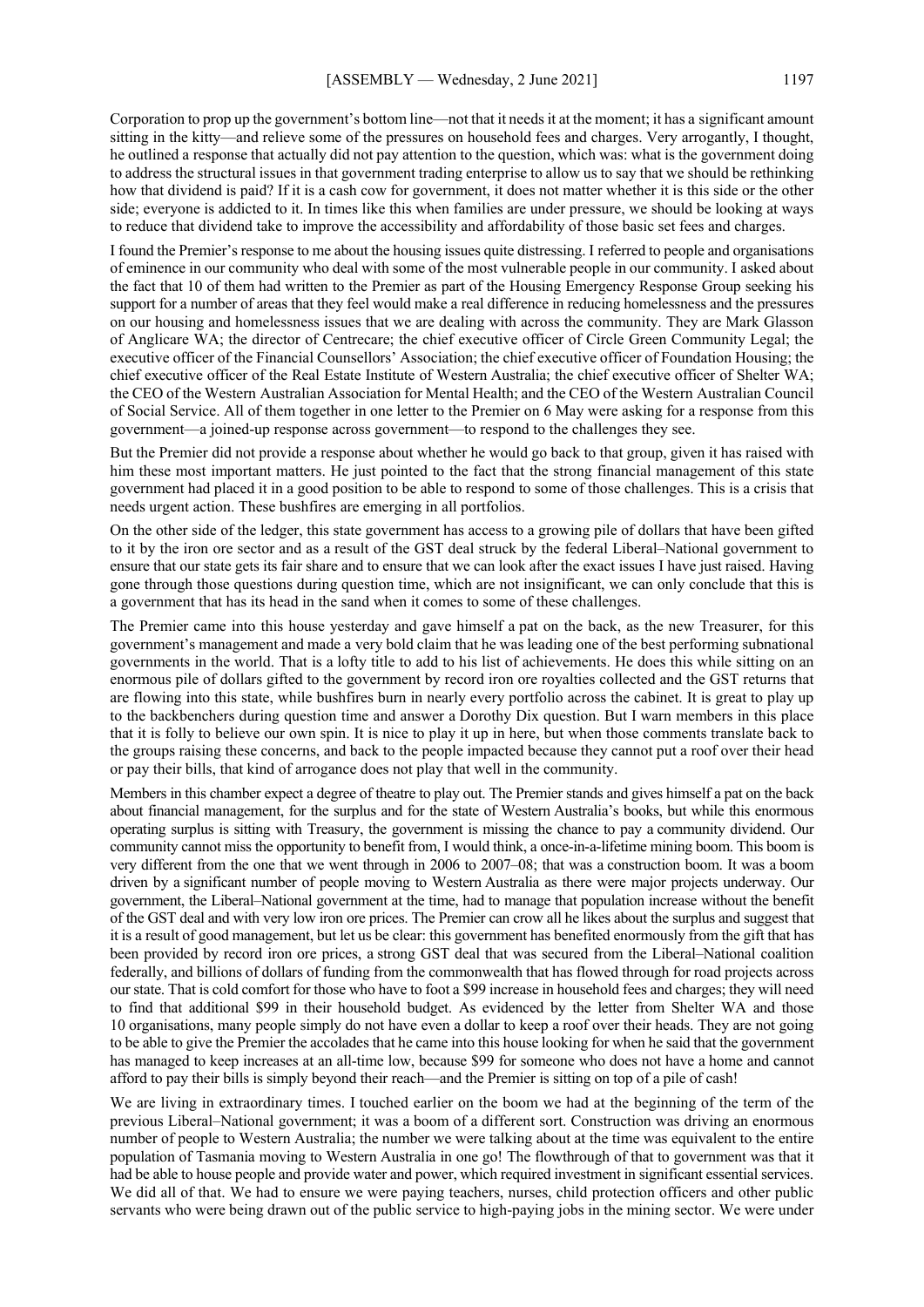pressure to do that so we could have teachers in front of classrooms. We were very successful at that, but it put enormous pressure on our state budget, because we did not have the GST flowing back into Western Australia at that time, and we certainly did not have the royalty flow that this government is enjoying. In the context of financial management, when we reflect on what the eight years of the Liberal–National government actually delivered, that part of the equation regularly gets left out. We were supporting rapid population growth, with people coming from all over Australia to cash in on what was a remarkable opportunity for many people and, at the same time, we were investing in our state. We built Fiona Stanley Hospital and Perth Children's Hospital. We made the biggest investment in regional health in history. That comes directly from those involved in delivering that program. There were investments in hospitals and nursing posts, and upgrades to telehealth and aged-care facilities. A raft of that was going on at the same time that we were building facilities at major tertiary hospitals in the Perth metropolitan area.

We were also transforming communities all over the state. That transformation was not limited to what we heard the Minister for Transport talking about today or the program we talked about yesterday, which was the Perth City Deal. Again, that was quoted out of context, because that is what people do in this place when they want to put their side of the story, but let me provide members with the other side of the story. We have never been opposed to investment in Perth city nor of bringing dollars in from the commonwealth to support the growth of universities, public transport and things that can make our community a better place to live, work and invest. What we have always been opposed to is not seeing a commensurate spend in regional Western Australia from this government. When we saw that sign-up to the Perth City Deal we quite rightly said, "All right, if you make that investment in Perth with universities, public transport, new museums and a raft of other things, we are very supportive of that, but what about investing in our universities and tertiary education in, and having a plan for, our regional cities so they can continue to grow? How do we take some pressure off population growth and on our public transport system in the Perth metropolitan area so that we can spread that growth and opportunity around our state?" We do not see that. We have never been critical of the Perth City Deal in the sense that we do not support it; we are critical of the fact that there does not seem to be the same effort on a statewide program to grow our entire state.

It is really important to note that when we were in government, we dealt with massive population growth, we invested in regional Western Australia and we invested in tertiary hospitals and regional health. We built the Perth Stadium, which is now a piece of infrastructure that we rely on as a showcase for sport.

**Mr V.A. Catania**: And Perth Arena.

**Ms M.J. DAVIES**: Yes, the Perth Arena; the member is correct. Perth Stadium this weekend will play host to the Dreamtime round, which is typically held in Melbourne. Our hearts go out to those in lockdown in Victoria, but their loss is our gain. We will play host to Michael Long and the Long Walk in advance of that. We will go to Perth Stadium, and it will be an amazing event.

**Mr V.A. Catania**: Back then the Labor opposition criticised the stadium.

**Ms M.J. DAVIES**: I am very aware of that, member, because I sat on the government frontbench and took the questions from the then shadow sports minister and transport minister every day.

**Mr V.A. Catania**: The Premier couldn't wait to open it!

**Ms M.J. DAVIES**: Correct, yes. That has been an amazing legacy over a significant period of time, and has generated wealth for our state. They are lasting legacies for our state and will continue to be.

When we reflect on that time, we did all of that without the GST deal and without the record royalty rates that we see today. There is a legacy in this state as a result of that last boom, albeit a construction boom. Let there be no doubt that it created some challenges, and we would never walk away from that. But we made these investments. There was also the expansion of the Ord irrigation district. We made a major investment push to try to expand irrigated agriculture across the state to create new jobs and diversify our state's economy. We looked at undergrounding power and services to cyclone-proof some of the areas of the state that were under continued pressure. We provided a significant amount of funding for public housing. We refurbished a raft of Government Regional Officers' Housing, which gets raised with us again and again. They have had no love since that first flush of funding that we put through in the early days of the previous Liberal–National alliance government. These are the things that allowed us to attract and retain public servants at a time when it was very difficult to do that. We were also able to say to the private sector that we were investing, so please come forth and invest your own dollars. That was the plan from a whole-of-state perspective.

We raise this in the house today because again and again we see missed opportunities. This government is sitting on a significant operating surplus. It can still make the right decision—it is not too late. However, the first test of the Premier as Treasurer has been the announcement of an increase in fees and charges, and I think the public quite rightly would be angry to see that increase of \$99 a year. The government has another chance to get it right ahead of the state budget and to make sure it is investing in the state and leaving a dividend as a result of this unique period in time. That is what the opposition and I are urging this government to consider. The reason we are asking for this is that we see bushfires in every portfolio, but we also see opportunities to create jobs and to set up legacies for the future. That is what members are driven by when they come to this place: to leave the state in a better place than when we arrived in this house. We all work together and have that common purpose as members of Parliament.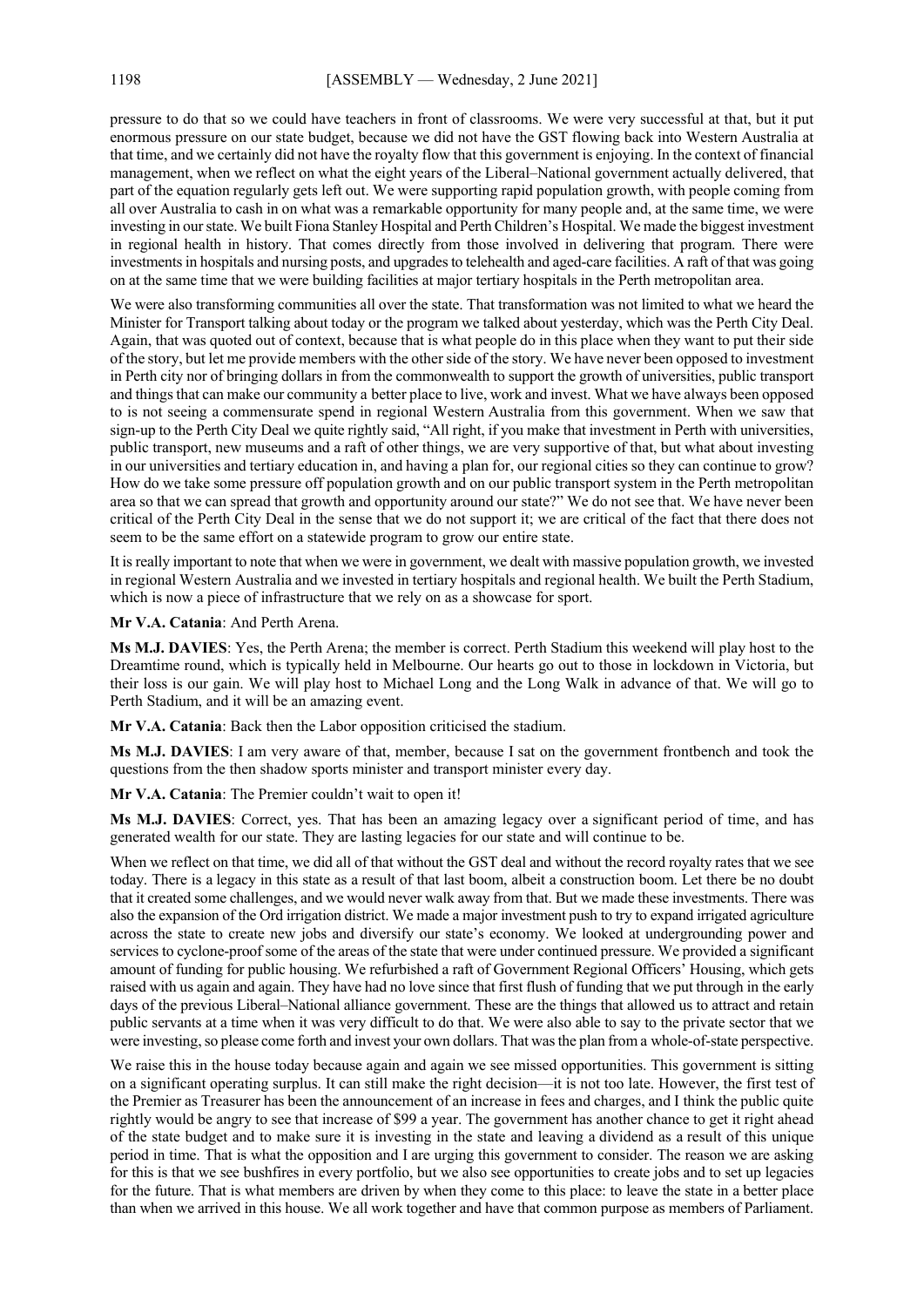The revenue flow to this government in the nine months to 31 March is up by \$3.678 billion compared with the same period last year. Propped up by a \$2.1 billion increase in royalties income, the operating surplus is still projected to sit at around \$3.1 billion. There has been an increase in transfer duty income. It is up by about \$376 million. An extra \$145 million in landholder duty has been collected. There is \$85 million extra in their kitty due to an increase in transactions on new and used vehicles. There is so much demand for cars that anyone looking for a Prado at the moment could probably sell their second-hand one for more than they bought it new. Of course, the government gets a benefit from those transactions. The government is awash with funds, Madam Acting Speaker, yet there is a rise in household fees and charges of \$99 for the average household, with a 1.6 per cent increase in electricity, water and vehicle charges. We hear again and again of the challenges faced by so many in our communities. The services that support our most vulnerable communities are at capacity and stretched to breaking point. Where is that social dividend? Where is the dividend for our community in Western Australia? I struggle to understand how this is not a priority for the government, and why when we ask questions in the house about this, they are pushed aside.

It is hard to stomach that massive budget surplus when we have a hospital system in crisis. I know that the shadow Minister for Health will attend to that. There seems to be a continued focus, particularly from the Minister for Transport, on hard infrastructure spend. Governments of both persuasions are to some degree guilty of that. There really needs to be a concerted effort to invest in soft infrastructure—the care economy that can provide jobs for so many people. This government will be judged if it fails to support our nurses, clinical staff, child protection workers and the most vulnerable in our system, whether that is people in aged care, disability services or child care. There is opportunity in all parts of the state to make sure that we are using part of this boom to set ourselves up better for the future. The government can still make these decisions; the budget is still being framed for September.

The government cannot come into this house and crow about the state's financial position. One of the best performing subnational governments in the world is sitting on a pile of money gifted to it by the iron ore sector and GST returns while there are bushfires in every portfolio. Challenges are being raised by not only the opposition, but also people working in these sectors and in the private sector. People are pointing out that they face significant challenges. I will let the shadow health minister canvass the health crisis. Today I asked the Premier about the housing crisis. I want to put on the record, to make sure that people understand it, a very thoughtful letter from Shelter WA and 10 different organisations. The letter reads -

**We write to you as CEOs** from the Housing Emergency Response Group, to convey our acute concern with the housing crisis, which has been made more pronounced as a result of the ending of the moratorium on evictions and rent increases …

**The housing system has been in crisis for some time.** There are now almost 16,000 households on the social housing waitlist. The availability and affordability of private rentals is at a historic low. The recent Anglicare Rental Affordability Snapshot showed that there was just one property available for rent for a low-income family in the whole of WA.

…

#### **The Housing Emergency Response Group wish to convey, in the strongest of terms, that**

- **1. The emerging housing crisis demands a whole of government response.**
- **2. The immediate priority must be:**
	- **a. Supporting people (financially) to remain in their rental homes; and**
	- **b. Ensuring people who have had to leave their rental home are not exiting into homelessness.**

In a question I asked the Premier I mentioned that we had a record number of people potentially facing eviction in front of the Magistrates Court today. That information comes directly from organisations that provide advocacy for the people impacted. I think it was around 147 people on one day. That is just appalling in a state that is awash with cash. The letter goes on to say —

- **3. Services are seeing increasing levels of requests from people who cannot pay their rent and/or are being evicted and cannot find an affordable home.**
- **4. There is acute concern for the welfare of children and women living in a family and domestic violence situation which they cannot escape.**
- **5. The current situation is placing an increasing number of renters and renter households, including children, at greater risk of mental ill health effects.**
- **6. Services have significant concern about the ongoing mental health impact on staff responding to an overwhelming increase in demand and who are unable to provide housing options for people who are presenting with acute levels of stress, and a sense of hopelessness; and**
- **7. An urgent government response is needed to prevent a new wave of homelessness, housing insecurity, and increased mental health issues, due to the stress placed on individuals and families not being able to find a place to live.**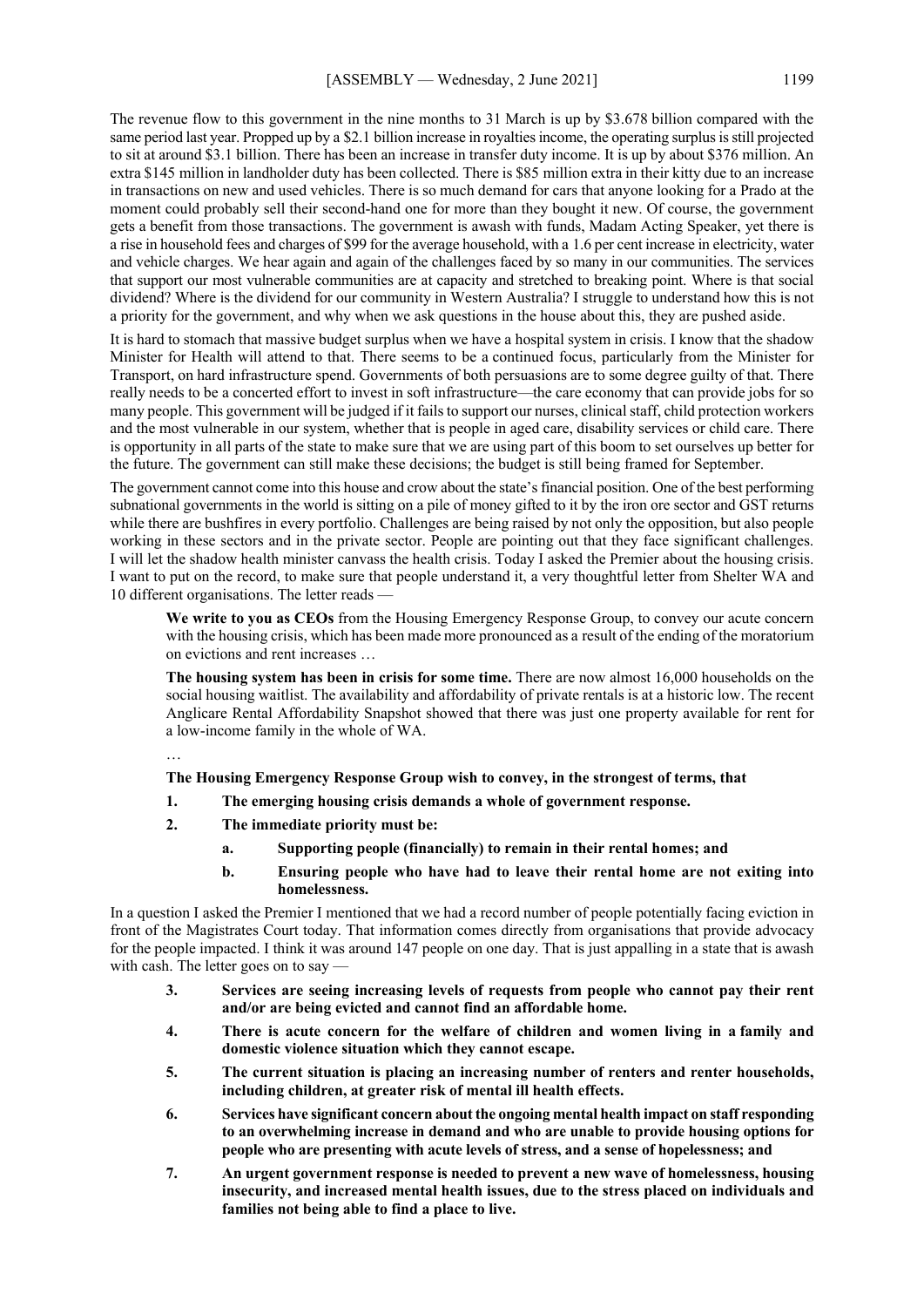The letter then outlines four priority areas that they are calling on the government to focus on. They wrote to the Premier on 6 May and asked for his urgent response, but they have not received a response yet. I understand that the Premier is a busy man, but there is a Minister for Housing and I am sure that cabinet meets on a regular basis. This is not an insignificant group of organisations that have written to the Premier seeking attention and I think they deserve a response sooner rather than later. Given that we have raised this issue in this house, we would very much like to know how the government plans to respond so we can have confidence that some of the boom-time dollars will be spent to give relief to the many people who are under pressure.

The second issue I want to talk about again goes to homelessness—that is, the supporting housing models that are regularly talked about. I note that the Premier pointed out a number of facilities that have been developed in the Perth metropolitan area. During the election campaign, the Nationals WA put forward a proposal that we need an expansion in the amount of housing for homeless youth in Albany in particular. I think we could go into every community and make a case for that. Certainly, from my perspective, we focused on two things in Albany. One was a residential drug and alcohol rehabilitation facility in Albany. The great southern is the only region in Australia without a residential drug and alcohol rehabilitation facility. I would think that, given we are seeing increasing pressure in our emergency departments in the health sector, we would be making sure that we are investing at the community end by supporting people to overcome addiction and the challenges they face. Equally, when we talk about addressing mental health issues, if we invest more at the community end to support people to remain in their homes, then pressure is relieved at the other end, when people end up in the emergency department, which is the most expensive part of our health system. That is one of the calls that we made. The government could easily respond to that and ensure that the people of Albany and the great southern are able to access a long-called-for and much-needed facility. It would be widely supported.

**Mr R.S. Love**: I bet the member for Albany would support it.

#### **Ms M.J. DAVIES**: I am sure she would.

We have not been able to see any money in the state budget as yet and no planning is underway by government, despite a business case being put forward. Whether that business case or another is pursued, work has certainly been done at a community level to pursue that facility. Again, this is a real challenge. We are talking about pressures in the hospital system, but if the government invests at the other end, at the community level, it will prevent people ending up at the acute end of the health system. We ask that some of the big pile of dollars sitting in the Premier's back pocket as a result of iron ore royalties is allocated towards providing support for very worthy projects like that facility and others that were not made a priority at the last election. Norman House is another facility in Albany. I want to talk about that place a bit. I visited Norman House a number of times during the election campaign. I think the Deputy Leader of the Opposition and the member for Roe accompanied me on occasion. The facility could add to the number of beds available. It was quite distressing to listen to the workers and the board members. The Albany Youth Support Association and the owner of Norman House worked with Advance Housing to provide housing for youth at risk of becoming homeless. We are dealing with complex individuals. Prior to the election, we were told that the current facility, Young House, is constantly at capacity and there is a waitlist of up to 10 people wanting a roof over their heads. This is just in Albany. Demand spiked by almost 140 per cent in 2020, obviously as a result of the COVID pandemic, employment challenges and the rest. As recently as 2020, youth seeking crisis accommodation had to sleep at the Young Street lodge in their swags, given the shortage of available beds. We need to do better. These are young people in our communities who deserve to be given a chance. They cannot get themselves back on their feet if they do not have housing or a roof over their heads. Supported housing for these youths is incredibly important. I have experience of this in my own electorate, and I will come to it at the end of my speech if I have time. That youth accommodation, that transitional housing, allows young people the space to have a stable life, which means they can seek employment, get themselves back on their feet and become productive members of the community. Without that support mechanism, they absolutely cannot. We have seen a serious increase in the number of street-present people in regional centres, much like we have seen in the Perth metropolitan area, and I think that is an amazing tragedy. We should be doing more. That would be a great dividend as a result of this boom—a great investment. I would say that every member in every electorate will have seen an increase in street-present people and homelessness in their communities. I certainly have. It is something that the government, with the significant amount of funds at its fingertips, needs to turn its mind to.

Another thing I was proud of going into the election was that in our travels across Western Australia we met with a number of women's centres. They all had challenges in dealing with the resourcing available to them. Some members' electorates already have these women's facilities in their communities. I know there is one in Port Hedland. The member for Kalgoorlie would be very familiar with the one in Kalgoorlie. They are facilities where people can walk in. They deal with women's health, women's wellbeing, family and childcare services, and domestic violence outreach. They are like a signpost to a safe place to provide access to additional services. At some facilities in our communities there was not even the ability to roster on a doctor. There was no opportunity to put people in front of medical services. From our perspective, we saw this as a priority area that this government could attend to in the formation of its budget. Our consultations with the sector revealed that there was an acute funding shortage across five existing community-based women's centres. They are currently located in Tom Price, Geraldton,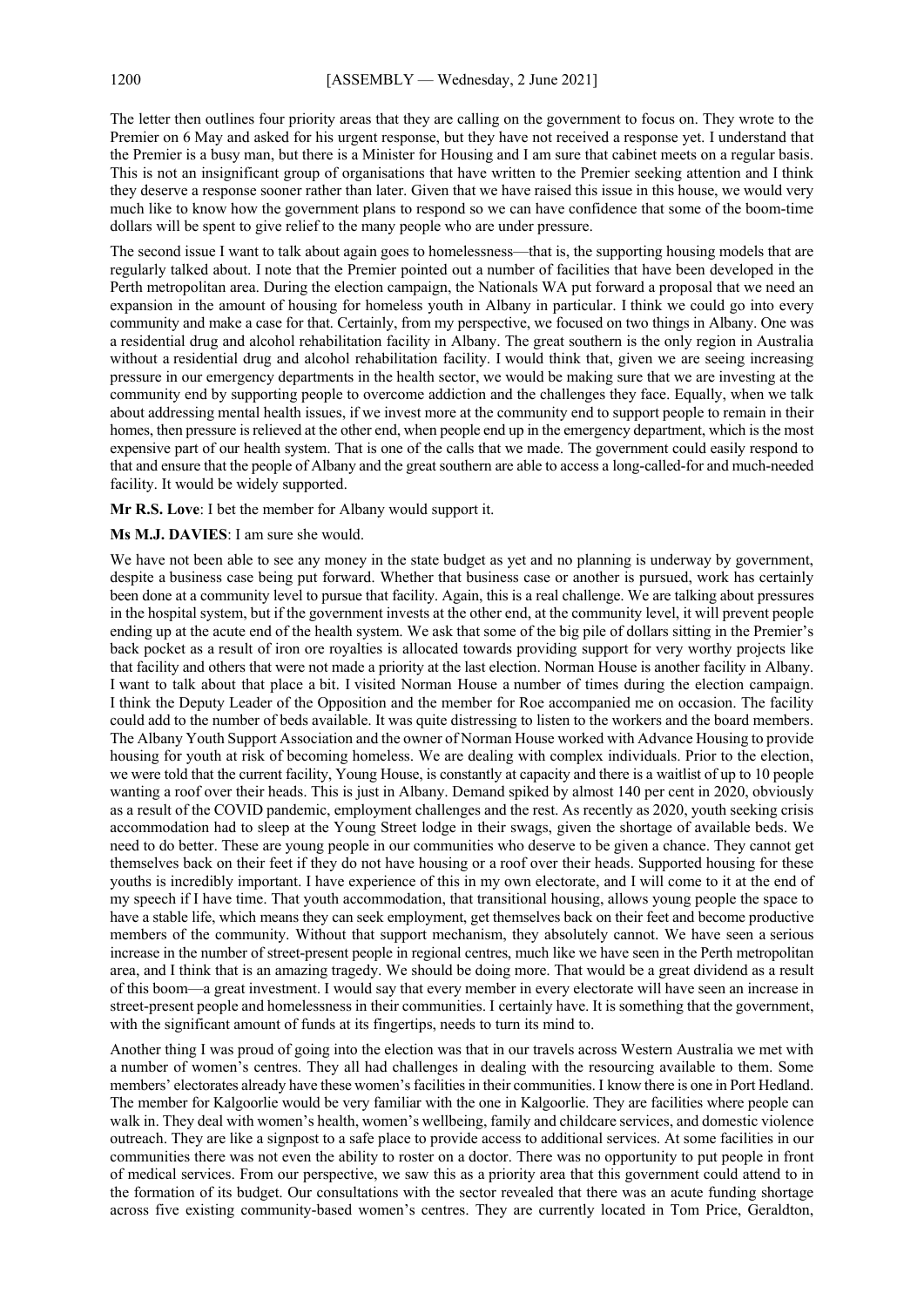Kalgoorlie, South Hedland and Bunbury. Many services have high waitlists, and there continues to be higher unmet demand across WA. These facilities essentially provide all services under one roof—GPs, social workers, cancer care workers, lactation consultants, health professionals, domestic violence outreach and psychology. They are absolutely strapped. They are the centres that exist. There was a strong case for the expansion of that model beyond those five centres so those services could be provided in the Peel, the Kimberley, Albany, Onslow and Newman, where there is not that footprint currently. Evidence clearly shows that women achieve better health and wellbeing outcomes where there is a strong and well-resourced women's health service. It is very challenging talking to the operators of these organisations who do everything to work on the smell of an oily rag. They said that an additional \$15 million, or even \$2.4 million over two years, just in the short term, would address some of the challenges they saw emerging as a result of the COVID pandemic. That could then go into a long-term sustainable process by which it could be expanded. It is just another suggestion. I think it would be a wonderful legacy to ensure that we are looking after women, children and families in our communities right across the state. It would be an admirable thing to add to the list of focuses as part of the dividend from this mining boom that we leave our community.

The last thing I want to touch on is child protection and an issue that is very concerning to us, and the Deputy Leader of the Opposition raised it today in a question. I refer to the 1 000 children who have currently not been allocated a care support worker. We met representatives of the Community and Public Sector Union–Civil Service Association of WA, and this is something they raised with us. The information they provided was very concerning. Words like "chronically under-resourced" should set alarm bells ringing when referring to the organisation that supports the most vulnerable children in our state. Union information states —

As at 5 March 2021 and 3 April 2021, approximately 1000 Children or Young People across Western Australia were without a case worker and placed on the (NLO list) otherwise referred to as the Unallocated List. The number has remained unacceptably high for several months. The department's own Critical Priorities Report identifies that key tasks are not being completed within its own parameters.

If that is the case, we are failing at least 1 000 children. That is 1 000 children whom we are currently not providing a caseworker to. There are key performance indicators that the department is required to meet when someone is referred to it. The case needs to be actioned within a certain number of days. The union says the department is not meeting those key performance indicators. As a direct result of the workload pressures, staff cannot be retained. There is a high level of staff turnover because there is a high level of burnout. That is completely understandable, given the issues staff deal with on a daily basis. One district has had up to 50 staff resign in 12 months and is currently 25 FTE short on funded positions. How in a state with the amount of money that we have as a result of a once-in-a-lifetime boom are we failing so badly to support the most vulnerable children and families in our communities? These are staff on the front line who need to be supported so that those children can grow up and become productive members of our community. It is an absolute tragedy.

These are the things we expect to see as part of the dividend for our community. The government is framing its budget ahead of September and we would love to see those things addressed. They can leave a lasting legacy in communities. The human capital in our state is probably our best asset. If we are failing to invest in that because we are continually focused on big infrastructure projects that the government can see, touch and point to at election time, we are failing as policymakers and people who have been charged with looking after our state and its future.

I received an email from Share and Care Community Services in my own electorate, saying that it has been hosting a suicide bereavement service out of its own funds. It has not been able to get funding from the state government. The organisation has been managing that service from its own funds for a couple of years because it understands just how important it is. I previously raised this with the Minister for Community Services and was told no funding was available to provide that support. As of today, the organisation has said it can no longer run that program itself and will need to refer all cases that come to it to existing providers, and I can tell members that those providers in our communities are at capacity already. The organisation has been trying to fund the program and match funding against state and commonwealth funds to continue to expand and address unmet need in our community, but it is unable to do that any longer. As a result, programs such as the suicide bereavement service that the organisation is trying to deliver will no longer exist and people will be referred to other agencies.

The Avon Community Services homelessness house program is another that I have raised with the Department of Communities and the Minister for Community Services on a regular basis. Again, I have heard much talk about investment in the metropolitan area to expand youth homelessness supported living. Northam has a facility that did its absolute best to bring itself back from the brink to provide supported living for the homeless in the wheatbelt. There is nowhere else for them to go. I am not talking about just Northam, but the entire wheatbelt, so right down into the member for Roe's electorate and up into the member for Moore's electorate. It has been unable to source that funding and, as a consequence, now no longer provides 24-hour coverage. That means it is unable to provide that service to the kids and young adults who have pretty complex needs and require support and stability. We are seeing kids and young adults slip through the cracks in Northam. The facility has done a remarkable job of trying to secure funding, but to no avail. Because the wheatbelt has such small population centres spread across big areas, it is often overlooked in the delivery of some of these programs. The members for Moore and Roe would probably agree that we just do not seem to get to the top of the list for programs such as that because it is challenging to deliver them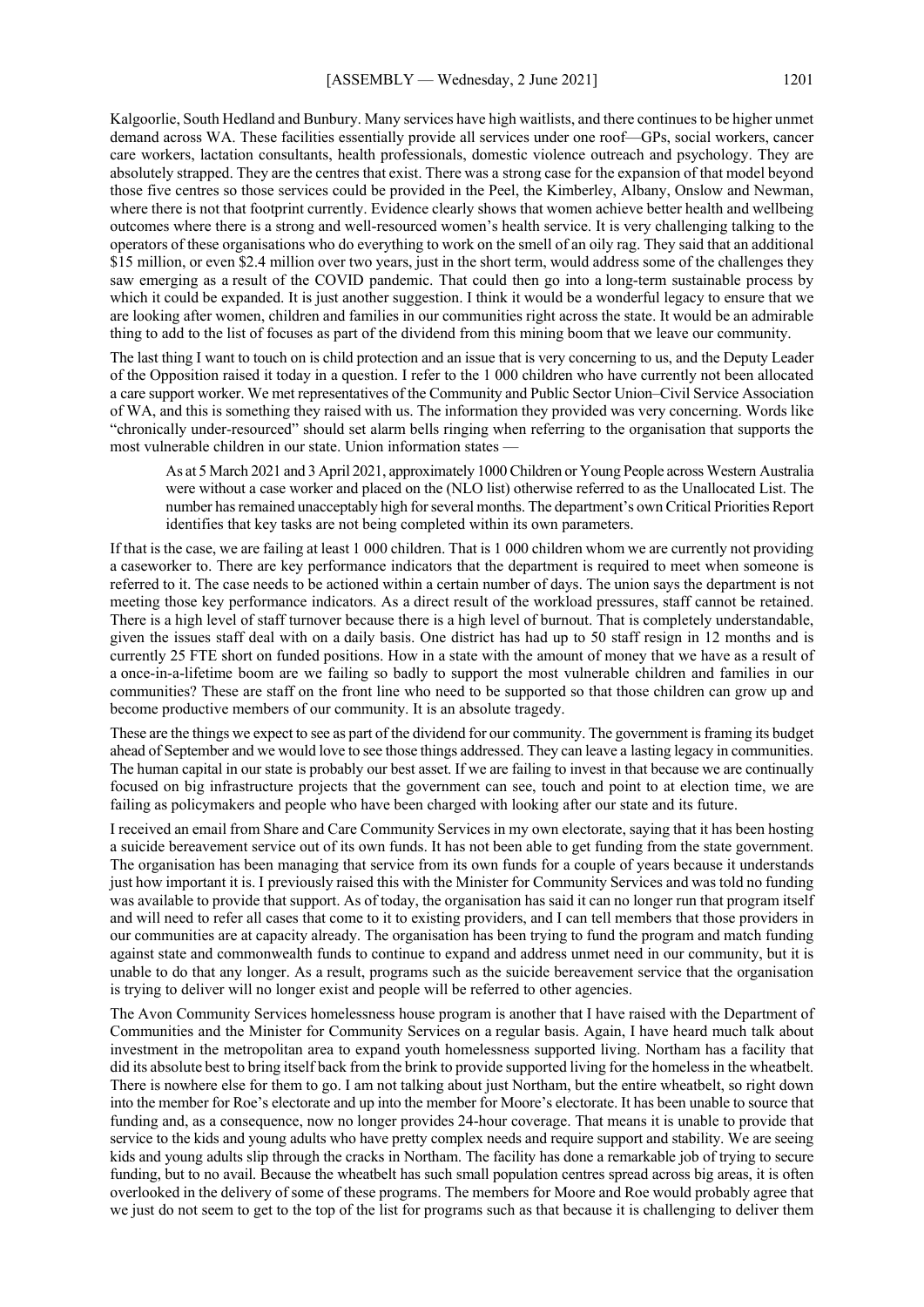across small facilities, but that does not mean that we should not try. When we have organisations that have a model with a demonstrated outcome and have made a real difference in those young people's lives as they have gone through the program and gained employment and found their own homes, I cannot understand why we are not doing more to provide that support.

The final area for me is the Northam police and community youth centre. Every member has had a PCYC in their electorate. We should give them all a significant amount more money.

**Mr D.A. Templeman**: I don't. My dad used to be part of it.

**Ms M.J. DAVIES**: I have one in Northam and that is in my electorate. It is an amazing asset.

**Mr D.A. Templeman**: Wasn't there one in Merredin?

**Ms M.J. DAVIES**: That does an outreach program. It does an enormous amount with very little funding.

If we can find the ability to provide support workers, they can fill in the gaps in our communities for those kids who do not fall into the mainstream programs and who we cannot provide support to. I refer to that human capital. If we are not using some of the wealth of our state to drive change in some of those outcomes, we are failing and this government will be measured against that. I have heard many members deliver their first speech and talk about the importance of that human capital in their communities and how much we are all engaged with those non-government organisations and people on the front line. I urge everyone to make sure that we do not blow this boom. If they have influence in this space as part of the government and access to influencing the outcome of how the upcoming budget is framed, there must be a community dividend. We cannot get to the end of this four years and this once-in-a-lifetime opportunity, with the dollars we have sitting in the budget, and miss out on resolving some of these challenges. There will no doubt be more as the impacts of COVID-19 stretch out across the state.

**Mr D.A. Templeman**: What is the current situation with the Northam PCYC?

**Ms M.J. DAVIES**: Let me tell the minister; I have a letter here somewhere.

**Mr D.A. Templeman**: Does it still run the boxing there?

**Ms M.J. DAVIES**: Yes, there is some of that. This letter that was provided to me states —

Northam PCYC relies on grant funding to run all our programs. There is no spare funding to add to what we are doing at present.

As WA PCYC applies for funding at a state level, Northam and the Wheatbelt often are not considered the highest priority.

I think governments tend to provide it to the PCYC overarching body and then it is allocated. It continues —

Other regions in Western Australia are in greater need. We find the Wheatbelt is a forgotten region.

Northam PCYC (and the Wheatbelt) would benefit greatly from a Driving Program for Youth to obtain their driver's licence.

I know that issue is shared across all regional electorates. It is incredibly difficult if young people do not have the resources and support from their family to allow them to get their licence. People have to have a car when they live in regional Western Australia. It is virtually impossible to get employment otherwise.

**Mr D.A. Templeman**: I think we should stick to the old system when it was run out of high schools. That is still one of the best.

**Ms M.J. DAVIES**: I am happy to look at any options to provide support to allow our young people to access their driver's licence. There is no funding for school and holiday activities. Anxiety increases for kids who do not have a stable home life when they approach school holidays and they miss out on the structure that school provides them such as food in their belly and the ability to engage with people who are interested in progressing their future. They do not have any funding to do that. As I said before, minister, the wheatbelt is often seen as a difficult area to service. It is not a new notion. As a local member, I want to keep putting on the record these issues in the context of this debate.

**Mr D.A. Templeman**: My old high school is doing well, isn't it?

Ms M.J. DAVIES: The minister's high school is doing very well. It had its 100<sup>th</sup> birthday the other day. The minister was there and he spoke.

**Mr D.A. Templeman** interjected.

**Ms M.J. DAVIES**: It is doing a wonderful job. However, I am going to sit down and let some of our other members have a go. I am happy to talk to the minister about Northam any day of the week—it is a wonderful place to livebut I will let our other members get their concerns on the record. I am happy to listen to the minister after the break.

**DR D.J. HONEY (Cottesloe — Leader of the Liberal Party)** [4.45 pm]: Thank you, Madam Acting Speaker; I was caught slightly unawares. I support this motion on the iron ore royalties community dividend. I am often fascinated by answers from the other side on questions about the cost of living. We heard today from the Minister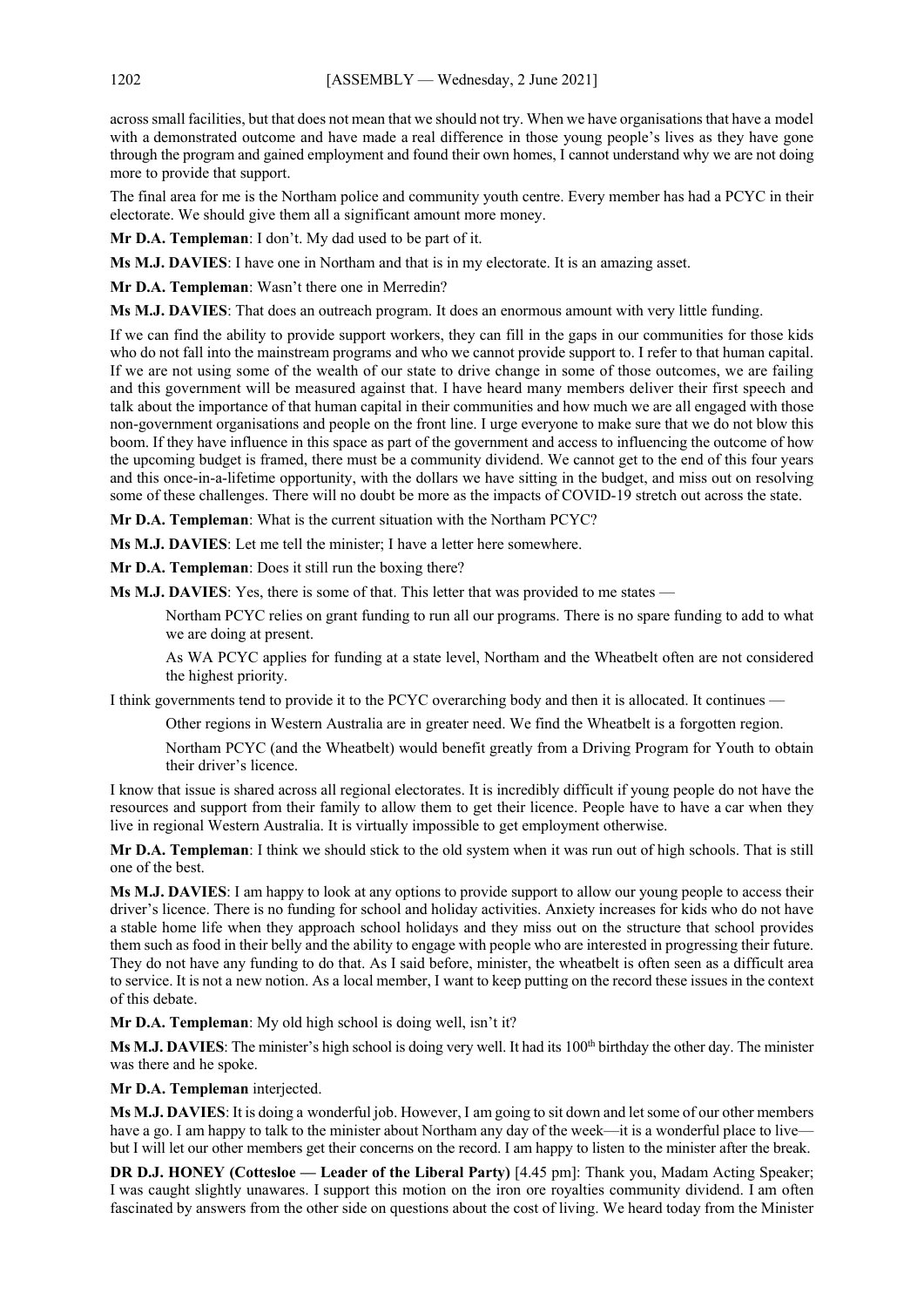for Water. He thought he was going to be pretty smart and give a serve to this side and criticise the excellent former Minister for Water, the Leader of the Opposition, over the changes that had to be made at that time. The Minister for Water knows the truth about a range of utilities, particularly power. Decisions were made back in the Carpenter government days—it may have been a little after that—to fix power charges, for example, to just hold them. Those charges were frozen for a considerable period. When the coalition government came to office, it was faced with the prospect of a massive difference between the cost of those services and the amount being recovered, which was a major threat to the budget. I might say, at the time the Labor Party was critical of it, as it is even now. We heard the Minister for Water today criticising the former minister and this side. Did the Labor Party come in and reduce those charges? Did it take them back? It said that those charges were excessive and were too high. Did it unwind them and set them back?

# **Ms M.J. Davies**: No.

**Dr D.J. HONEY**: As the Leader of the Opposition says, no, it did not; in fact, it left them right where they were. The government was happy to receive those dividends when it came to power. Of course, in the last term of this government we had progressive massive increases in government revenue, principally from two sources. The first source of revenue it gained was from the outstanding work done by our federal members of Parliament in achieving the GST fix for Western Australia. I find it disingenuous of the Premier and, as he is now, Treasurer, and the former Treasurer to claim that they had any role whatsoever in the GST fix, because I know the truth of that. I spoke to Hon Mathias Cormann, a remarkable individual and now head of the Organisation for Economic Cooperation and Development—he has done the best out of politics of anyone I know—who said it was his proudest achievement as a Western Australian to get that GST fix. That is how it was done. Senator Dean Smith ran a marvellous campaign within the coalition to get focus on this and Hon Mathias Cormann, former finance minister for the federal government, got that fix for Western Australia, which is delivering now a dividend of billions of dollars. It was a coalition government, a Liberal–National government in Canberra, that delivered that fix for Western Australia.

## **Mr D.A. Templeman** interjected.

**Dr D.J. HONEY**: Acting Speaker, please. I attended the Liberal Party of Australia Federal Council last weekend. Can I tell members what a fantastic affair it was? I could repeat parts of the Prime Minister's speech if the member wishes because it was rousing and certainly encouraging for everyone there. Our Liberal–National Party coalition colleagues were there as well and a rousing good time was had by all. I was able to put a motion to the council, which was a commitment to continue that arrangement. Despite the backgrounding that the other side likes to carry on with, there was a unanimous vote from every state for that commitment, because they know the importance of supporting Western Australia. I will be fascinated to hear the government continue its backgrounding on that particular topic.

I will get back onto the main subject, Acting Speaker, which I am sure you are keen for me to do. The other part of the fix was, as we all know, the other major source of revenue—the spectacular increase in the iron ore price. We know that in the last few years of the Barnett-led coalition government, the price of iron ore went down to around \$US40 a tonne. In fact, it got a bit lower at one stage. Members opposite should know, or probably may know, that the revenue that the state government gets from iron ore is five per cent of the set price, if you like, for iron ore. We are now looking at an iron ore price of around \$US200 a tonne, or five times more. That means that the government's revenue from iron ore is now five times higher than it was previously. That is the source of that revenue. Given the great concern of the now Minister for Water, and I am sure the current Minister for Energy and other ministers, when the coalition was increasing charges, now is the time for government to use that windfall to wind back some of these fees and charges, and certainly not to increase them. The Minister for Water may have missed the first part, but I will repeat it for him.

# **Mr D.J. Kelly** interjected.

**Dr D.J. HONEY**: The minister is not allowed to speak from that seat.

## *Point of Order*

**Mr V.A. CATANIA**: Acting Speaker, the Minister for Water has been in this house long enough. I know that he is quite droning when he speaks, but he is speaking from the wrong seat in the chamber.

# **The ACTING SPEAKER (Ms R.S. Stephens)**: Sit down. Continue.

#### *Debate Resumed*

**Dr D.J. HONEY**: Thank you very much.

**Mr D.J. Kelly** interjected.

#### *Point of Order*

**Mr V.A. CATANIA**: I have a point of order again. He should be called and thrown out of this chamber for yelling when out of his seat.

**The ACTING SPEAKER (Ms R.S. Stephens)**: Thank you, minister. Member for Cottesloe.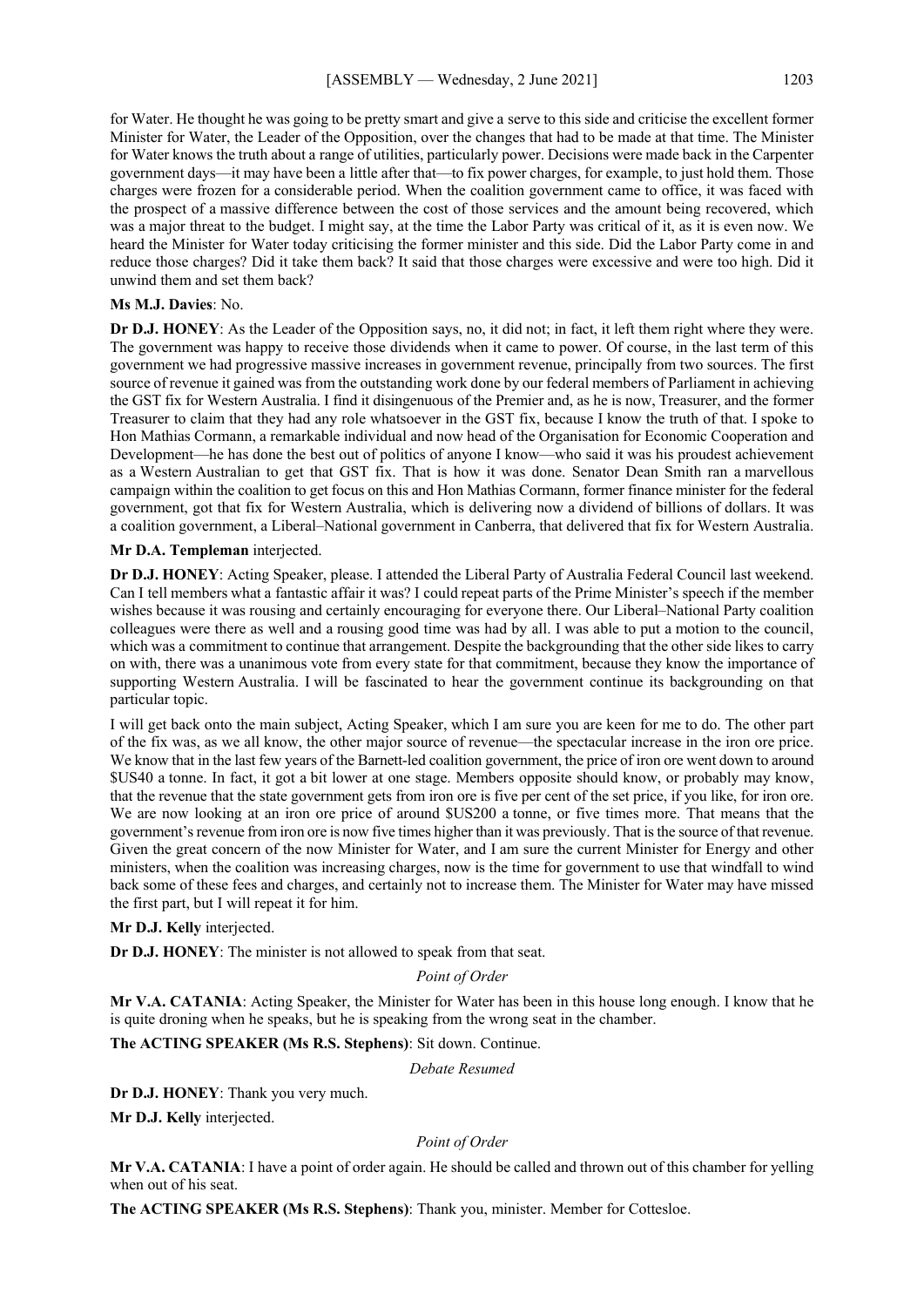# *Debate Resumed*

**Dr D.J. HONEY**: Thank you very much, Acting Speaker. I am grateful for your protection.

This is an opportunity for the Minister for Water and the Minister for Energy to reset this and to provide some dividend back to the people of Western Australia. The people of Western Australia need that dividend. Whatever we get out of Labor, it is spin. By my reckoning, Labor Party members have something like 110 journalists employed in their various offices.

**Mr V.A. Catania**: And as members of Parliament.

**Dr D.J. HONEY**: I welcome a diversity of background in members of Parliament. I think that is very important. I recognise that in this house, some ex-journalists make an excellent contribution to this Parliament and will continue to do so. But in those offices, we have something like 110 journalists, and we get the spin. Let us look at the first part of the spin. We have the press release from Hon Mark McGowan, MLA, Premier; Treasurer et cetera, with his numerous portfolios. It states that the cost to government of keeping down the cost-of-living increases will be \$377 million. There we go. The government is reaching into its pocket and giving away money, but we all know that the government does not have any money. We all know that the government gets its money from taxpayers and from people who pay these exorbitant utility bills. In fact, it is not going to cost the government. The government is simply going to tax households \$377 million less than with its previous excessive cost-of-living increases.

The next bit of spin that we get out of this press release is that it states —

From July 1, 2021, the household basket of fees and charges will rise by 1.6 per cent, below the projected Consumer Price Index of 1.75 per cent in 2021–22.

This is the budgeted increase in inflation. Of course, if we look at the numbers for inflation, we see that inflation for Western Australia is projected at only 1.4 per cent for 2021–22. In fact, the 1.75 per cent figure that is being used as the estimate of the consumer price index is the figure that was included in the budget papers, which were generated over a year ago. We know that even on the government's own figures, this rise in household fees and charges will be above the rate of inflation. Looking a bit further into the Premier's press release, it is really interesting. It states —

There will be no increase in Transperth or Transwa fares …

I do believe that there will not be any increase in those fares, but think about the equity of that decision. Members here may not be aware of the cost of public transport to the taxpayers of Western Australia. The subsidy for public transport is over \$1 billion a year. In fact, in cash terms, the average subsidy per journey is \$6. If we include the capital cost of the public transport system, the average subsidy per journey is \$14. That means that 75 per cent of the cost of public transport already is subsidised. We are told that fixing public transport fares will save a household in Dawesville up to \$3 000 a year, but that is regardless of the person's income, so that will include the local millionaire who catches the train. I can tell members that a surprising number of local millionaires catch the train. They enjoy the taxpayer subsidising their transport. They would get that subsidy. But I can tell members that the lady in East Perth whom we visited last year, who was living with her four children in a tent, would not get that, because she did not catch public transport.

**Mr D.A. Templeman** interjected.

**Dr D.J. HONEY**: Boasting about a supposed reduction in fees, when it is just a shotgun approach —

**Mr D.A. Templeman** interjected.

**Dr D.J. HONEY**: For goodness sake!

**Mr D.A. Templeman** interjected.

**Dr D.J. HONEY**: I have little enough time, minister.

*Point of Order*

**Ms L. METTAM**: Acting Speaker —

**Mr D.A. Templeman** interjected.

**Mr R.S. LOVE**: A point of order is in progress, and the minister is continuing to talk.

**The ACTING SPEAKER (Ms R.S. Stephens)**: Member for Cottesloe.

*Debate Resumed*

**Dr D.J. HONEY**: Thank you very much Acting Speaker.

We have a shotgun approach in terms of that particular policy. It was just a quick thought bubble to garner some support in the election. The truth is that a millionaire will benefit from that as much as anyone who is disadvantaged.

**Ms S.F. McGurk** interjected.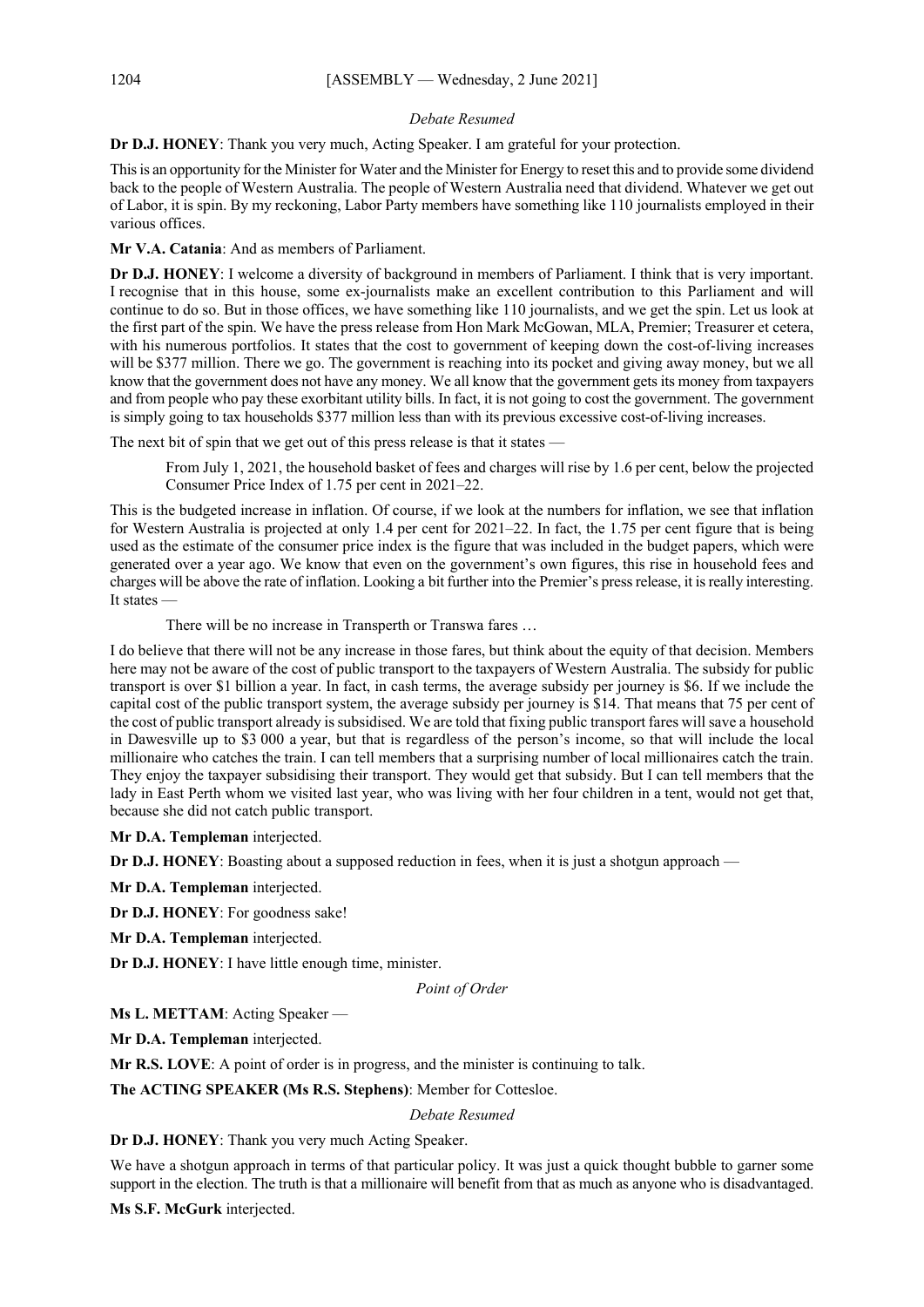**Dr D.J. HONEY**: If there is one person who needs to focus on people who suffer, it is the Minister for Community Services. The only member of the government to suffer a vote that went backwards in this last state election was the minister. Does the minister know why? It was because her electorate was disgusted by the way the homelessness crisis was handled in Fremantle. What did we see from this government? We saw a government literally spiriting away homeless people in the middle of the night. What a disgrace!

The press release states that motor vehicle charges will rise by a total of three per cent, double the rate of inflation. What we see in this press release is a great deal of spin from the government. It goes on even further and has the Premier saying

"Limiting increases to household fees and charges has only been possible due to my Government's strong and sensible financial management.

Here is a measure of strong and sensible financial management in this government: remember the \$300 million that the government invested in reducing the number of public servants? This government was going to reduce the number of public servants by 3 000, spending \$300 million in redundancies and severance payments. What in fact happened? The government spent the \$300 million—\$300 million that we could desperately use in the health system now—and the number of public service jobs went up by 7 000. We have a gap of 10 000—10 000 more jobs than the government said it would have when it spent that \$300 million. As I have said before in this place, we have reliable evidence that a good number of those public servants took the statutory six-month break and came back into the same or an equivalent job. They just received a massive boost to pay off their mortgages, so it was certainly very good for those people.

**Mr V.A. Catania**: I remember perhaps a member of Parliament who changed one's criteria to be able to get a payout.

**Dr D.J. HONEY**: I am not going down that path, but I thank the member for his good intention in raising that matter.

We can look at other responsible fiscal management by this government. As I had the opportunity to mention earlier today in another debate, Metronet was going to cost just shy of \$2 billion. That was the costed, budgeted estimate that had been through rigorous scrutiny by the Labor Party, because we know we can trust it on cost estimates! That project was going to cost \$2 billion. In the latest budget paper estimate, it is \$7 billion —

#### **Mr V.A. Catania**: Ten!

**Dr D.J. HONEY**: As the member for North West Central said—I think we need to change his name to Nostradamus! this project will cost \$10 billion. We know that. The member knew that; he has excellent foresight. It is a \$5 billion cost blowout—imagine that. It has blown out two and a half times on a \$2 billion project. Perhaps we can see why this government needs to increase fees and charges by more than inflation; it is to make up for monumental financial blunders like this. That is the largest cost blowout in the history of this state.

I will look at what the government did for cost-of-living charges in the previous term. These numbers come straight out of the budget papers. Electricity charges increased by \$223 for the average household. That was a 14.4 per cent increase in electricity charges over that period. Water charges went up \$166 for the average household. That is an 8.6 per cent increase in charges over that period. Over that four-year period, inflation was five per cent, so the electricity charge increases were almost three times inflation and the water charge increases were almost twice inflation. That is an \$850 increase per household over that period. These are not our numbers; they come straight out of the budget papers. We can look at the other side of it and the agencies in which these charges are increasing. The government has enjoyed massive windfalls from the excellently delivered Liberal–National fix to the GST malapportionment that was occurring before the Morrison government repaired it.

**Mr D.R. Michael**: Do you support fixing malapportionment generally?

**Dr D.J. HONEY**: I certainly support us having an increased share of GST and putting in a floor of 75¢ in the dollar, member. I am a very strong supporter of that.

If we look at the actual income of government agencies, I think it might surprise members to know just how much money the government is making out of utilities.

#### [Member's time extended.]

**Dr D.J. HONEY**: These are services to the community—water, electricity, sewerage and the like—that most people in this place would consider basic services that should be delivered at cost. They should not be used to tax households. We should not be taxing households with these fees and charges. The government should be delivering these services at cost. I do not think government, through these charges, should necessarily be taking money out of consolidated revenue to support them. I think it is fair that there is a reasonable user-pays system. With all these systems, we have a safety net so that those people who are in most need can get some support. That was done when we were in government, and the current government has done it as well. If we look at page 238 of the 2020–21 *Economic and fiscal outlook*, we see that over the four years of the current budget and the forward estimates, the total dividend to government from the Water Corporation will be \$5.1 billion. Metropolitan water users will be paying \$5.1 billion more than the cost of delivering that service. That will be paid by Western Australian households. We have a million households in the metropolitan area, so members can do the sums. It is a \$5 000 tax per household for the critical services of water delivery and sewerage connections to houses.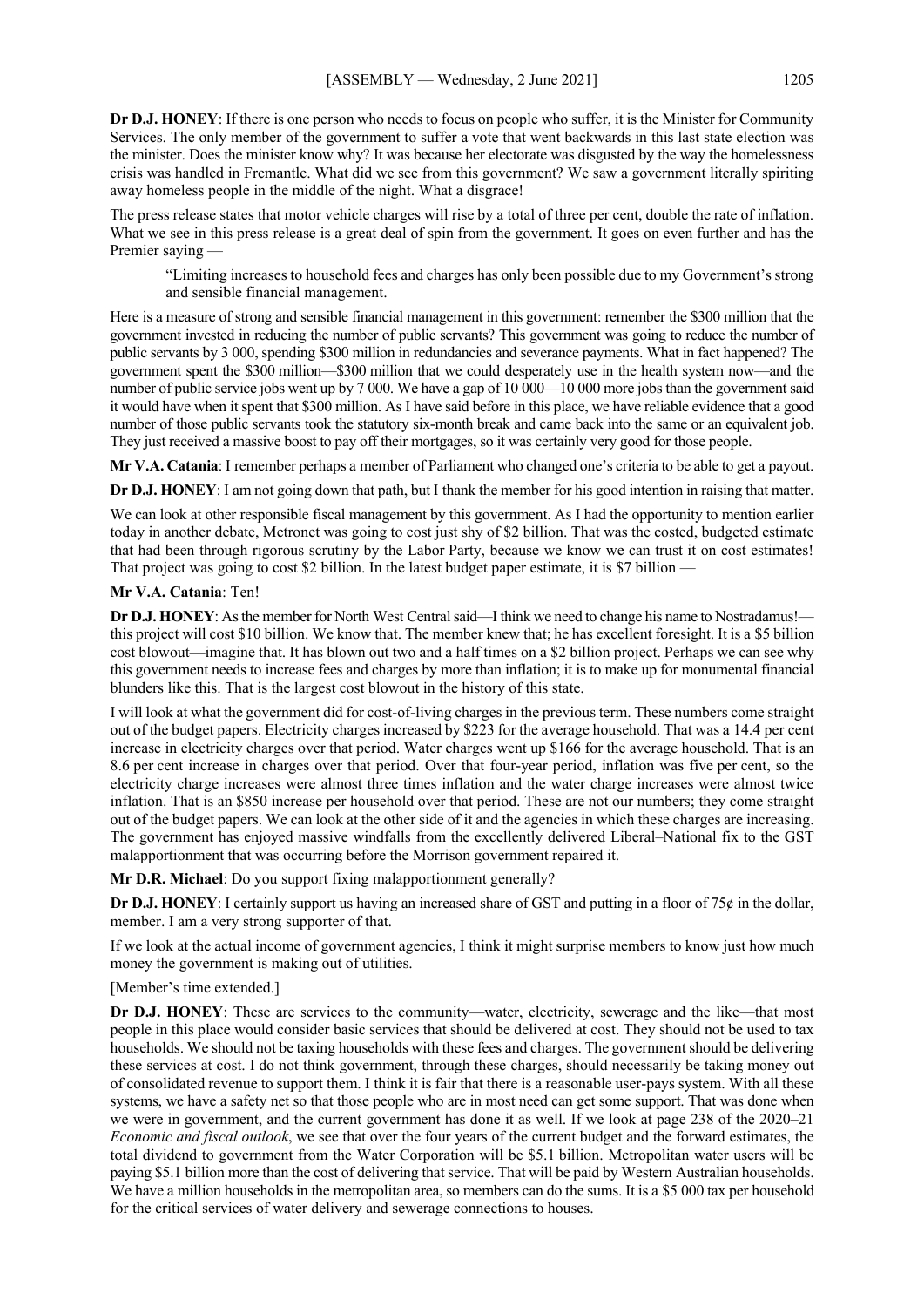**Mr V.A. Catania**: It is also a tax on regional WA because regional towns pay eight times the cost paid by metropolitan households, just to give you an example.

**Dr D.J. HONEY**: Thank you very much, member. I am grateful, as always, for your learned interjections.

I will look at the electricity corporations. It is a pea-and-thimble trick. The net dividend of electricity corporations to government over that same period will be \$1.88 billion—almost \$2 billion. In fact, if we look at all the revenue from public corporations across all the agencies over that four years, the net dividend to government will be \$10.12 billion. That is the net dividend from government agencies and that is why we on this side are so concerned about the impact of the increased charges on households. It is in the context that I do not think I have ever known or ever seen more visibly the suffering of people who are struggling to make ends meet. I have never known a period in which families have been forced out of their homes by massive increases in rental costs—10 to 20 per cent increases in rental costs. House prices are going through the roof, so ordinary families cannot afford to buy a house. They have to rent and they cannot even rent. I have never known a period like this in my lifetime. Families who have gone into rental accommodation or are struggling in their houses are being hit with increases in fees for their utilities and services that are significantly above inflation. Our contention is that this is an opportunity for the government to put a stop to this. For some considerable time, no government has enjoyed a surplus anywhere near the surplus we are enjoying now. It is a time for the government to make some structural reform. When the Labor Party was last in opposition and there were very modest budget surpluses of \$100 million or \$200 million, its members were very forthright in their comments. I will quote an article from 24 May 2017 that includes comments from Hon Ben Wyatt and Hon Mark McGowan. The article reads -

"After many years of brutal price rises, more working families are struggling with the rising costs of living in Western Australia than ever before," then Opposition leader Mark McGowan said.

"WA Labor has spoken to people who are sacrificing their heating during winter so that they can pay their utility bills, while others are going to bed once it becomes dark so they don't have to use electricity or heating."

The article talks at length about the hardship, but what did the Labor Party do in government? The very same Premier and very same minister, over the next four years, increased electricity prices by 14.4 per cent and water charges to the average household by 8.6 per cent. That was two to three times the inflation rate. That is the context of it. They were bleeding hearts when they were in opposition, but they are not so keen to step up to the plate now.

The Premier made things very clear and he enunciated his strategy for the campaign during his victory speech at the last election. He pointed out that he is fiscally prudent—that is his mantra—and the government is going to have a big surplus to prove how fiscally prudent it is. I have already pointed out how this government has been profligate with taxpayers' money. If it were not for the fact that we had those windfalls, we could be in a good deal of trouble given that the government has spent \$300 million to increase the public service by 10 000 over its budget numbers. It has spent over \$5 billion above the forecast for the Metronet project. This has a real impact on the community.

An article in *The West Australian* online dated Sunday, 9 May, states —

WA housing crisis: Singles applying for tiny houses intended as short-term accommodation for homeless

It refers to tiny, little container-sized boxes. This is the position that people are in—they are having to consider tiny, little container-sized boxes for accommodation because they cannot get any other accommodation. These are the people that the government will hit with increased fees and charges.

An article on 7News.com.au on 8 April this year states —

Fears Perth in danger of becoming 'tent city' due to rising rents and housing shortage

The article goes on to explain the issues.

We have heard stories, and I am sure that members on the other side have heard the same stories, of people going out and buying the cheapest car that they can possibly buy and getting it registered so that they can live in it because they could not afford to rent the house that they were in. They have children and they are registering a car so they can live in the car. We know that when people are living in vehicles, they get moved on, so it has to be registered so they can move that vehicle around and not attract the eye of the local parking authorities.

#### **Mr P. Lilburne** interjected.

**Dr D.J. HONEY**: These are the people who will be hit with these increased charges, member. If I were sitting on that member's side of the house, I would be pretty ashamed of that because those members have been in government for four years. They have had four years to deal with this, and I heard what the Premier had to say today, but the truth is that we raised this issue two years ago. Our former shadow Minister for Housing, Mr Tony Krsticevic, raised this issue constantly. The Premier had a tent city —

#### **Mr P. Lilburne** interjected.

**Dr D.J. HONEY**: This was before COVID hit, member. Maybe the member could listen and learn. Before the COVID pandemic, we had a tent city in Rockingham for two years.

**Mr P. Lilburne** interjected.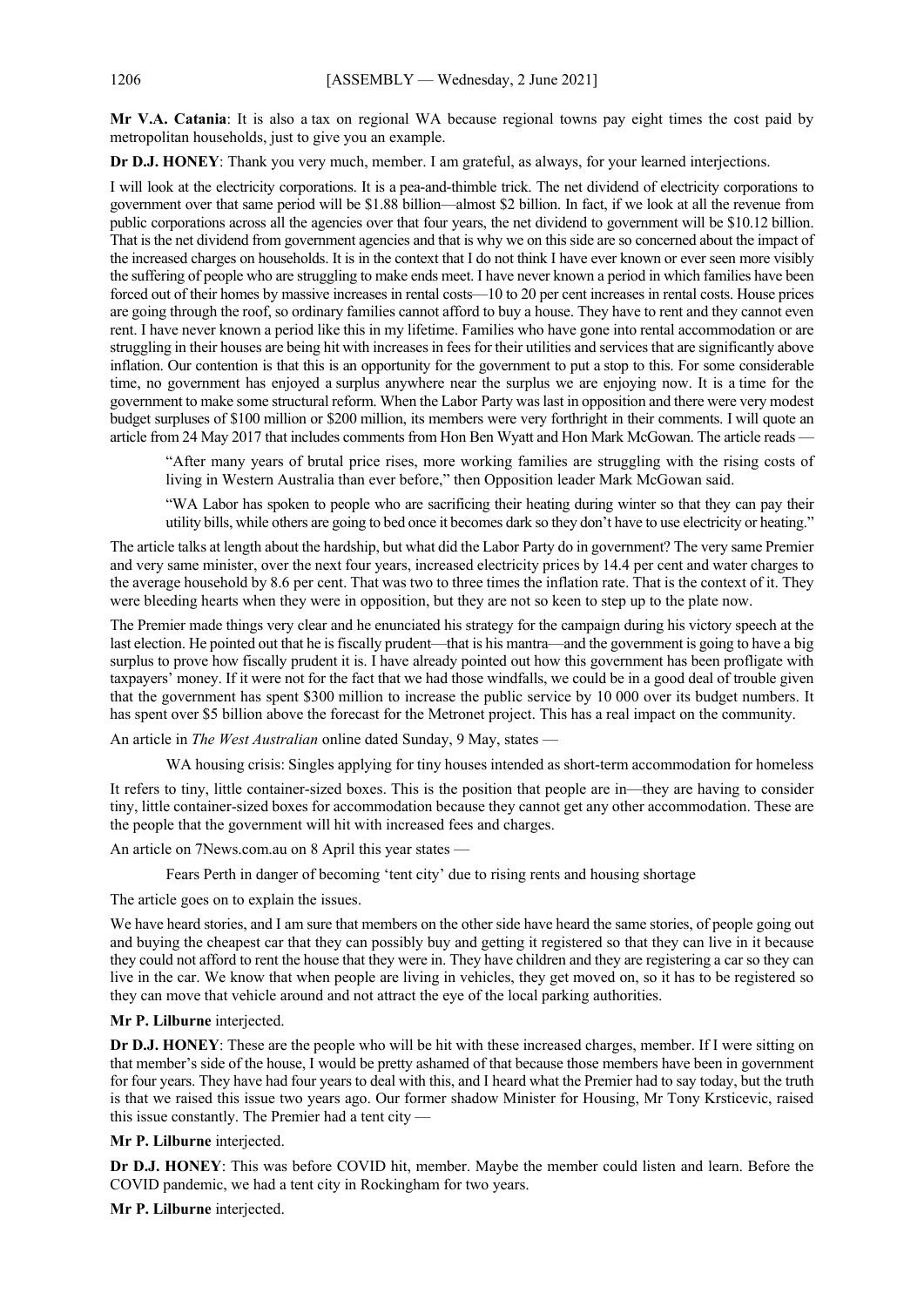**The SPEAKER**: Member for Carine, I would ask you to desist from interjecting, please.

**Dr D.J. HONEY**: Thank you very much, Speaker.

We had a tent city in the Premier's own area for two years and—thank you for reminding me, member for Carine the former member for Carine pointed this out to the Premier. I think it took two years before the Premier actually went to visit it. That is how little he cared about something in his own electorate. Regardless of whether he is the Premier, and now the Treasurer, he is a local member. When any of us on this side hear that people are suffering hardship, we go and visit them. We go and sort out the problem. But we had a Premier who was too proud to do that.

I refer to an article on ABC online news on 30 May, which is very recent, titled "Housing rental 'crisis' entrenching West Australian tenants in 'cycle of poverty'". It is a dreadfully sad story of a lady who has lost her job and she now has nowhere to go. Again, she is a person, as well as everyone else, that the government is hitting with these increased charges.

We know that we will not see these iron ore prices forever, but, equally, the government has a golden opportunity to make structural reform. It was never intended that utilities would become massive cash cows for the government. We looked at the total across the forward estimates and it is over \$10 billion. Face it; it adds up to the government imposing a \$10 billion tax on families in this state. This is an opportunity for the government to progressively wean itself off—clearly, it would have to happen over a period of time—those higher fees and charges. We do have a massive dividend.

Sometimes I hear people on the left of politics talking about the need to tax businesses more and to reduce costs and taxes on ordinary people. Here is your golden opportunity, members. Use this windfall that the government enjoys now, and we expect it will enjoy for a period of time, to make the structural changes and reforms to freeze fees and charges in this state. Do not spin that the government is doing it for less than inflation, when it is in fact quoting an inflation figure that is simply wrong and is something that was developed in a budget paper over a year ago. The fact is that those fees and charges are significantly above the cost of inflation and there is no excuse for this government to increase them at all.

This government is sitting on a \$5 billion surplus. The Treasurer; Premier and members could use that surplus as a dividend to reward the people of Western Australia and to give those people who are struggling a little bit more dignity and allow them the opportunity to have a little more money in their pockets so they can cope. They would be less likely to be thrown out of their house because they cannot afford the increasing rentals, and they could live with dignity in their own house and afford a good quality of life.

**MR R.S. LOVE (Moore — Deputy Leader of the Opposition)** [5.16 pm]: I rise to speak to this excellent motion put forward by the Leader of the Opposition —

That his house condemns the McGowan Labor government for failing to deliver a community dividend from record iron ore royalties collected on behalf of the people of Western Australia, leading to failures in health, child care, mental health, child protection, disability services and housing, and an increase in household fees and charges.

The Leader of the Opposition outlined the case as to why the McGowan government has failed and why it should be condemned for that failure. The motion uses a very interesting choice of words: "community dividend". What is the dividend to the people of Western Australia from this massive explosion of wealth that we have seen with the record iron ore prices and subsequent record iron ore royalties? We have in fact seen cost pressures applied to the average and ordinary people of Western Australia to the point that people who may have felt quite comfortable in their community and in their environment are now facing real hardship. As we know, and as we heard from the member for Cottesloe, the government has taken the approach to capitalise on the steep increases to costs that it brought to families over the last number of years, which are added to further cost increases in the forthcoming year, even though the government is aware that many people are already severely affected by increasing costs, especially in housing, and the associated hardship that that brings. It does not only affect people seeking a house; there are many ways that people are impacted by this.

The Department of Communities is charged with helping those people who are most in need. It is in charge of the housing portfolio and other important areas of service, such as providing for actions against perpetrators of family and domestic violence. Often in doing that, it employs contractors. One of the key roles that it should have filled, and where it is most at fault, is the situation in Narrogin where there was no caseworker for 18 months. The Minister for Community Services said today that she had taken action and was addressing that, but for that to have actually continued for 18 months is a disgrace.

#### **Ms S.F. McGurk** interjected.

**Mr R.S. LOVE**: The minister's answer today went into a long list of things that she is spending money on, but it seemed that the minister had no touch with what is actually going on. There are a thousand young people who are vulnerable and at risk.

**Mr V.A. Catania** interjected.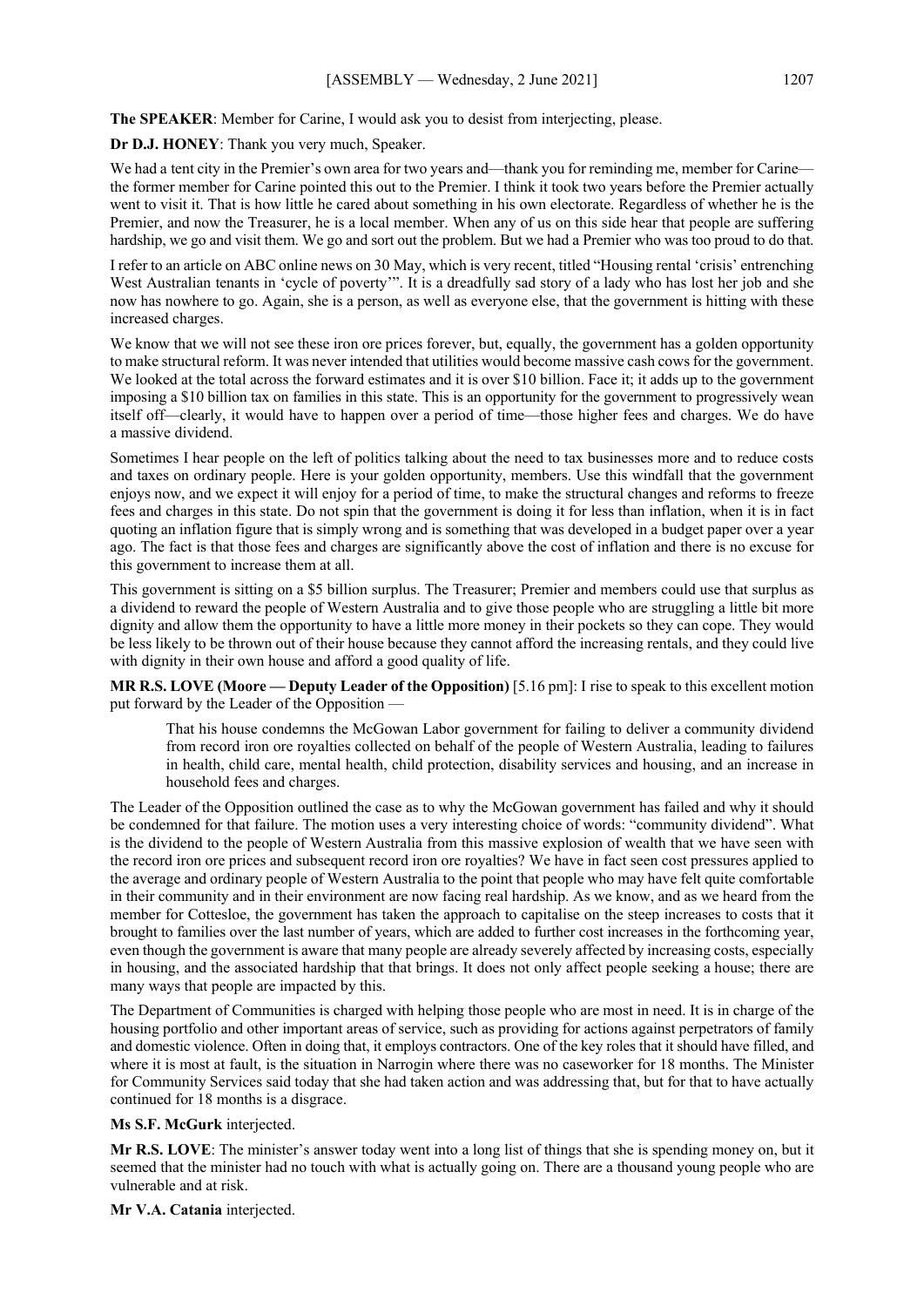**The SPEAKER**: Member for North West Central, I suggest that you show some respect as well.

**Mr R.S. LOVE**: The minister's department is charged with their care and protection, but it is letting them down. In the member for Roe's electorate, the Shire of Narrogin is a sizable community and it is the centre of a considerable number of smaller communities, yet the department has allowed the situation with the caseworker to happen. The minister referred to interactions with the media. We did not rush up here with something we heard in the media that day. There was a discussion with the union that represents workers in this industry as well.

#### **Ms S.F. McGurk** interjected.

#### *Point of Order*

**Mr V.A. CATANIA**: The Minister for Child Protection keeps interjecting on the member for Moore. She has an opportunity to get up after the member for Moore and reply to what the member for Moore has said.

**The SPEAKER**: Member for North West Central, that is not a point of order; it is a point of view. It seems that you think you should be in the chair to give advice rather than me. I will say this though: minister, it is clear that the member on his feet does not want to take interjections. There are opportunities for other members to participate, and if they do not agree with what the member on his feet is saying, they have that opportunity later.

#### *Debate Resumed*

## **Mr R.S. LOVE**: Thank you, Madam Speaker.

People who are at risk are being neglected and left behind in the boom. A further example of that is the homelessness situation. Today, the member for Central Wheatbelt, the Leader of the Opposition, asked a question of the Premier about the situation for homeless people. In his reply, the Premier said that pressures have been brought about by the return of expats from overseas because of the COVID pandemic and a change in the practice of fly-in fly-out, which has led to interstate workers being asked to reside in Western Australia. It is quite interesting because for a long time, we have been asking for FIFO workers to be resident in Western Australia—indeed, sometimes near the place of their employment—and to bring their families with them. We would never discourage that or consider it a negative, but the Premier seemed to be saying that somehow that is a problem when it is an opportunity. It is not an opportunity for the government to just throw its hands in the air and say, "It's too hard. We're going to suffer a homelessness crisis for quite some time." In fact, as I recall, the Premier said, "I can't magic houses up out of thin air." No, he cannot magic houses up out of thin air. The Premier criticised the grammar and language used by the member for Central Wheatbelt, but I do not think his use of language is appropriate there. We are not asking to magic houses out of thin air; rather, we are asking the government to put in place the types of programs that will address the very real issue of homelessness. Just this morning before I drove down Beaufort Street in Highgate, I read an article in *The West Australian* about fears of a new tent city on the horizon on Beaufort Street. The article contains a picture of many people sleeping rough on the footpath. I assume they come together for a sense of protection rather than being out there on their own. This is in the City of Perth, a city that is experiencing something of an economic boom, in a state that is awash with cash, yet while driving to Parliament today, I drove past that. That is a crisis, a disgrace and it has been going on for some time. There have been homelessness issues in Perth for the entire time that Labor has been in government but it has done very little to address it.

The member for Cottesloe pointed out that people in the Premier's electorate were living rough in the bush, a situation that was highlighted by the former member for Carine. In fact, the former member for Carine and I discussed the prospect of taking down second-hand caravans to those people, but because of liability issues, we decided that we could not do it. We were prepared to do it. We were prepared to do something for those people, whereas the Premier did nothing; he did not even go and visit those people, which is an indication of the callous disregard he has for those people suffering from homelessness at the moment. The government is sitting on a bucketload of money but is doing nothing to help these people. I admit that it takes time to build houses, but there must be other ways to source accommodation for these people. The government cannot provide everybody with a double-brick, three-bedroom house overnight but there are other ways to provide accommodation so that rangers do not have to move them on. We know that there are more temporary ways to safely accommodate these people so that they are not living in their car and driving from one place to another. I know that some people think that is a good idea when they are on holiday, but it is not a great idea for those who are trying to raise a family because living in a car means that they have nowhere to wash their children or cook their food. That is a shocking indictment on a rich and wealthy economy and a government that is presiding over that economy when that is allowed to occur.

We need to focus on ensuring that people have housing. It does not necessarily have to be the normal type of home that we have become used to, but in a crisis like this, we need to consider other ways of accommodating people in the short term while we go ahead and build the necessary homes. It is quite interesting that when governments of all persuasions have looked to invest in the community —

Several members interjected.

**The SPEAKER**: There is no quorum. We are not sure why the bells are ringing.

**Mr R.S. LOVE**: The bells are ringing for some people.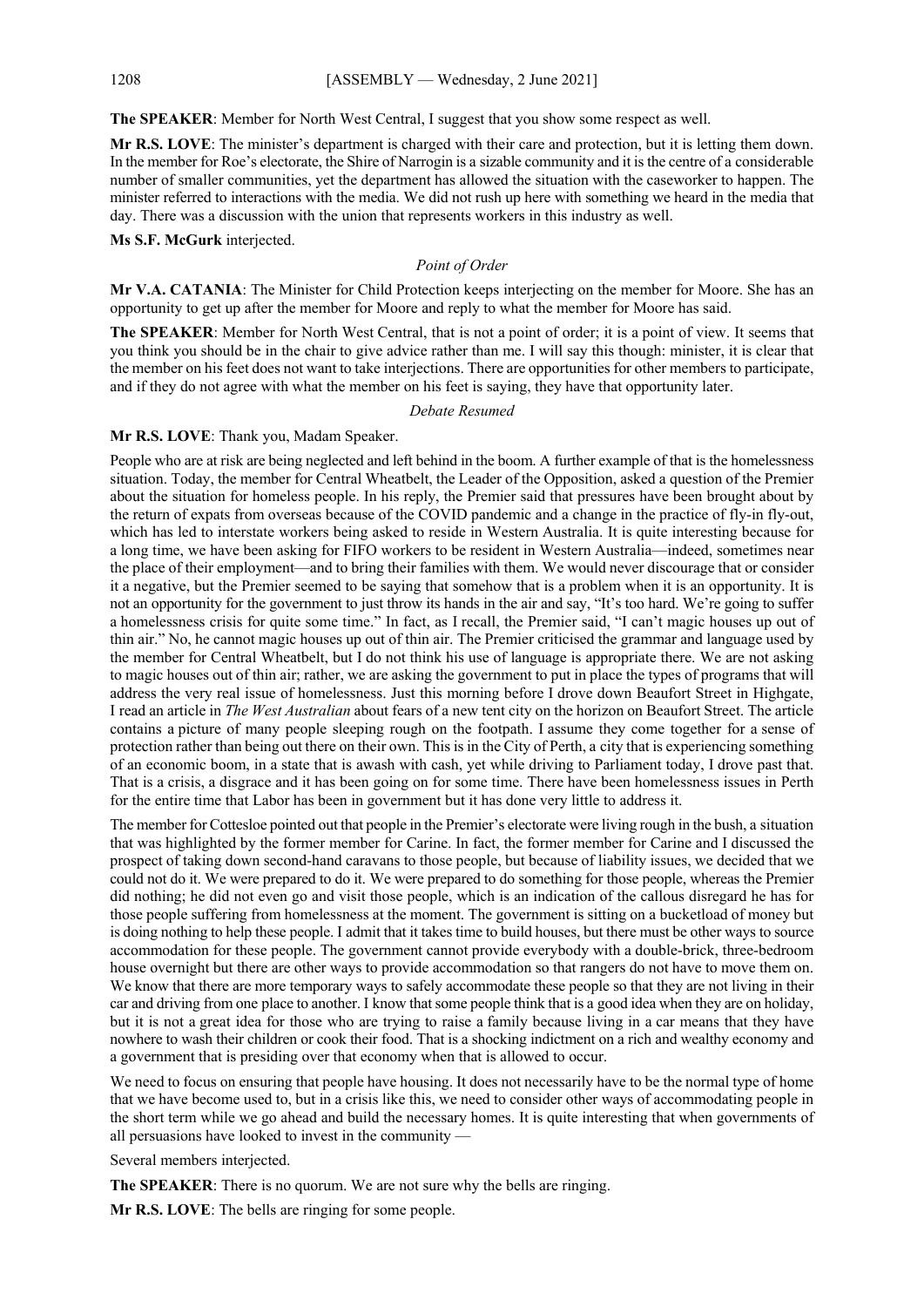**The SPEAKER**: Thank you. We will go back to how we were and hear further from the Deputy Leader of the Opposition.

**Mr R.S. LOVE**: Thank you, Madam Speaker.

There are organisations to assist those types of people, not government organisations necessarily, but those that work with government and lobby on behalf of people who have hit more unfortunate times. Before the interruption with the quorum that was not a quorum, I was talking about the way that governments often concentrate on the need to build infrastructure. We need roads, hospitals, schools and houses, but we also need social infrastructure to provide for people's wellbeing. We know that there are people who have mental health issues being supported in the community. We have already discussed child care and family and domestic violence and the needs in those areas. I live in an electorate in which people often have to drive somewhere to access any sort of human services outreach is very limited. It seems to me that when we think about infrastructure, we concentrate on those built things but we do not concentrate on the social infrastructure that makes many people's lives more replete and assists in ensuring that all children have a good foundation, get a good go in life, have a good education and have the opportunity to take their place. It is often harder to get politicians to take these types of investments seriously because there is no ribbon to cut and there is no big building they can look to and say, "I helped to build that stadium", or, "I helped to get that bridge underway." How much more rewarding would it be to say, "I helped to ensure that that generation of children got a decent education and that we live in a society in which everyone can access services that middle-class people who live in the middle of Perth take for granted"?

As a regional MP, I know that many people have to drive to services. I am not talking just about country towns that are hundreds of kilometres away from Perth; it can even be difficult to access a decent level of care and services in the outer metropolitan areas of Perth. Interestingly, many of the jobs in the care economy are filled by women, who are often the hardest hit when there are threats to employment and changes in hospitality and those sorts of areas. It would be a very far-sighted government that made the decision to directly invest in the future of the population in a way that addressed both the employment and care needs of its citizens.

We have seen royal commissions into aged care and there is currently a royal commission into people with disability. There is employment stress in the aged-care and disability sectors because people are overworked and underpaid. The people who are suffering are not only those who work in those roles, but also those who need these services. If we want to address the situation in aged care and the disability sector, we need more people working in those areas. Some of those matters are federal responsibilities and some are state responsibilities. We know that there is no one-size-fits-all solution to what might work for each population or region. We need an investment by government to ensure that there is sufficient human service delivery to the communities that we all serve.

I have had in my office for some time a publication put out by Anglicare; it is a little dated. It relates to investing in the care economy. It includes a little bit about the care economy and what it means. Nationwide, the amount of money that is spent on the care economy—looking after others—is about \$762 billion. That is an awfully large sector of the economy. It employs around 20 per cent of the Australian workforce.

When people face situations like those we see at the moment, including mental health stress, possible homelessness, falling victim to increased prices and an increased demand on services that make it hard to see a doctor or be admitted to hospital, we know that we probably need to invest more in the care economy generally, whether that be in health, aged care, disability services, care for young people who are experiencing family issues or care for women, especially those in domestic violence situations. We know there would be a huge dividend if we invested more in those things. We know that governments do not like doing it because it is hard to see an immediate result. Quite often, the dividends may occur in 15 or 20 years' time. In time, we might see fewer Aboriginal youth in care or fewer people moving into the justice system if we invested a little more in those people before they got to that point. I would really like to see more endeavour from the government to understand the true cost of doing nothing in those areas, the true cost of underinvestment in those areas and the true cost of lost opportunity.

#### [Member's time extended.]

**Mr R.S. LOVE**: I would like to see the government make a very serious effort to get to the bottom of the opportunities that exist in those areas.

In the last Parliament, I sat on the Education and Health Standing Committee. In that committee, we saw the disparity, I guess, between opportunity and service delivery to people right throughout the state. We looked at the living conditions, for instance, of people in remote communities. We looked at education opportunities for people right around the state. We looked at the delivery of health services. We saw the stark difference, the disparity, that exists between the haves and the have-nots in our state. Regardless of political hue, I do not think anybody in this chamber would believe that there is any case for a child in a particular community, whether that be a remote community or an inner-city community, to have less opportunity than a child in another area. We all want everybody to at least have an equal start in getting a decent education and living in a decent home environment. If people suffer from a disability, they should receive the necessary care. We need to ensure that older people in the community receive care. In doing so, we will provide employment opportunities for many other people; they may benefit from having an employment option. Quite often, people who are a bit older may be able to get part-time work in the care economy.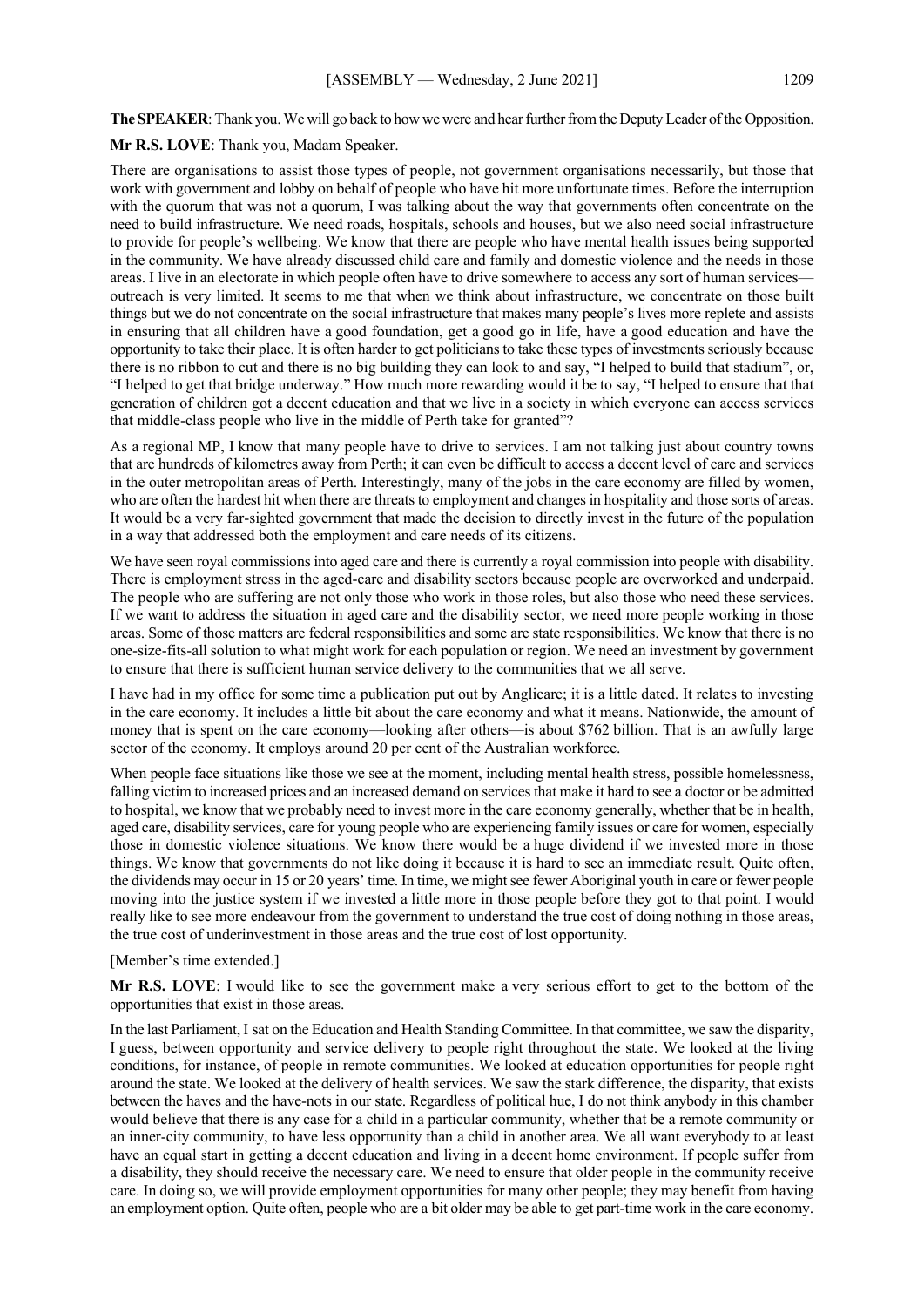Many people have life skills that would be well suited, with a little training, to situations in which people need care and supervision. It is not something that the Parliament spends enough time considering. How can we do things better to ensure that lives are better throughout the whole community?

I return to the Anglicare document and another interesting statistic. It states —

• Investment in the care economy generates more total employment, including indirect employment than investment in construction, especially for women and almost as much employment for men.

There is an opportunity to look beyond building freeways and schools et cetera, not that they are not important. We need schools, but we also need decent staff and we need kids to show up—we need their families to ensure that the kids go to school. It is not good enough to just have the schools; we have to invest in all those other things that wrap around that to make it work. If we look at investment in a particular built asset, whether it is a school, a hospital or a community resource centre, it is an investment in social capital. They are all investments in social capital. To make them work, we need to invest in the services that may be provided from them and into the communities that will benefit from them.

According to this document—I have no reason to doubt it; I do not think Anglicare would say anything that it could not defend —

• Every \$1m the government spends on education would create 10.6 direct jobs for women and 4.3 direct jobs for men, compared to every \$1m spent on construction which creates around 0.2 jobs for women and 1 job for a man.

Those multipliers that Anglicare quoted are significant in terms of the effect on the female workforce, which traditionally is most represented in the care economy. Education not only creates more jobs for women than men, but also probably matches the needs that we see in the community at the moment and were highlighted in the motion moved by the Leader of the Opposition, which highlights the failings of this government in providing a social dividend for the community and making sure that everybody in Western Australia shares in this boom. It is all very well for people who live near an area where there is going to be a significant capital investment; it is all very well for the Treasurer who is sitting on a bucketful of cash, making his job easy; but it is not all very well for those who live in an area that is distressed because the rents are going through the roof and there is no help for them. If someone is living in a car with two or three kids, more or less camping out because they do not have a home, the boom is not being spread around for them.

We would like the government to ensure that everyone in Western Australia shares in the dividends that are flowing from wealth that belongs to all the people of Western Australia, and not just a bunch of mining companies. We want all the people of Western Australia to be able to share in this. We find it ironic that a Labor government ignores the needs of the most vulnerable in the community. It is really quite ironic that although the government is composed of many union people and people who have come from community backgrounds and who in their past lives exhibited some degree of concern for these matters, on coming in here they are only interested in making the books balance and promising a new hockey ground or a new flash building of some sort. In the case of Collie, I believe the government is still planting petunias down the streets. What is it doing to address the very real distress of people in some parts of the state? What is it doing to ensure that every kid in this state has a decent start in life and is not one of the many thousands of at-risk children in the care of the Minister for Child Protection's department or in one of the towns where there are no caseworkers to look after them? In some towns, caseworkers are actually taking kids home to their own houses at night because there is nowhere else to take them. That is a disgrace and it needs to change. The government needs to invest the money that is flowing into the coffers back into a social and community dividend for the rest of Western Australia.

**MS L. METTAM (Vasse — Deputy Leader of the Liberal Party)** [5.41 pm]: I join the other members of the opposition in support of the Leader of the Opposition's motion —

That this house condemns the McGowan Labor government for failing to deliver a community dividend from record iron ore royalties collected on behalf of the people of Western Australia leading to failures in health, childcare, mental health, child protection, disability services and housing, and an increase in household fees and charges.

I will touch on the health portfolio at the conclusion of my speech, but I want to start with some issues that are very pertinent in the electorate of Vasse and are reflected right across Western Australia. These issues are highlighted in the very important portfolio of mental health.

I recently had the privilege of joining 160 community members from the greater Busselton area for a walk in support of the program Shine a Light on Mental Health. It was led by the Man Walk Busselton, which is a group of gents who meet every fortnight to talk about mental health issues. It was also supported by people from the Blue Tree Project and Lifeline Australia. Many people gathered together on a wet Sunday in support of a community that is hurting at the moment after a number of youth suicides in the region in recent times. This obviously has a dramatic impact on a local community; it sends ripples through the community.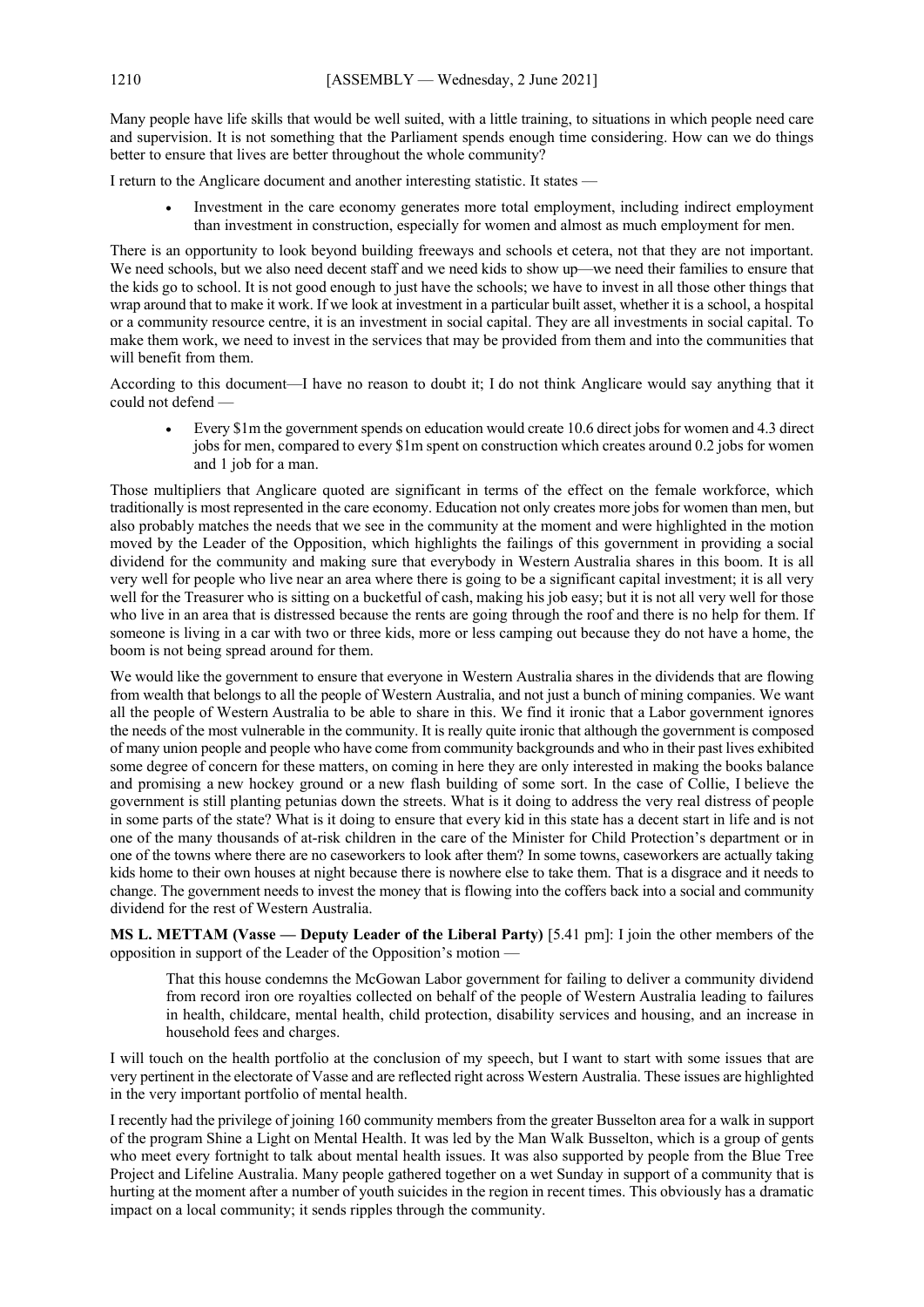One of the organisers of the walk is Jon Eddy. He is a great mental health advocate in our community. He lost his son Alex in 2019. At the time he was told that over that 12-month period, 30 other youths across the south west had also taken their own lives. That is a quite astonishing figure. These statistics are very difficult to obtain, and we understand the reasons for that, but they are also certainly very difficult to comprehend.

Issues around mental health are reflected right across Western Australia, and it is a particular issue in regional WA. We recently held a forum with a number of community members and some really concerning statistics and feedback came out of that. We often hear about issues around acute care, and that issue is certainly alive and well here; for example, in the Busselton emergency department, the wait for a mental health bed can be often three to six days. We have heard of people staying in the emergency department for three to six days, waiting for mental health bed. That is obviously an unacceptable situation.

With regard to youth mental health beds, I understand that there are 15 at Fiona Stanley Hospital, 15 at Bentley Hospital and 15 at Perth Children's Hospital. These are very real concerns. With the support of the local community, we pushed for a psychiatric liaison nurse, who is now present at Busselton Health Campus. That is certainly a worthy investment in the hospital to ensure that there is a different culture of response, but there is a capacity issue there as well.

I met with stakeholders and advocates in the mental health community at our stakeholder meeting, and one of the most obvious and glaring issues is what is referred to as the "missing middle"—that is, the gap between the hospital and the home. There is a need to provide essential community-based support so that people who are vulnerable and feeling mentally unwell can have someone to talk to. There is a need for that level of support before things get too serious.

Unfortunately, since this government came to office in 2017, there have been some cruel cuts in that area. There have been cuts to Lamp Inc, a mental health service in Busselton. It provides funding for independent accommodation for homeless people. There have also been cuts to the GP down south organisation, which provided a three-tier program that supports youth with mental health issues in the Warren–Blackwood region. I will go through that. The former member for Warren–Blackwood made a grievance in this place either last year or the year before about the cruel cuts to this program. The program undertakes three things. As part of the first tier, awareness-raising exercises are held in classrooms and with large group cohorts of students. Tier two focuses on prevention and involves the presentation of workshops with local schools. The third tier of the program develops linkages between schools, practitioners and one-on-one counselling. It is a very worthy program and was well received in the Warren–Blackwood area. It was also successful in the Peel region and still continues there. I understand it was introduced in the Peel region in response to a spate of suicides there. The concern being raised with me is not only about the funding being cut in Warren–Blackwood, but also the need to invest in programs such as this in our schools to support the youth, who certainly need it. We know that if mental health support is provided early on, there is greater resilience in later life. According to the Telethon Kids Institute, 50 per cent of mental health disorders have already begun by 15 years of age and that increases to 75 per cent at 25 years of age. Suicide is the leading cause of death for young people in WA. This program has had runs on the board. As I said, it has been successful in the Peel region. It is a program we would like to see reinstated in schools in not only the Warren–Blackwood region, but also the Vasse region. In the Vasse electorate I am hearing from school nurses who are under significant pressure. They told me that their job has not been just about putting bandaids on grazed knees; it is about providing an important level of support. Many are burnt out. They are taking on a significant workload. They are under enormous pressure. There is a need for additional psychological support in schools.

AsI stated, there is also a very good need for community support. It is a win–win for government, because community support groups—whether it is Lamp, GP down south or Radiance South West, which provides perinatal support provide great bang for the buck for the government. They often provide voluntary hours. Radiance provides perinatal support to women in the south west region. It largely fundraises to provide this level of support. It has had a 50 per cent increase in referrals already this year, after five months. It is also locally connected. It knows its local community and it gets fantastic results. Western Australia's mental health community support budget is just 5.1 per cent of the mental health budget, which is less than the national average of nearly 6.5 per cent. There is a lack of investment in mental health prevention, with just \$4 million in new funds committed during the election campaign. The government has also not committed to any targets in this area.

Almost four per cent of the people presenting to an emergency department in WA—EDs have been a big focus over the last few weeks in this place—do so for a mental health issue, but 16.5 per cent are readmitted to an acute specialised mental health bed within 28 days of discharge. Our target is less than 12 per cent. They are the most recent figures I have from the Western Australian Association for Mental Health. That is an extraordinary figure that illustrates the revolving door we are seeing with mental health presentations. It is certainly important to invest in our hospitals and emergency departments. We know they are currently buckling under pressure, not because of any great trend, but because the system is under-resourced and simply cannot cope with the lack of investment and capacity. It is also clear that we need to invest in community mental health programs and to look at a greater level of investment in mental health prevention. Our communities are relying on us to do that. That is the overwhelming feedback I am hearing from the community. That also touches on housing. The pressure on our schools is also quite significant.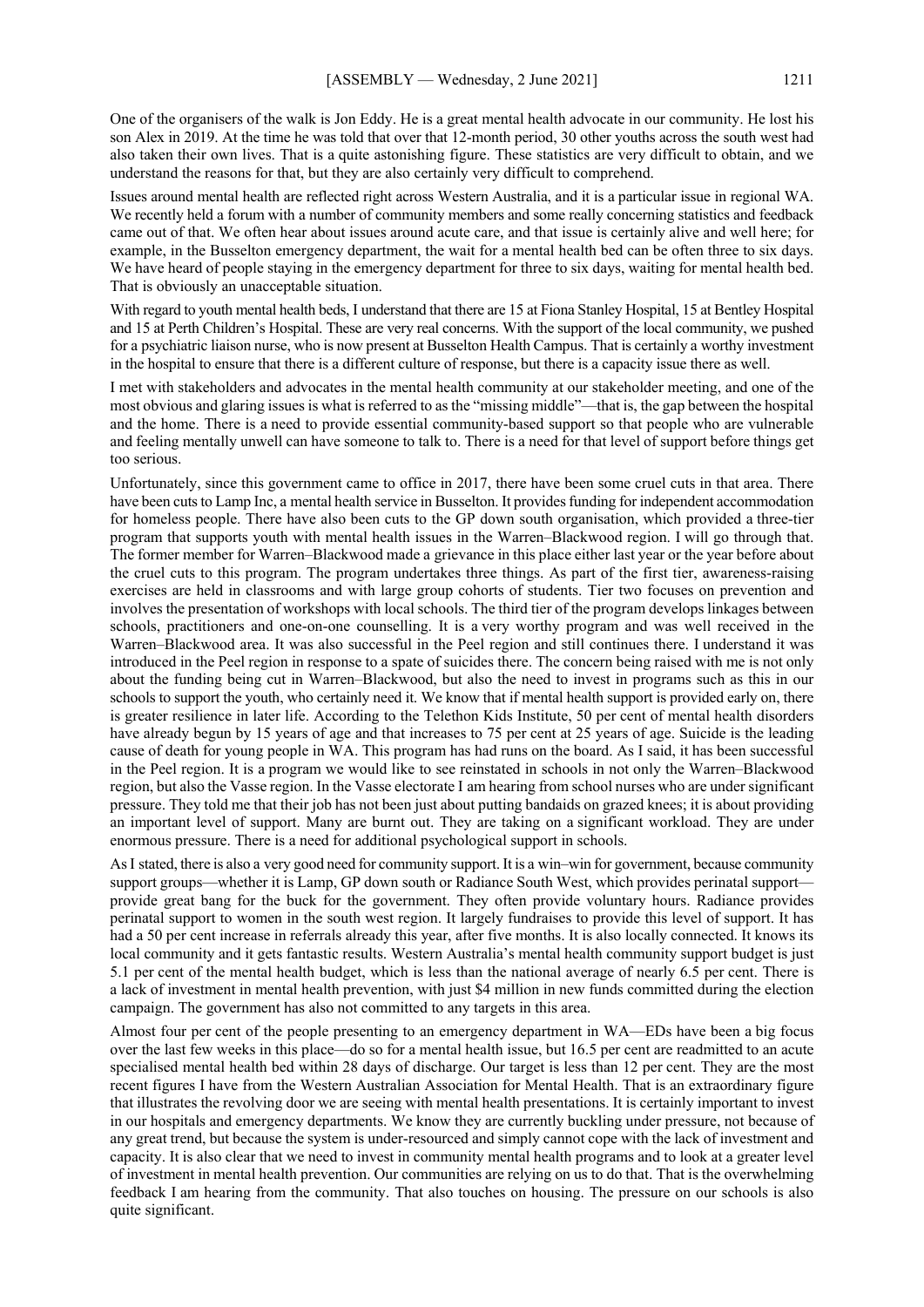I do not have a huge amount of time, so I will touch on the other areas of the portfolios I represent that relate to this motion, and one of those is disability services. We know that federally the National Disability Insurance Scheme supports over 48 000 people, and there are over 411 000 people with a disability in WA. Payments to the National Disability Insurance Scheme are expected to continue to grow. WA has seen a \$4.3 billion investment in this area. Although the federal government clearly has a role to play and the NDIS at least makes a lot of sense on paper, there have been some significant issues. It is fair to say that the previous government was working towards a more localised model and the previous Premier had made a decision to go ahead with that. In fact, the more localised WA NDIS My Way model was trialled in the lower south west region. The Capes region had the benefit of localised decision-making. It was somewhat disappointing that with the change of government, we saw the decision to go ahead with the national framework, which meant decisions about individuals here in WA and their support programs under the NDIS were instead made in Geelong. As I said, the principles of the NDIS certainly have merit. It is disappointing that we saw the shift to the more national Geelong model with the change of government, but going forward, the fact that the Disability Services Commission has effectively been dissolved within a mega-department is concerning. People with disabilities and their families are some of the most marginalised in our society. They are certainly very vulnerable.

I understand that a functional review into the role of disability services in the Department of Communities has been completed. It was in fact done some time ago. Some comments were made recently by the member for East Metropolitan Region in the other house, Hon Peter Collier. He had asked the Minister for Disability Services about the status of the functional review. I quote Mr Collier —

I have asked time and again about this functional review. In response to a question yesterday, the Minister for Disability Services said in part —

… the functional review of disability services was commissioned by government to inform decision-making on the type and level of residual disability services to be administered by the state once all eligible participants had transitioned to the commonwealth-administered National Disability Insurance Scheme. The review informed government's decisions as part of the 2020–21 budget.

According to the response I got from the minister yesterday, the review is finished. I repeat —

The review informed government's decisions …

[Member's time extended.]

**Ms L. METTAM**: The Minister for Disability Services stated in his response that it was finalised as part of the budget process. What we know, and what is clear, is that the review has been finalised. There is a lot of anticipation from the disability sector about what that review will inform this sector. Although the National Disability Insurance Scheme provides funding to the individual, there is a gap and an opportunity to provide a greater level of support for families. There is a role for the state office of Disability Services to support families and workplaces and to provide that local level of support that is needed. There is no doubt that what was the Disability Services Commission was very much supported. It was introduced by former Liberal Premier Richard Court and it had great support from the disability services sector. It is disappointing to see that it has lost its strength and ability to support families in this way. That is what we would like to see, coupled with a level of investment in the disability services sector as well.

Unfortunately, at this stage little funding is attached to the state disability strategy. It would be good to see the disability strategy backed up with significant investment. We have heard a range of concerns from the community about a system that is currently in crisis. There are issues around the decision-making and some of those challenges that are part of the NDIS scheme, but an opportunity exists for the state to provide a level of support at the local and state level through the state government as well. In a region such as Vasse, which I represent, the situation has gone backwards. Not only did this government not take up the opportunity to invest in a more localised model for NDIS, but also we have seen the Disability Services Commission effectively dissolved within a mega-department. We know that the government is sitting on a strategy that it has not invested in and also a functional review that was done last year that it has yet to make transparent to the people in this sector.

I will touch briefly on the health portfolio, which I have already spoken about in this place. I understand other members want to speak also. But again today we saw what a shambles this portfolio, which should be a priority for any state government, has been under this government's watch. Some elective surgery was suspended today. The waitlist has blown out by 50 per cent under this government's watch. We have record levels of ambulance ramping, which in some cases has tripled under this government, despite promises when it was in opposition to address and arrest these concerns. When the Labor Party was in opposition it called the Liberal government's health statistics a horror show. What we are seeing now is simply shocking. There are no more excuses. The reasons given have ranged from ambulance cleaning and mental health presentations, to COVID-19, when there was no community spread. The government needs to accept that we do have a crisis in our health system and to urgently address this crisis instead of opening up 117 beds in the short term. We need to see more than that. Our motion is all about the fact that this government has a capacity to show some heart to the vulnerable in our community. I have touched on those who are vulnerable at emergency departments. I have touched on those in the disability sector who have been let down by the decisions of the McGowan Labor government. In the mental health space across this state, including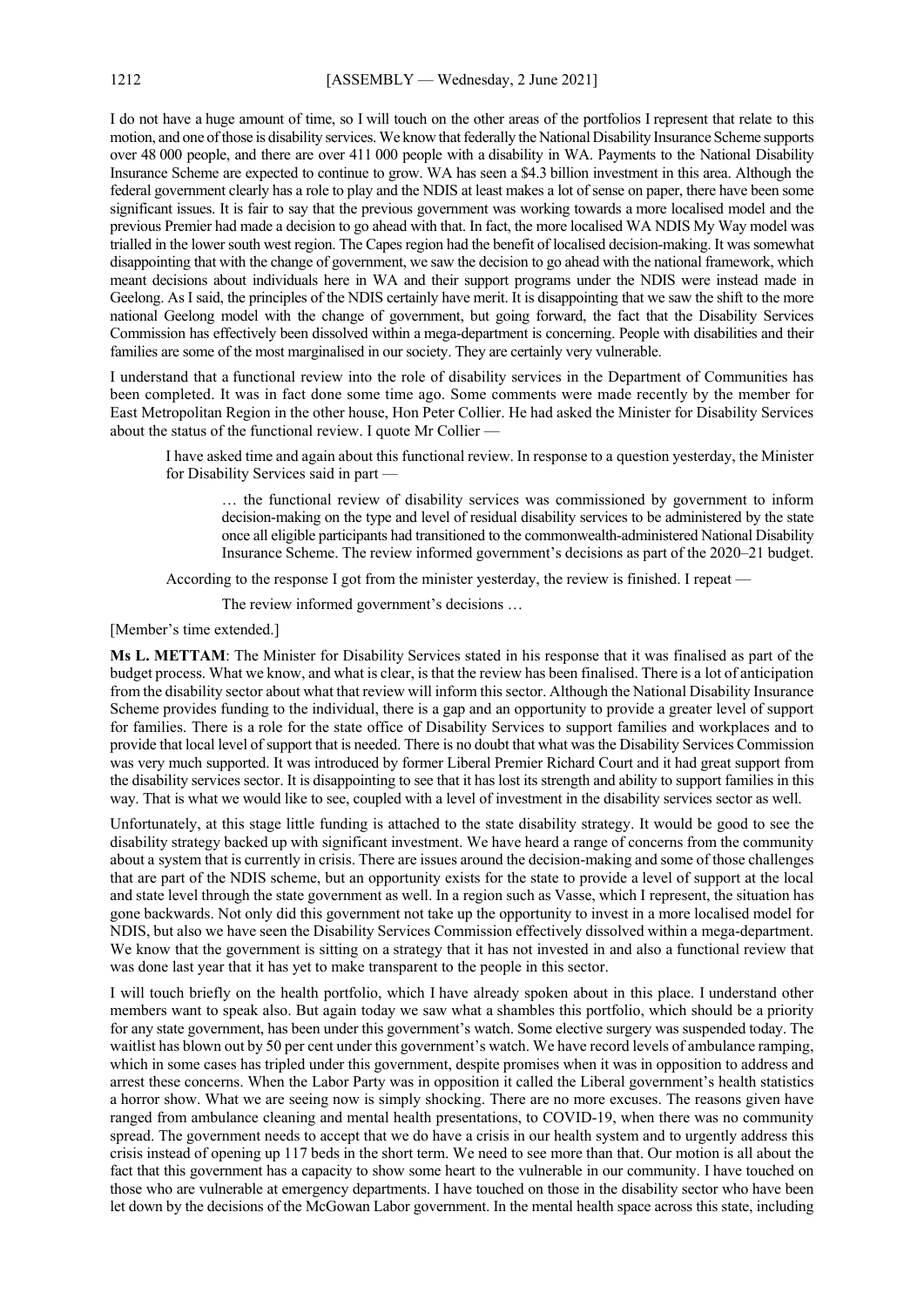in regional communities, people are hurting from a government that is not just ignoring them, but has also made the audacious move to cut their funding. That is a very cruel move from the McGowan Labor government. I will leave my comments there.

**MS S.F. McGURK (Fremantle — Minister for Child Protection)** [6.04 pm]: I am keen to address some of the issues that have been raised because it is easy for people from the other side to sit there and say there are all these things that we need to do; that we need to just pour more money into what they describe at every turn as a crisis. However, what is more difficult is to apply good policy, a good evidence-based approach and some thought and collaboration, which they failed to do in the eight and a half years they were in government to address some of our difficult social issues. No-one denies we have those issues: as a state we are not alone in having people who are homeless, children in our child protection system who are victims of domestic violence, people with mental health challenges, or people with disabilities who need support. We are not alone in that at all. The challenge is getting the best sorts of responses and making sure we spend taxpayers' dollars responsibly and, as I said, doing that in collaboration.

Before I address some of those important social issues, I want to correct the member for Cottesloe when he talked about my vote in Fremantle going down and that I was the only MP on our side whose vote went down. If that is the understanding of members opposite about their voting system, it is no wonder they tanked so badly in the last state election. In fact, what happened is that my primary vote went up by six per cent, but because the Liberals did so badly, the two-party preferred vote is now between Labor and the Greens rather than Labor and the Liberal Party. Members opposite did so badly that it actually made me look bad too. I do not really appreciate that. The fact that the member for Cottesloe is so poor at reading the results is quite telling. I know he lives in a very privileged part of the state in Cottesloe but every now and again he might want to look a bit further afield. In my case, he just has to look over the Swan River and he might see that things are a little different there. I just wanted to correct the record. Across the state, nearly 10 per cent of the Liberal Party's primary vote went down anyway. The number of members sitting over there speaks for itself.

I will work through a number of issues. The member for Moore talked about the case in Narrogin and said that the union had advocated to him and the Leader of the Opposition that there were no child protection workers in Narrogin. That is not the case. I do not know whether he misunderstood them; I hope that was the case, otherwise he was misrepresenting the facts. What they do not have in Narrogin, because of a vacancy, is a family support officer. That is a level 1 person who takes people to appointments if contact visits and the like are required. It means we are not relying on skilled workers and highly paid workers to do some of the legal work that is required. It is true that because the person who was occupying the family support officer position was off doing other duties—I think perhaps related to COVID, although I could be wrong—that position had been vacant and they had not been able to fill it. As I said in question time, I am sorry if I bored members a little, because one of the things I was saying was that I was aware of those circumstances and I had asked the district to address it. In fact, the district had only realised recently, when the union raised it formally, that it was something that people were concerned about. In any case, it is not good. I understand that it is tough work that is done in the regions and throughout the whole child protection workforce. I do not want to underestimate the indebtedness on behalf of the state government. I thank the whole Western Australian community for the work they do and I want them to feel supported.

There are challenges because there are vacancies in the system. It is skilled and qualified work, and it is tough work. As a result, we have vacancies, particularly in regional areas, and we are working to address that. I want to send the message, particularly to our child protection workforce and to the Western Australian public, that it is not the case that there are no child protection workers in Narrogin. That is inaccurate. That is why I was interjecting while the member for Moore was on his feet.

#### **Mr R.S. Love** interjected.

**Ms S.F. McGURK**: I have just explained why you were inaccurate and you seem to have just woken up. I was saying you were wrong. You were giving me a quizzical look similar to my dog, Doug.

#### *Point of Order*

**Mr R.S. LOVE**: I am sitting here; I am not seeking to be attacked. Why is the minister —

**The ACTING SPEAKER (Mr D.A.E. Scaife)**: Member for Moore, it is not a point of order; however, I will ask the minister to continue her comments on the topic at hand.

#### *Debate Resumed*

**Ms S.F. McGURK**: I apologise to the member for Moore. He was giving me a quizzical look not unlike the one that my dog, Doug, gives me sometimes. With a turn of his head and a quizzical look, I thought he had not been listening to me. There are child protection workers in the Narrogin office doing good work and they are supported. In fact, what I said in question time is that since coming to office in 2017, we have increased the child protection workforce by 307 staff. More than half of those, 158 of them, are frontline staff. There are support workers as well, which is the other half.

**Mr R.S. Love** interjected.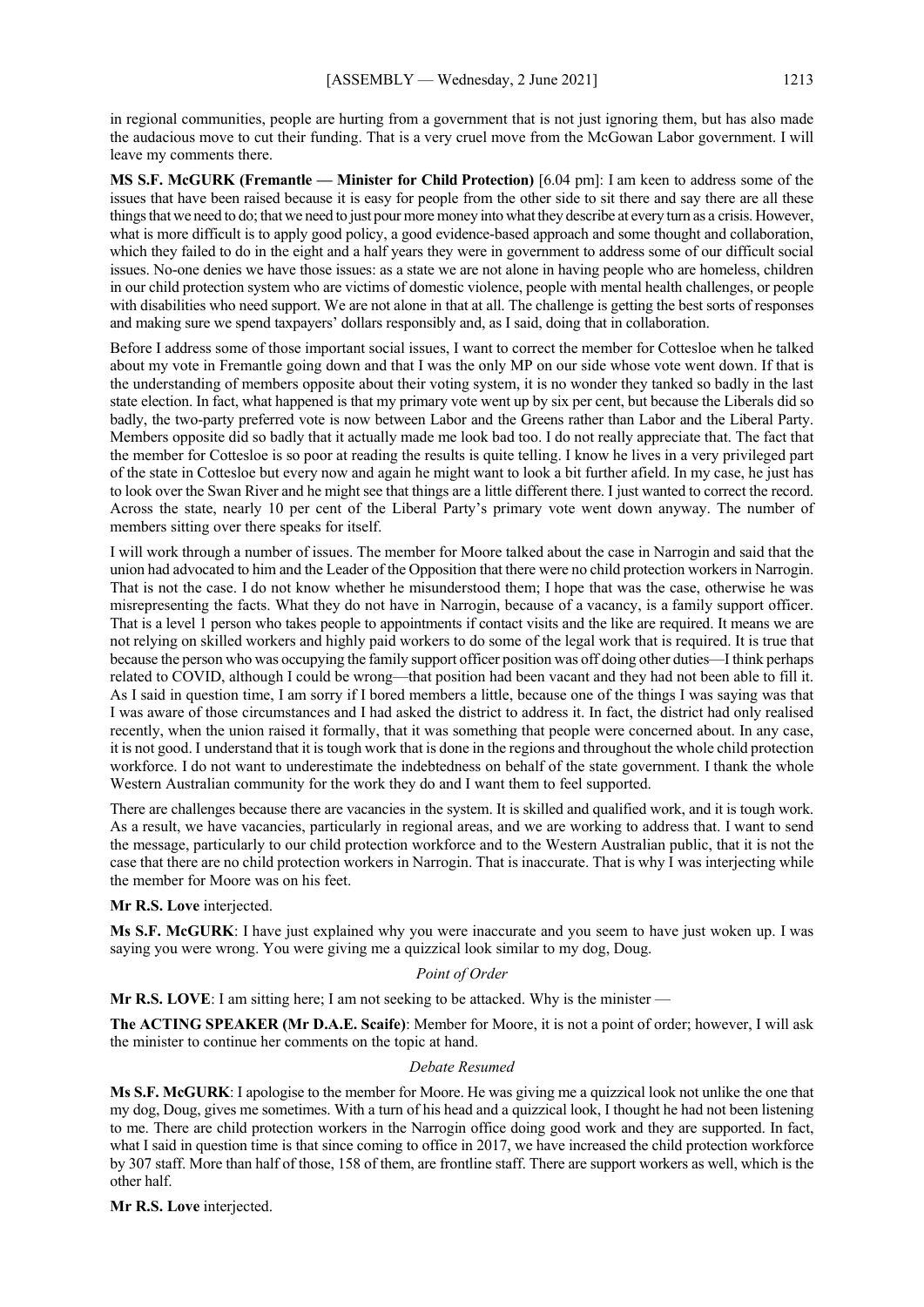#### **Mr D.R. Michael**: Pipe down, mate!

**Ms S.F. McGURK**: Thank you to whoever is asking the member to pipe down. I could not agree more.

We are spending money, we are putting more people on the front line and it is starting to show some good dividends. The number of children in the child protection system has gone down. Early figures in the March quarter show that for the first the time total number of children in care and the total number of Aboriginal children in care has gone down. That is not the only metric we need to use, but it is a sign of the work that we are doing by providing significant new money to early intervention and engaging in important partnerships with the community sector. We are also trying to support the workforce itself. They do fantastic work and we are very indebted to them. That is evidence of the sort of work that we are doing that is partly about putting the resources in and also supporting additional staff and extra dollars along with applying innovation and evidence-based approaches. That is the sort of approach we are also taking across in our work with vulnerable families.

I hope the member was listening to the amendments to the act. We went through that in the previous Parliament and I know that the member for Moore led the debate from his side on that. Those amendments have had some changes and have been updated, so I look forward to debating that here. I have also announced an Aboriginal family–led decision-making pilot. Those pilots will be in Geraldton, the Gascoyne and the midwest. I had a very positive meeting up there with some of the Aboriginal-controlled organisations as well as the district staff in the Department of Communities who are really keen to work in partnership to make sure that they can get some good results for those local families who need our best efforts. I also mentioned in question time the \$30 million in funding for early intervention support in Aboriginal-controlled organisations. We are working to provide some dedicated assistance to families that are at risk of coming into the child protection system. Again, the early work that has been done by organisations such as the Wungening Aboriginal Corporation and its consortium are showing some very good results, particularly with reunification and early intervention. That is heartening.

The Department of Communities has also implemented a specialist child protection unit. We committed to that last year and we are starting to do that work to make sure that it will look at best practice across other jurisdictions not only in our region in Australia, but also around the world. It will look at what the evidence shows are the best ways to support vulnerable families and our First Nations people to genuinely devolve some of the decision-making and control over making sure that women and children are safe, and that the perpetrators are held to account. There will be genuine change to and ownership of some of that work. I know this is not easy work. We are trying to reform big systems. The specialist child protection unit is a good opportunity for us to look at doing some of that using innovation and research and with the support of implementing good professional practice in the department and our community services sector. We are looking at ways we can better support our foster carers, for instance. We have so many foster carers around the state who do amazing and difficult work. Although I hear a lot of good stories, at times they feel they do not get the support that they need. I do everything I can to make sure that they feel heard and that we work with the districts and our community partners to address their concerns.

I was really pleased with some of our election commitments that will be life changing for many people in the child protection system, particularly the commitment around what is called Homestretch. That is a \$37.2 million commitment to make sure that children in the child protection system will be supported formally from the ages of 18 to 21. We have been doing a trial of Homestretch in partnership with Anglicare that is due to report later this year. We have made a financial commitment to make sure that children at 18 years who are in the child protection system do not have their support artificially pulled away. In the act now there is an ability for those young people to ask for support and they are given some services, including some links in with some professional support, but not the practical support of having foster carer payments reimbursed and not to the same level of support that Homestretch will commit to. It is a significant investment and one that the government, which I am very proud to be part of, was prepared to make.

Another election commitment we made is to grandcarers. We committed that a re-elected Labor government would triple the cash payment for the average grandcarer family. Many people in this house have a relationship with some of the grandcarer advocates, if not individual grandcarer families, in their electorate. We know how difficult it is for those families. Aunts and uncles and the like, but often grandparents who did not realise that in their later years they would be dealing with bringing up in some cases babies, toddlers or young children, or, what is worse, teenagers, are having to manage and navigate the life of a teenager while they are in their senior years. Often they have the trauma and difficulty of managing their own children who are the reason their grandchildren have come into their care. Their children may have mental health issues or be incarcerated or they might have died. There are a lot of reasons that people either do not want or are not able to go into the formal child protection system. They are not given the same sort of support that the formal child protection system affords foster carers and formal kinship carers; nevertheless, they need support. We hear that, we understand their requirements and in the new member for Nedlands, Katrina Stratton, we have someone whose research specialty and work before coming into this place was supporting grandcarers. I know she is very aware of the situation and is a passionate advocate of the cause, as are other members of this place, including the members for Kingsley, Wanneroo, Joondalup and Mandurah. I see the member for Geraldton nodding her head. They have all had strong, longstanding relationships with grandcarers and representative organisations in their electorates.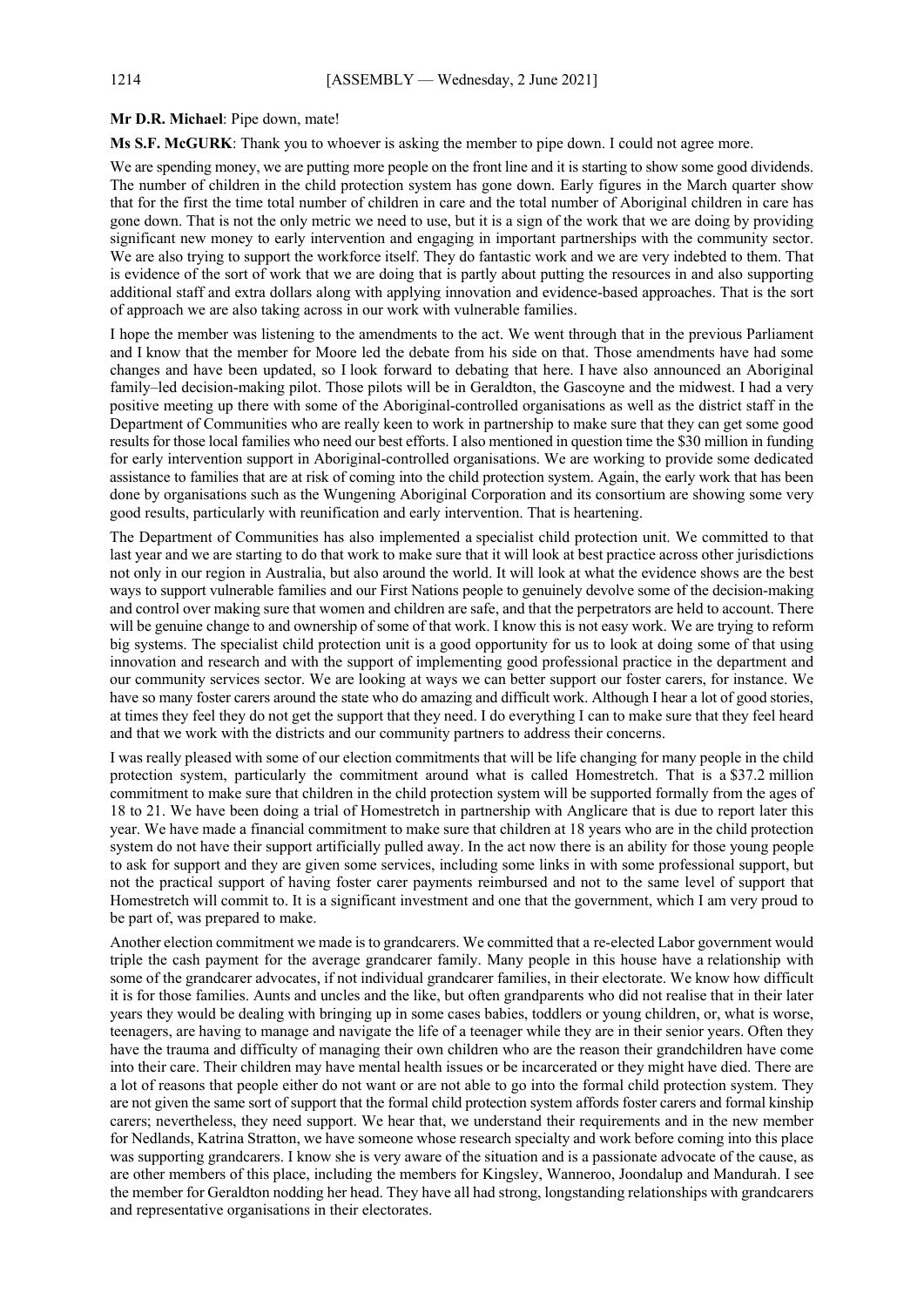Under the proposed scheme, we will give grandcarers or kinship carers payments transitional to an annual means tested payment as an equal \$1 000 payment for each child. This represents a significant increase for the one-off payment for the first child, which is currently \$400. The average family at the moment receives a \$650 payment, comprising \$400 for the first child and \$250 for each child after that. It is a significant increase. The average two-person-grandparent family will get \$2 000. That is on top of the one-off payment of \$500 or more that we gave those families during the COVID-19 pandemic and the \$600 000 that we gave to Wanslea Family Services to deliver a suite of programs and services to grandcarers, including in-home support, mentoring, and peer networking and tutoring for children.

I also want to talk about the early childhood sector because many opposition members spoke about the lack of assistance to regional areas. The member for Central Wheatbelt is aware of the organisation Regional Early Education and Development and the good work that it has done. In fact, it began under the previous Liberal–National government and we have supported it to its fruition. The early childhood education and care work was done with the regional community childcare development fund. In 2018, we gave \$811 000 to that program for the creation of a central agency that employs appropriately qualified staff. There was then a transition to over 20 single-entity services that follow a similar model to community-based child care. We now have 22 locations throughout the wheatbelt region that provide early childhood education and care. That would not have been the case previously. It is a really innovative model and it has been very successful. I would particularly like to acknowledge Helen Creed, the chairperson of the REED board, but many people throughout those communities have done great work to help establish and then support this model. It has received funding from the government but the idea is that it will eventually be self-sustaining. I know that created some angst for people in those communities as they transitioned to the new model but, as I said, 22 locations in the wheatbelt now have access to early childhood education and care services that many of them would not have had without support from the REED model doing the hard yards under this government. It is a great model.

I will also briefly talk about Target 120. Target 120 is a McGowan government election commitment from 2017. In 2018–19, we delivered on that commitment with \$20.4 million. Target 120 is being implemented across 11 metropolitan and regional sites where we have either a Department of Communities officer or an Aboriginal-controlled organisation that is employed to work with young people who are aged between 10 and 15 years. Since its fruition, it has supported 90 clients and there are currently 51 active participants. The spin-off from that has been that 317 family members, including siblings, are also being supported as part of the program. The significance of Target 120 as an early intervention justice program is that 50 per cent of the young people engaged in it have had no further police contact since joining the program. That is not to be underestimated. For these young people, all the analysis and criminogenic factors indicated they would almost certainly increase their interactions with the youth justice system and, tragically, probably end up in detention. We know that once they are in detention, it is very difficult for young people to see alternatives. To have 50 per cent of those young people who joined the program have no further police contact is significant.

Target 120 connects at-risk young people with services that meet their individual needs while supporting their whole family. It is clearly creating better outcomes for participants and their families, including fewer contacts with police and improved school attendance rates. Target 120 has also helped to create safer communities and more connection to communities by addressing factors that increase a young person's likelihood of offending and antisocial behaviour including substance abuse, domestic violence, trauma, mental health issues and poor attendance at school. I think the program should get a lot more attention because of the over-representation of Aboriginal people in the youth justice and adult corrections system. Two-thirds of people involved in Target 120 are Aboriginal. A number of these sites are across regional areas, so I hope members are listening. They are working very proactively with some of the most at-risk families. It has been a really positive program that I am proud to have implemented. The analytics that sit behind the program are also significant. We can start to track not only the expected poor life outcomes of these young people who are risk on their current path, but also the poor social and personal outcomes. Sending them into the justice system is also an expensive model that has poor individual outcomes. We hope to demonstrate through Target 120 that this is not only improving their life and social outcomes, but also is money well spent. It is a cost-effective model as well. We are doing the work to analyse the data analytics that underpin Target 120.

I also want to briefly address the disability issues raised by the member for Vasse. She said that she was disappointed that the National Disability Insurance Scheme was not delivering for a number of people in the disability system. I did not once hear her call on the federal government to produce a better outcome with the NDIS—not once. All her comments were about the state government. All her comments on disability outcomes were that the state government has to produce more and has to duplicate the federal system that we pay for. I think that is the sort of narrowmindedness and myopic approach to social services that people see through. They understand that her criticisms and her understanding of how we deliver better outcomes does not take into account the federal government's responsibility when we opted to move into the NDIS system. I know that the current Minister for Disability Services understands that well. He is the perfect minister to be tackling this area. He has a solid background in social services, he is connected to his own community and I know that he will be a great representative and will advocate to the federal government for the needs of community members, including people with disabilities in regional areas.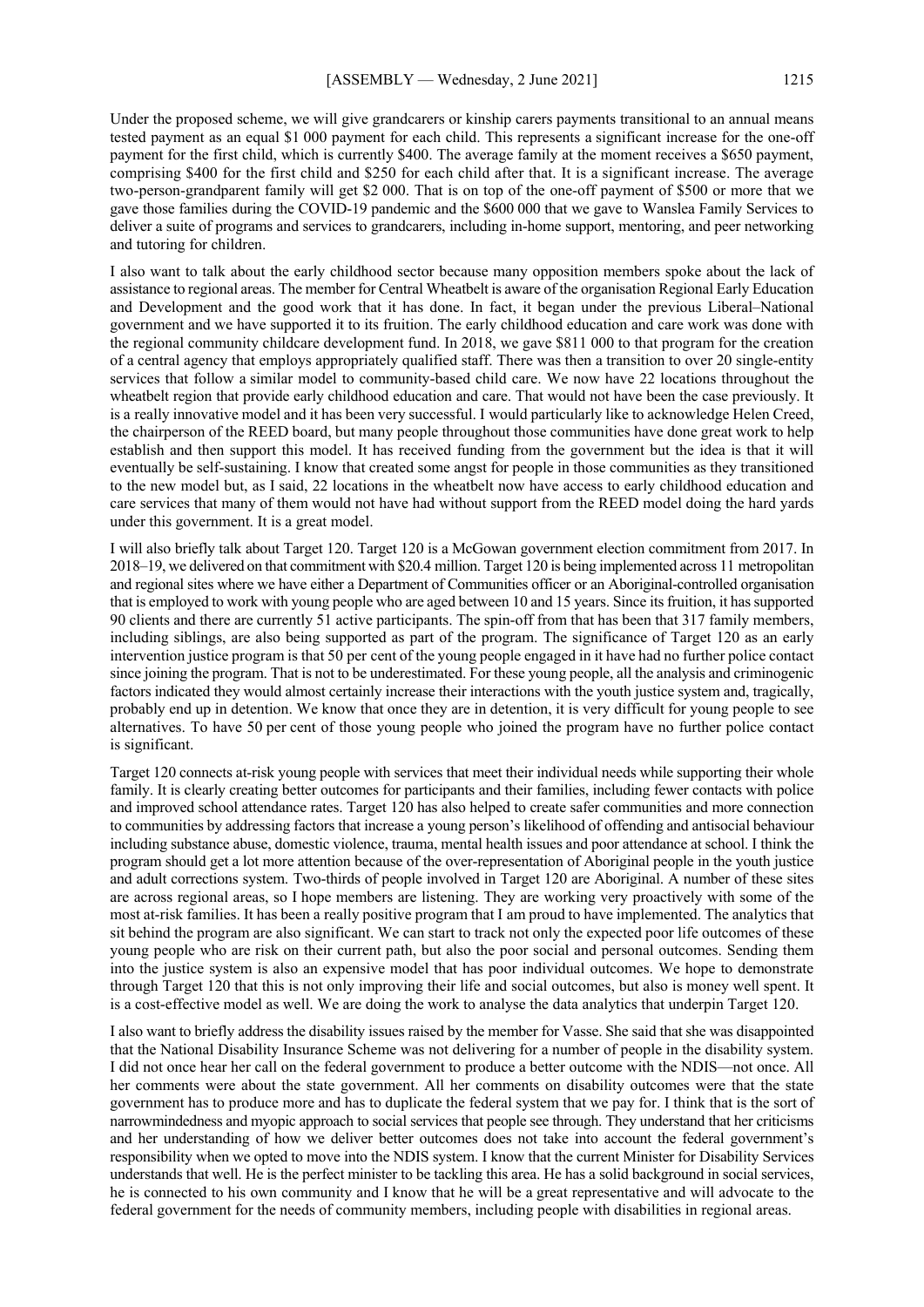**MR D.J. KELLY (Bassendean — Minister for Water)** [6.27 pm]: I rise to make a few comments about the water portfolio, given that the member for Cottesloe had a bit of a crack during question time and then, for some reason, had another go during this debate at how the —

**Dr D.J. Honey**: You've had time to regret the error of your way, minister!

**Mr D.J. KELLY**: Yes, that is right.

The member for Cottesloe had another crack at the way we have handled this issue, so I want to go through this in a bit more detail. The previous Liberal–National government was ruthless in the way it dealt with water pricing during the eight and a half years it was a government. As I said in question time, each year it handed down increases in water fees in excess of inflation. It had four water ministers in eight years, which shows how little regard it had for the portfolio. Each year, it increased the price of water by more than the rate of inflation. In its second year, the increase was 10.8 per cent. That was followed by increases of 8.5 per cent, 6.6 per cent, 5.2 per cent, 4.5 per cent and 4.5 per cent, for a total increase in water prices of 66 per cent. The absolute gall of members—I will not say members opposite, I will say members in the corner!—to criticise us for increasing water prices for the next financial year by the rate of inflation, or under two per cent, is extraordinary. Given the opposition's history in this matter, it really is quite extraordinary. In the last budget, water prices actually went down, which is absolutely unheard of. For opposition members to come in here and criticise us just shows how out of touch they are. It is a case of crocodile tears from those in the corner when it comes to households.

As I mentioned in question time, the opposition ramped up water prices and we saw a steep increase in the number of families who had their water reduced to a trickle because they could not pay their bills. I raised that in this chamber time and again. The former Minister for Water, the current Leader of the Opposition, did nothing about it. Annually, 2 500 families were getting their water cut off because they could not pay their bills. Over 50 weeks of the year, about 10 families each working day were having their water cut off because they could not pay their bills. When we came to government and I became the Minister for Water, one of the first things that I said to the Water Corporation was that it had to deal with that differently. For the Water Corporation, it was a change of culture because its staff had literally been told that if people did not respond to bills, the way to attract their attention was to cut off their water. People then had to do something; they would ring the Water Corporation and then there might be a discussion about the alternatives people had, as far as hardship payments and the like, to clear their debts.

I told the Water Corporation that I wanted it to come up with a better way and to be more proactive so that people could still pay their bills and the Water Corporation did not have to go through the brutality of cutting off a family's water. The member for Cottesloe, might want to listen to this. I had the financial counselling organisation in my electorate talk to me about just how humiliating it is for families to suddenly not have a normal water supply and not be able to wash the kids' clothes for school or bath the children—all those things that a family goes through when they have their water reduced to a trickle because they cannot pay their bills. None of that humiliation or hardship had any impact on the former government. There was a steep increase in the number of families who had to put up with that. Despite having raised the issue with the former government multiple times in this house, those four water ministers, and the last water minister in particular, did nothing about it.

When I raised the issue with the Water Corporation, it was not long before it came up with another approach. It went out and interviewed customers experiencing hardship to find out what the issues were, why they were finding it difficult to pay their bills and how the Water Corporation could deal with it differently. The Water Corporation actually went out and talked to people and learnt a lot. It came up with a whole bunch of different practices. When the Water Corporation could see that people were having difficulty paying their bills, it proactively tried to contact them before the bill got to almost a point of no return. By being proactive, it was able to significantly reduce the number of households for whom, as a last resort, water was cut off. Within a relatively short period of time, prior to the COVID pandemic, we reduced the number of people for whom the last resort was utilised from 2 500 a year to below 800. That is almost a 70 per cent reduction.

I have two interesting things to say about that. The staff at the Water Corporation have said to me that going through the process of talking to their hardship customers and putting in place a whole bunch of new procedures was the best thing they have done in their working life. They found it really rewarding, because they now understand their customers better and are able to help people in advance of their bill situation getting to the point of no return. First, it was really rewarding for Water Corporation staff. Second, the chair of the Water Corporation told me the other day that the Water Corporation now spends less on debt recovery than it did when it took the hard approach of cutting off people's water. It is not an inexpensive process. It had to send a technician out to cut the water off. It had to deal with the angry, upset customer on the phone. It had to try to resolve the issue. It then had to send a technician back out to turn the water back on, and there is a fee involved in doing that.

The Water Corporation now spends less on debt enforcement for hardship customers by taking a more sensible and compassionate approach than it did when it took a hardline approach. Therefore, it is better for the customers, it is better for the staff and it is financially better for the Water Corporation. Now, how hard is that? It just took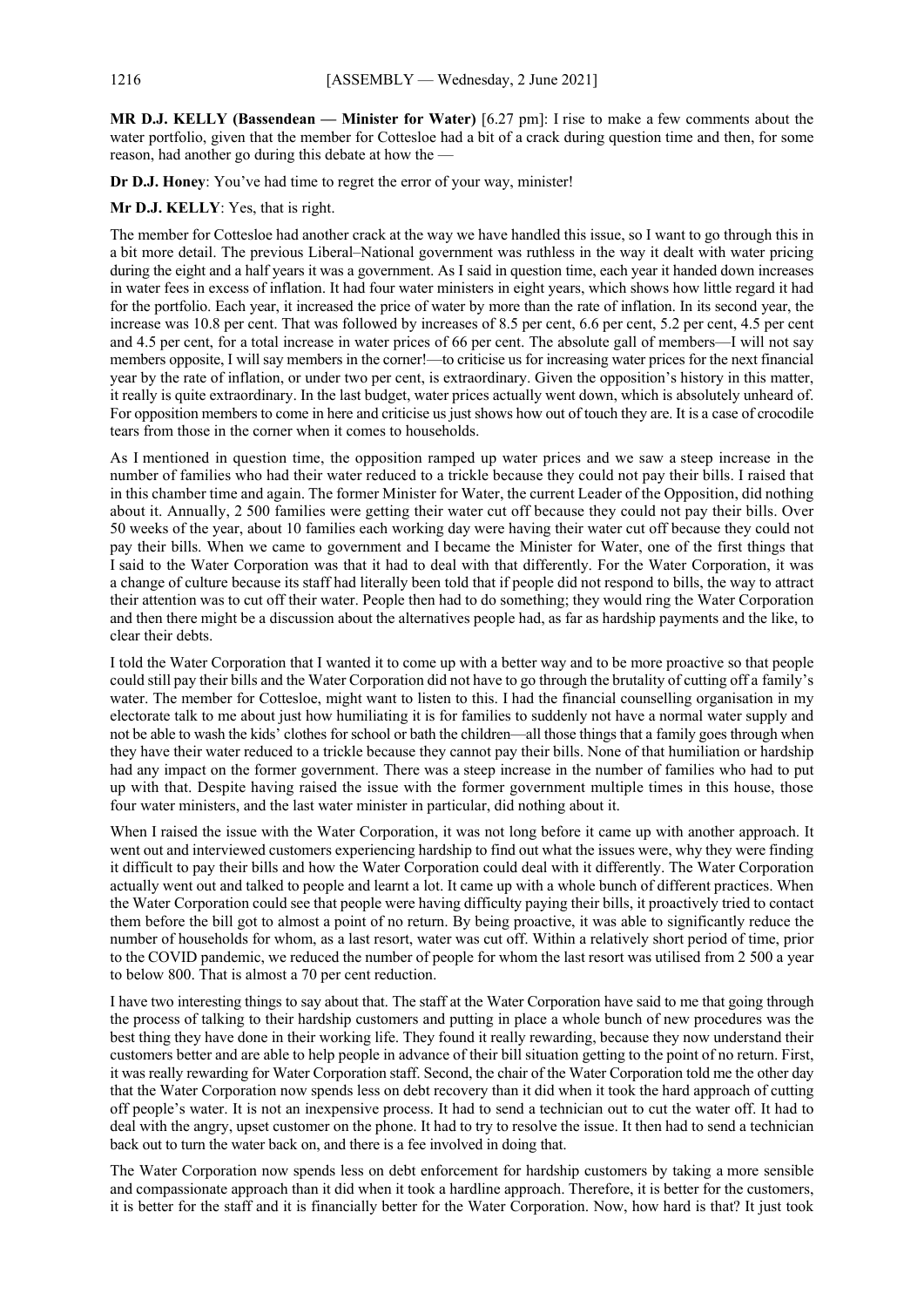a government that was sincere about dealing with hardship customers rather than the crocodile tears that we have seen from the members in the corner today. Those members really did not care when they were in government, and they still really do not care. On this side, we do care.

I mentioned two programs that were introduced as a result of the conversations Water Corporation staff had with hardship customers. The staff came back and said that there were a bunch of customers who get into hardship because home dialysis treatment and incontinence issues lead to huge water bills, and that we should do something for those two groups of customers. We tackled the dialysis issue first. I think there are about a hundred customers who are doing home dialysis and who receive a special water allowance of 30 000 litres for every bimonthly bill. That is free water so that they can have home dialysis and not end up with a huge water bill. We also expanded the medical assist program so that if people have an incontinence issue, they now also get a reduced bill. We announced that in the last six months. I did not dream up either of those things; they came about because the Water Corporation actually went out and talked to its staff.

Another program is called Start Over. Water Corporation found that it had customers who might have, for example, a leak that they did not know about and whose bills all of a sudden went through the roof. Because they are on modest incomes, they are not in a position to clear that one bill. They can go on paying their regular bills each month, but they are never in a position to clear that big debt. Therefore, we put in place Start Over. Essentially, that means that if a person has a one-off debt that they cannot clear and they can show that they were a good payer for two years, we will clear that historical debt. The alternative is that we cut off people's water or take them to court over a one-off historical debt, for which the enforcement probably costs more than the debt itself. It is not a financial win for the corporation to behave like that. It is financially better for the corporation to get people back onto regular bill payments and to write off the old debt, and it really is more humane for someone who is in hardship, so that is another thing that we did.

We can suspend bill payments under the Time Assist program. If something goes wrong—for example, someone is made redundant, is temporarily out of work or has an injury that interrupts their income—they can suspend their payments. That is another thing that we introduced to assist customers. We have done a whole range of things. People are still paying their bills, but we are not cutting off their water, which is an unpleasant and harsh thing to do, but under the previous government, it was almost like the first resort. People in the corner should hang their heads in shame for allowing that situation to continue for as long as it did. It stopped only because there was a change of government.

Regarding the dividends that we return to the people of Western Australia, one of the areas in which the Water Corporation is different under this government compared with how it was under the previous Liberal–National government is that it is tackling climate change. Those members who have carried on may have heard me speak about this before, but for the information of new members, under the previous government, government agencies such as the Water Corporation were not allowed to use the term "climate change" in their documentation. They could refer to the changing climate or the drying climate, but they could not talk about climate change because the previous government —

**Ms M.J. Davies**: What a load of rubbish.

**Mr D.J. KELLY**: I am glad that the previous Minister for Water is listening. She was pretending not to listen to all the other stuff about hardship —

**Ms M.J. Davies**: I am trying to not listen, but your voice penetrates.

**Mr D.J. KELLY**: That is what your eardrum is for; sound is meant to penetrate.

The previous government would not let agencies talk about climate change. I have not heard that from just the Water Corporation or single public servants; I have heard that from multiple agencies and multiple public servants. They said, "If we put up briefing notes that talked about climate change, they got sent back and we had to rewrite them." We are dealing with climate change in the water portfolio in a way that the previous government never did and that is largely because the Liberal Party and the Nationals WA are governed by climate sceptics. There are people who do not believe that climate change is true. I know that he is not in Parliament, but he still holds a position of spiritual high regard in the Liberal Party. I am talking about Wilson Tuckey, a former federal Liberal member, and I heard him on 6PR today. Apparently, he has a regular spot on 6PR—Wilson Tuckey of all people! He gets to talk on 6PR about things that bug him. This morning he talked about being irritated by the Water Corporation's advertising. "Millsy" said, "They are talking about encouraging people to switch their sprinklers off and save water. Isn't that a good thing?" Millsy asked him some probing questions. Wilson Tuckey said—this is what it boiled down to—"I really don't like them talking about climate change." I could tell that he was really annoyed that the Water Corporation's advertisements now mention climate change. Is that not typical of opposition members in the corner? They really do not believe that it is an issue. At the federal level, they have got their head in the sand and in our state Parliament, they never did a thing. What was the climate change strategy in the Water Corporation portfolio when members opposite were in government? They never talked about it, they never acknowledged it and they did nothing about it. The last two water ministers were National Party ministers. Their heartland -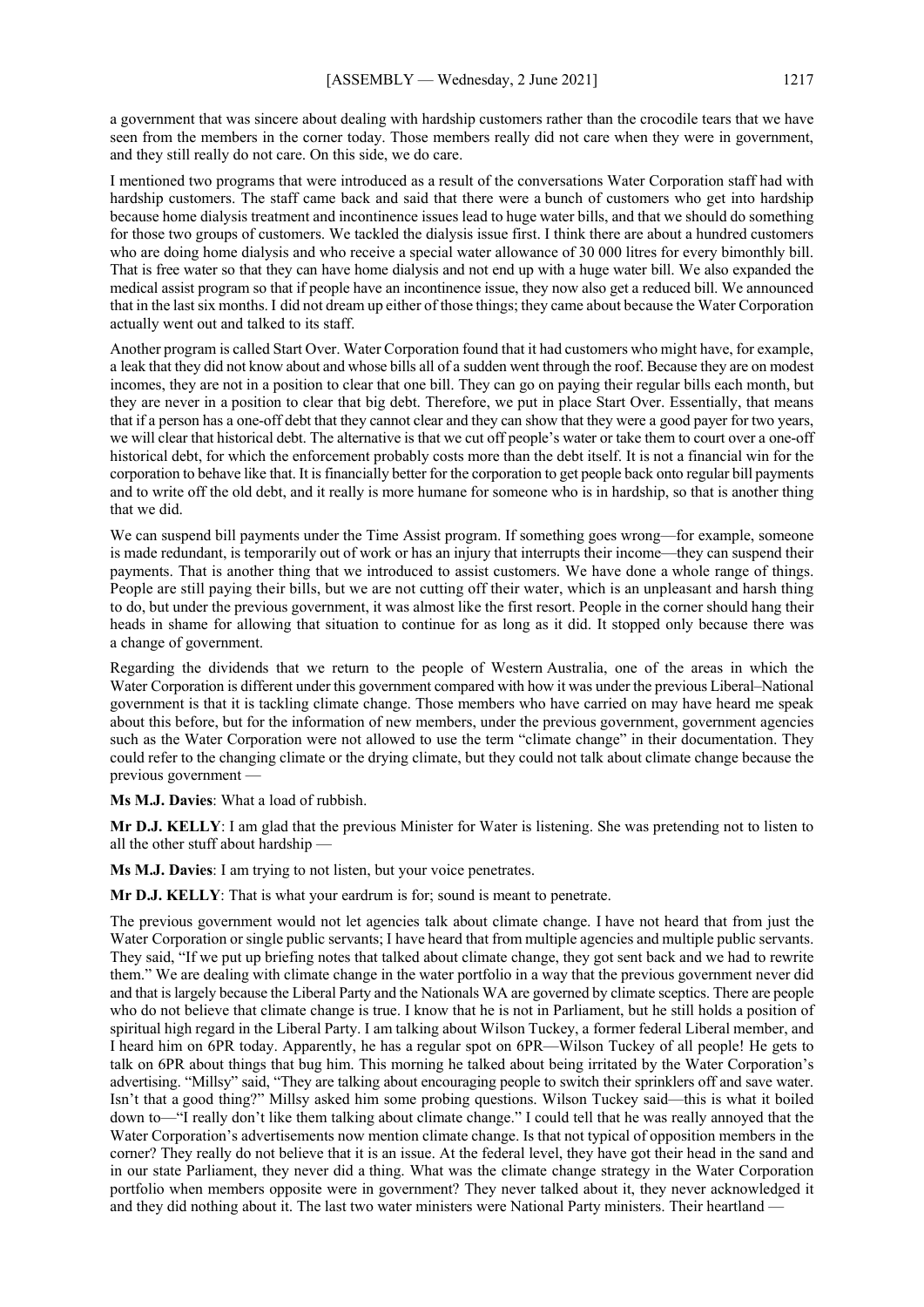## *Point of Order*

**Dr D.J. HONEY**: I refer to standing order 94, which states that a member's speech must be relevant to the question under discussion. It might be an interesting general topic, but it bears no relationship —

**Mr D.A. TEMPLEMAN**: Point of order.

**The ACTING SPEAKER (Mr D.A.E. Scaife)**: Yes, Leader of the House.

**Dr D.J. HONEY**: Mr Acting Speaker, I am still standing. The Leader of the House cannot stand while I am standing.

**Mr D.A. Templeman**: It is not a point of order.

**Dr D.J. HONEY**: It is a point of order. Under standing order 94, a member's speech must be relevant to the question under discussion.

**Mr D.A. Templeman** interjected.

**The ACTING SPEAKER:** Leader of the House! There is no point of order, but I ask the minister to make sure that he comes back to the topic of the motion.

#### *Debate Resumed*

**Mr D.T. Punch**: It's a very intelligent contribution that the minister is making.

**Mr D.J. KELLY**: That is right. I thank the member the Bunbury for his interjection; I will take that!

As I understand, this motion is about the government not delivering a dividend to the people of Western Australia. One of the dividends that we are delivering is taking action on climate change. In the wheatbelt and the great southern, which could be described as the National Party heartland, even though more people in the Agricultural Region of the upper house voted for the Labor Party at the last election than they did the National Party by quite a long stretch, we have done more to deal with climate change impacts than the previous Liberal–National government ever did. We have had 12 water deficiency declarations, the most on record. We have spent over \$3 million on carting water to farmers in the wheatbelt. We have funded 37 community water projects—I hope this is getting through, Leader of the Opposition—worth over \$1.5 million to increase the size of those projects so that farmers have somewhere else to get non-potable water when their on-farm water supplies are depleted. We have pursued that program and spent that money since we have been in government in a way that you never did. The only program for farmers in that region that you have supported is subsidies for individual farmers.

**Ms M.J. Davies** interjected.

**Mr D.J. KELLY**: I never understood —

**Ms M.J. Davies** interjected.

**Mr D.J. KELLY**: Get up and say something! Get up and say something, if you want, Leader of the Opposition. I am glad you are listening.

The individual subsidies that you have sought for individual farmers: it was of some surprise to me to find out that one of the reasons you were so wedded to that program is that the member for Roe was actually an applicant for that program. He stood to financially gain from that program.

#### *Point of Order*

**Mr R.S. LOVE**: The minister is referring to a matter that was the subject of deliberation by the former Speaker, who found that the member for Roe acted without malice and was cleared of any implication of wrongdoing by the previous Speaker. I ask the minister to reflect on that before he tries to besmirch the member any further.

**The ACTING SPEAKER (Mr D.A.E. Scaife)**: Minister for Water, you might want to consider revisiting your comments.

#### *Debate Resumed*

**Mr D.J. KELLY**: Mr Acting Speaker, I am just stating the facts; I am not putting any implications on the member for Roe that he breached the standing orders. I am not making that allegation at all. I am simply stating the fact that in his championing of that program, he was a financial beneficiary. I understand that he has withdrawn his application for that program, which he is entitled to do.

We have spent money in the wheatbelt and the great southern to improve the water supply for farmers in need in a way that members opposite absolutely never did. We put forward a \$7.3 million program to improve 70 dams in the wheatbelt and the great southern. We put forward \$3.65 million of state money and we have asked the commonwealth to kick in the other half through its National Water Grid program. That is a program that so far, I have not heard members opposite support, and we have not secured federal funding. If they care about a dividend and dealing with climate change for farmers, it would be nice to hear members in the corner support that program.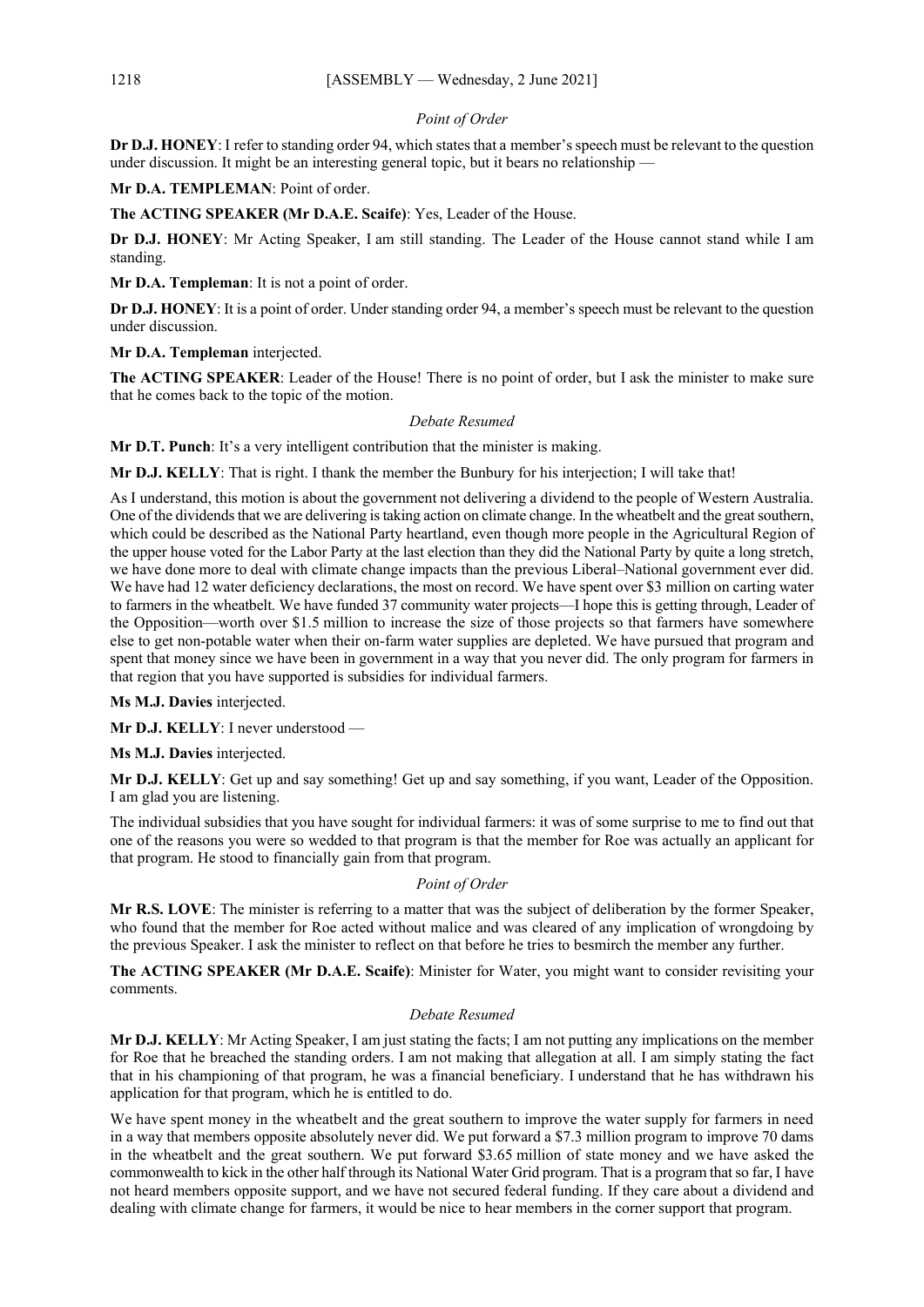**MR P.J. RUNDLE (Roe)** [6.48 pm]: I would like to take this opportunity in the last 10 or 15 minutes to run through some of my concerns. I certainly support the motion moved by the Leader of the Opposition

That this house condemns the McGowan Labor government for failing to deliver a community dividend from record iron ore royalties collected on behalf of the people of Western Australia leading to failures in health, child care, mental health, child protection, disability services and housing, and an increase in household fees and charges.

This motion relates to the social dividend. It has been quite interesting to listen to some of the arguments. Members on this side of the house are trying to translate what is happening out in the community; that is what this is all about.

The people of WA voted in the Labor government; we all understand that. As the member for Moore said, we would have thought, in general terms, that a Labor left socialist-type government would be interested in social and community issues concerning their constituents. It is quite concerning to me that the people of Western Australia are sitting back and saying, "We voted in the Premier, he kept us safe, he kept us strong." I saw the Labor candidate at the Esperance polling booth many times, only a metre in front of me, telling people to vote for Mark McGowan, "He's keeping you strong." I said to him, "What about voting for me?" He was a candidate. What about voting for me?

**Mr D.A. Templeman**: He did very well. Brad did a good job.

**Mr P.J. RUNDLE**: He did. Bradley did very well. Anyway, I survived to fight another day, minister.

The concern is that the people of WA voted the Premier in and now they are sitting back and saying, "With a \$5 billion surplus, we have all these social issues." The Leader of the Opposition is exactly right: the people of WA are looking for the social dividend. We have these concerns. The shadow Minister for Health raises these health concerns every day. Today we asked a question about category 3 surgery. The Minister for Health almost laughed it off. We have seen an increase in the number of category 2 and 3 surgeries that are on hold. It has gone from 19 000 surgeries up to 29 000. The shadow Minister for Health asked a question today and the health minister thought it was some sort of joke. I do not think it is a joke for all those category 3 patients who are out there waiting for surgery. I was quite disappointed to see that today.

Education is my shadow portfolio, member for Mandurah, and I have some real concerns. As I said last week, if we happen to run across Hon Darren West and some of his cohort in the general electorate, we might be able to pick up some sort of package or grant. I have one for him—Esperance Senior High School. It is a fantastic school. Its results for a regional senior high school are among the best in the state. That has been well recognised for over 20 years. The week before last, I was with Pene Pariagh, the P&C and the board, walking around this school. It was quite upsetting to see the state of the infrastructure there. We have a real opportunity to look at these types of infrastructure while the government has this \$5 billion surplus. The thing that probably upset me the most was the dark and dingy canteen. I could not imagine what it is like in the middle of winter. Those students come up with such great results, and basically two-thirds of the school needs bulldozing. We are looking at a 1960s school. Today I saw another press release headed "McGowan Government building better schools in Perth's south". That is fantastic. The member for Baldivis was at Ridge View Secondary College today. The media release states -

Stage 2 of construction includes a new performing arts theatre and associated learning areas for drama, dance, music, visual arts and media; two new classroom blocks; a cafe for teaching purposes; and additional student services offices.

I am pleased for the students and the families of Baldivis, but, to be honest, the students and families of Esperance deserve something better. I hope the minister will be advocating for that because I certainly will be. I will be reminding Hon Darren West, Hon Shelley Payne and the like that Esperance is in their electorate and they need to look after that school. I want to point out that it is not just about Perth schools.

**Mr D.A. Templeman**: I think you'll find that the new members down that way will be very good representatives.

**Mr P.J. RUNDLE**: They do a fantastic job under difficult conditions.

I also want to talk about Hedland Senior High School. I believe nothing would have happened there were it not for the National Party going to Port Hedland a year or two ago under the leadership of the now Leader of the Opposition. I had a look at the high school and I came back and asked a question of the Premier about the state of that school, where about two-thirds of the children at that school cannot access any shade in the Port Hedland heat at recess or lunch. I said to the principal that there would be some heat coming from the government when I asked this question. He said, "No, you go for your life! I am nearly retired now. If they retire me early for allowing you to ask this question, well, so be it!"

**Mr D.A. Templeman**: I think he's still there!

**Mr P.J. RUNDLE**: The member for Pilbara is nowhere to be found. Finally, we got it on the front page of the *North West Telegraph* and, funnily enough, it appeared on the front page of *The West Australian.* Now, when we finally got some funding for Hedland Senior High School, unfortunately, Pindan was doing the job!